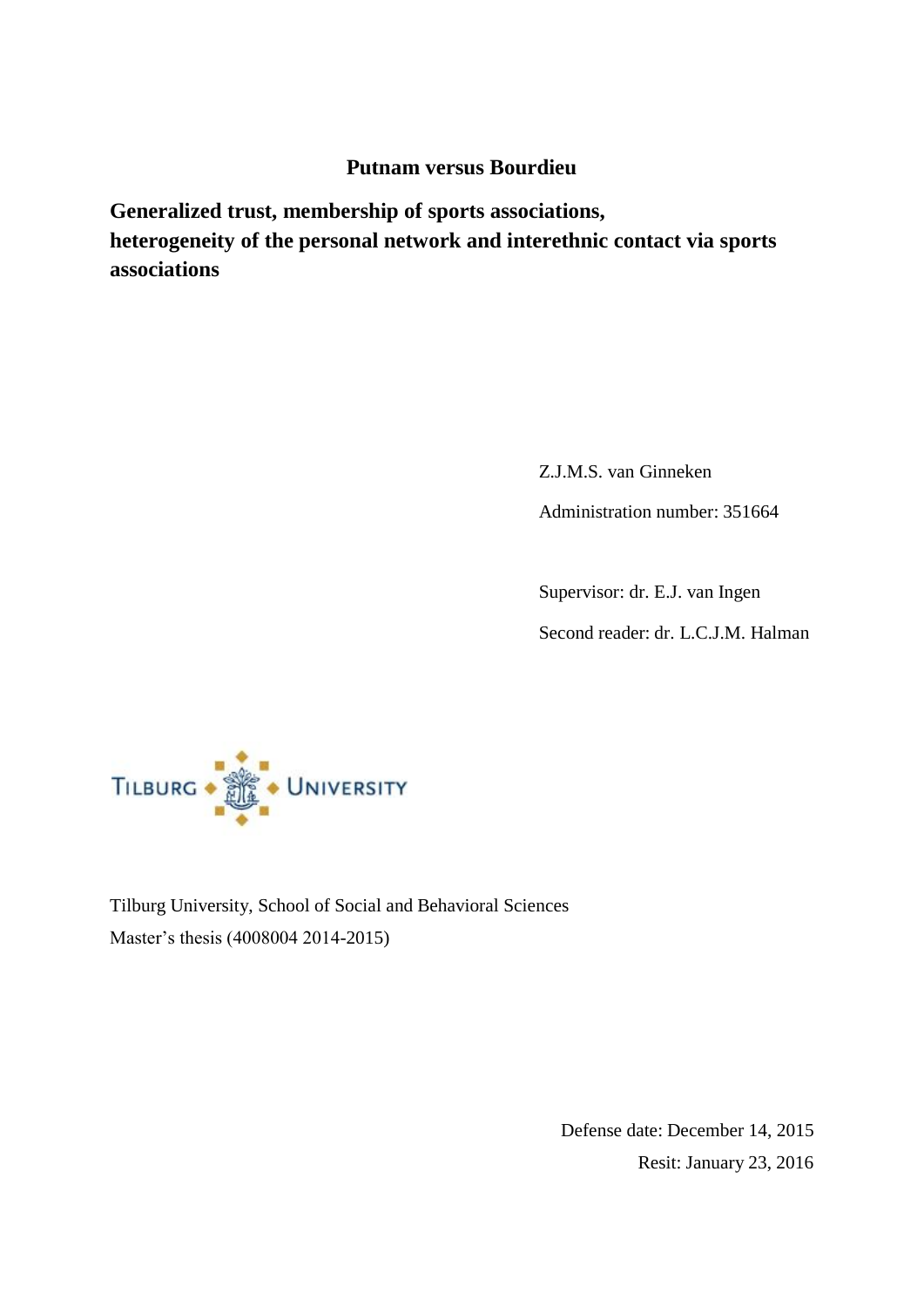### **Abstract**

The relationship between membership of sports associations and generalized trust was studied. The problem statement formulated to investigate the relationship reads as following "*To what extent does membership of sports associations influence generalized trust and to what extent does membership of sports associations divide or unite people of different groups?"* The hypotheses formulated to answer the research questions were based on the conflicting ideas of Putnam and Bourdieu. Data from the NEtherlands Longitudinal Lifecourse Studies (2010) were used to test the hypotheses. It can be concluded that members of sports associations have a significantly higher level of generalized trust compared to nonmembers. The ethnical heterogeneity of the personal network is positively related to the level of generalized trust. However, interethnic personal contact at the sports association does not influence the level of generalized trust.

#### **Chapter 1 Introduction**

Generalized trust is important for a community because when others are trusted it is easier to make arrangement and to comply with rules. Trust between people leads to fewer conflicts, more economic and political progress (Putnam, 2000; Rothstein & Uslaner, 2005; Van der Meulen, 2007; Van der Meulen, Ruiter & Ultee, 2005). Moreover, cohesion and solidarity are stimulated by trust (De Graaf-Zijl et al., 2015; Putnam, 2000; Voorman, Gijsberts, & Boelhouwer, 2014). However, nowadays trust is under pressure because of the divided social spheres different groups of people live in.

The Dutch society is a multicultural society because people from different ethnic and cultural backgrounds are present in the Netherlands. Native Dutch and ethnic minorities have to life together, however, sometimes native Dutch and ethnic minorities do not live in harmony and ethnic minorities are portrayed as a threat for the Dutch (Bovens, Dekker & Tiemeijer, 2014). However, there is not only a distinction between ethnic minorities and native Dutch. There is a distinction between social groups as well (Bovens, et al., 2014).

When people of different groups cannot live in harmony with each other the risk of a distinction between people of different social and ethnical groups exists, which is destructive for a society. Segregated social environments are harmful to a society because social cohesion and solidarity between people will be under pressure (De-Graaf-Zijl et al., 2015; Putnam, 2000; Vrooman et al., 2014).

To counterbalance the segregated social environments contact between people of different groups is necessary. To positively contribute to social cohesion and solidarity,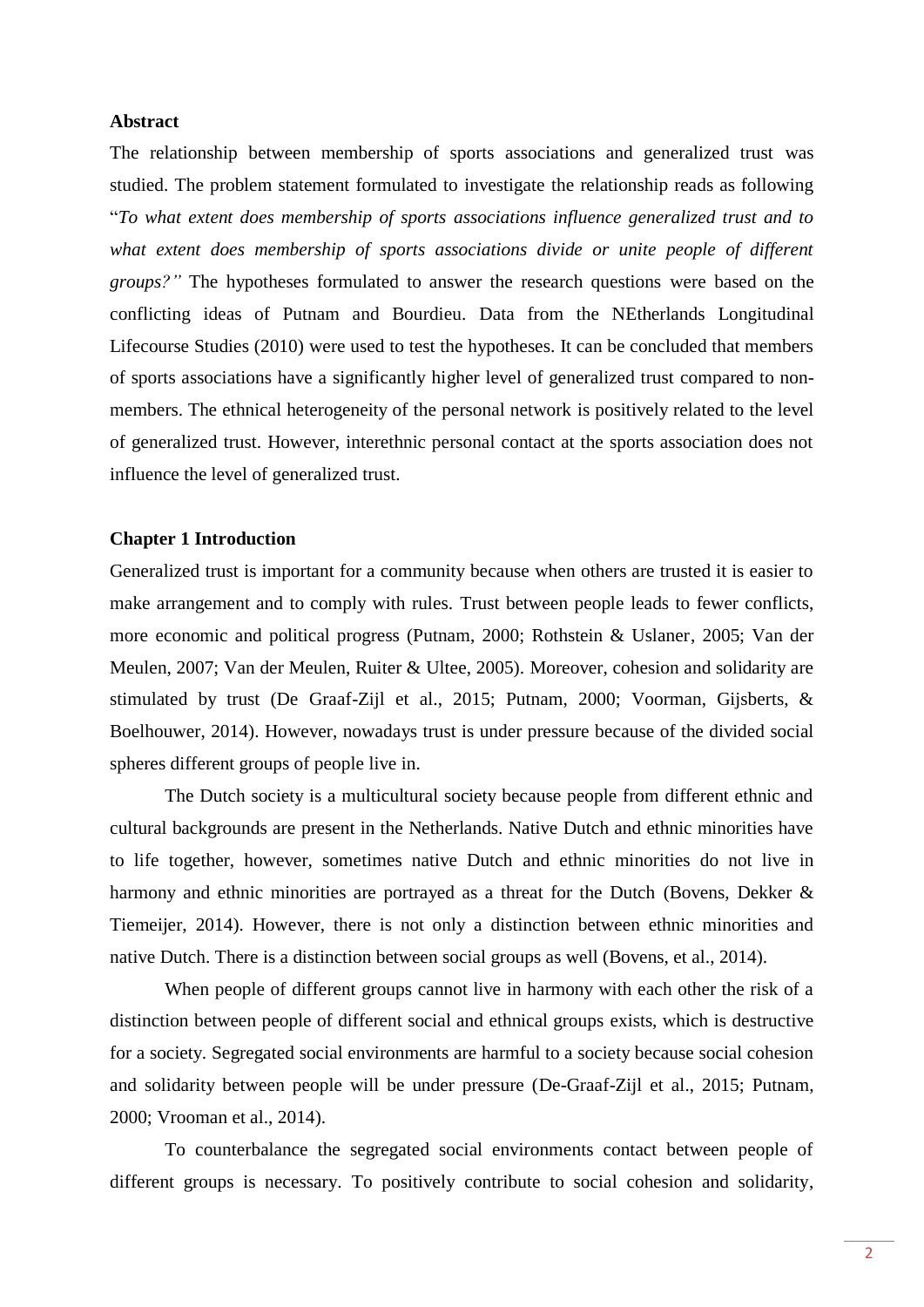contact and trust are important. Contact and trust are highly related, cooperation is only possible when people trust each other and contact between different groups leads to more mutual trust (Freitag & Traunmüller, 2009). People of different groups should be connected to avoid segregated social environments.

Generalized trust – trust in people who you know and who you do not know – is important for a community because communities with trusting people function better. With trust it is easier to comply with rules, fewer conflicts will arise and more economic and political progress will be made (Putnam, 2000; Rothstein & Uslaner, 2005; Van der Meulen, 2007; Van der Meulen et al., 2005). Generalized trust is stimulated by contact with people who belong to other groups (Van der Meulen et al., 2005).

Groups of people can be very diverse. People who feel connected to each other can be united by e.g. their interests, by their ethnicity, by their social status and they can form a group. In this study groups are often used as a reference to people who are connected by their ethnicity or their social status.

Contact with people of other groups is facilitated by ties between persons who belong to different groups. According to Putnam (2000), there are two types of ties within a personal network which have different functions. The first type of ties are bonding ties. Bonding ties are related to emotional and social support and refer to relationships within a dense network. The second type of ties are bridging ties. These are ties between more heterogeneous people and these relationships are mainly focused on people outside the network, those ties connect different networks (Putnam, 2000). In general, bonding ties are stronger than bridging ties.

Cross-cutting social networks are more heterogeneous networks consisting of multiple bridging ties, where people from different groups are linked to each other (Coffe & Geys, 2007). Bridging ties are related to heterogeneous networks: the more heterogeneous a network the more bridging ties (Putnam, 2000). Those heterogeneous social networks lead to more tolerance towards people of other groups (Mutz, 2002). Stereotyping, prejudices and discrimination will be reduced (Gilovich, Keltner & Nisbett, 2011) and more contact leads to more trust and affinity (Allport, 1954; Zajonc, 1968). When people are connected to different groups of people prejudices will fade away and mutual understanding and trust will improve (Verkuyten, 2006).

It is a well-known thought that sports, and national sports in particular, unite people. This idea is expressed by the Dutch government as well (Rijksoverheid, 2009). Sports activities require communication and cooperation with other people. According to the European Parliament "At its best, sport brings people together, no matter what their origin,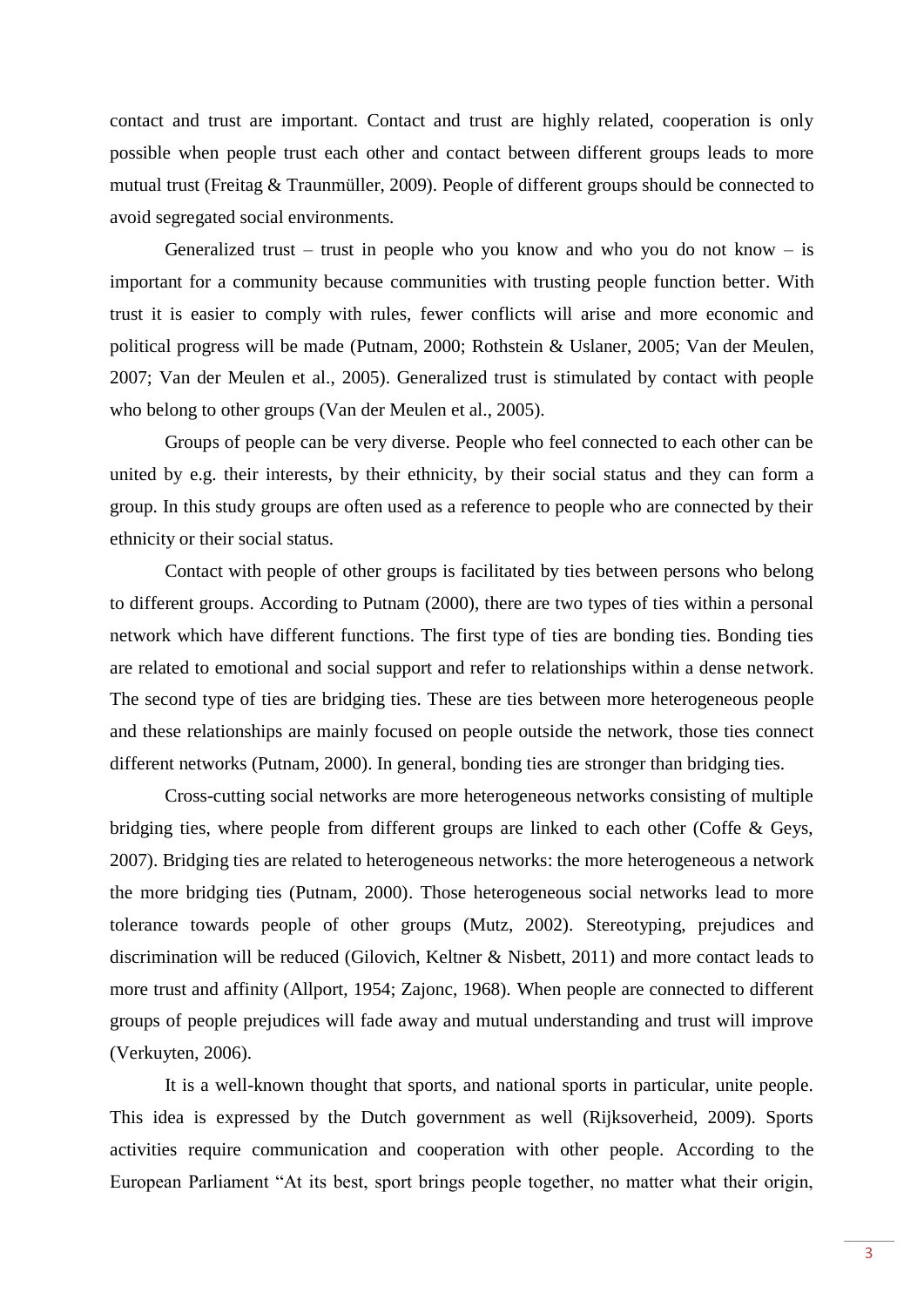background, religious beliefs or economic status. Sport promotes the active contribution of European citizens to society and helps foster a sense of social inclusion." (Ayxela, 2011, para. 2). However, there are some indications that the role of sports in uniting people might actually be flawed because it has been argued that social distinctions between groups of people in the society are in line with distinctions between groups of people at sports and sports associations (Bourdieu, 1984).

Sports related research is stimulated by the Dutch government because of the importance of sport participation for the health of people and leisure time of people. Two main pillars of sports related policy by the Dutch government are 'exercise' and 'fraternization'. The societal relevance of this study is related to those pillars of sports related policy of the Dutch government. In this study, class-crossing encounters via sports associations are studied, which are related to the improvement of social cohesion. When members of sports associations meet members of other ethnic backgrounds at their sports associations, the sports association can be seen as rendezvous for different groups of people. One possible way to decline gaps between groups is uniting through sports. Sports can function as a bridge between small talks and serious issues, for example talking about a match on the one hand and talking about the distinction between native Dutch and ethnic minorities on the other hand (Tiessen-Raaphorst, 2015).

Membership of sports associations and its influence on dividing or uniting people will be studied because of the relationship with social cohesion, generalized trust and social spheres we live in. It is harmful for a society to have different isolated social spheres because social cohesion, solidarity and generalized trust will decrease, resulting in more conflicts and less economic and political progress (De Graaf-Zijl et al., 2015; Putnam, 2000).

In this study, it will be investigated whether membership of a sports association leads to more or less contact with people of other ethnic groups. If contact with fellow members at the sports club more often involves people of other groups, members of sports associations will have a more heterogeneous personal network, compared to non-members, because nonmembers do not have those class-crossing contacts at sports associations. On the other hand, if contact with fellow members at the sports club involves people of their own social group, members of sports associations will have a less heterogeneous personal network compared to non-members, because at least the moment of contact at sports associations are not heterogeneous (Van der Meulen, 2007; Van der Meulen et al., 2005).

In previous research the role of associational membership is studied in relation to generalized trust. Paxton (2007) argues that associational membership influences generalized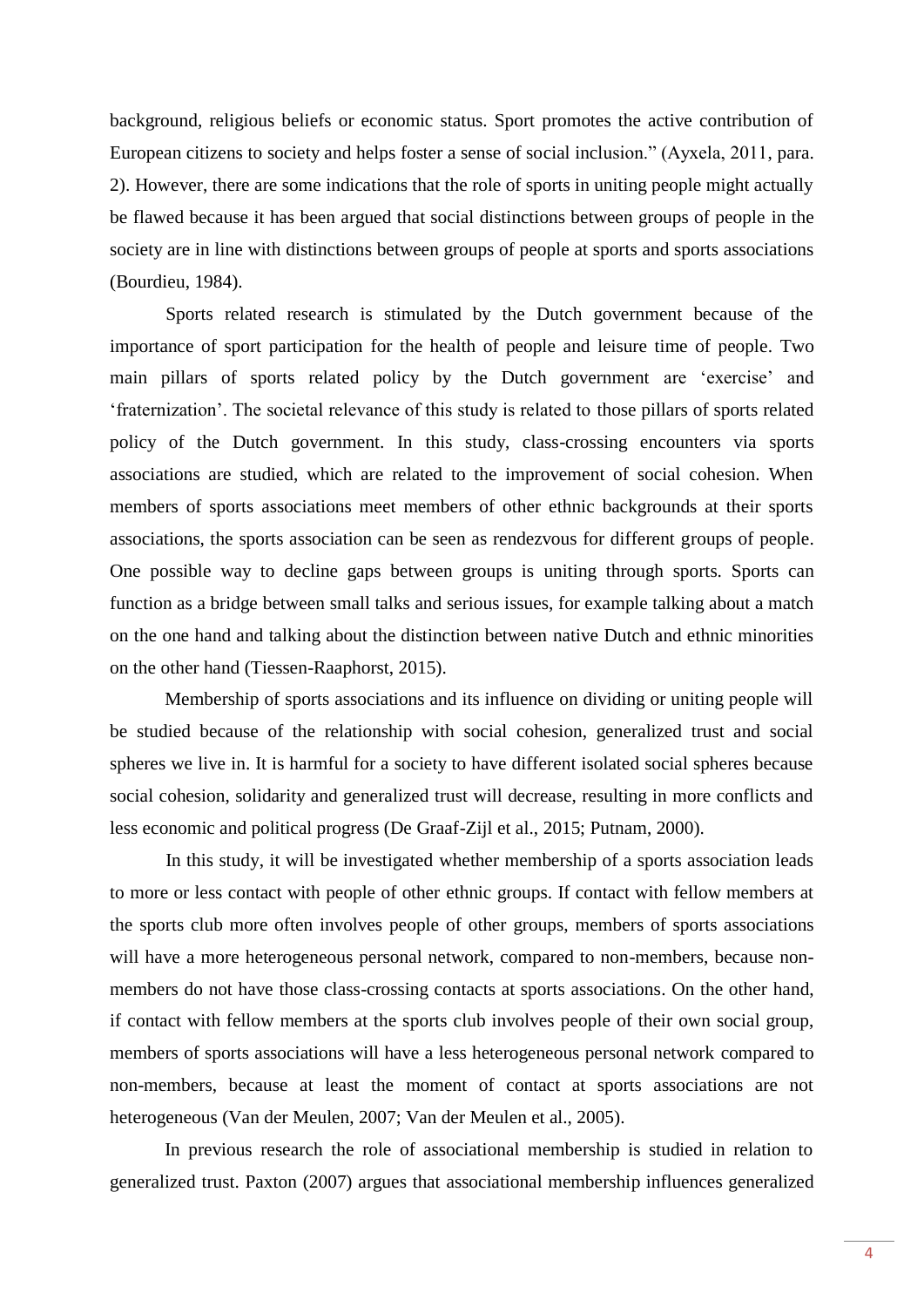trust, whereas Sonderskov (2010) argues that generalized trust influences associational membership and Van Ingen and Bekker (2015) argue that trusting individuals meet each other at associations. Thus, there is still no consistency in previous studies with regard to the relationship between generalized trust and associational membership.

There are two important theories often cited with regard to the function of associations in communities. Putnam (2000) claims that people are united within associations, whereas Bourdieu claims that people are divided in associations (Bourdieu, 1984). Depending on the role of associations as rendezvous or divider, membership will lead to more or less generalized trust. This is related to the role of experiences within these associations. Successful cooperation with diverse groups will lead to increased levels of trust, whereas negative cooperation will lead to bitter arguments, violence or a hostile attitude (Coffe & Geys, 2007; Mutz, 2002). In this study the influence of membership of sports associations on generalized trust will be analysed, and this relationship will be linked to the uniting and dividing function of personal networks and interethnic personal contact at sports associations.

The scientific relevance of this study is related to the improvement of some measurements. This study will build on previous studies about membership of sports associations, friendly relationships, acquaintances circles, and generalized trust (e.g. Sonderskov, 2010; Van der Meulen, 2007). The operationalisation of some variables used in this study will be improved in comparison with former studies. Moreover, it will indicate a provisional winner between Putnam who is in favour of the idea that members of sports associations stick together with people of other groups via sports associations (Putnam, 2000) and Bourdieu who is in favour of the idea that dividing lines between sports associations are in line with dividing lines in daily life (Bourdieu, 1984).

Two improvements related to measurements are made in this study. First of all, not statistics of the sports federations will be taken into account, but individual level variables concerning personal contact at the sports club will be used to analyse the relationship between membership of sports associations, generalized trust and interethnic personal contact via sports associations. This improvement was already suggested by Van der Meulen (2007) because it is likely that people meet each other at the sports association across teams. Secondly, the measurement of generalized trust will be improved by using a scale variable consisting of six questions instead of only one or two questions. Furthermore, associational membership is studied before, however, in this study sports membership is studied because there are indications that this kind of associational membership differs from other types of associations (Paxton, 2007).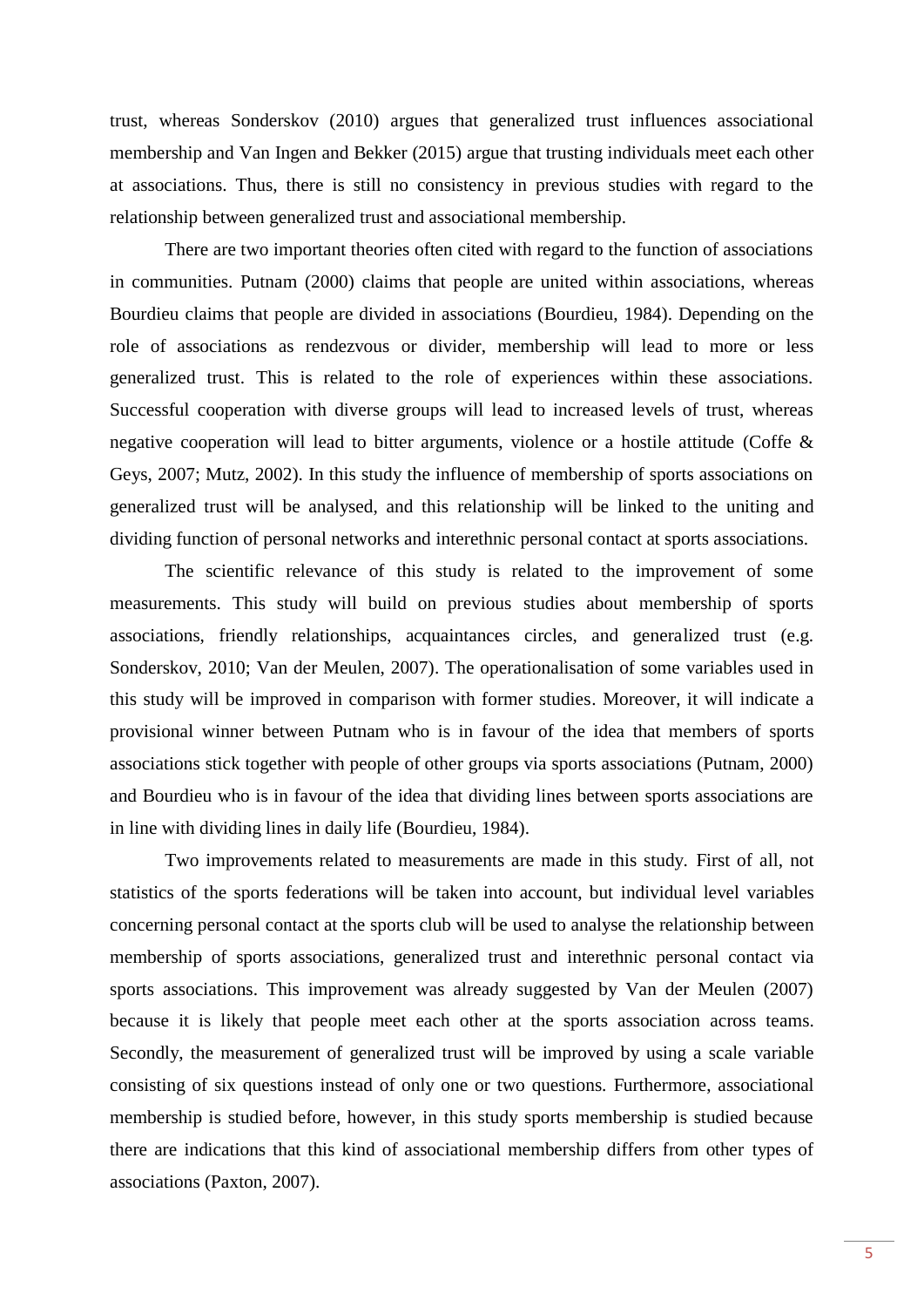It has to be investigated whether the class-crossing encounters are limited to sports associations. Do people 'tolerate' people of other groups only during sports activities or are there any spill-over effects? Moreover, generalized trust is measured by tolerance of people of different groups in regular life in previous studies (e.g. Rothstein & Uslaner, 2005; Van der Meulen et al., 2005; Van der Meulen, 2007). Therefore, it is interesting to investigate the influence of cooperation and communication of people of different groups during sports activities on generalized trust.

The problem statement formulated for this study is *"To what extent does membership of sports associations influence generalized trust and to what extent does membership of sports associations divide or unite people of different groups?"* The research questions related to this study are *"To what extent do members of sports associations differ from non-members with regard to their level of generalized trust?", "To what extent do members of sports associations differ from non-members with regard to the heterogeneity of their personal network?"* and *"What is the influence of interethnic personal contact via sports associations on generalized trust?"*.

The heterogeneity of the personal network consists of three aspects, namely sex, ethnicity and educational level. The personal network of a respondent can have different levels of heterogeneity with regard to the different aspects, next to the three aspects a total level of heterogeneity will be measured using those three aspects. Moreover, respondents can name up to five persons who are in their personal network, the sum and the mean of the heterogeneity of the personal network will be taken into account, in order to control for the size of the personal network.

The following section discusses the theoretical background. A detailed description of the sample population and operationalisation is given in chapter 3. The results were described in chapter 4 and the paper will end with the discussion and conclusion.

#### **Chapter 2 Theoretical background and hypotheses**

There are two mainstream ideologies with regard to the bridging role of associations in general and sports associations in particular. On the one hand, Putnam (2000) emphasizes the bridging and bonding function of the sports association. People of different social backgrounds meet each other at the sports club. Those intergroup relationships, communication, and cooperation improve social cohesion, mutual understanding, and trust. According to Putnam, trust is essential for a properly functioning society. Trust will lead to less conflicts and more economic and political progress because with mutual trust it is easier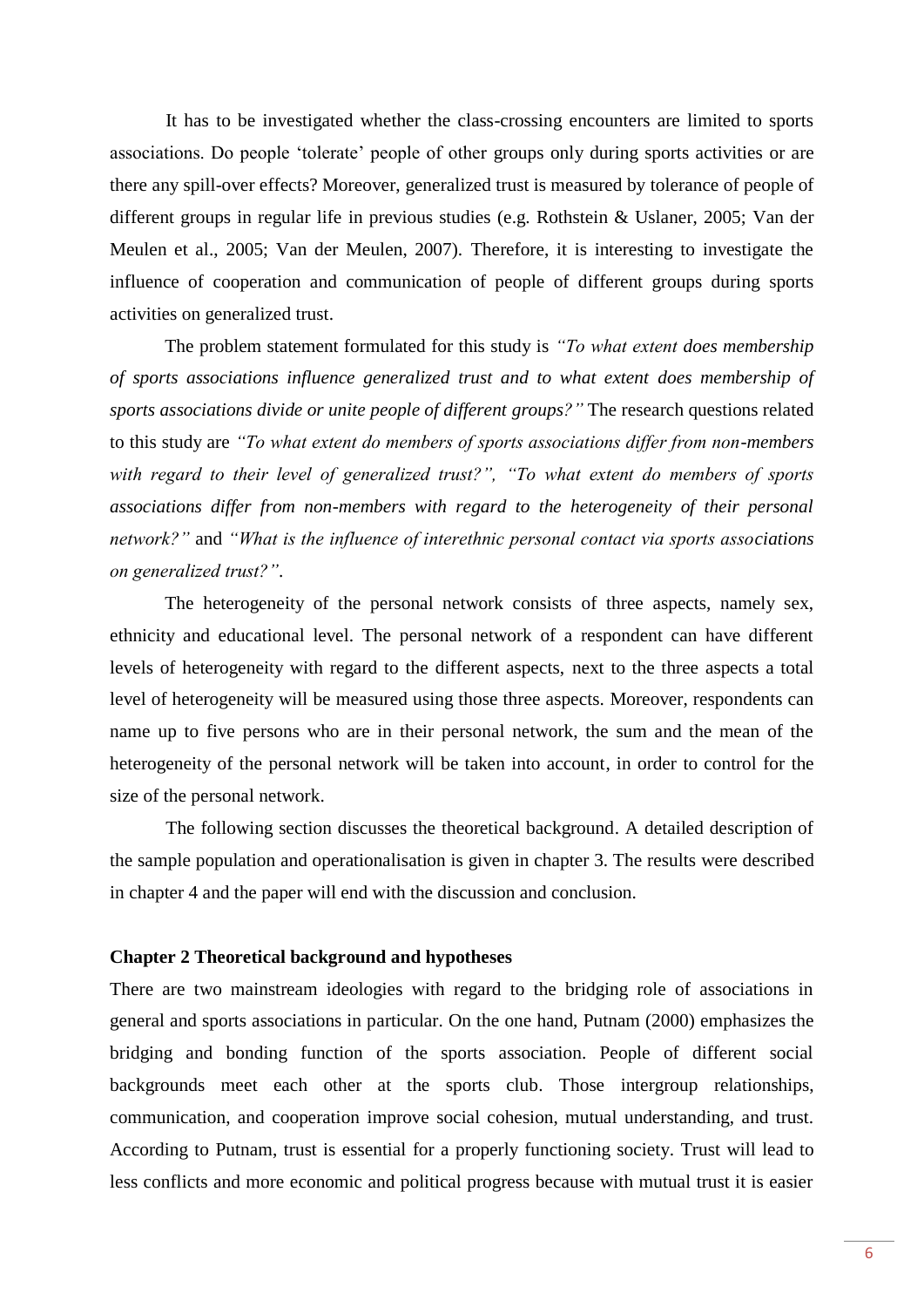to make arrangements and comply with rules (Putnam, 2000; Van der Meulen, 2007; Van der Meulen et al., 2005).

On the other hand, it is argued that sports associations strengthen the differences between various groups because people of the same social background stick together at a certain sport and at sports associations (Elling, 2004; Van Bottenburg, 2007; Veldboer, Boonstra, Krouwel, & Duyvendak, 2010). This is also claimed by Bourdieu. Bourdieu formulated the distinction theory, which states that people distinguish themselves by their cultural preferences (Bourdieu, 1984). According to Bourdieu, tastes and perceptions of what is beautiful or valuable differ between different classes, the elite constantly distances itself from popular tastes (Bourdieu, 1984; Wallace & Wolf, 1999).

First of all, the ideology of Putnam will be explained and associated hypotheses will be formulated. Secondly, the ideology of Bourdieu will be explained and hypotheses with regard to his thoughts will be formulated.

#### **Putnam's integration hypothesis**

Putnam (2000) claims that associations, also sports associations, are the place for the emergence of generalized trust. Networks of people in associational life are special because the ties are between heterogeneous people, which lead to overcoming social differences (Putnam, 2000). People of different groups meet each other and interact with each other.

This idea of Putnam is supported in other studies as well. Van der Meulen et al. (2005), Van der Meulen (2007) and Tiessen-Raaphorst (2015) claim in their studies that members of sports associations have more often class crossing encounters in comparison with non-members and sports associations are places where people meet people of other groups.

People of different groups have to communicate and cooperate. Team members are dependent on each other because of the team performances which are decisive in sports. The communication and cooperation will lead to more mutual understanding and trust during sports activities (Tiessen-Raaphorst, 2015). Understanding of and trust in team members will lead to more generalized trust in regular life. People of other groups in other social contexts are no longer strangers (Van der Meulen et al., 2005).

In previous research it is assumed that associational membership leads to generalized (social) trust (e.g. Putnam, 2000; Paxton, 2007). People who play sports are more in contact with people of different groups (Van der Meulen, 2007; Van der Meulen et al., 2005), which leads to more trust in people of other groups. Both the contact theory of Allport and the social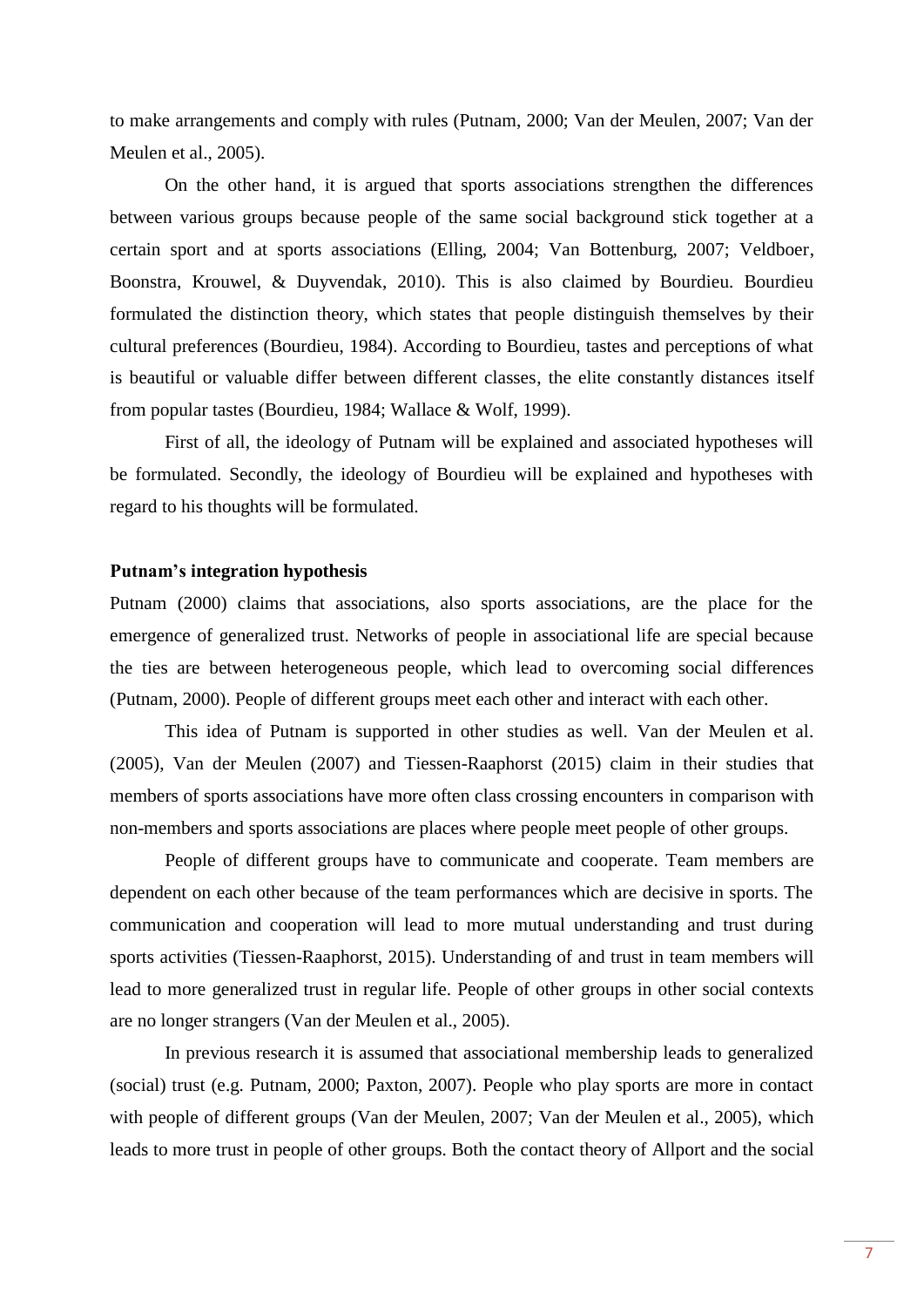identification theory of Tajfel and Turner support this claim (Allport, 1954; Verkuyten, 2006). Both theories will be explained in the following parts.

According to Sonderskov (2010) generalized (social) trust reflects a positive outlook on other people. People holding generalized (social) trust have positive expectations about the behaviour of other people. This is not restricted to one social sphere but ranges across different social spheres. Thus, contact during sports activities and identification with people of certain groups during sports activities can have spill-over effects to other social spheres. Those spill-over effects are important because it means that class crossing encounters at sports associations influence generalized trust.

Furthermore, Sonderskov says that it is also the other way around, people who have more generalized social trust are more inclined to become member of an association (Sonderskov, 2010). However, this paper will be focused on influence of membership of a sports association on generalized trust.

Thus, based on previous research (Paxton, 2007; Putnam, 2000; Sonderskov, 2010; Van der Meulen, 2007; Van der Meulen et al., 2005) it is expected that members of sports associations have more generalized trust compared to non-members. Because members of sports associations are more often in contact with people of different social groups (Putnam, 2000; Tiessen-Raaphorst, 2015; Van der Meulen, 2007; Van der Meulen et al., 2005). Class crossing encounters, communication and cooperation with people of other groups improve mutual understanding and trust (Tiessen-Raaphorst, 2015). People of other groups are no longer strangers, the positive experiences with fellow sportsmen have positive spill-over effects to other social spheres and thus generalized trust will be improved (Sonderskov, 2010).

*H1: People who are member of a sports association have more generalized trust compared to non-members.*



Figure 1. The expected relationship between membership of sports associations and generalized trust.

Previous research showed that members of sports associations are more often in contact with people of different groups compared to non-members (Van der Meulen, 2007; Van der Meulen et al., 2005). Sports associations are seen as a place where people of different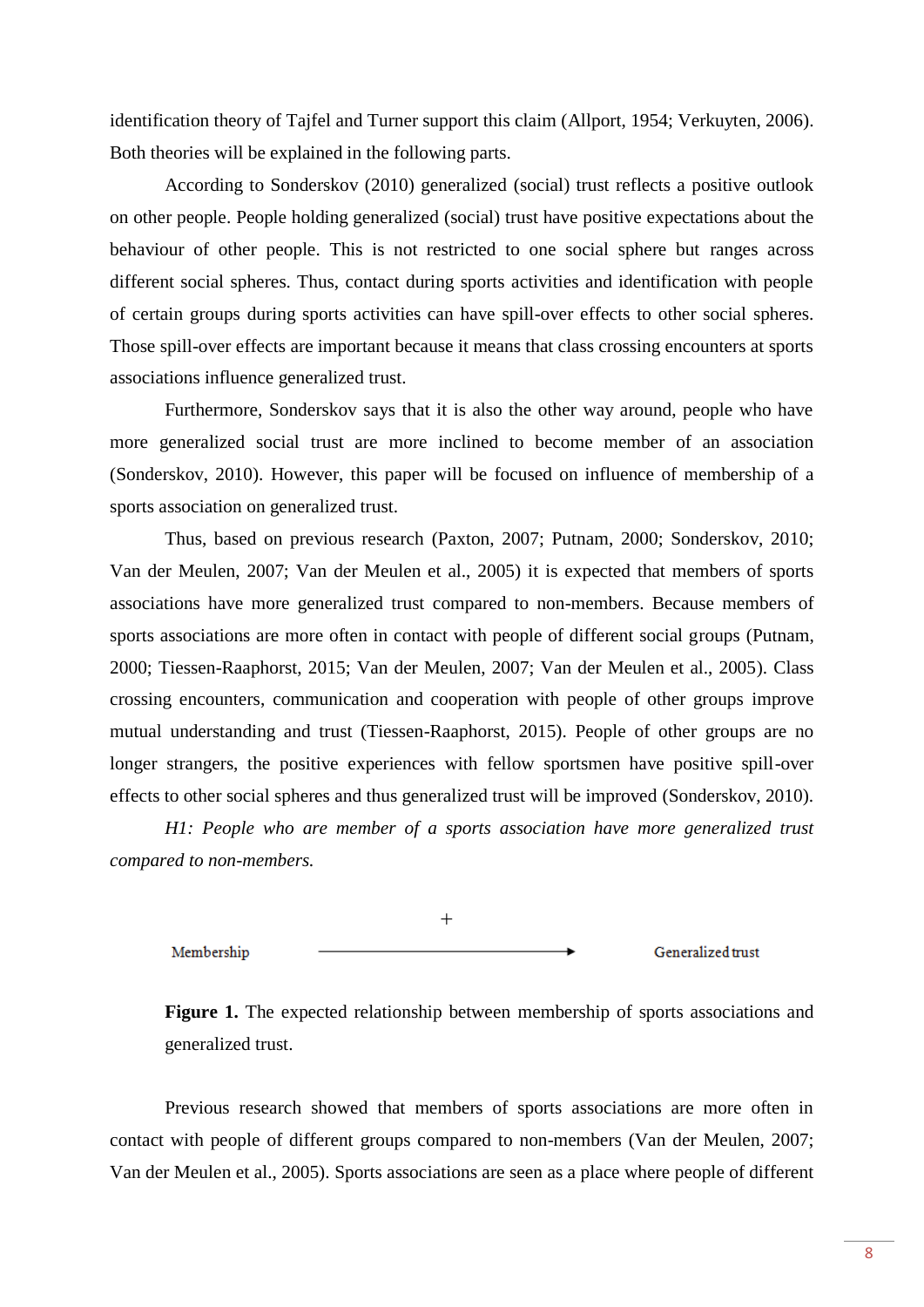groups meet each other (Tiessen-Raaphortst, 2015; VWS, 2005 in Van der Meulen, 2007; Ulseth, 2004).

It is expected that more intergroup encounters will take place via sports associations because of the presence of different people. There are no formal restrictions with regard to sociodemographic characteristics, such as ethnicity, educational level or age, to become a member of a sports association. Moreover, "to build bridging social capital requires that we transcend our social and political and professional identities to connect with people unlike ourselves" (Putnam, 2000). When sports associations are a place where different people meet each other, team sports provide good venues for social relationships with people unlike ourselves (Putnam, 2000).

Fellow members are not necessarily good friends. However, due to the character of sports activities, people meet each other repeatedly and affinity will be developed between fellow members. The development of affinity is explained by Zajonc, formulated in the mere exposure effect (1968). Zajonc argues that people develop more affinity for each other when they are more exposed to each other. The only exception is the case when people have a negative first exposure. Since sports activities have a repeatedly character, people are repeatedly exposed to each other and thus affinity will be developed. When more affinity is developed more intimate contacts as personal friendships will arise between fellow members.

Furthermore, the relationship between the heterogeneity of the personal network and generalized trust is studied before. Putnam argued that contact with racially or ethnically dissimilar others are more beneficial for civic values and attitudes than social contact with people who are more similar (Putnam, 2000). Stolle, Soroka and Johnston (2008) claim that diversity itself may have negative effects on generalized trust, however, interaction and experiences with dissimilar others can have counteracting positive effects. Thus, because of the positive influence of intergroup contact on trust in dissimilar others a positive relationship between heterogeneity of the personal network and generalized trust is expected.

Thus, it is expected that members of sports associations have more generalized trust, compared to non-members and this relationship can be explained by a more heterogeneous personal network of members of sports associations compared to the networks of nonmembers.

In this study, heterogeneity of the personal network is studied with regard to three aspects, namely sex, ethnicity and educational level. However, the focus is not on sex. Those three aspects are often studied before and those characteristics are important for someone's identity (Haandrikman & Wissen, 2012; Kalmijn, 1998; Kalmijn & Flap, 2001; Mollenhorst,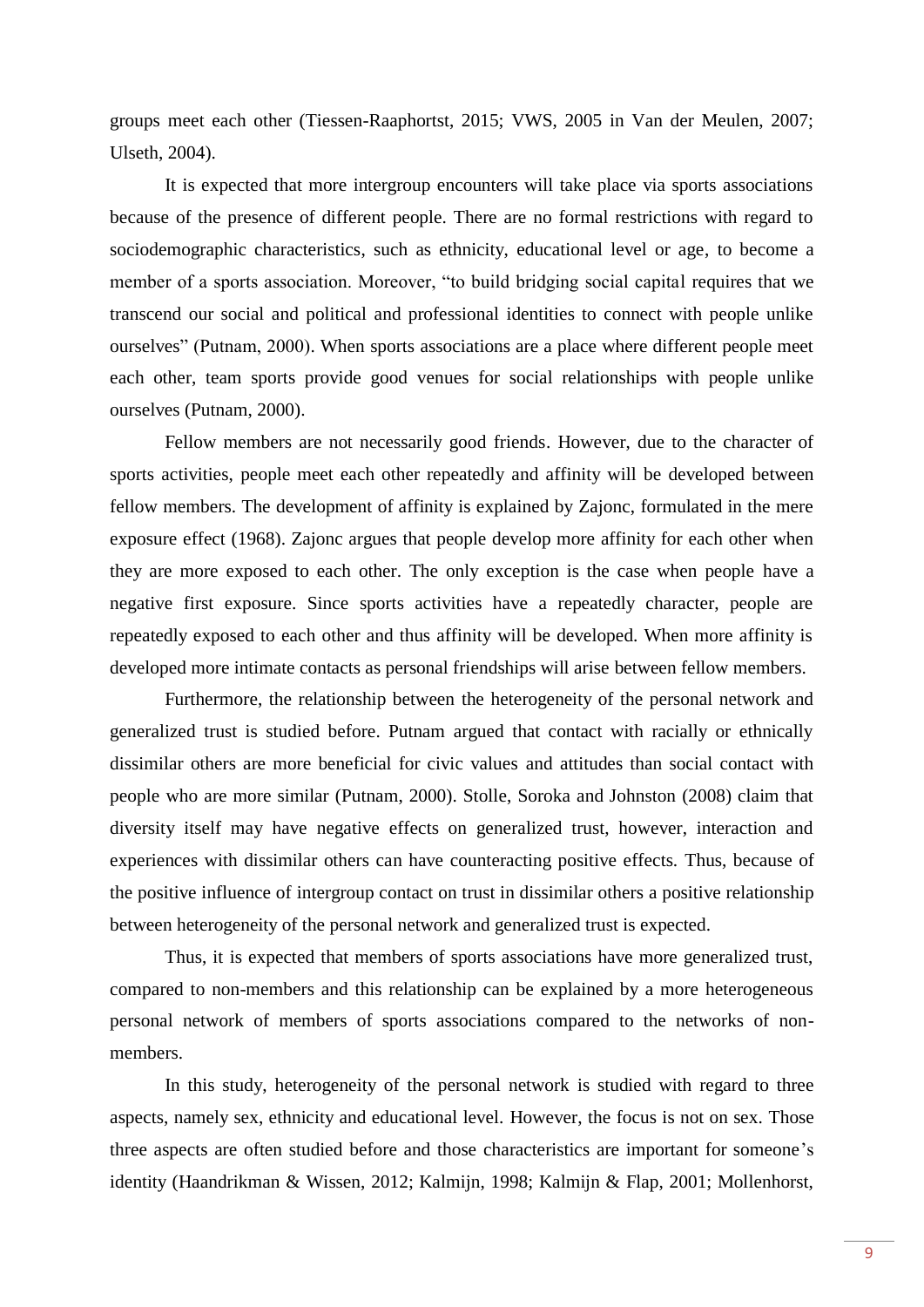Volker & Flap, 2008). Van der Meulen (2007) claimed that people from the lowest income quartile are less often a member of sports associations than persons of the highest quartile. However, persons of the lowest income quartile are far from absent among the membership constituents of most sports branches. That is why more social heterogeneous networks are expected among members of sports associations. Income and educational level are highly interacted (Gesthuizen, 2006), that is why it is expected that the personal network with regard to educational level will be more heterogeneous for members of sports associations compared to non-members. Moreover, Van der Meulen (2007) argues that inter-ethnic contact takes place at sports associations. Thus, it is expected that members of sports associations have more ethnical heterogeneous networks compared to non-members and members have more heterogeneous networks with regard to educational level compared to non-members.

*H2a: Members of sports associations have more generalized trust compared to nonmembers, this effect can be explained by the more ethnical heterogeneous network of members of sports associations compared to non-members.*

*H2b: Members of sports associations have more generalized trust compared to nonmembers, this effect can be explained by the more heterogeneous network of members of sports associations with regard to the educational level compared to non-members.*



**Figure 2.** The expected relationship between membership of sports associations and generalized trust explained by the heterogeneity of the personal network.

The relationship between membership and generalized trust has to be explained further. One important group of people who can be met via sports associations are ethnic minorities (Putnam, 2000; Van der Meulen, 2007; Van der Meulen & Ultee, 2006).

In accordance with the in- and out-group theory it can be expected that meetings with people of different groups lead to a decrease of prejudices towards those people and to an increase of generalized trust. According to the social identification theory, formulated by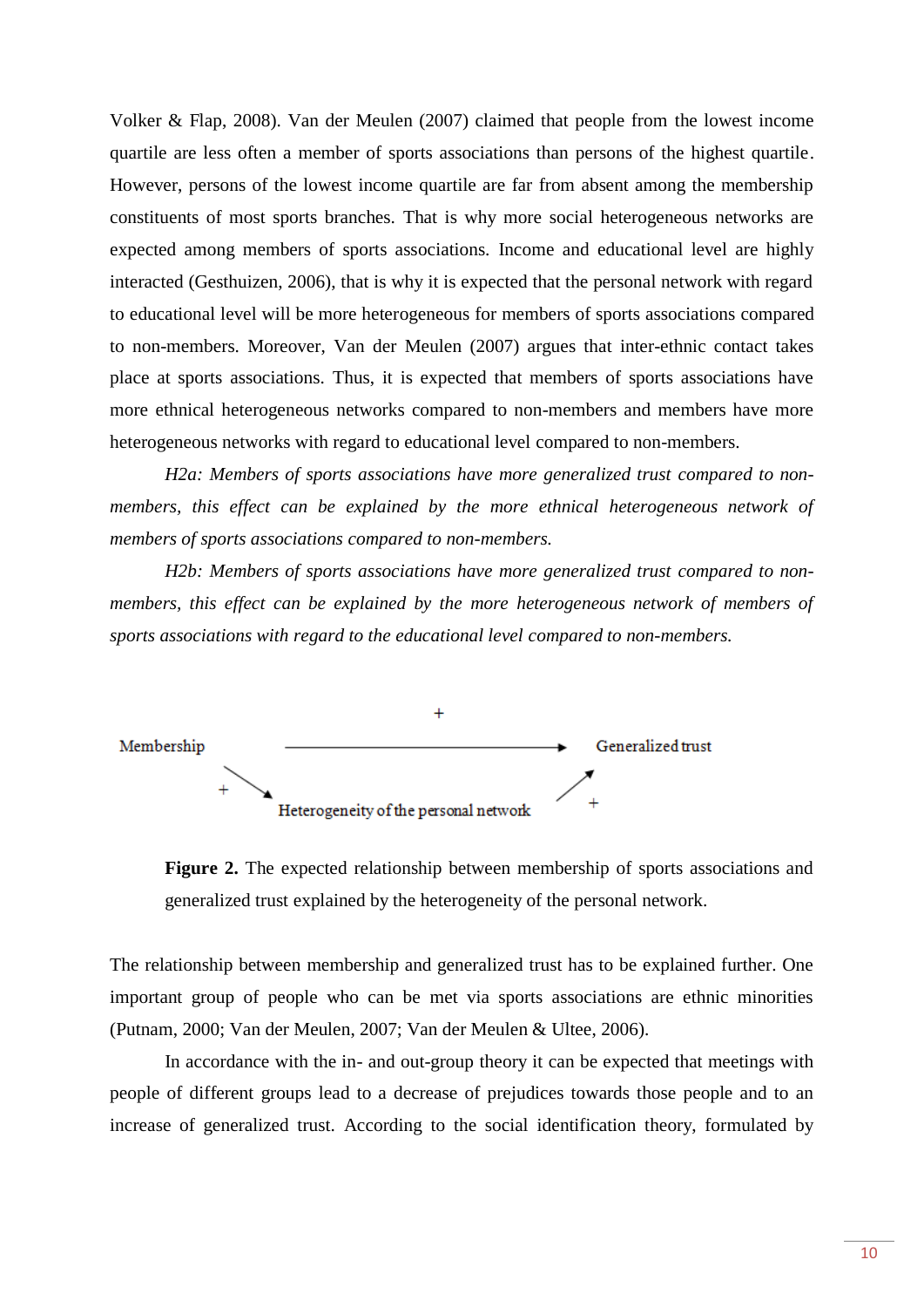Tajfel and Turner (1986), every individual is linked to a group. After identification with the group, the in-group evaluation is more positive.

Former strangers are evaluated more positively after identification with those people. The process from prejudices towards strangers to readjustment of those prejudices is explained by the contact theory of Allport (1954). To adjust the prejudices, the contact must meet four conditions. Firstly, people must have the same status, secondly, they must cooperate, they must have a common activity, thirdly, people must have a common goal, related to high levels of intimacy, and lastly, there should be a control mechanism to sanction those who do not cooperate (Allport, 1954). Fellow members of sports associations meet those conditions: team members have the same status, the sport they play is the common activity, the common goal is the development of their level of performance and winning the game, the control mechanism is there since people who do not cooperate will not function in the team, and it will be harder to win the game. Thus, after contact with dissimilar others prejudices towards others will be adjusted and stereotyping and discrimination will be reduced (Allport, 1954).

Contact and affinity with and confidence of people in their team mates who are not similar to them lead to more generalized trust after a process of cooperation and communication (Amodio & Devine, 2005; Tiessen-Raaphorst, 2015). The increase of generalized trust is also related to the experiences of trust in team members (Putnam, 2000). Since there are spill-over effects, people who trust others in their team are more likely to trust others in general life as well (Putnam, 2000; Sonderskov, 2010).

Thus, people who play sports are more in contact with people of other groups and contact with people of different groups leads to more mutual understanding and mutual trust (Van der Meulen et al., 2005; Van der Meulen, 2007; Veldboer et al., 2010). Mutual understanding and trust is not restricted to one domain (Putnam, 2000; Sonderskov, 2010). Thus, it can be expected that people who play sports and have personal contact with people of other ethnic backgrounds via sports associations have more generalized trust compared to people who do not play sports or people who do not have contact with people of other ethnic backgrounds via the sports association.

*H3: Members of sports associations who have personal contact with people of other ethnic backgrounds have more generalized trust compared to non-members or members who do not have contact with people of other ethnic backgrounds via the sports association.*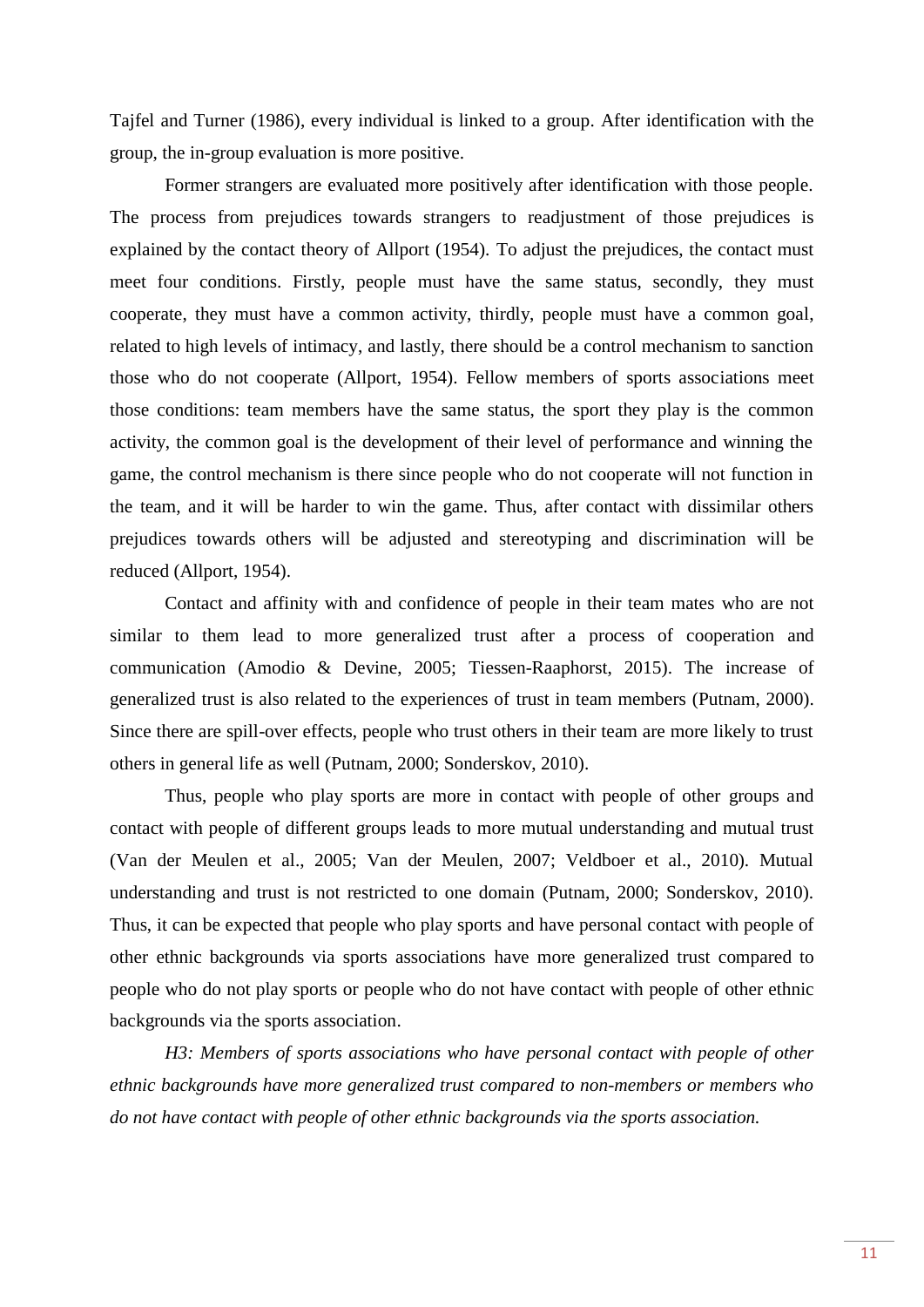Members with interethnic personal  $\ddot{}$ contact at the sports association Generalized trust

vs. members, no interethnic personal contact at the sports association

vs. non-members, no interethnic personal contact at the sports association

> Figure 3. The expected relationship between membership of sports associations, interethnic personal contact at sports associations and generalized trust.

### **Bourdieu's distinction hypothesis**

Putnam (2000) claims that people who are member of a sports association will have more generalized trust. This is not the case according to Bourdieu (Bourdieu, 1984). In contrast to the claim of Putnam, Bourdieu claims that dividing lines between people in everyday life are in accordance with dividing lines between sports (Bourdieu, 1984). Bourdieu states that people from higher social groups want to distinguish themselves from people from lower social groups. People of higher social classes have different preferences and tastes compared to people from lower social classes according to Bourdieu (Bourdieu, 1984).

Most of the time Bourdieu refers to cultural preferences, however, it is argued that the distinction is not limited to cultural preferences alone. Dividing lines with regard to sports associations are in accordance with dividing lines in everyday life, people of the same social groups are member of the same sports associations (Bourdieu, 1984). Claims related to the distinction hypothesis of Bourdieu are made by other researchers as well (e.g. Van Bottenburg, 2007; Veldboer, et al., 2010; Elling, 2004).

Bourdieu argues that people of higher social groups stick together at certain associations, which are distinctive. However, after a while the whole population will have the same preferences. At the time, choices made by the elite are internalised by the mass population. When preferences are moved to the lower social groups, the higher social groups want to distinguish themselves by choosing other preferences (Bourdieu, 1984).

According to Bourdieu are social groups distinguished by the sport they play. Former research partly confirmed this statement. Van der Meulen (2007) found that lower social groups are underrepresented in certain types of sports, e.g. hockey, golf, however, people from lower social groups are not absent in those types of sports. Thus, it can be questioned whether the type of sports people play are distinguishing.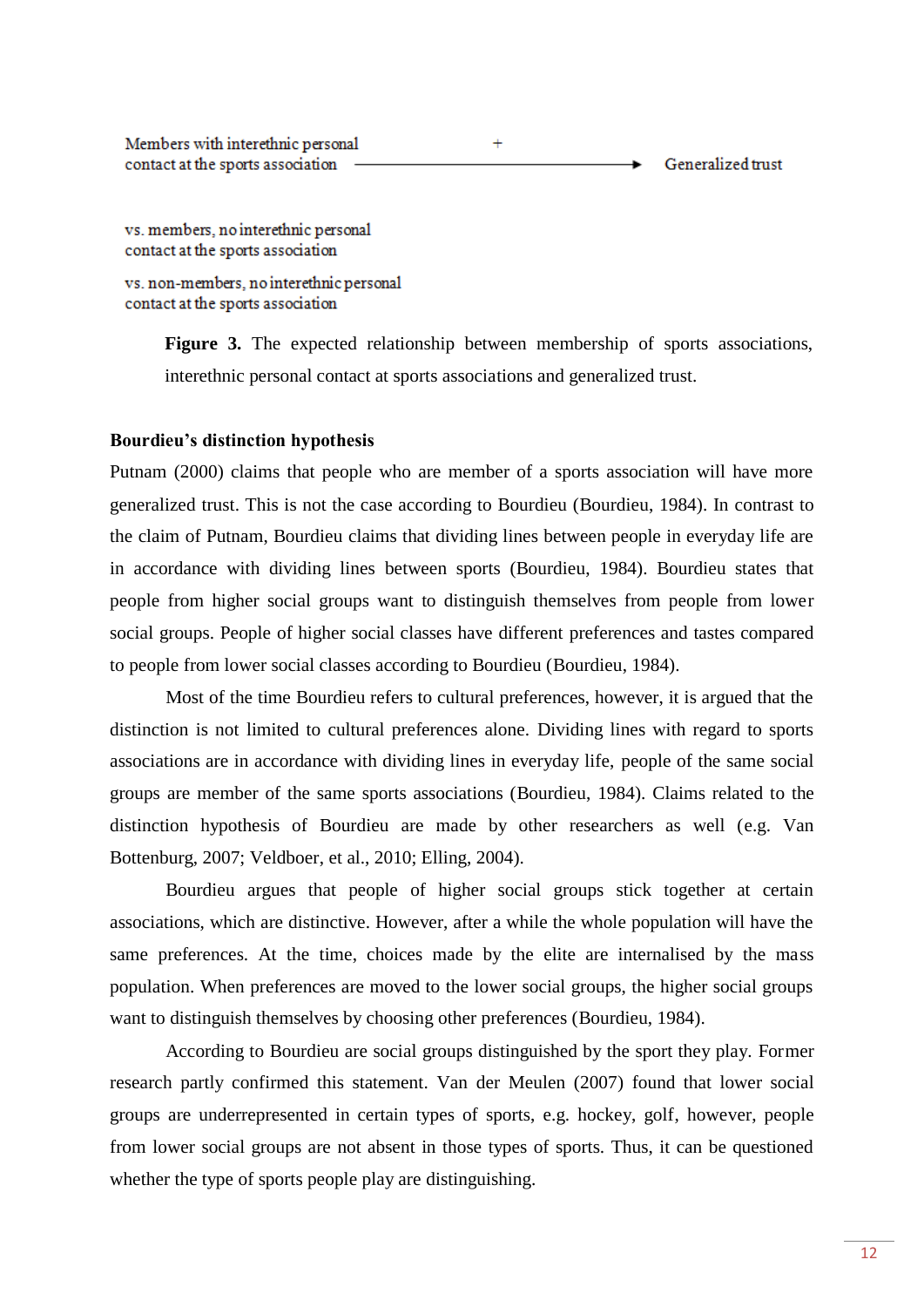On the other hand, in former research it is found that sports associations tend to social homogeneity, members of sports associations are similar to their fellow members (Van Bottenbrug, 2007). Distinctions between members of one association decline and distinctions between members of different associations increase. Members of sports associations meet similar others at the sports association and do not have personal contact with people of other social groups because members of sports associations meet fellow members with the same sociodemographic characteristics at their sports association.

Because of the interaction with similar others at the sports association prejudices and distrust will be maintained. The lack of trust in others can be explained by the lack of contact with people outside the in-group. People have prejudices towards outsiders, and members of out-groups are evaluated more negatively compared to people of the in-group (Allport, 1954; Verkuyten, 2006).

Furthermore, according to previous research sports are related to aggressive elements and interethnic tensions from other social spheres are imported and even magnified in sports activities (Krouwel, Boonstra, Duyvendak & Veldboer, 2006; Veldboer, Boonstra, Duyvendak, & Mak,., 2003). Moreover, the relationship is the other way around as well, tensions from sports activities are imported in social spheres like everyday life (Krouwel, et al., 2006; Veldboer et al., 2003).

Bourdieu studied associations in general, other researchers specifically studied sports associations (e.g. Elling, 2004; Krouwel et al., 2006; Van der Meulen, 2007; Veldboer et al., 2003). Sports specific research should be done because there are some differences between sports associations and other types of associations (Paxton, 2007).

Paxton (2007) argues that a distinction should be made between connected and isolated associations. Connected associations have members which are affiliated to more than one association. Members of isolated associations are, on the contrary, affiliated to only one association. According to Paxton (2007), sports associations are in general isolated associations, because its members are most of the time member of one single association, thus membership of sports associations itself does not contribute to generalized trust.

In addition, those similar people do not have much generalized trust according to Paxton (2007) because of the lack of contact with other types of people. Thus, it can be concluded that membership of sports associations itself is not enough to have more generalized trust. Moreover, trust will not be stimulated at sports associations because of the lack of interaction with dissimilar others at sports associations.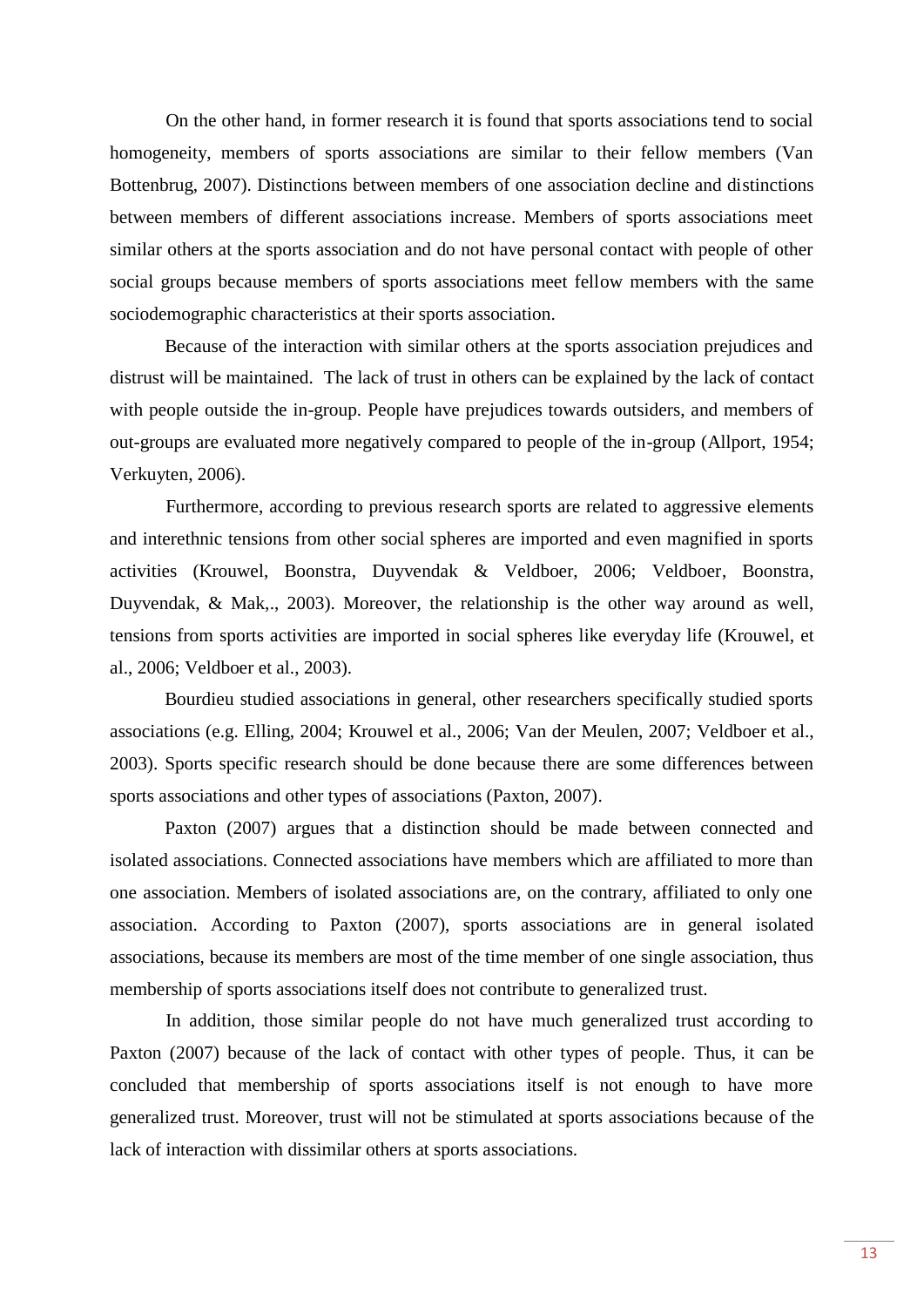It is said before that contact with people outside the in-group leads to reducing stereotypes, prejudice and discrimination. However, some contacts are more helpful than others and sometimes an increase in prejudices is observed after contact with out-groups (Stephan, 1986). At least the four conditions mentioned by Allport (1954) should be met, otherwise contact with outsiders is not helpful to make progress in intergroup relations.

Moreover, even if Allport's four conditions are met, contact with one person should not automatically lead to progress in intergroup relations because, among other limitations, an individual can be seen as an exception instead of a representative of a particular group (Gilovich, Keltner & Nisbett, 2011). It is argued that the four conditions of Allport are not sufficient, the contact should be with a variety of group members in a variety of situations to make progress in intergroup relations (Amodio & Devine, 2005). Thirdly, contact with dissimilar others can lead to negative attitudes when there is competition with the outsiders (Gijsberts, Van der Meer & Dagevos, 2012). Furthermore, Barlow et al. (2012) found that negative contact is more strongly associated with increased prejudices than positive contact is with its reduction.

Lastly, Amodio and Devine (2005) argues about out-group homogenization. Members of the outgroup are seen as being more similar to one another than ingroup members are. This means that outgroup members who are opponents are judged the same as outgroup members who are not opponents during sports activities.

In conclusion, dissimilar others are only met as opponents and because of the competitive and sometimes even aggressive elements in sports will prejudices be maintained and distrust will be magnified. Because of the spill-over effects from sports related context to daily life (Morela et al., 2013) a negative relationship between membership of sports associations and generalized trust is expected. Moreover, the claim that trusting people gather at sports associations is not supported in other studies, thus membership of sports associations itself does not positively contribute to the level of generalized trust.

*H4: People who are a member of a sports association have less generalized trust compared to non-members.*

Generalized trust Membership

**Figure 4.** The expected relationship between membership of sports associations and generalized trust.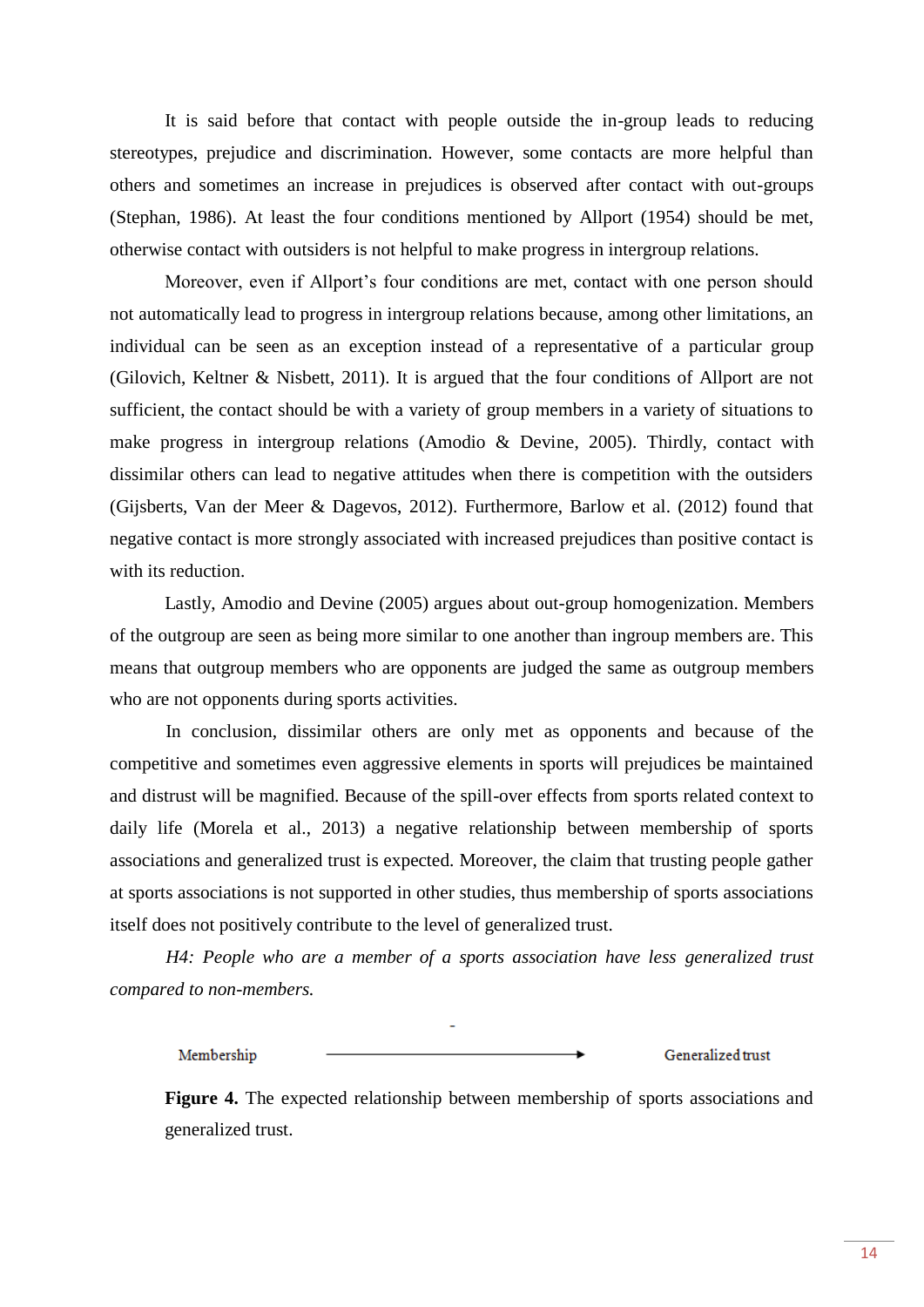Despite some studies claim that dissimilar others meet each other at the sports association (Putnam, 2000; Van der Meulen, 2007, Van der Meulen et al., 2005) Elling (2004) found in previous research that most contacts with fellow members are rather superficial and restricted to the sports activity itself. Fellow members will not be personal friends. A distinction should be made between fellow members and friends and the ties related to the interconnectedness. Different types of ties have different functions. Weaker ties are more often bridging ties used to gather information, and stronger ties are more often bonding ties used for emotional support (Granovetter, 1973; Putnam 2000). Krackhardt (1992) found that the strength of ties determines whether attitudes change or not. People connected with strong ties trust each other, people weakly connected to each other do not sufficiently trust each other to have influence on the attitudes (Cross & Sproull, 2004). The personal network influences the level of generalized trust, however as said before, most contacts with fellow sports members are rather superficial and restricted to the sports activity itself, fellow members will not be personal friends (Elling, 2005).

Thus, contact with dissimilar others at the sports association will not lead to a more heterogeneous personal network. Moreover, in previous studies it is underlined that people prefer homogeneous friends (e.g. McPherson, Smith-Lovin & Cook, 2001). Time can be spent once, thus during the time someone is at the sports association other people cannot be met and the time cannot be used to have friendships with people met at other places (Van der Meulen, 2007). Since people meet similar others at the sports association and the time spent at the sports association cannot be used to date with others, dissimilar others will be met less often (Van der Meulen, 2007).

As said before, according to Bourdieu members of sports associations meet people of their own in-group via the sports association (Bourdieu, 1984). When people only meet people of their own in-group, prejudices towards out-groups will be maintained and underlined. The cohesion within the in-group increases because people feel more attracted to people like themselves. The aversion towards out-groups increases because negative contact leads to more prejudices and discrimination (Veldboer, et al., 2003; Veldboer et al., 2010; Barlow et al., 2012). Moreover, the time spent at the sports association cannot be used for other activities with probably dissimilar others (Van der Meulen, 2007). The heterogeneity of the personal network will decrease for members of sports associations because they meet similar others at the sports association.

Moreover, in line with the conflict theory, the more people experience competition with out-groups, the more out-group distrust and in-group solidarity someone develops. The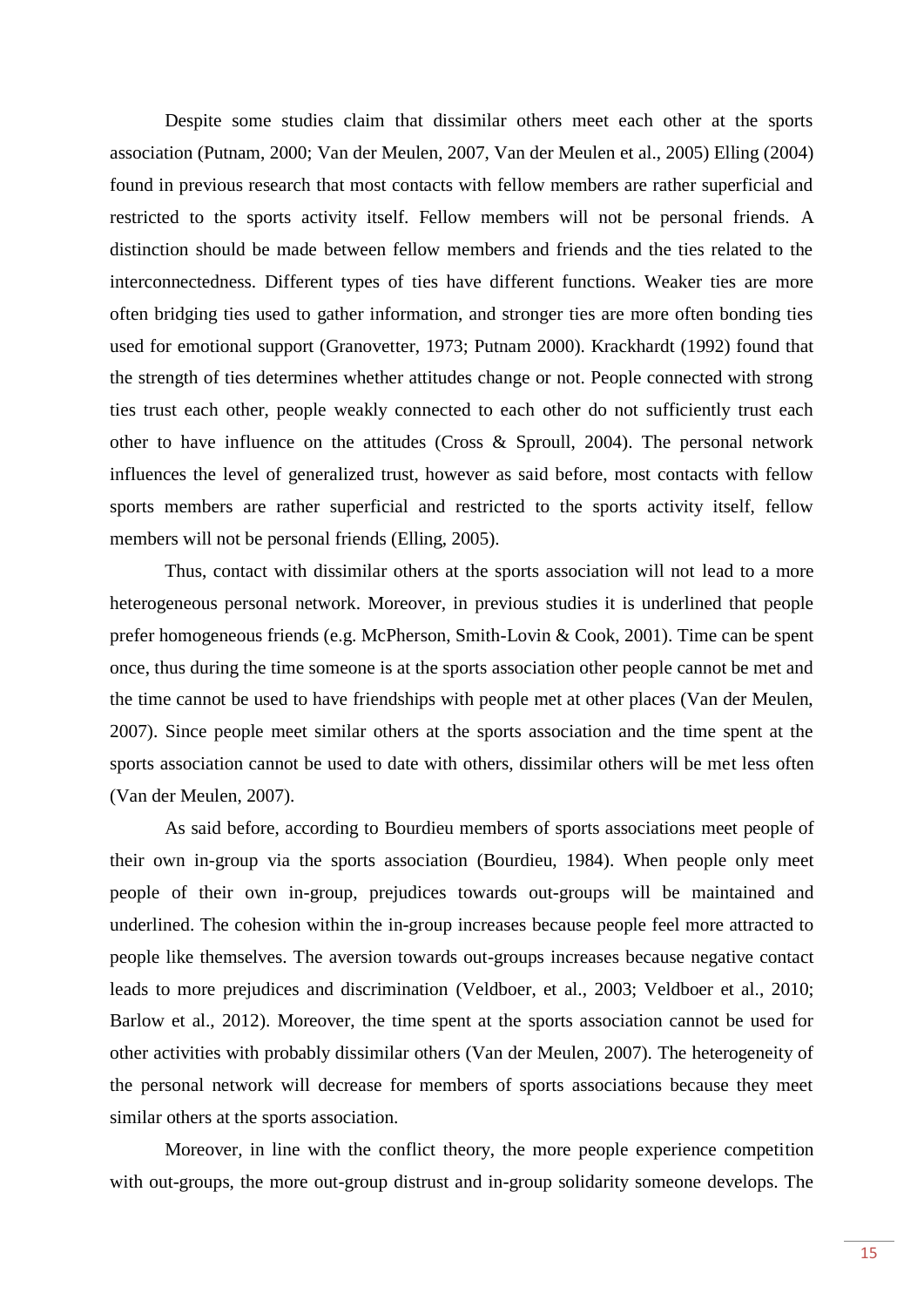more someone is brought into physical proximity to people of other social groups with whom they are in competition, the more those people are distrusted (Lancee & Dronkers, 2008). Thus, it is expected that the lack of personal contact with people of other social groups and negative experiences and competition during sports activities against opponents of other sports associations will lead to less generalized trust of members of sports associations compared to non-members who are not in competition with people from other groups during sports activities. Thus, according to Elling (2004), most contact through sports associations are with similar others. When there is contact with dissimilar others there is a weak tie between the members. Besides that, the contact with dissimilar other is competitive (Lancee & Dronkers, 2008), that is the reason why we expect that membership of sports associations has a negative influence on generalized trust, this influence can be explained by the lack of heterogeneity of the personal network.

Heterogeneity of the personal network is studied with regard to three aspects, namely sex, ethnicity and educational level. Those three aspects are often studied before and those characteristics are important for someone's identity (Haandrikman & Wissen, 2012; Kalmijn, 1998; Kalmijn & Flap, 2001; Mollenhorst, Volker & Flap, 2008). Elling and Knoppers (2005) claimed that sports participation is still influenced by dominant normative gendered and racial and ethnic images. Sports are used to differentiate and discriminate. Moreover, as argued before higher and lower social groups are distinguished between sports associations (Bourdieu, 1984).

*H5a: Members of sports associations have less generalized trust, compared to nonmembers. This relationship can be explained by the less ethnical heterogeneous personal networks of members compared to non-members.*

*H5b: Members of sports associations have less generalized trust, compared to nonmembers. This relationship can be explained by the less heterogeneous personal networks of members with regard to the educational level compared to non-members.*



**Figure 5.** The expected relationship between membership of sports associations and generalized trust explained by the heterogeneity of the personal network.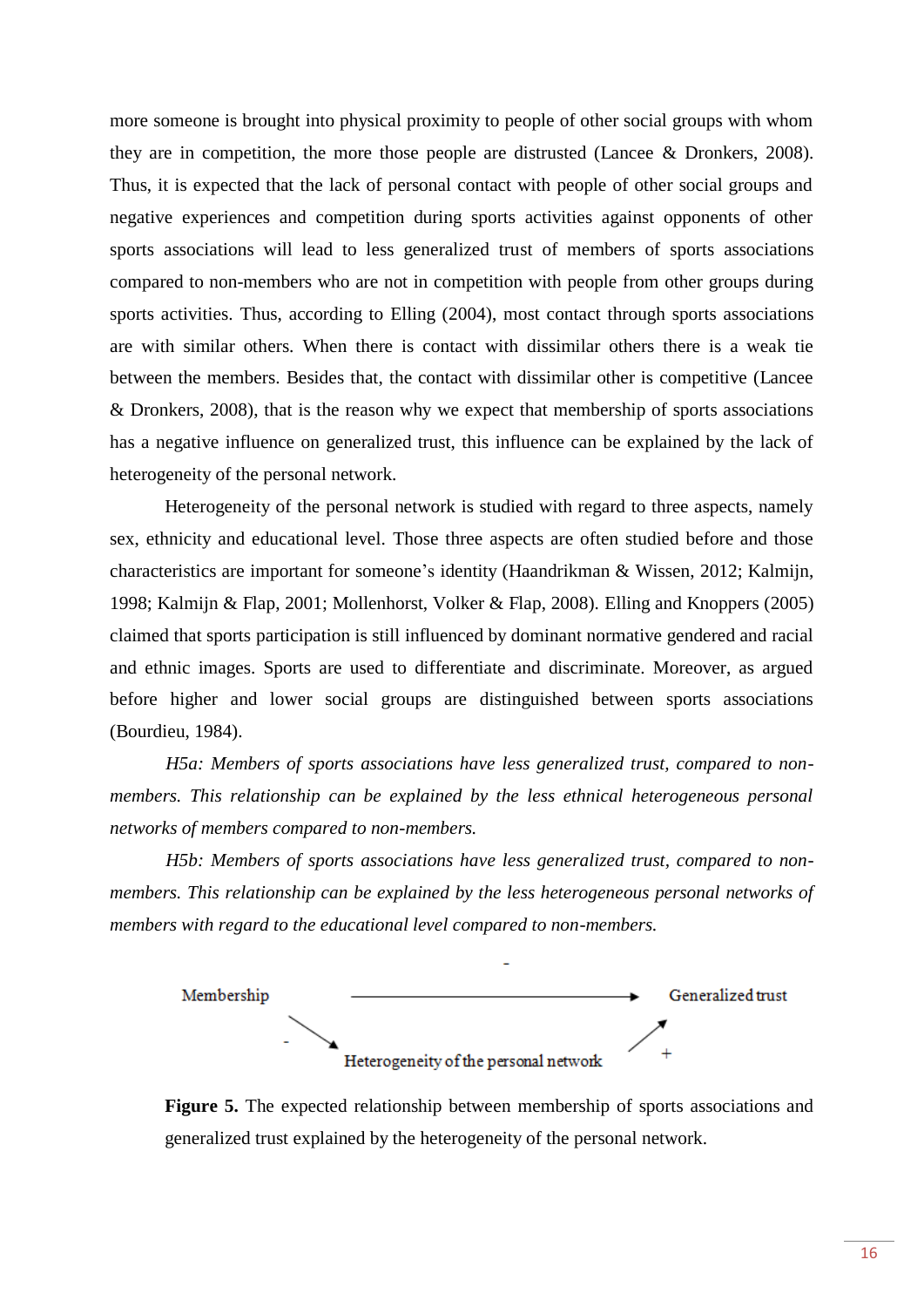In previous research it is argued that ethnic minorities prefer to be part of ethnically homogeneous teams (Krouwel et al., 2006). Elling and Knoppers (2005) found that ethnic minorities are not present in certain types of sports. Moreover, ethnic minorities are absent in certain associations as well (Krouwel et al., 2006). People will not meet people of other ethnic groups via the sports association according to Bourdieu, because everyone play sports with their own in-group.

There is a lack of contact with out-groups, out-groups will be stigmatised and evaluated more negatively (Verkuyten, 2006). The cohesion with the own group increases and the aversion towards the out-groups increases (Veldboer et al., 2003). Furthermore, people who have more stereotypes, prejudices and who discriminate more have less generalized trust (Gilovich et al., 2011), thus generalized trust will decrease because of the lack of trust in outsiders.

Members of sports associations who do not have personal contact with people of other ethnic backgrounds via the sports association and members with negative experiences with people of other ethnic backgrounds inside and outside the field will have less generalized trust compared to non-members or members of sports associations who have personal contact with people of other ethnic backgrounds (Krouwel et al., 2006). Thus, it is expected that members of sports associations who do not have interethnic personal contact via sports associations have less generalized trust, compared to members who have interethnic personal contact via sports associations or non-members who are not in competition with out-groups and who do not have negative experiences during sports activities with out-groups.

*H6: Members of sports associations who do not have interethnic personal contact via sports associations have less generalized trust compared to non-members or members who have interethnic personal contact via sports associations.* 

Members with no interethnic personal contact at the sports association Generalized trust

vs. members with interethnic personal contact at the sports association

vs. non-members, no interethnic personal contact at the sports association

> Figure 6. The expected relationship between membership of sports associations, interethnic personal contact at sports associations and generalized trust.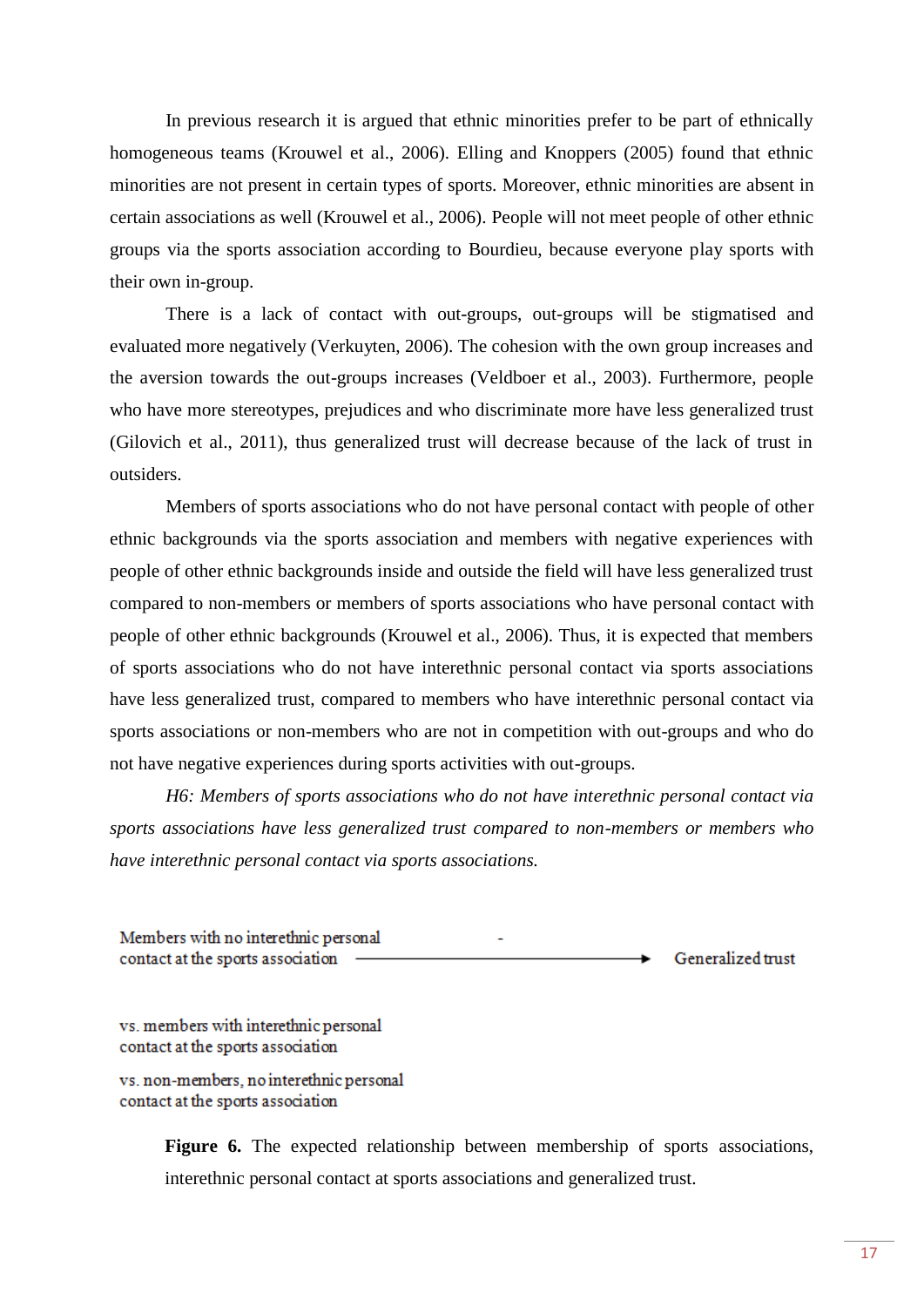#### **Type of sport**

Most probably, different types of sport have different functions with regard to social integration and generalized trust. A distinction which is discussed in previous research (e.g. Krouwel et al., 2006; Morela et al., 2013; Van der Meulen, 2007) is the distinction between individual sports and team sports.

Morela et al. (2013) argue that "participation in sport teams could smooth out the process of integration since team members share goals and team success depends on their interaction and ability to cooperate". Members of teams have to cooperate and they have the experience in situations where they could count on their team members (Van der Meulen, 2007). This indicates that members of team sports should have more generalized trust compare to people who play individual sports. Those people do not have to cooperate with team mates and they do not have the experience that they could count on their team mates.

However, it should be note that it is assumed that members of sports teams meet different people during their sports participation which can be doubted as discussed before. On the other hand, people who play team sports will meet people of other groups per definition more often as team mates compared to people who play solo sports.

*Hypothesis 7: People who play team sports have more generalized trust compared to people who play individual sports.*

People who play team sports Generalized trust vs. people who play individual sports

#### **Chapter 3 Data, operationalisation and analyses**

#### **Data**

For the analyses, data were drawn from the NEtherlands Longitudinal Lifecourse Studies (De Graaf et al., 2010). The NELLS is a long term panel survey, focussing on three themes: social cohesion, norms and values and inequality. To collect the data, face-to-face interviews and a self-completing questionnaire were used. The period of fieldwork ran from December 2008 until May 2010.

A two-stage stratified sample was used. The whole Dutch population should be represented in the sample, aged 14-49. There was an oversample of Turkish and Moroccan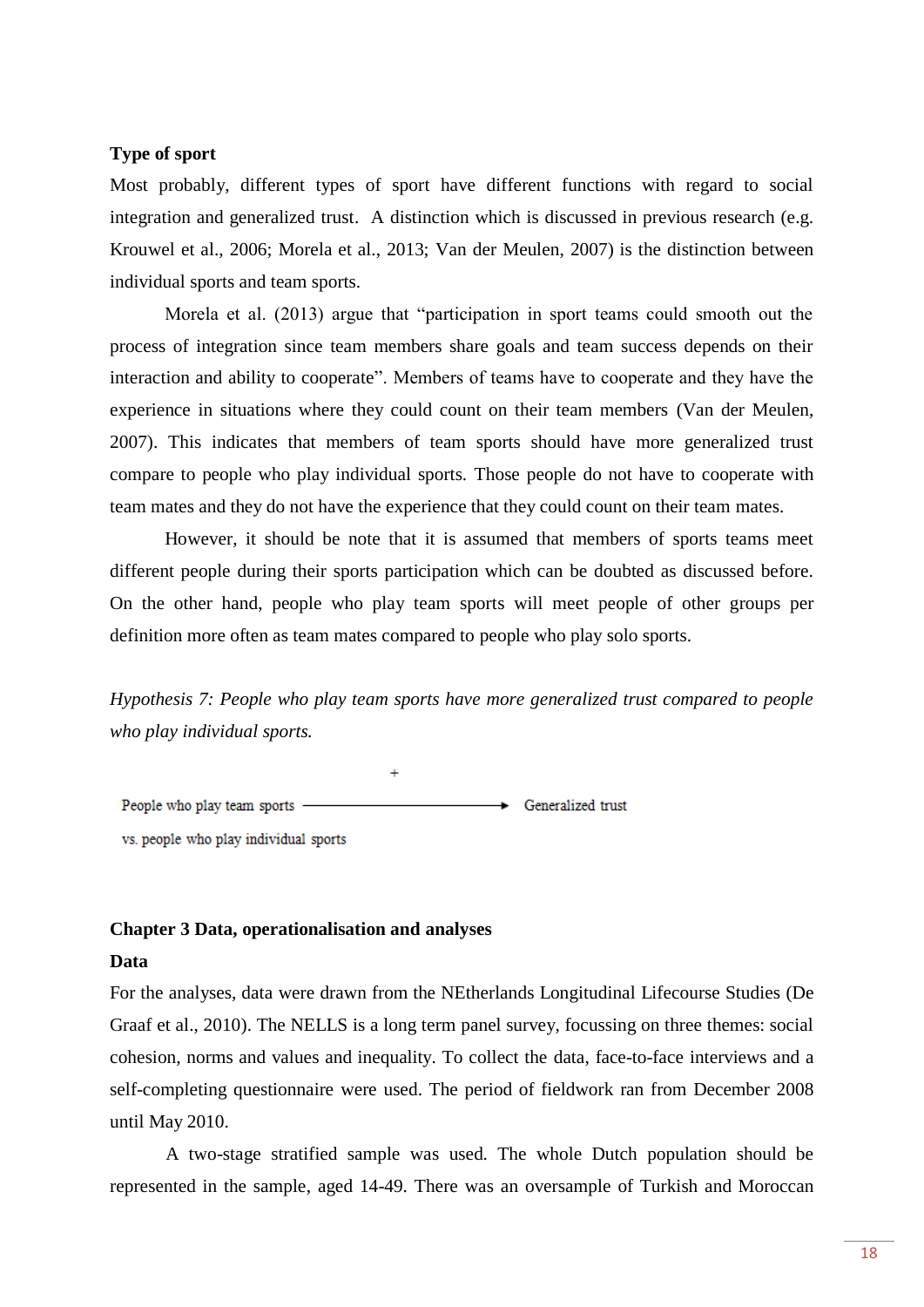Dutch respondents. The overall response rate of the survey was 52 percent, this is approximately average for face-to-face interviews in the Netherlands. The data were weighted, which means that the characteristics of ethnicity, age, degree of urbanization, sex, and region are in accordance with the Dutch situation. As a result, a representative sample of the Dutch population was created. There were only a few missing values with regard to most variables. Respondents with a missing value on at least one of the variables used in the analyses were excluded from the analyses.

#### **Analyses**

There were 5,312 respondents in the dataset. As shown in figure 3.1 3,861 respondents (73 percent) played sports and answered questions about their sports activities. 1,430 respondents did not play sports, the questions about sports activities had 21 missing values. As shown in figure 3.2 among the 3,861 respondents who did play sports and answered questions about their sports activities were 1,561 respondents who did not play sports at an association. Those respondents did play sports singly or with friends or family members. 2,299 respondents did play sports at an association (versus 2,991 non-members: those who did not play sports and those who did not play sports at a sports association). While some analyses were performed on the whole dataset, other analyses were conducted on members of sport associations only.

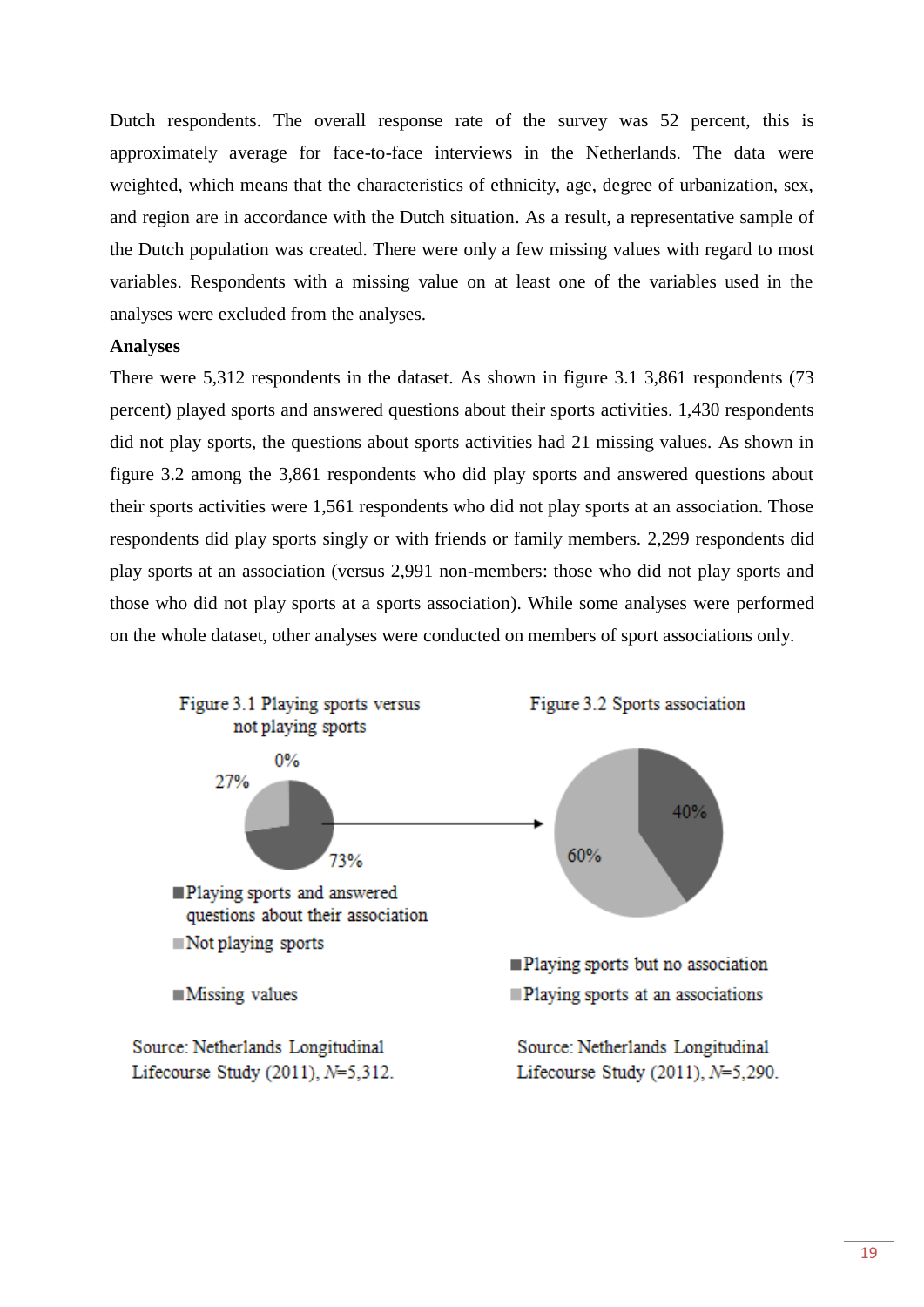The analyses were performed on the first wave of the data of the NELLS. Factor analysis and reliability analysis were performed to construct a reliable scale for generalized trust. Six statements about trust in other people constituted a scale measuring generalized trust.

The independent variable on membership of a sport association was a nominal, dichotomous variable. There were two answer possibilities: yes (member) and no (no member). A dummy variable was computed.

Furthermore, a scale was created to measure the dependent variable 'heterogeneity of the personal network'. Every respondent had the opportunity to name five persons to discuss important issues with. Using these answers, a scale running from 0 to 5 was created to measure the heterogeneity of the personal network. The level of measurement of the variable heterogeneity of the personal network was ratio. Both generalized trust as well as interethnic personal contact were measured at interval level.

A multiple linear regression analysis of generalized trust on membership was performed, the control variables sex, age, age squared, ethnicity, religious denomination and educational level were added in the first model of the analyses and the heterogeneity of the personal network was taken into account in the next block of this analysis. Moreover, a multiple linear regression analysis of generalized trust on membership of sports associations and interethnic personal contact at the sports association was performed.

All the respondents were included in the analyses as long as they answered the questions used in this study. The goal was to have a good representation of the Dutch population, in order to have the ability to generalize the results.

Finally, 2,416 respondents were included in the analyses. The questions measuring personal contact at the sports association had most missing values (967 respondents did not answer the questions).

### **Operationalisation**

The dependent variable, generalized trust is a complex concept because it is multidimensional. In- and out-group trust are two different aspects of generalized trust. In previous research a distinction was made between generalized trust (trust in people unlike yourself) and particularized trust (trust in people like yourself) (Freitag & Traunmüller, 2009; Sonderskov, 2010). While people can have a lot of trust in people like themselves, they can distrust people who are unlike themselves. This could sum to a zero effect on generalized trust. It is problematic that people may had different sets of 'most people' in mind when they answered a question about most people, used in questions about generalized trust. However,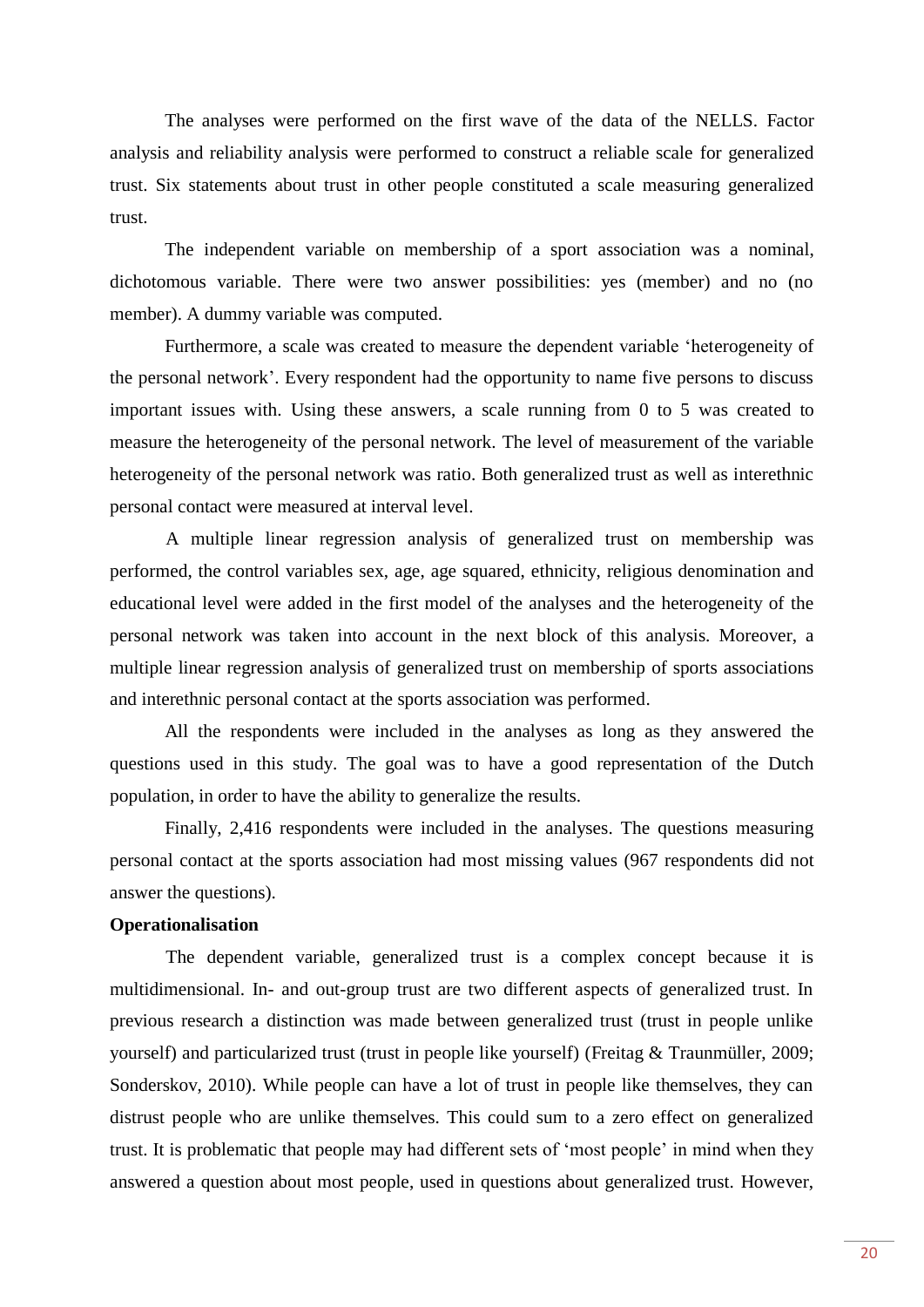'most people' is not used in all questions and the factor analysis indicated that one underlying concept was measured.

Secondly, a debate is going on concerning the different statements used to measure generalized trust. A single item would be better for longitudinal studies or cross-country studies, however that is not necessary for this study. According to Paxton (2007), the validity of different questions to measure generalized trust is satisfactorily. Moreover, according to Uslaner (2012) the combination of different questions used to measure generalized trust is good as long as the same underlying concept is measured, which is the case in this study.

Generalized trust was measured with different statements. These statements were: 'You don't know who can be trusted nowadays', 'Most people are disappointing when you get to know them better', 'Most people can be trusted', 'You cannot be too careful during interactions with others', 'If you are too trusting, others will abuse you', and 'If you help others, you will be cheated'. Participants responded to each statement on a five-point scale. They indicated whether they 'strongly agree', 'agree', 'neither agree nor disagree', 'disagree', or 'strongly disagree' with the statements. The answers to the statement 'Most people can be trusted' were mirrored. A reliability analysis and factor analysis were performed on these statements in order to investigate whether these statements could be combined into one scale. All statements fit into one scale (Cronbach's alpha .817). No different patterns occurred concerning the statements including 'most people' compared to the other statements. To create a variable that measures generalized trust, the mean score of the respondent on the six different questions was calculated. However, when the respondent had a missing value on one of the statements, the mean score on the other five statements was used. When the respondent had more than one missing value, the respondent was excluded from the analyses. These variables had 495 missing values, those respondents were excluded from the analyses.

The independent variable membership of sports associations was measured by the following question: 'Which of the following sports did you play in the last 12 months?'. Moreover, it was asked 'At what kind of organization did you play that sport?'. If the respondent answered 'sports association', 'commercial provider like fitness centre', or 'other organisation like community sports' the respondent scored 1 on the variable sports association. If the respondent answered no organization the respondent scored 0 on the variable sports association. There were 21 missing values with regard to this variable, those respondents were not included in the analyses.

The heterogeneity of the personal network was measured by the question 'With whom did you discuss important issues in the last six months?'. The respondent was able to name up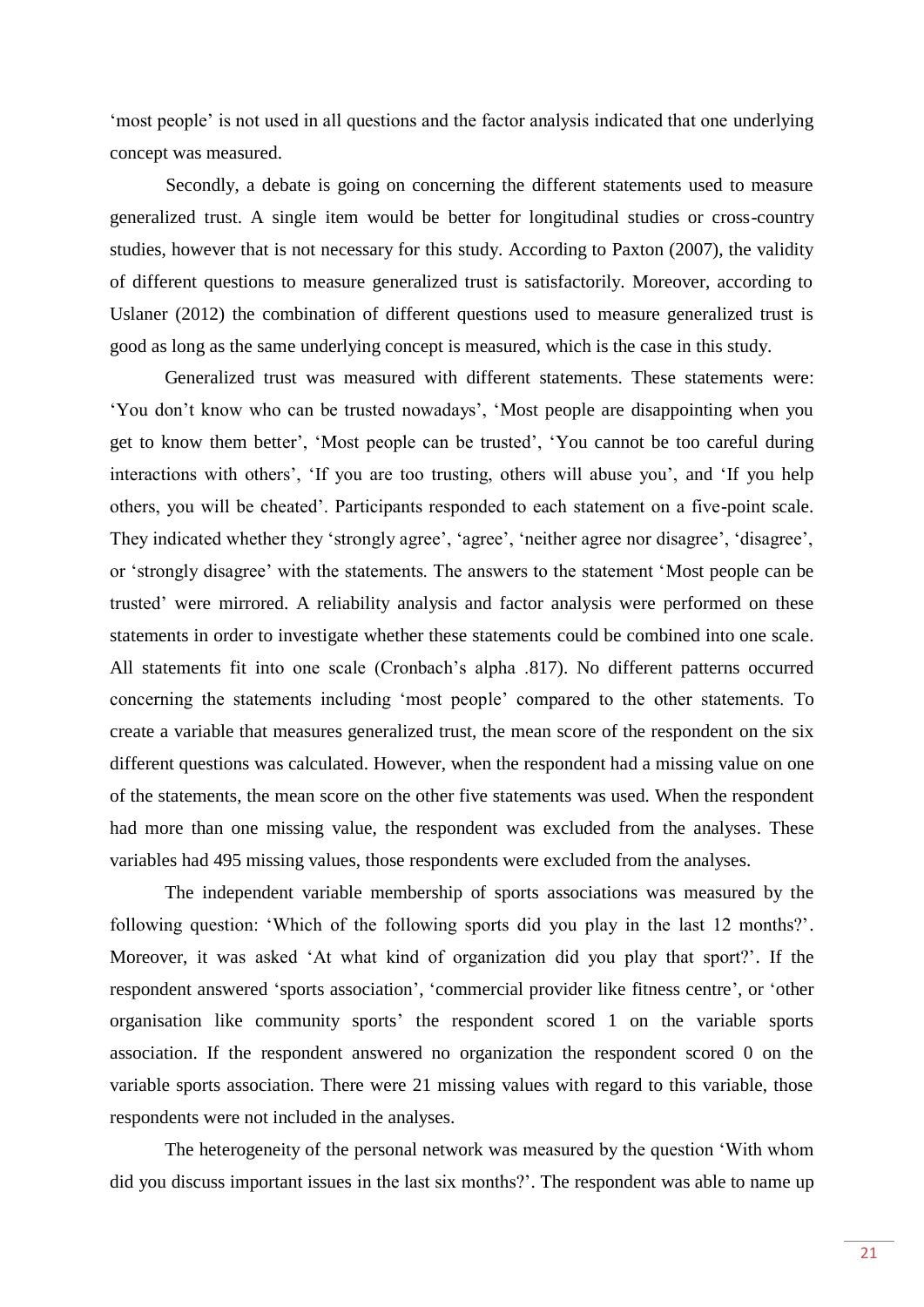to five persons. It was also asked what sex, ethnicity, and educational level these persons had. Those characteristics were compared with the characteristics of the respondent in order to measure the heterogeneity of the respondent's network. Moreover, a question was asked which relationship the respondent had to the persons constituting its network.

In previous studies, different socio-economic groups were distinguished with regard to their level of income. However, the level of income of the people in the personal network was not asked in this study. The educational level was used as an individual characteristic because it is an important indicator of someone's identity and educational level and level of income are highly related (e.g. Gesthuizen, 2006).

Only non-kin relationships, with the exception of relationships between partners, were taken into account for class-crossing encounters, because some characteristics of children were influenced by its parents. Intergroup relationships between parents and children are not possible with regard to ethnicity for example.

The respondent had named up to five persons (s)he discussed important matters with. Variables were created to measure whether there is similarity or dissimilarity between the respondent and the person (s)he discussed important matters with, with regard to a certain characteristic. When there was similarity between the respondent and the person (s)he discussed important matters with, the score is 0. When there was dissimilarity, the score is 1. The sum was calculated by adding the number of dissimilarities in someone's personal network between him- or herself and the person (s)he discussed important matters with. Three variables were created, one to measure dissimilarity with regard to sex, one with regard to ethnicity and one with regard to educational level. Each of these three variables had a value running from 0 (no dissimilarities between the respondent and the person(s) (s)he discussed important matters with) to 5 (all five persons differed from the respondent with regard to the measured personal characteristic). The focus in this study is not on the heterogeneity of the personal network with regard to sex, however it is sometimes included and the results will be named. Moreover, the mean of the heterogeneity of the personal network was calculated as well and included in the analyses to control for the size of the personal network, however, there were no important differences between the outcomes of the analyses when the sum of the heterogeneity of the personal network was included compared to including the mean of the heterogeneity of the personal network.

Only respondents who had non-kin relationships or relationships with the partner in their personal network were included, which means that 1.136 respondents with only kin relationships in their personal network were excluded from the analyses. Results of analyses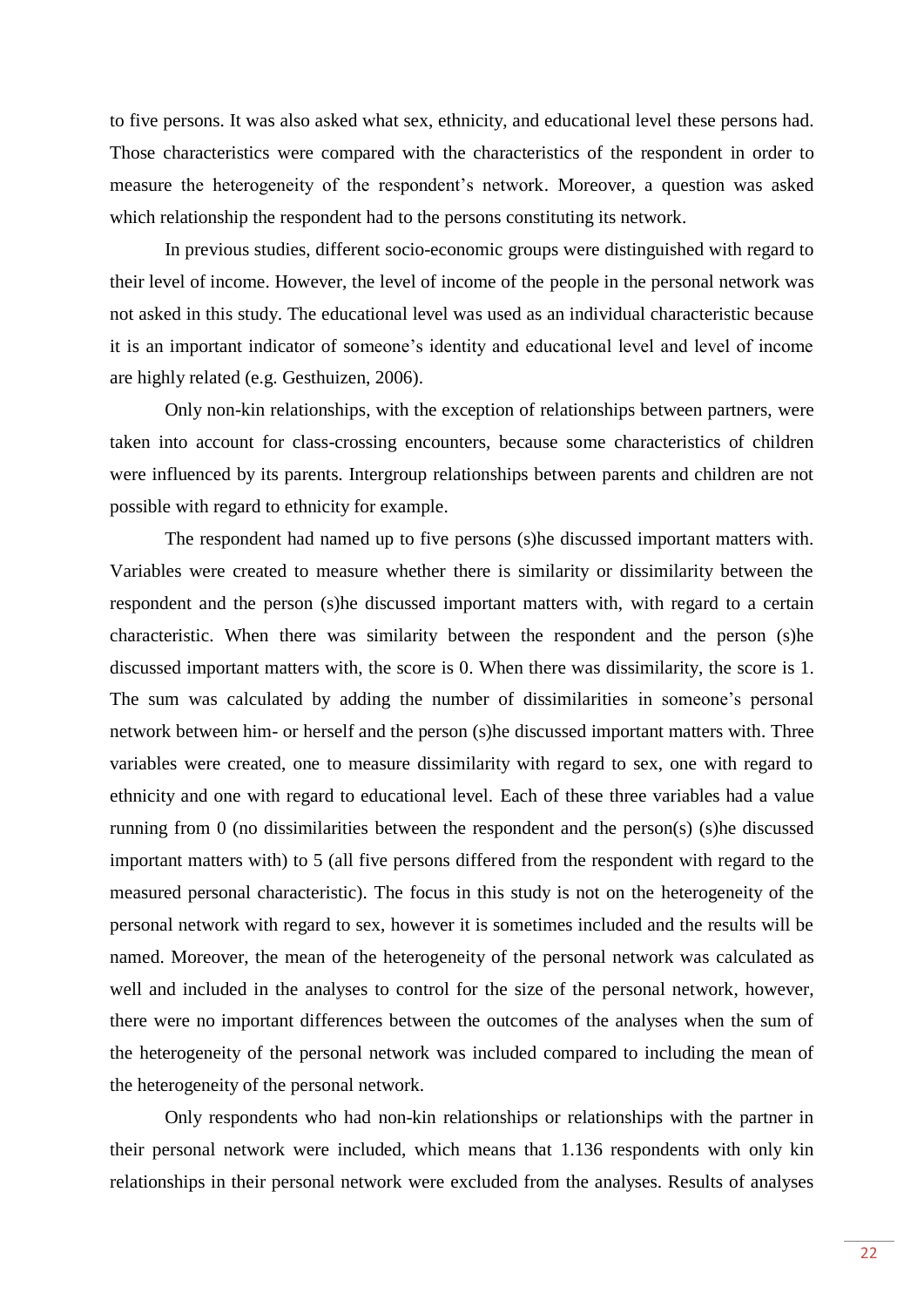when respondents with only kin relationships included were compared with results of analyses when respondents with non-kin relationships were included. There were no important differences between the analyses including kin relationships and analyses excluding kin relationships, differences are notified in the results section.

Interethnic contact via sports associations was used as possible explanation for the relationship between membership and generalized trust. Interethnic contact via sports association was measured by the question 'How many times do you have personal contact with people of the following ethnic background at your association?' There was a list of five ethnicities, namely Native Dutch, Turkish background, Moroccan background, Surinamese/Antillean background, and other non-western background. The answer possibilities were 1 '(almost) every day', 2 'one or more times a week', 3 'several times a month', 4 'about once a month', 5 'several times a year', 6 'about once a year', 7 'never', 8 'not applicable (this person is not present)'. To measure the number of interethnic contact moments, a new variable was created with the sum of the number of contact moments a respondent had with people of other ethnic backgrounds than him- or herself. The answer possibilities were mirrored, which means that a higher score represented a higher number of contact moments. The category 8 'not applicable (this person is not present)' was recoded to 0, because there were no moments of contact. The sum of the moments of contact with people of ethnic groups other than the own ethnic group were used to measure interethnic personal contact. The higher the value, the more moments of personal contact the respondent had with people of other ethnic backgrounds than the ethnic background of himself. The variable measuring interethnic personal contact at sports associations had 967 missing values. Moreover, three dummy variables were created to measure the differences between members who had interethnic personal contact at the sports association, members who did not have interethnic personal contact at the sports association and non-members (who per definition did not have interethnic personal contact at the sports association).

The type of sport someone plays was used as well. It was asked 'Which of the following sports did you play in the last 12 months?' a. working out at the gym b. running c. football d. tennis e. field hockey f. swimming g. fight sports h. volleyball i. Cycling j. other, namely. Dummy variables were created to measure the different types of sports, 'other' were taken into account as one dummy variable. This variable had 570 missing values. Moreover, based on the type of sports someone plays a variable was created to measure whether people play team sports or solo sports.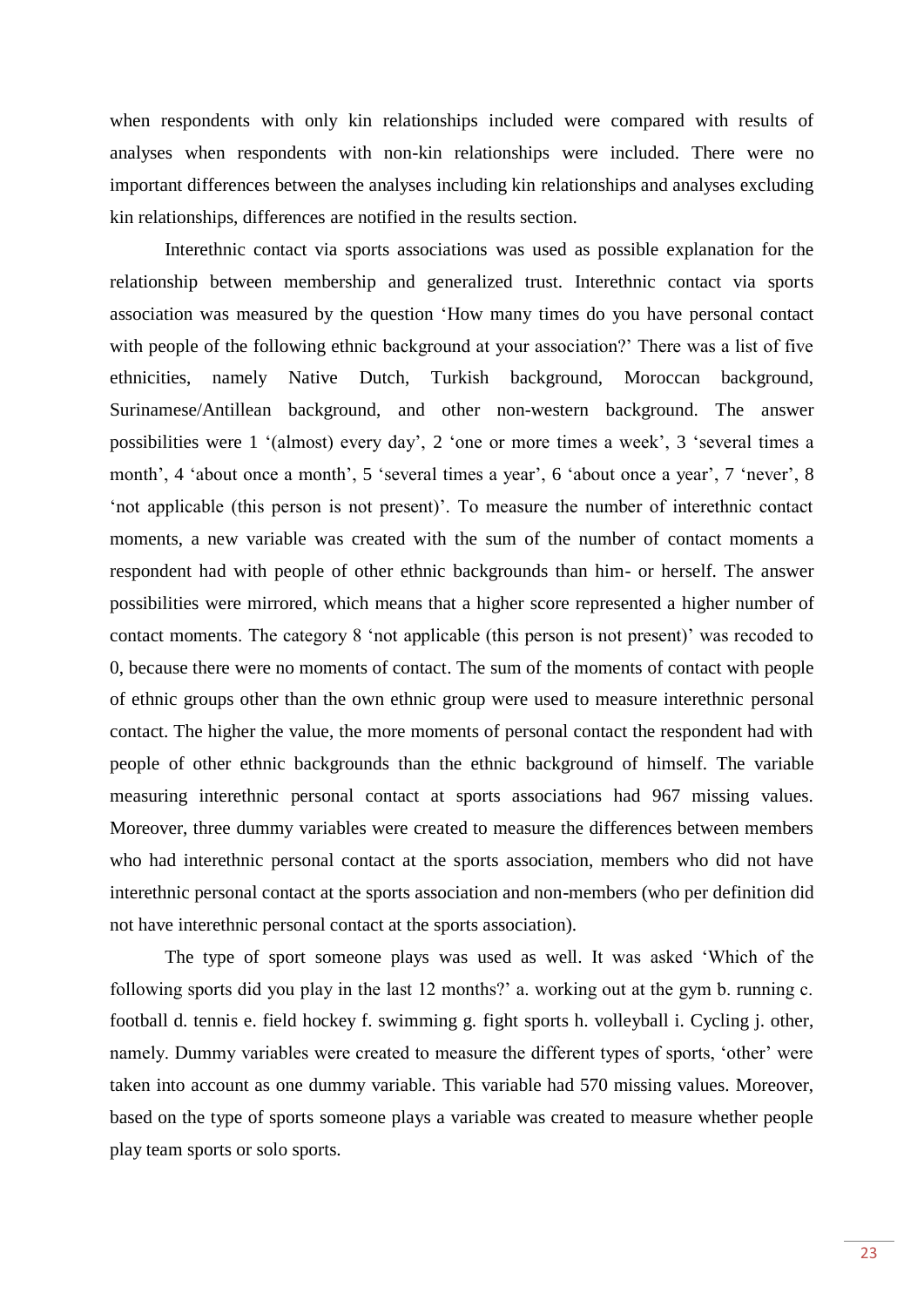There were some control variables used in this study. The sex of the respondent was measured by the question 'what is your sex?' The sex of the respondent was recoded into men  $(1 = yes, male and 0 = no, female).$  The age of the respondent was measured by the question 'what is your age at the time of the interview?', which was not recoded. The age squared is used as well because age is not linear distributed. Moreover, age squared was divided by 100 to have a better interpretable value. The ethnicity of the respondent was measured by the questions 'what is your country of birth, what is the country of birth of your father and what is the country of birth of your mother?'. The variables measuring sex, age, and ethnicity had no missing values. The country of birth of the mother was determining for the ethnic background of the respondent. In accordance with the definition of Statistics Netherlands the following statement was used, as described in Tolsma, et al. (2014):

*The exact origin is determined by mother's country of birth if both parents (or only the mother) were born outside the Netherlands. If the mother was born in the Netherlands, the origin is determined by father's country of birth. A person is classified as being of Dutch origin if both parents are born in the Netherlands, irrespective of own country of birth. Hence, a person who is born abroad of two Dutch-born parents is considered of Dutch origin. (pp. 26)* 

The educational level of the respondent was measured by the question 'What kind of education do/did you follow? Did you finish it?'. When the respondent finished a certain educational level, that educational level was used as an indicator of the educational level of the respondent. When the respondent was following education at a higher level at the moment of interviewing, the level of education the respondent was following at the moment of interviewing was used as educational level. If the respondent indicated that he was following education abroad which is not comparable to a Dutch level of education the highest finished level of education in the Netherlands or comparable to a Dutch level of education was assigned to him. The educational level was divided into four categories, namely no education / primary education, lower education (lower secondary education, lower vocational education), middle education (higher secondary education, pre university education, higher vocational education), higher education (higher professional education, university), dummy variables were created. There was one missing value with regard to this variable, this respondent was excluded from the analyses.

The religious denomination of the respondent was measured by two questions. First of all, it was asked whether the respondent belongs to a certain religious denomination. Secondly, if the respondent answered positively it was asked to which religious denomination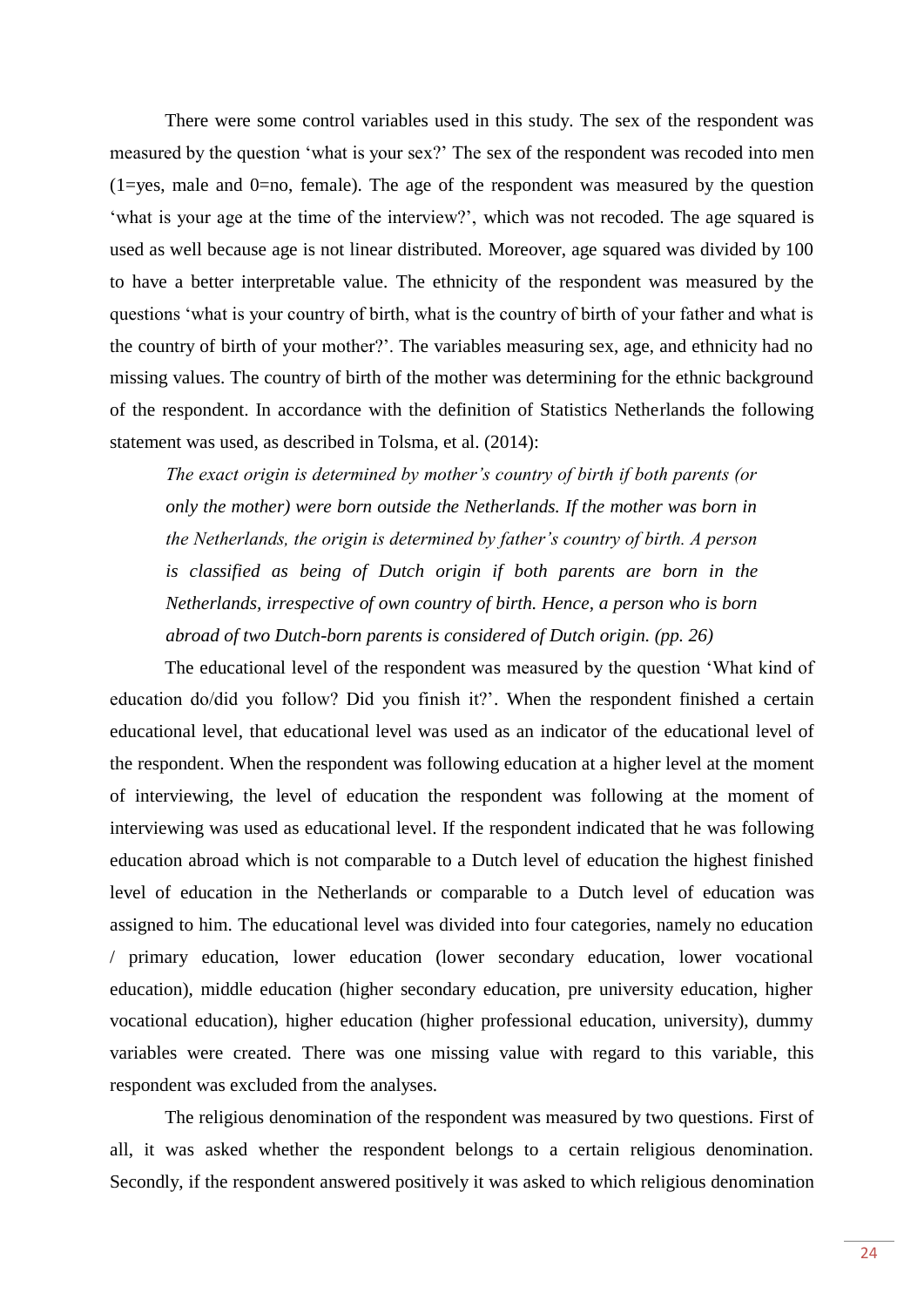the respondent belonged. This was an open ended question. The answer possibilities were recoded and dummy variables were created for the following groups: Roman Catholic, Protestant Church Netherlands, Islam, other religious denominations, and no religious denomination. Concerning religious denomination there were no missing values. Moreover, the analyses were performed using two categories: religious versus non-religious. However, because of the significant differences between people who belong to Christian religious denominations and people belonging to Islamic religious denominations the different religious groups were included in the analyses.

The age, sex, educational level, and ethnicity of the respondent were included as control variables, the operationalisation is discussed before. Those variables were used to measure the heterogeneity of the personal network, as said before, in combination with those characteristics of the persons the respondent discussed important matters with. However, separately, these variables can be included as control variables as well, because several studies show that men (Dekker & De Hart, 1999), higher educated (Brehm & Rahn, 1997), native Dutch (De Graaf, Kalmijn, Kraaykamp, & Monden, 2011), and middle aged people have more generalized trust (Dekker & De Hart, 1999), compared to their counterparts. Whether the respondent was religious or not is taken into account, because according to Putnam (2000), people who are religious are much more likely than other people to participate in sports groups. In the end, 2,416 respondents were included in the analyses.

|                                                                                  |                | Minimum Maximum | Mean  | Std.<br>Dev. |
|----------------------------------------------------------------------------------|----------------|-----------------|-------|--------------|
| Generalized trust                                                                | 1.000          | 5.000           | 3.073 | .666         |
| Membership of sports association                                                 | $\overline{0}$ | 1               | .346  |              |
| Heterogeneity of the personal network - total<br>(sum)                           | .000           | 12.000          | 2.082 | 1.359        |
| Heterogeneity of the personal network – ethnicity<br>and educational level (sum) | .000           | 10.000          | 1.189 | 1.227        |
| Heterogeneity of the personal network - sex (sum)                                | .000           | 4.000           | .893  | .514         |
| Heterogeneity of the personal network - ethnicity<br>(sum)                       | .000           | 5.000           | .360  | .736         |
| Heterogeneity of the personal network -<br>educational level (sum)               | .000           | 5.000           | .829  | .882         |
| Heterogeneity of the personal network - total<br>(mean)                          | .000           | 3.000           | 1.340 | .700         |
| Heterogeneity of the personal network - sex<br>(mean)                            | .000           | 1.000           | .636  | .391         |
| Heterogeneity of the personal network - ethnicity                                | .000           | 1.000           | .200  | .373         |

#### Table 1: Descriptive Statistics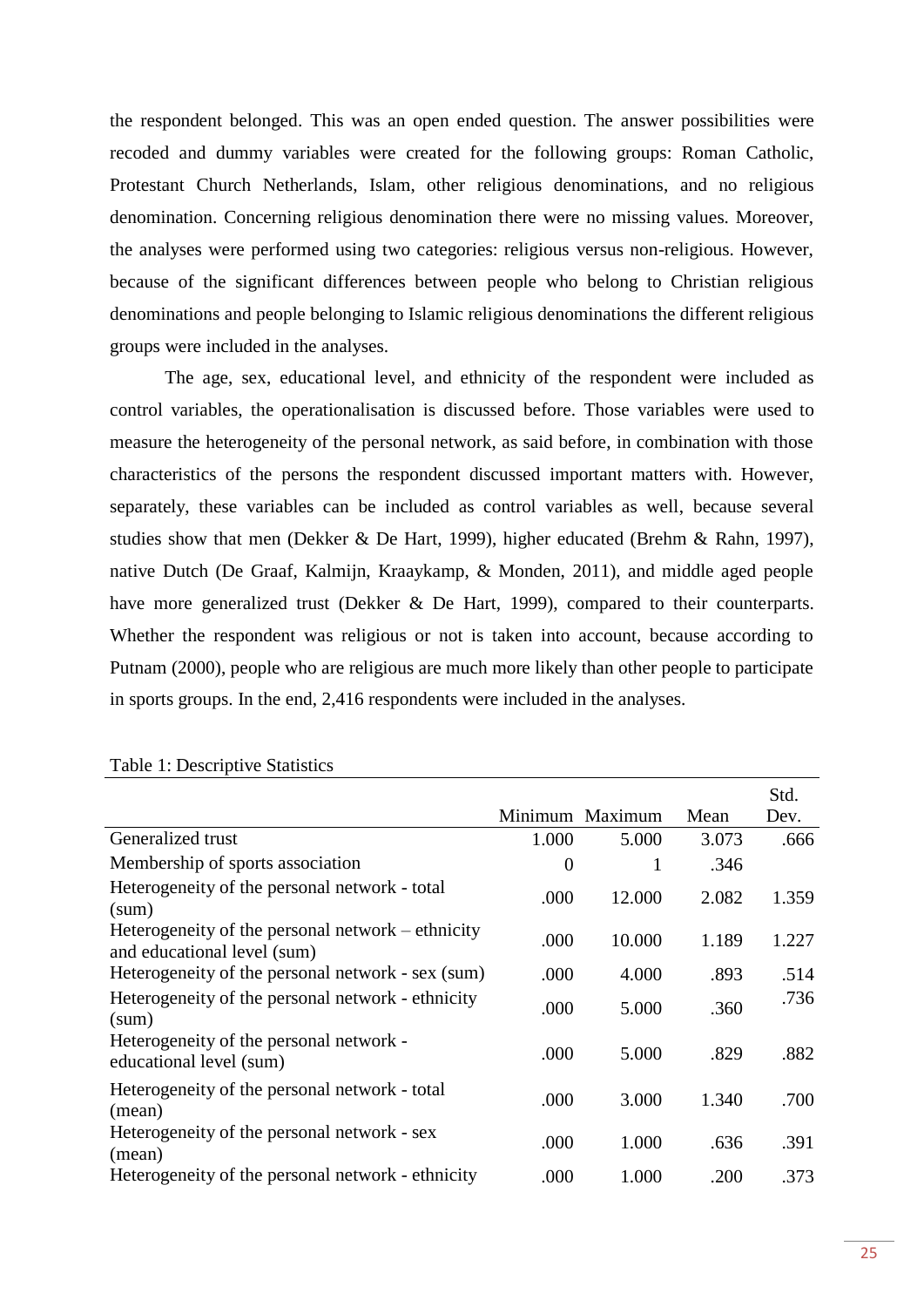| (mean)                                                              |                  |              |        |       |
|---------------------------------------------------------------------|------------------|--------------|--------|-------|
| Heterogeneity of the personal network -<br>educational level (mean) | .000             | 1.000        | .503   | .454  |
| Non-member of sports association, no interethnic<br>contact         | $\overline{0}$   | $\mathbf{1}$ | .654   |       |
| Member of sports association, interethnic contact                   | $\overline{0}$   | 1            | .162   |       |
| Member of sports association, no interethnic<br>contact             | $\overline{0}$   | $\mathbf{1}$ | .184   |       |
| Interethnic contact at sports association                           | .000             | 26.000       | 1.746  | 4.663 |
| Men                                                                 | $\overline{0}$   | 1            | .480   |       |
| Age                                                                 | 15.000           | 47.000       | 32.606 | 8.130 |
| Age squared/100                                                     | 2.250            | 22.090       | 11.292 | 5.159 |
| Moroccans of the first generation                                   | $\theta$         | 1            | .125   |       |
| Moroccans of the second generation                                  | $\boldsymbol{0}$ | $\mathbf{1}$ | .038   |       |
| Turkish of the first generation                                     | $\boldsymbol{0}$ | $\mathbf{1}$ | .117   |       |
| Turkish of the second generation                                    | $\boldsymbol{0}$ | $\mathbf{1}$ | .059   |       |
| Non-westerns of the first generation                                | $\boldsymbol{0}$ | $\mathbf{1}$ | .023   |       |
| Non-westerns of the second generation                               | $\overline{0}$   | $\mathbf{1}$ | .019   |       |
| Westerns of the first generation                                    | $\overline{0}$   | $\mathbf{1}$ | .018   |       |
| Westerns of the second generation                                   | $\boldsymbol{0}$ | $\mathbf{1}$ | .031   |       |
| <b>Native Dutch</b>                                                 | $\boldsymbol{0}$ | 1            | .569   |       |
| Roman-Catholic                                                      | $\overline{0}$   | $\mathbf{1}$ | .080   |       |
| Protestant                                                          | $\boldsymbol{0}$ | 1            | .120   |       |
| Islamic                                                             | $\boldsymbol{0}$ | $\mathbf{1}$ | .314   |       |
| Other religious denominations                                       | $\overline{0}$   | 1            | .034   |       |
| No education / primary educational                                  | $\overline{0}$   | 1            | .096   |       |
| Lower educational level                                             | $\overline{0}$   | $\mathbf{1}$ | .222   |       |
| Middle educational level                                            | $\overline{0}$   | $\mathbf{1}$ | .336   |       |
| Higher educational level                                            | $\overline{0}$   | 1            | .345   |       |

Source: NEherlands Longitudinal Lifecourse Studies (2010b), *N*=2,416.

The number of people who are member of a sports associations with interethnic personal contact at the sports association and the number of people who are member of a sports association without interethnic personal contact at the sports association are not very unequal, as shown in table 3.1. This suggests that sports is not very important for the moments of contact with people of other ethnic backgrounds.

# **Chapter 4 Analyses and results**

## **Results**

In order to test the hypotheses step-wise multiple regression analyses techniques were used. In all regression analyses sex, age, age squared/100, ethnicity, religious denomination, and educational level were included as control variables. While sex, ethnicity, religious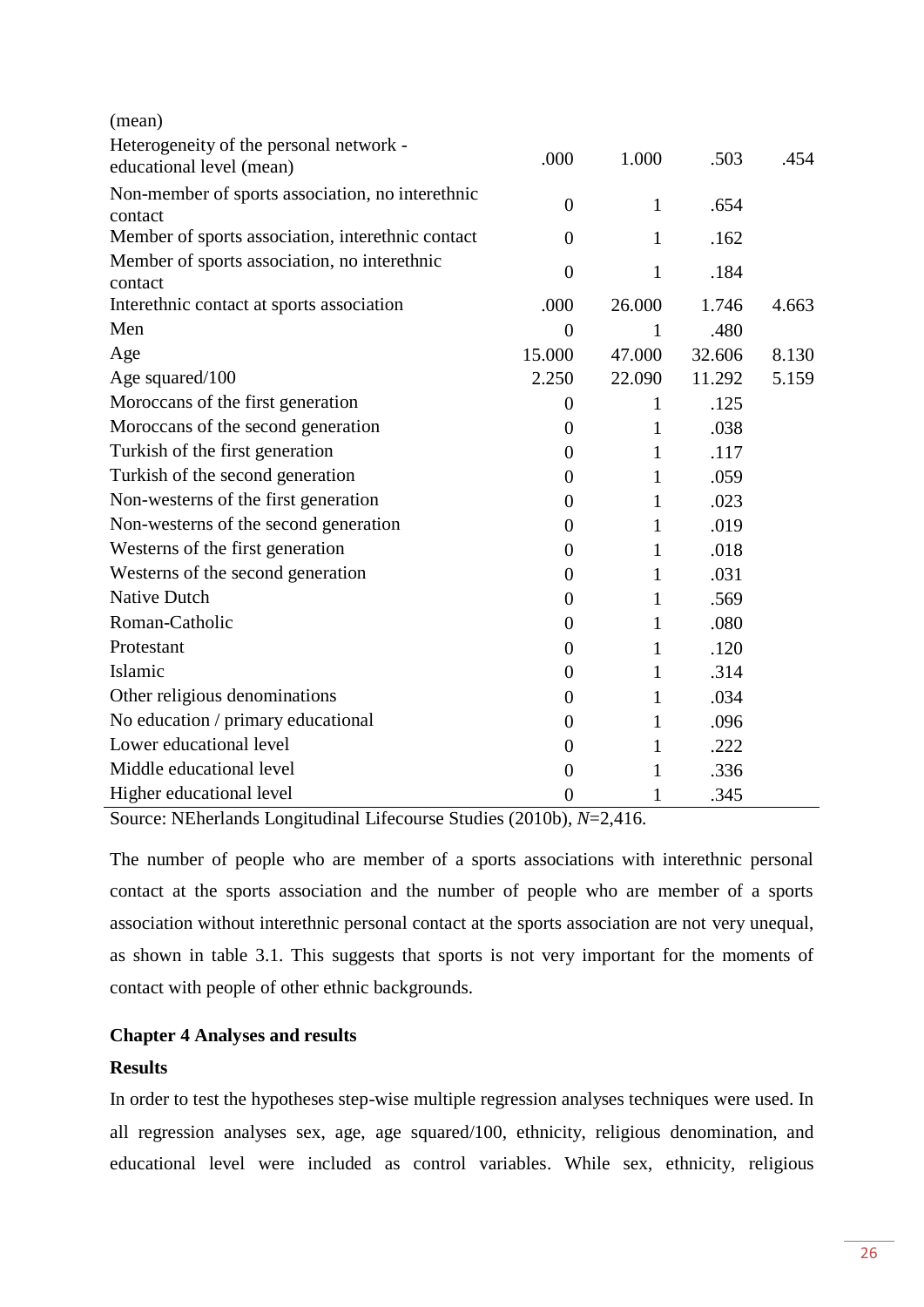denomination, and educational level were entered as dummy variables, age and age squared/100 were included as a continuous variable.

The first three hypotheses were formulated in line with the ideas of Putnam. To test the first hypothesis "*People who are member of a sports association have more generalized trust compared to non-members"* a step-wise multiple regression was used. In model (1) only the control variables were included, in the second model a variable measuring membership of a sports association was included. Generalized trust was the dependent variable in both models, the results are presented in table 2.

With regard to sex no significant differences were found, men do not have significantly more or less generalized trust than women  $(b=.005)$ . Neither age  $(b=.015)$  nor age squared/100 (b=-.014) had a significant influence on trust.

The significant differences found with regard to ethnicity and religious denomination are in line with previous studies. Native Dutch have more generalized trust compared to ethnic minorities and people belonging to no religious denomination or Christian religiosities have more generalized trust compared to people belonging to the Islam (b=-.177<sup>\*\*</sup>) or other religious denominations (b= $-0.158$ \*). Furthermore middle (b= $0.187$ \*\*) and higher educated people (b=.516\*\*) have a significantly higher level of generalized trust compared to people who did not follow education or only primary education. Those effects with regard to the included control variables were in line with the results of former studies.

The analyses were performed on the dataset including kin relationships as well, which means that people who only have mentioned family members as the persons they discuss important matters with were included in this dataset. The tables are not presented here, however the differences will be discussed each time. With regard to the personal characteristics, included as control variables, the results are the same in the dataset with only non-kin relationship and partner relationships and the dataset with all relationships included.

Concerning hypothesis 1, table 2 (Model 2) shows that membership of sports associations had a significantly positive influence on generalized trust. Members of sports associations have significantly more generalized trust compared to non-members (b=.089\*\*). Therefore, hypothesis 1 is supported. The hypothesis is tested with data including kin relationships as well. These results also showed a positive significant effect of membership on generalized trust.

The second regression analysis tested the hypothesis "*Members of sports associations have more generalized trust compared to non-members, this effect can be explained by the more heterogeneous network of members of sports associations compared to non-members".*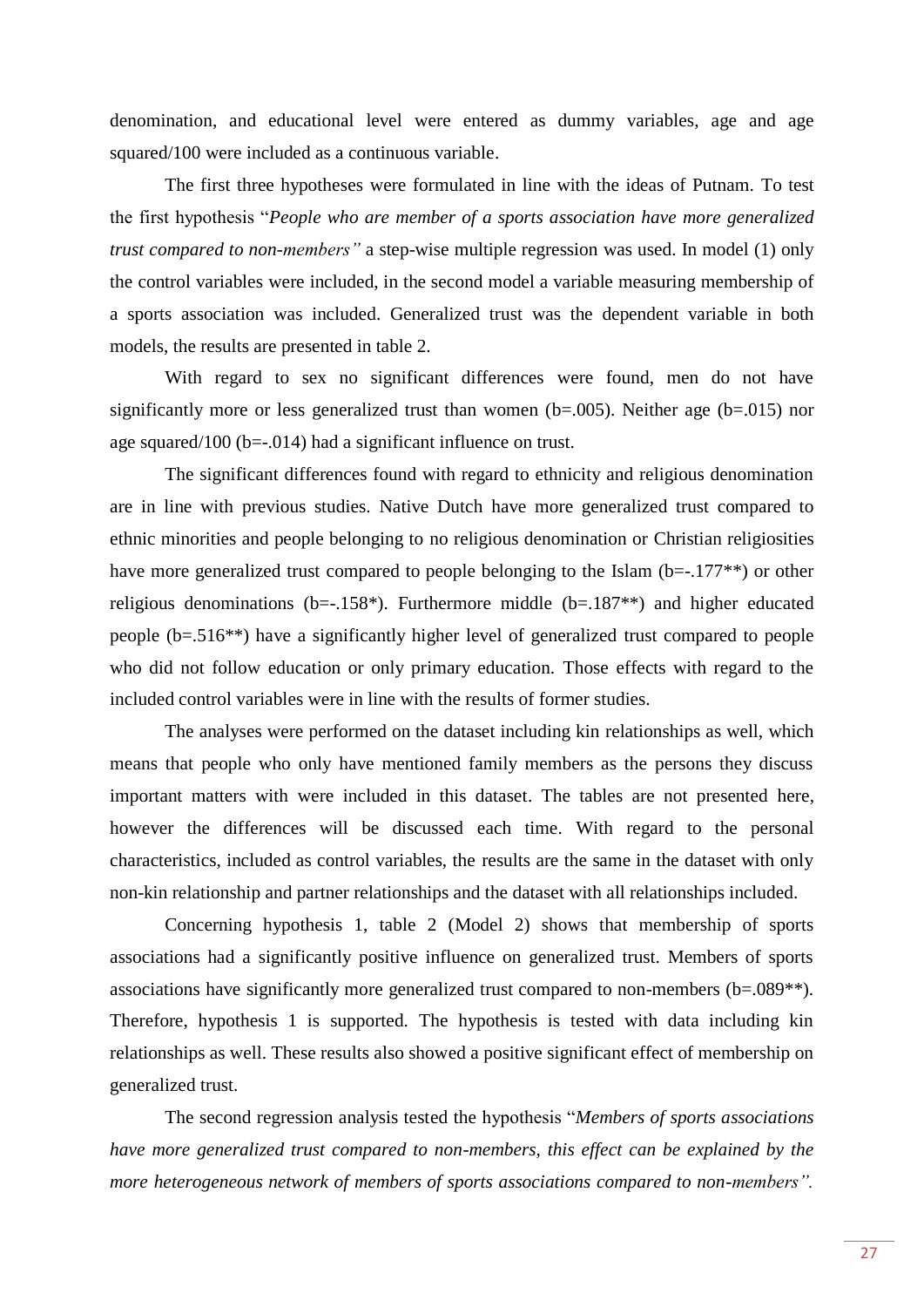As explained before, the heterogeneity of the personal network is divided into three aspects, namely sex, ethnicity and educational level, which were included in the third model (table 2). First of all a regression analysis was done with the sum of the heterogeneity of the personal network as the mediating variable, secondly a regression analysis was done with the mean of the heterogeneity of the personal network.

The relationship between membership of sports associations and generalized trust was influenced by the heterogeneity of the personal network. When the heterogeneity of the personal network is taken into account as a whole - the sum of the differences between the respondent and the person(s) (s)he discusses important matters with, with regard to sex, ethnicity and educational level - the analysis indicated that people who have a more heterogeneous personal network have more generalized trust (b=.024<sup>\*\*</sup>, see appendix A, table A1).

As presented in table 2 (model 3), the influence of a heterogeneous personal network is mainly determined by the heterogeneity of the personal network with regard to ethnicity (b=.126\*\*). The influence of a heterogeneous personal network with regard to educational level (b=-.033\*) influences the heterogeneity of the personal network significantly as well, however the effect is in the opposite direction. People with more heterogeneous personal networks with regard to educational level have a significantly lower level of generalized trust. The heterogeneity of the personal network with regard to sex  $(b=.033)$  was taken into account as well, however, no significant influence on generalized trust was found. Thus, it can be concluded that the positive relationship between membership of a sports association and generalized trust is influenced by the ethnical and educational heterogeneity of the personal network. Given these results, hypothesis 2a is partly supported and 2b is rejected.

An effect of the heterogeneity of the personal network on generalized trust was found, but no indirect effect of membership of sports associations on generalized trust via the heterogeneity of the personal network was found, because the influence of the heterogeneity of the personal network on generalized trust is too small to explain the relationship between membership of sports associations and generalized trust. This means that membership of sports associations does not influence the heterogeneity of the personal network. This relationship will be discussed below when the ideas of Bourdieu are studied.

Using the mean of the heterogeneity of the personal network yields the same results compared to using the sum of the heterogeneity of the personal network. Moreover, the same results were found with regard to the ethnical heterogeneity of the personal network when analyses on data including both kin and non-kin relationships were performed. Yet, also the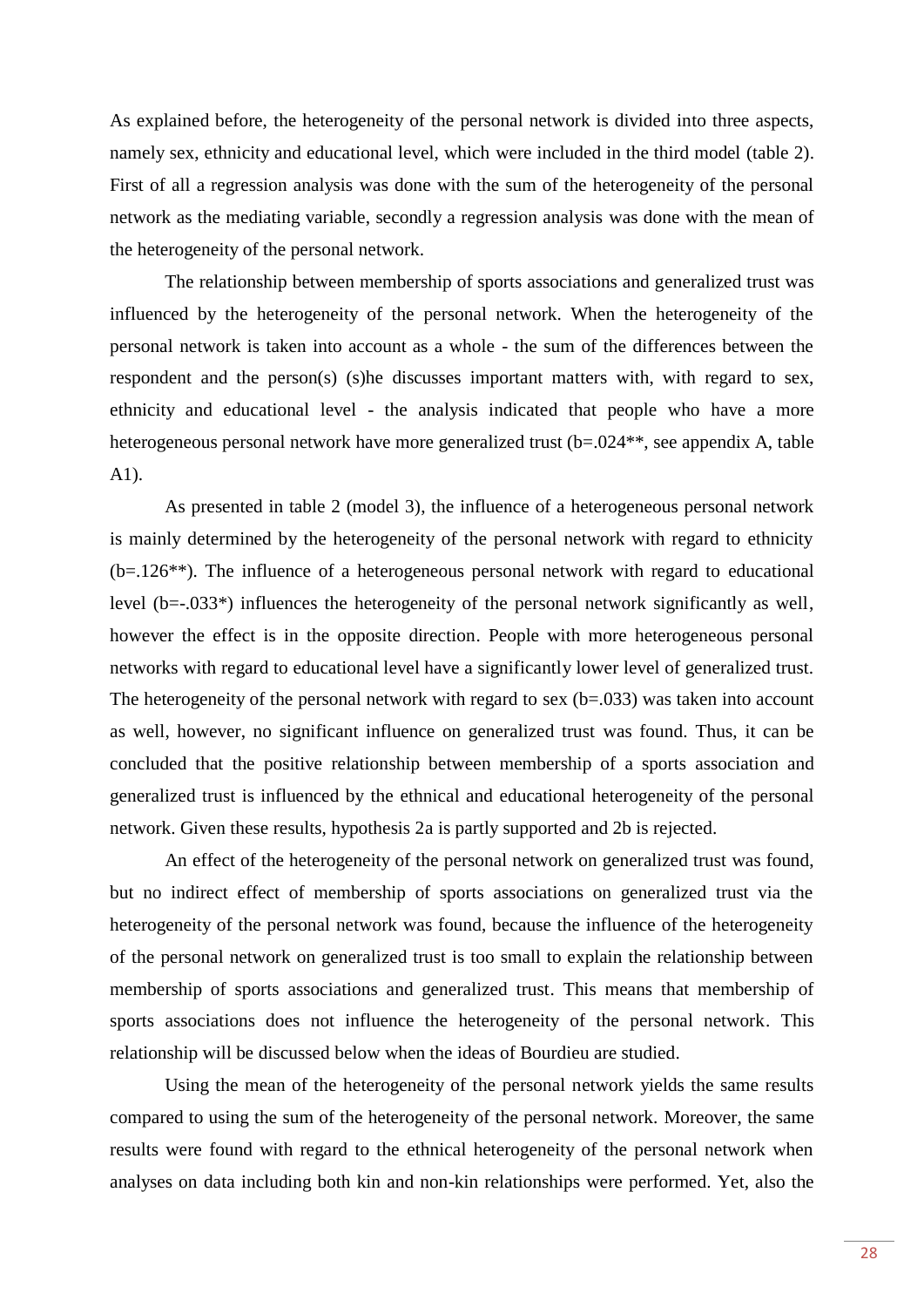influence of the sum of sexual heterogeneity of the personal network is significant  $(b=.031*)$ and the influence of the educational heterogeneity of the personal network is no longer significant ( $b=-013$ ). However, using non-kin and kin relationships concerning the mean instead of the sum of the sexual heterogeneity of the personal network, there is no significant influence on generalized trust (b=.010).

Table 2: Multiple linear regression analysis of generalized trust on membership of sports association controlled for sex, age, age squared/100, ethnicity, religious denomination, educational level, and heterogeneity of the personal network

|                 |                                             | Model(1)     |         | Model $(2)$  |         | Model $(3)$  |         |
|-----------------|---------------------------------------------|--------------|---------|--------------|---------|--------------|---------|
|                 |                                             | $\, {\bf B}$ | Beta    | $\, {\bf B}$ | Beta    | $\, {\bf B}$ | Beta    |
|                 | Membership of sports associations           |              |         | $.089**$     |         | .088**       |         |
|                 |                                             |              |         | (.026)       |         | (.026)       |         |
|                 | Heterogeneity - sex (sum)                   |              |         |              |         | .033         | .026    |
|                 |                                             |              |         |              |         | (.025)       |         |
|                 | Heterogeneity - ethnicity (sum)             |              |         |              |         | $.126**$     | .139    |
|                 |                                             |              |         |              |         | (.020)       |         |
|                 | Heterogeneity - education (sum)             |              |         |              |         | $-.033*$     | $-.043$ |
|                 |                                             |              |         |              |         | (.014)       |         |
| Men             |                                             | .008         |         | .005         |         | .003         |         |
|                 |                                             | (.024)       |         | (.024)       |         | (.024)       |         |
| Age             |                                             | .012         | .142    | .015         | .179    | .014         | .174    |
|                 |                                             | (.012)       |         | (.012)       |         | (.012)       |         |
| Age squared/100 |                                             | $-0.010$     | $-.075$ | $-0.014$     | $-.108$ | $-0.013$     | $-.104$ |
|                 |                                             | (.018)       |         | (.018)       |         | (.018)       |         |
|                 | Ethnicity Native Dutch (reference category) |              |         |              |         |              |         |
|                 | Moroccan 1st generation                     | $-.121$      |         | $-.112$      |         | $-.190**$    |         |
|                 |                                             | (.065)       |         | (.066)       |         | (.066)       |         |
|                 | Moroccan 2nd generation                     | $-.218*$     |         | $-.208**$    |         | $-.328**$    |         |
|                 |                                             | (.078)       |         | (.078)       |         | (.080)       |         |
|                 | Turkish 1st generation                      | $-.230**$    |         | $-0.219**$   |         | $-.283**$    |         |
|                 |                                             | (.060)       |         | (.060)       |         | (.061)       |         |
|                 | Turkish 2nd generation                      | $-.351**$    |         | $-.343**$    |         | $-0.453**$   |         |
|                 |                                             | (.069)       |         | (.069)       |         | (.071)       |         |
|                 | Non-western 1st generation                  | $-.269**$    |         | $-.266**$    |         | $-.359**$    |         |
|                 |                                             | (.082)       |         | (.082)       |         | (.083)       |         |
|                 | Non-western 2nd generation                  | $-.250**$    |         | $-.233*$     |         | $-.374**$    |         |
|                 |                                             | (.090)       |         | (.090)       |         | (.093)       |         |
|                 | Western 1st generation                      | $-.099$      |         | $-.084$      |         | $-.251*$     |         |
|                 |                                             | (.092)       |         | (.092)       |         | (.095)       |         |
|                 | Western 2nd generation                      | $-.137$      |         | $-.150*$     |         | $-.374**$    |         |
|                 |                                             | (.071)       |         | (.071)       |         | (.079)       |         |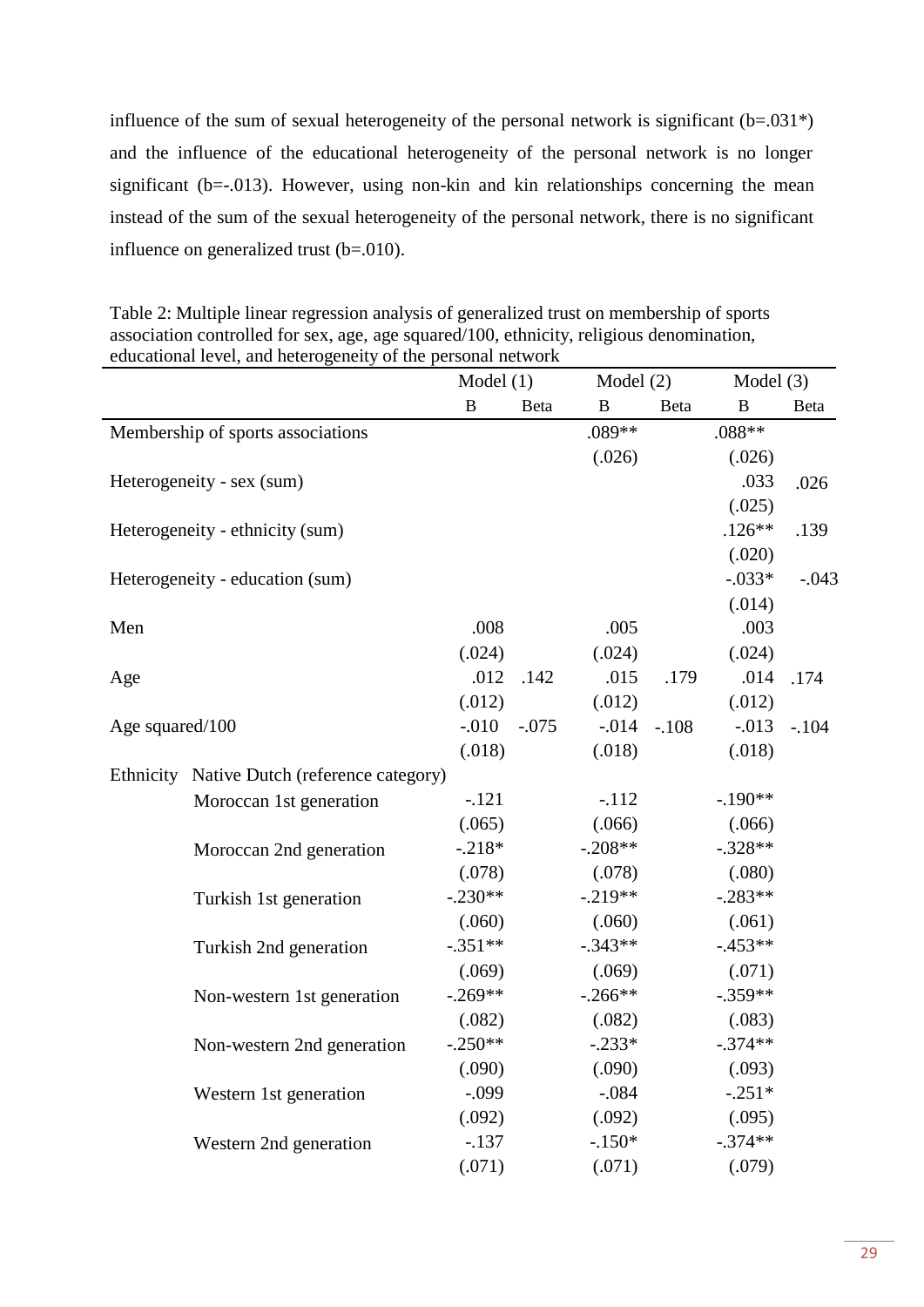| Religion                  | No religion (reference category) |           |           |           |
|---------------------------|----------------------------------|-----------|-----------|-----------|
|                           | Roman-Catholic                   | .004      | .000      | .002      |
|                           |                                  | (.047)    | (.046)    | (.046)    |
|                           | Protestant                       | .041      | .047      | .054      |
|                           |                                  | (.039)    | (.039)    | (.039)    |
|                           | Islam                            | $-182**$  | $-.177**$ | $-.136*$  |
|                           |                                  | (.055)    | (.056)    | (.055)    |
|                           | Other religions                  | $-.161*$  | $-.158*$  | $-.147*$  |
|                           |                                  | (.069)    | (.069)    | (.068)    |
| Lower educational level   |                                  | .071      | .062      | .056      |
|                           |                                  | (.048)    | (.048)    | (.048)    |
|                           | Middle educational level         | $.203**$  | $.187**$  | $.168**$  |
|                           |                                  | (.047)    | (.047)    | (.047)    |
|                           | Higher educational level         | $.539**$  | $.516**$  | .481**    |
|                           |                                  | (.047)    | (.048)    | (.026)    |
| Intercept                 |                                  | $2.675**$ | $2.604**$ | $2.615**$ |
| <b>Explained variance</b> |                                  | 21.7%     | 22.0%     | 23.4%     |

 $*$  p<0.05; \*\* p<0.01

 $\overline{a}$ 

Source: NEtherlands Longitudinal Lifecourse Studies (2010); *N*=2,416

In the third regression analysis the hypothesis "*Members of sports associations who have personal contact with people of other ethnic backgrounds have more generalized trust compared to non-members or members who do not have contact with people of other ethnic backgrounds via the sports association"* was tested using interethnic personal contact at the sports association as dummy variables. Members of sports associations have indeed more generalized trust, compared to non-members (b=.089\*\*). First of all, a multiple linear regression analysis was done by adding the control variables in the first model and two of the three dummy variables in the second model. When non-members of sports associations with no interethnic personal contact at sports associations was used as reference category significant differences were found in comparison with members of sports associations with interethnic personal contact  $(b=.088*)$  and members of sports associations who did not have interethnic personal contact  $(b=.090**)^1$ . To compare the different groups further another multiple linear regression analysis was done, using members of sports associations who had interethnic personal contact at the sports association as reference category. No significant differences were found in comparison with members of sports associations who did not have

 $1$ <sup>1</sup> The table with non-members with no interethnic personal contact at sports associations as reference category is not shown here.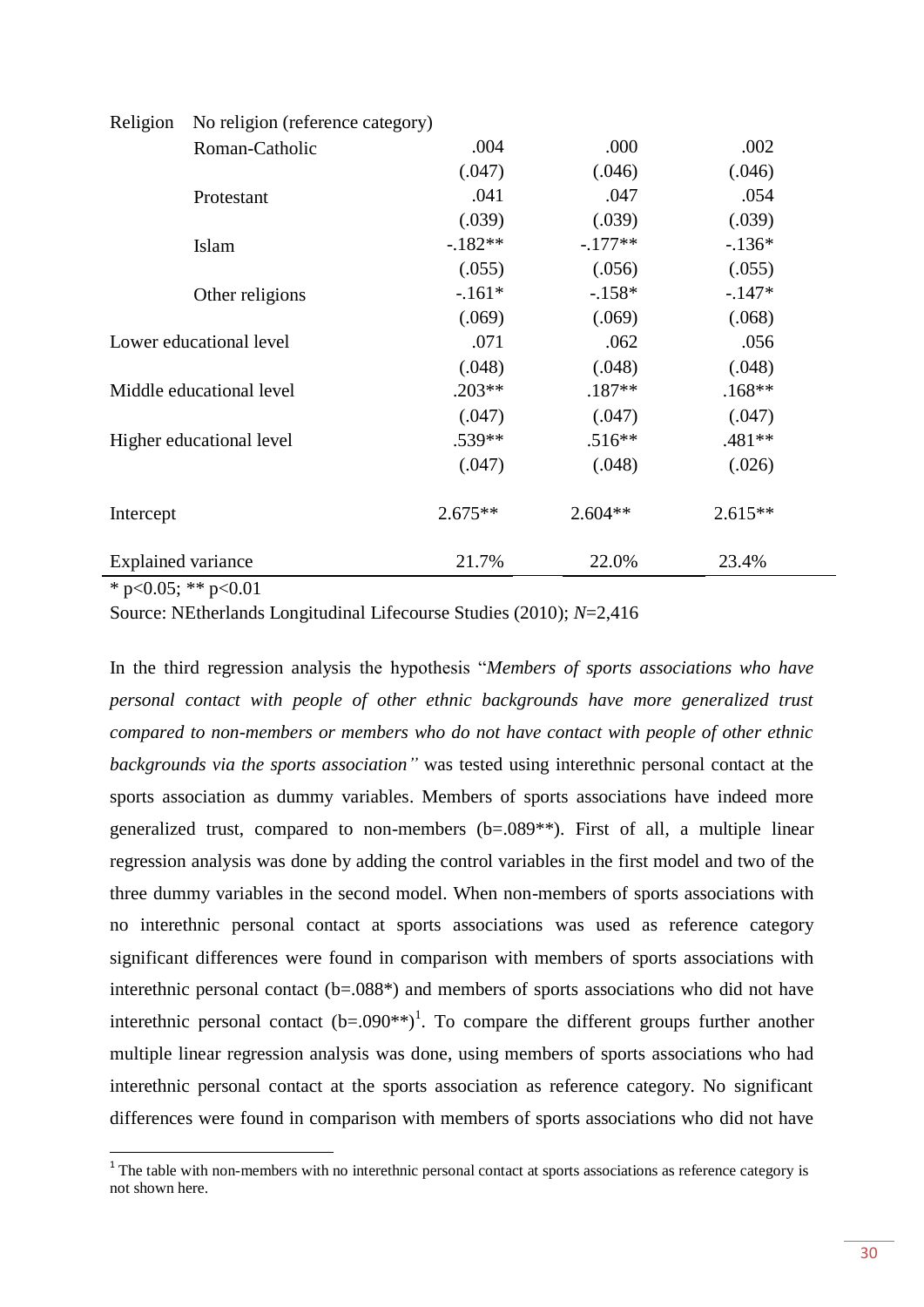interethnic personal contact at their sports association (b=.002). A significant difference was found between members of sports associations who had interethnic personal contact at the sports association and non-members who did not have interethnic personal contact at the sports association, as said before  $(b=-.088^*)$ . The results are shown in table 3. In those analyses the variable membership of sports association was not included because the variation in this variable is overlapped by the dummy variables about membership of sports associations and interethnic personal contact.

Thus, it is shown that members of sports associations who had interethnic personal contact have significantly more generalized trust compared to non-members who per definition did not have interethnic personal contact at the sports association. However, members of sports associations who had interethnic personal contact at the sports association did not have significantly more generalized trust compared to members who did not have interethnic personal contact at the sports association. This indicates that it is not the interethnic personal contact at sports associations that leads to more generalized trust, but being a member of a sports association is related to the level of generalized trust. Hypothesis 3 is not supported.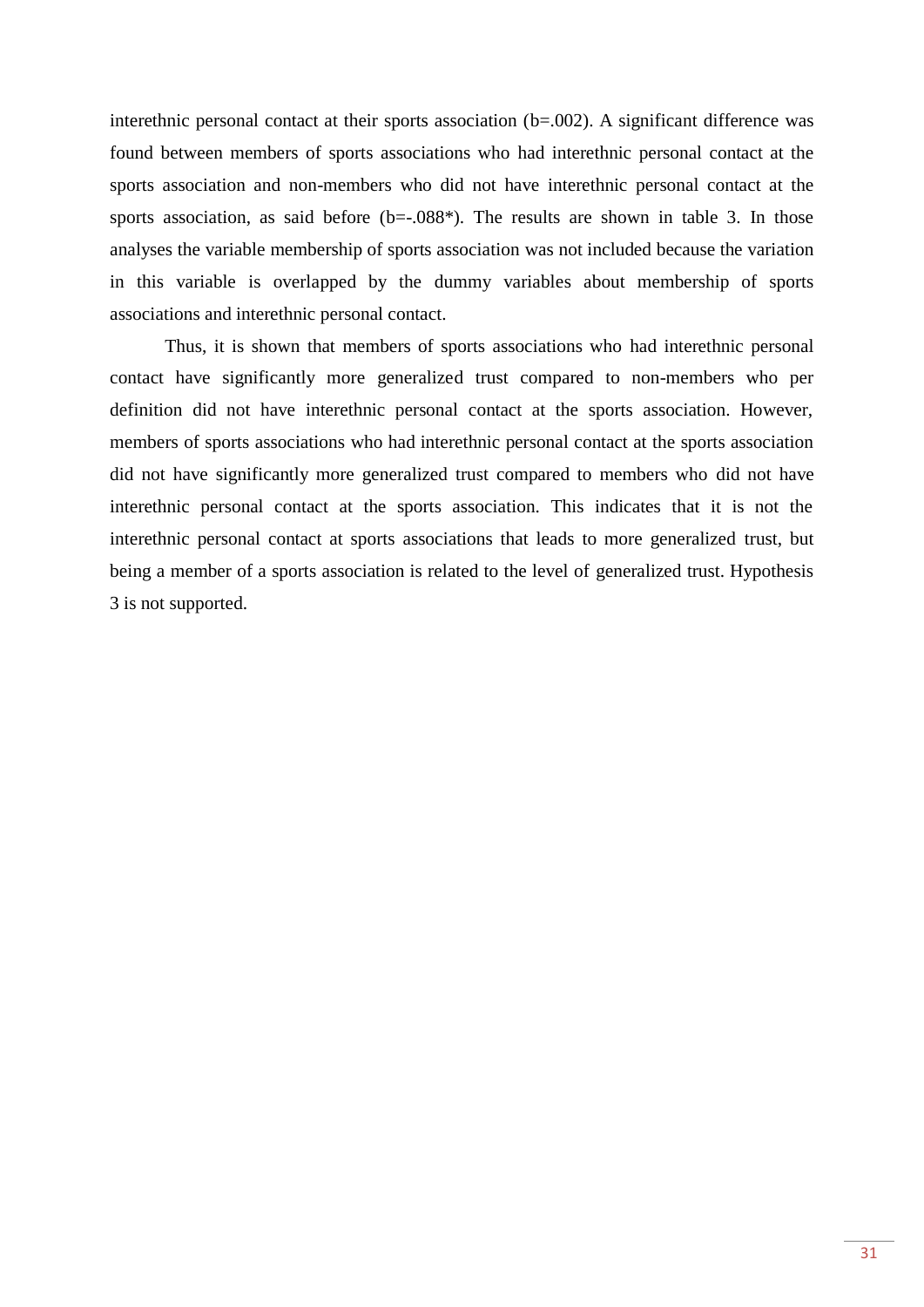|                                                                                                                   | Model $(1)$ |              | Model $(2)$ |             |
|-------------------------------------------------------------------------------------------------------------------|-------------|--------------|-------------|-------------|
|                                                                                                                   | B           | <b>B</b> eta | B           | <b>Beta</b> |
| Members of sports association, interethnic personal contact<br>(reference category: members, interethnic contact) |             |              |             |             |
| Non-members, no interethnic contact                                                                               |             |              | $-.088*$    |             |
|                                                                                                                   |             |              | (.034)      |             |
| Members, no interethnic contact                                                                                   |             |              | .002        |             |
|                                                                                                                   |             |              | (.043)      |             |
| Intercept                                                                                                         | $2.675**$   |              | $2.692**$   |             |
| <b>Explained variance</b>                                                                                         | 21.7%       |              | 22.0%       |             |
| * $n\ge 0$ 05 · ** $n\ge 0$ 01                                                                                    |             |              |             |             |

Table 3: Multiple linear regression analysis of generalized trust on membership of sports association \*interethnic personal contact at sports associations controlled for sex, age, age squared/100, ethnicity, religious denomination, and educational level

 $p<0.05$ ; \*\*  $p<0.01$ 

Source: NEtherlands Longitudinal Lifecourse Studies (2010); *N*=2,416

The influence of interethnic personal contact on generalized trust is tested among members only as well (*N*=836). A continuous variable measuring interethnic personal contact at sports associations was used<sup>2</sup>. However, no significant relationship between interethnic personal contact and generalized trust was found among members of sports associations  $(b=.001)$ .

Thus, it can be concluded that the relationship between membership of sports associations and generalized trust cannot be significantly explained by interethnic personal contact at the sports association.

The analyses were performed on the dataset including kin and non-kin relationships. In that case a significant difference in generalized trust was found between members who had interethnic personal contact at the sports association (b=.084\*\*) and members who did not have interethnic personal contact at the sports association (b=.072<sup>\*\*</sup>) on the one hand and non-members who did not have interethnic personal contact at the sports association on the other hand. No significant differences were found between members who did not have interethnic personal contact at the sports association and members who had interethnic personal contact at the sports association (b=-.012). Thus, the results are in the same direction when the analyses were performed on the respondents with kin and non-kin relationships.

It should be underlined that interethnic personal contact has no significant effect on generalized trust, however, ethnical heterogeneous personal networks have a significant effect

 $2^2$  The table is not shown here.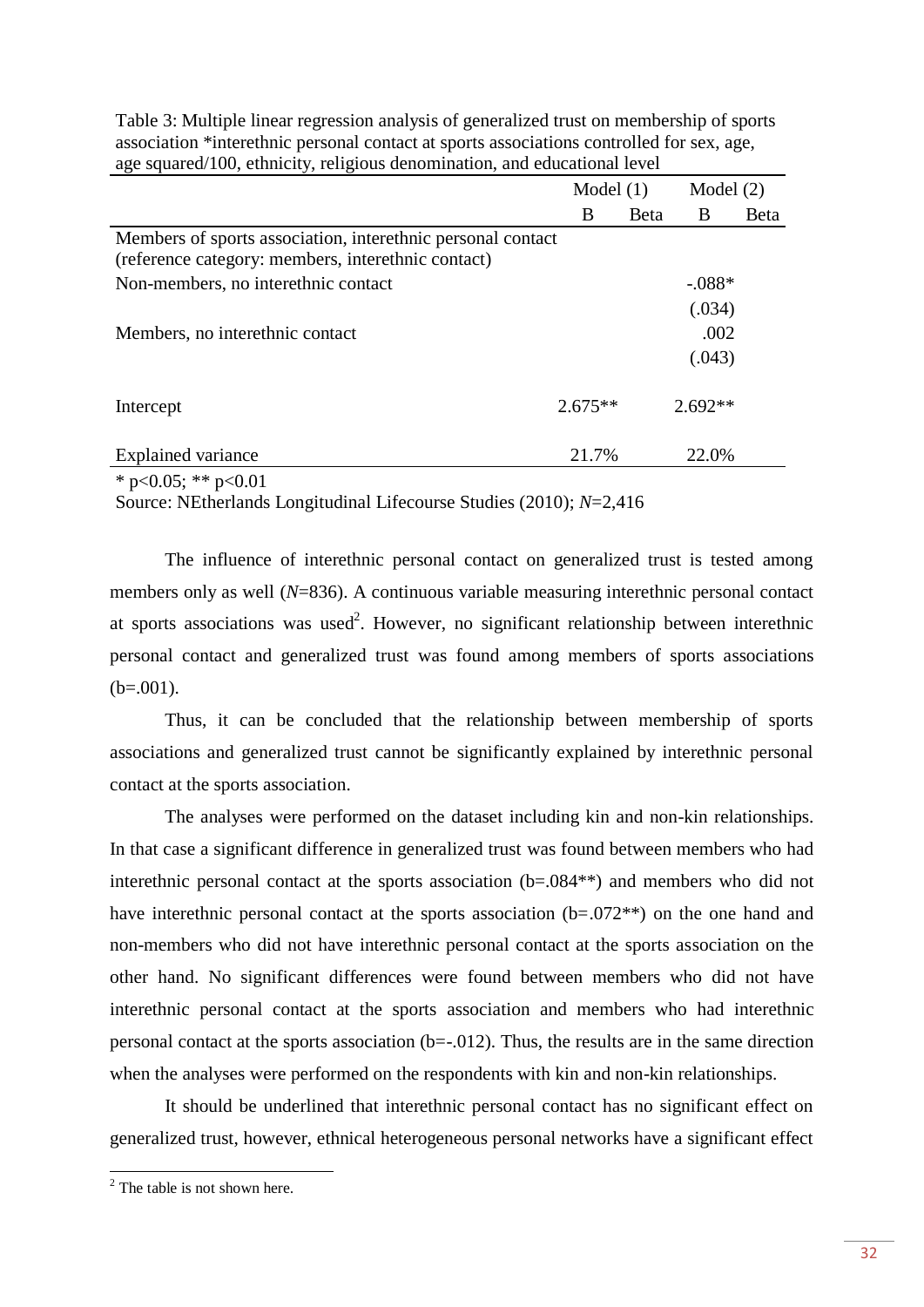on generalized trust. This indicates that superficial contact with people of other ethnic groups does not influence generalized trust, however, more profound personal contact with people of other ethnic groups positively influences the level of generalized trust. The difference between the two types of ties is announced earlier. Putnam made a distinction between bonding and bridging ties. The distinction between bonding and bridging ties should be made here as well because bonding ties influence the level of generalized trust, however bridging ties do not influence the level of generalized trust.

However, it should be noted that the relationship could be the other way around as well. A higher level of generalized trust leads to more willingness to contact people of other ethnic backgrounds.

The influence of interethnic personal contact at other places for generalized trust is studied as well. It is tested whether there is an effect of interethnic personal contact at other associations, in the neighbourhood and at school or work. However, no significant influences were found on generalized trust. Members of sports associations do not have significantly more interethnic personal contact at other associations, in the neighbourhood and at school or work compared to non-members.

The interaction effect between ethnicity and personal interethnic contact at sports associations is studied as well. Native Dutch respondents who were member of a sports association and had interethnic personal contact at the sports association were used as the reference category. In comparison to the reference category, only Moroccan respondents of the second generation who were member of a sports association but did not have interethnic personal contact at the sports association (b=.376\*) and Turkish respondents of the second generation who were member of a sports association and had interethnic personal contact at the sports association (b=.288\*) have significantly more generalized trust. No significant interaction effects between the other categories were found.

Using data including kin and non-kin relationships only Moroccan respondents of the second generation who were member of a sports association and had interethnic personal contact at the sports association (b=.238\*), Turkish respondents of the second generation who were member of a sports association and had interethnic personal contact at the sports association (b=.205\*) and non western respondents of the second generation who were member of a sports association but did not have interethnic personal contact at the sports association (b=.392\*) have significantly more generalized trust compared to native Dutch who played sports and had interethnic personal contact at the sports association. No significant interaction effects between the other categories were found.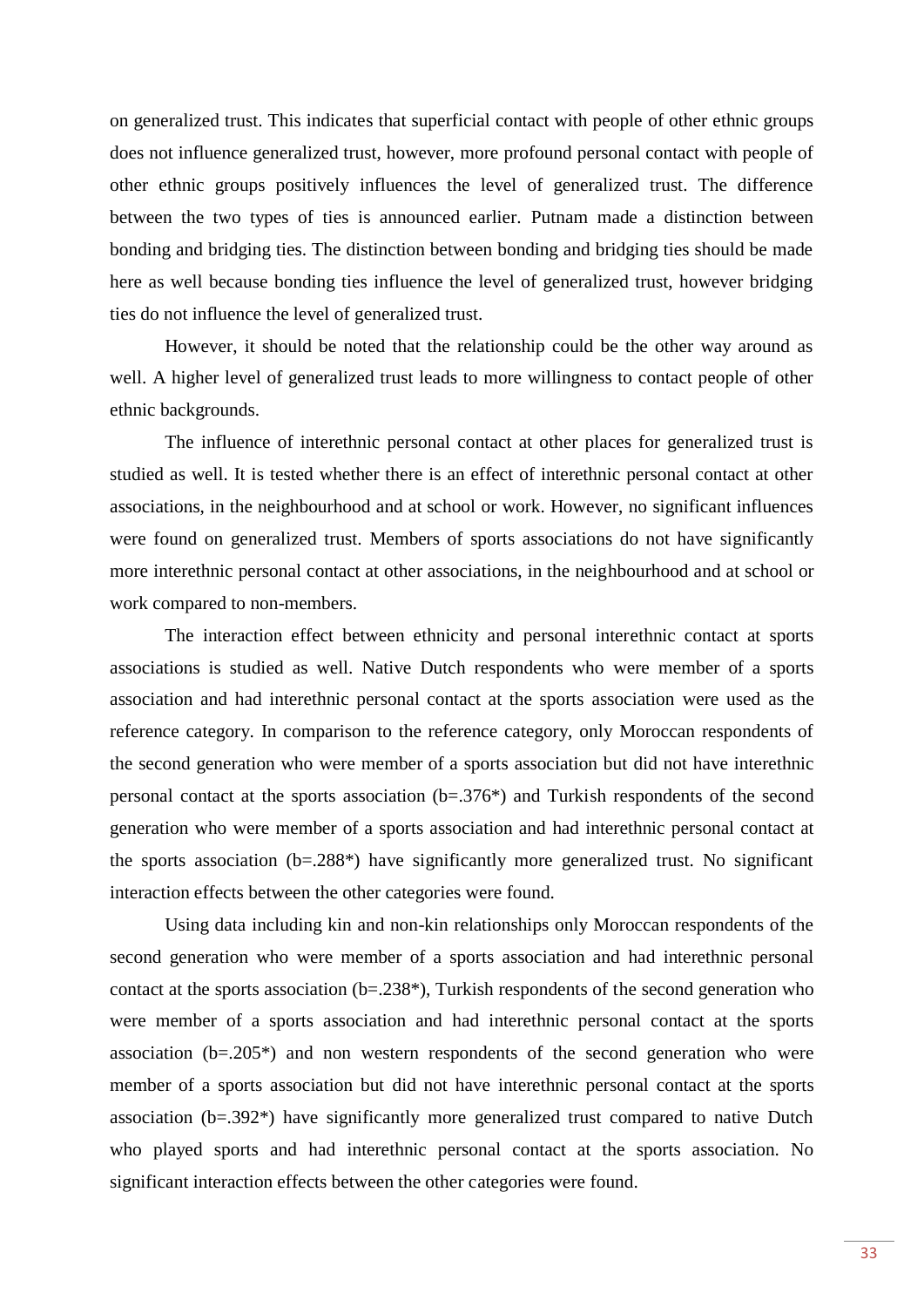Thus, some significant interaction effects were found, however, no trend can be discovered. The small number of respondents in the different categories should be taken into consideration. Some individual respondents can influence the results due to the small numbers of respondents in the different categories.

In conclusion, people who are member of a sports association have more generalized trust, compared to non-members. Moreover, this relationship is influenced by the heterogeneity of the personal network, particularly regarding ethnicity.

However, no support is found for the other expected effects, interethnic contact via sports associations does not positively contribute to generalized trust. Members of sports associations do not have ethnically more heterogeneous personal networks compared to nonmembers and the personal network with regard to educational level is not more heterogeneous.

To test the ideas of Bourdieu, some hypotheses were formulated with regard to membership, trust and personal contacts. The expectations were in the opposite direction of the expectations formulated in line with the ideas of Putnam. The fourth formulated hypothesis reads "*People who are member of a sports association have less generalized trust compared to non-members".* The results of the analysis which tested hypothesis 4 are shown in table 2. The relationship between membership of sports associations and generalized trust is significantly positive (b=.089<sup>\*\*</sup>). Members of sports associations have significantly more generalized trust compared to non-members. This relationship is not in the expected direction, thus hypothesis 4 has to be rejected. The same results were found when respondents with nonkin and kin relationships were included in the analyses.

The following hypothesis was formulated to explore the relationship between membership of sports associations and generalized trust more in depth: "*Members of sports associations have less generalized trust compared to non-members. This relationship can be explained by the less heterogeneous personal networks of members of sports associations compared to non-members".* This hypothesis was split up by the different aspects of the personal network, especially ethnicity and educational level, sex is taken into account as well. As shown in table 2, the level of generalized trust is not lower among members of sports association, thus the first part of the hypothesis is rejected. However, the possible explanation can still be tested.

It is shown that the heterogeneity of the personal network with regard to sex does not significantly explain the relationship between membership of sports associations and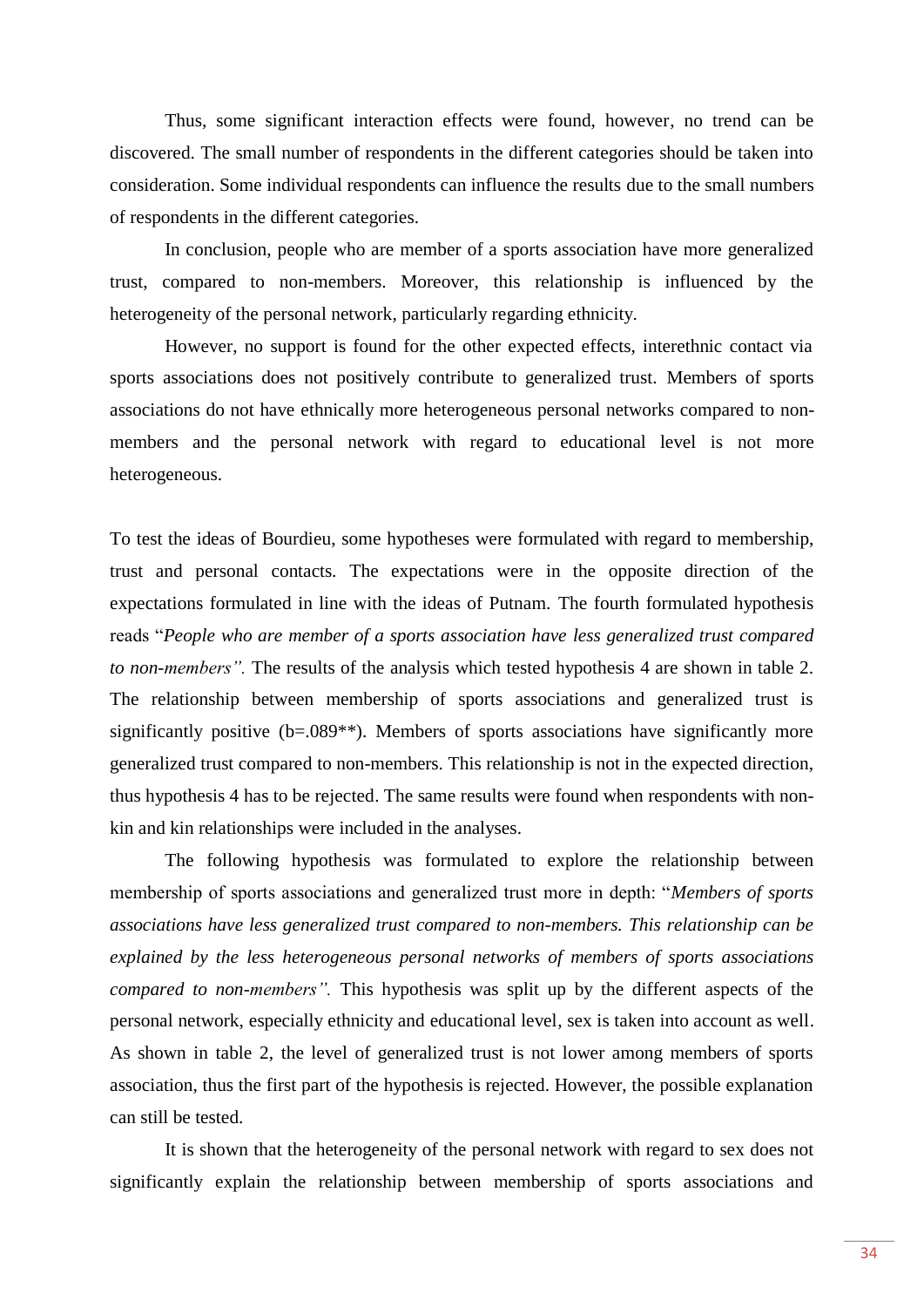generalized trust  $(b=.033)$ . A significantly positive relationship was found with regard to ethnic heterogeneity of the personal network  $(b=126**)$ . A negative relationship was found between educational heterogeneity of the personal network and generalized trust (b= $-0.033*$ ). This indicated that the relationship between membership of sports associations and generalized trust is partly attenuated by the negative influence of educational homogenous personal networks of members of sports associations compared to non-members on generalized trust.

Only the relationship between membership, educational homogeneous networks and generalized trust is in line with the ideas of Bourdieu. Bourdieu claimed that people of the same social groups meet each other at the sports association. The relationship between membership, ethnic heterogeneous personal networks and generalized trust is the opposite of Bourdieu's ideas. Therefore hypothesis 5a is not supported. Hypothesis 5b is not supported, because more heterogeneous personal networks with regard to the educational level negatively affects the level of generalized trust, but the bivariate relationship between membership of sports associations and generalized trust is positive and members of sports associations do not have more educational homogeneous personal networks. The same results were found when the mean of the heterogeneity of the personal network was used instead of the sum. Moreover, as said before with regard to the analyses on data with kin and non-kin relationships the results are somewhat different. The sexual heterogeneity of the personal network significantly influences generalized trust (b=.031\*), the heterogeneity of the personal network with regard to educational level does not significantly influence the level of generalized trust (b=-.013).

Most probably, the differences can be ascribed to the relationships between parents and children. A child does not have the same sex as both birth parents, so it can be expected that more heterogeneous personal networks with regard to sex will be found. Educational heterogeneous networks were less often found when kin relationships were included. Since intelligence is heritable, relationships between parents and children are less often heterogeneous with regard to educational level.

The influence of membership of sports associations on the heterogeneity of the personal network was tested as well. Members of sports associations do not have significantly more or less heterogeneous personal networks compared to non-members (b=.071). Moreover, no significant influences of membership of sports associations on the different aspects of the personal network were found. Members of sports associations do not have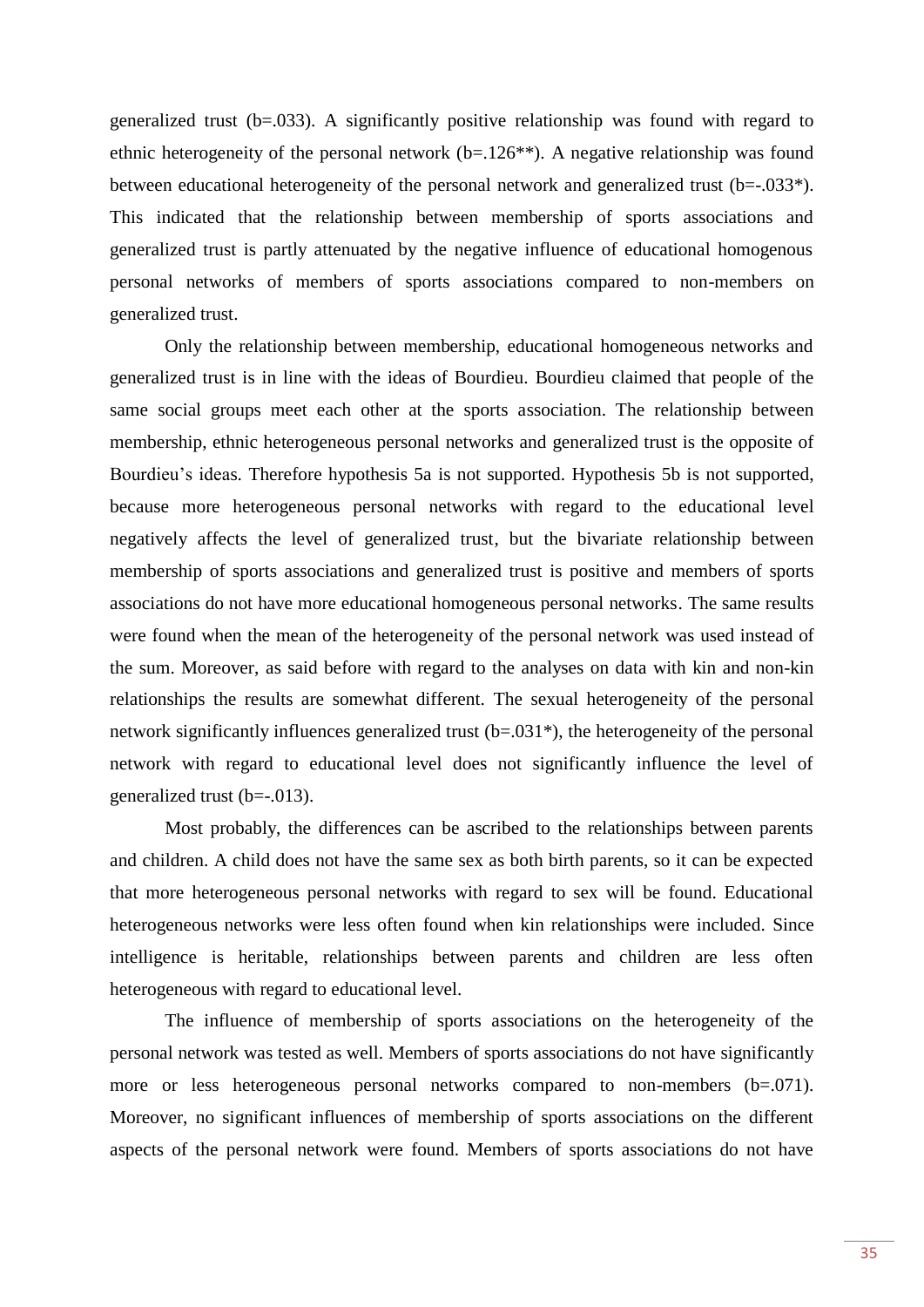significantly more or less heterogeneous personal networks with regard to sex  $(b=-010)$ , ethnicity ( $b=.024$ ) or educational level ( $b=.056$ ).

The last hypothesis formulated to test the ideas of Bourdieu reads as following "*Members of sports associations who do not have interethnic personal contact via sports associations have less generalized trust compared to non-members or members who have interethnic personal contact via sports associations".* To test this hypothesis a linear regression analysis was performed. In the first model the control variables were included, in the second model two dummy variables were added about membership of sports associations and interethnic personal contact. These dummies measure the differences between members and non-members and members who had interethnic personal contact and members who did not have interethnic personal contact at the sports association. Firstly, members with interethnic personal contact at the sports association were used as reference category<sup>3</sup>.

As shown in table 2 members of sports associations have a significantly higher level of generalized trust, compared to non-members, this is not in line with the ideas of Bourdieu (b=.089\*\*). However, the possible explanation will be tested. Members of sports associations who had interethnic personal contact at the sports association, members of sports associations who did not have interethnic personal contact at the sports association and non-members who did not have interethnic personal contact at the sports association per definition were compared. A significant difference in generalized trust was found between members who had interethnic personal contact at the sports association and non-members who did not have interethnic personal contact at the sports association. Members with interethnic personal contact have significantly more generalized trust compared to non-members (b=.088\*). Members who did not have interethnic personal contact at the sports association have significantly more generalized trust compared to non-members as well  $(b=.090**)^4$ . Furthermore, no significant differences were found in generalized trust between members who had interethnic personal contact at the sports association and members who did not have interethnic personal contact at the sports association (b=.002). The results are shown in table 3.

The results indicate that interethnic personal contact does not explain a significant part of the relationship between membership of sports associations and generalized trust. Hypothesis 6 has to be rejected. No support was found for the idea that the lack of interethnic

 $\overline{a}$ 

<sup>&</sup>lt;sup>3</sup> Table with non-members with no interethnic personal contact at sports associations as reference category are not shown here.

<sup>&</sup>lt;sup>4</sup> Table with non-members with no interethnic personal contact at sports associations as reference category are not shown here.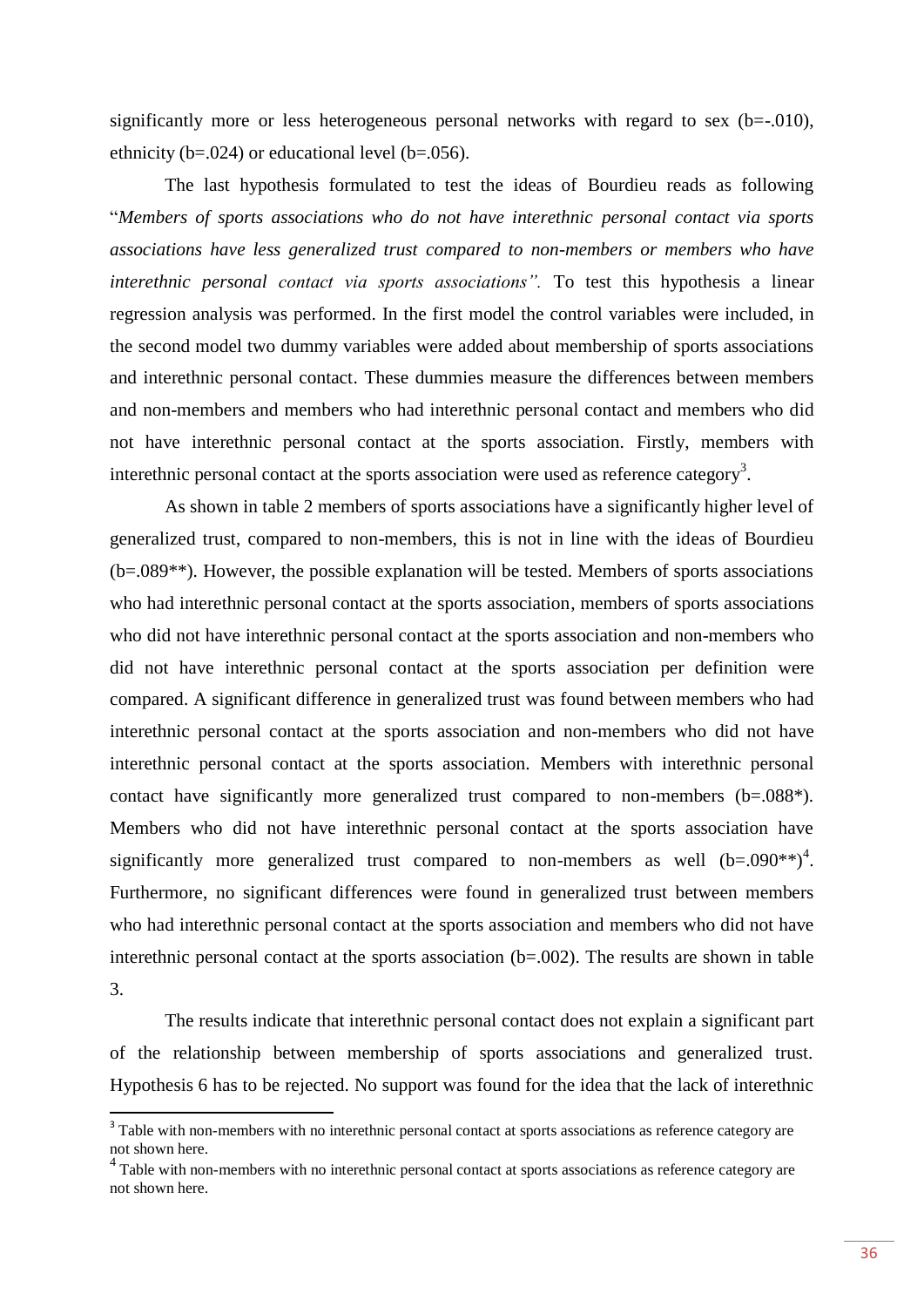personal contact at sports associations leads to less generalized trust compared to members who have interethnic personal contact at the sports association. Moreover, the relationship between interethnic personal contact and generalized trust was tested among members only as well, however, no significant influence of interethnic personal contact at the sports association was found.

As said before, there is an influence of ethnical heterogeneous personal networks on generalized trust but no influence of interethnic personal contact at sports associations on generalized trust. This could be related to the distinction between bonding and bridging ties, the influence of bonding ties could be stronger than the influence of bridging ties on someone's level of generalized trust.

Most results do not support the ideas of Bourdieu. Only the significantly negative relationship between educational heterogeneity of the personal network and generalized trust is in line with the hypotheses formulated based on the ideas of Bourdieu.

Members of sports associations have significantly more generalized trust compared to non-members, this is the opposite of the expectations formulated based on the ideas of Bourdieu. Moreover, members of sports associations do not have more homogenous personal networks compared to non-members and the lack of interethnic personal contact at sports associations does not significantly influence the level of generalized trust.

The ideas of Bourdieu are inseparably linked to the distinction between types of sports. To discover those ideas, an analysis was done to test whether there is a difference in the level of generalized trust between different types of athletes. It is found that people who run have significantly more generalized trust compared to people who do not play sports (b=.081\*). People who work out at the gym, play football, tennis, field hockey, swimming, fight sports, volleyball, or cycling do not significantly differ from people who do not play sports with regard to their level of generalized trust, as shown in table 4. The same result was found when people with non-kin and kin relationships were included, however, no significant difference was found between people who run and people who do not play sports with regard to their level of generalized trust.

Moreover, it is tested whether there is an influence of running at an association or running by your self. Surprisingly, it was found that people who run individually have a significantly higher level of generalized trust compared to people who do not play sports (b=.087<sup>\*</sup>). People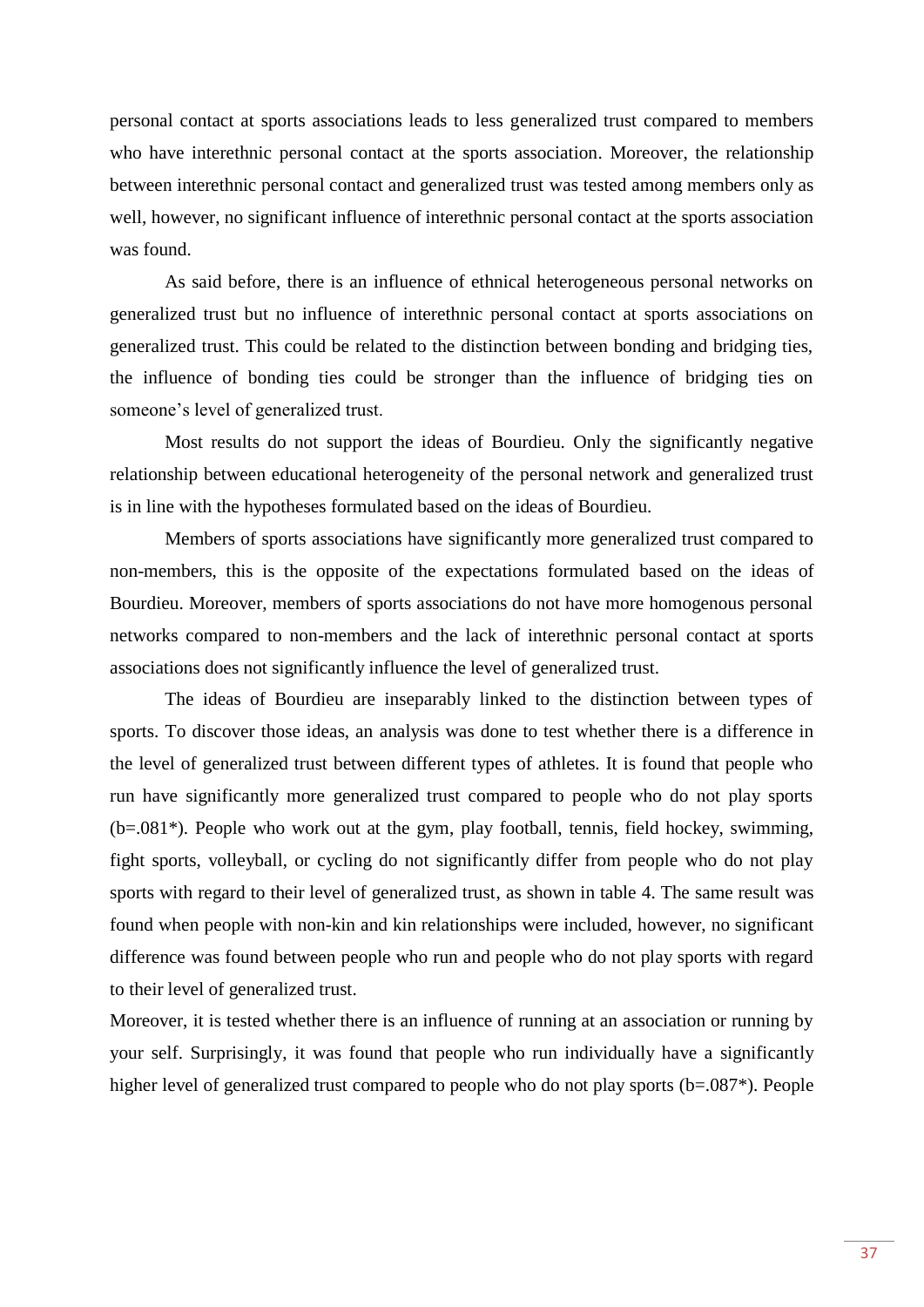who ran at an association did not significantly differ from people who did not play sports with regard to their level of generalized trust  $(b=.072)^5$ .

Table 4: Multiple regression analysis of generalized trust on age, agesquared/100, ethnicity, religious denomination, educational level, membership of sports associations, and types of sports

|                                                        | Model $(1)$      |      | Model $(2)$ |      | Model $(3)$ |      |
|--------------------------------------------------------|------------------|------|-------------|------|-------------|------|
|                                                        | $\boldsymbol{B}$ | Beta | B           | Beta | B           | Beta |
| Membership sports association                          |                  |      | $.093**$    |      | $.028*$     |      |
|                                                        |                  |      | (.027)      |      | (.032)      |      |
| Type of sport (reference category: not playing sports) |                  |      |             |      |             |      |
| Working out at gym                                     |                  |      |             |      | $-.037$     |      |
|                                                        |                  |      |             |      | (.033)      |      |
| Running                                                |                  |      |             |      | $.081*$     |      |
|                                                        |                  |      |             |      | (.033)      |      |
| Football                                               |                  |      |             |      | .032        |      |
|                                                        |                  |      |             |      | (.047)      |      |
| Tennis                                                 |                  |      |             |      | .099        |      |
|                                                        |                  |      |             |      | (.064)      |      |
| Field hockey                                           |                  |      |             |      | .056        |      |
|                                                        |                  |      |             |      | (.103)      |      |
| Swimming                                               |                  |      |             |      | .007        |      |
|                                                        |                  |      |             |      | (.037)      |      |
| Fight sports                                           |                  |      |             |      | $-.076$     |      |
|                                                        |                  |      |             |      | (.075)      |      |
| Volleyball                                             |                  |      |             |      | .128        |      |
|                                                        |                  |      |             |      | (.089)      |      |
| Cycling                                                |                  |      |             |      | .044        |      |
|                                                        |                  |      |             |      | (.044)      |      |
| Other sports                                           |                  |      |             |      | $.096**$    |      |
|                                                        |                  |      |             |      | (.032)      |      |
| Intercept                                              | $2.653**$        |      | 2.578**     |      | $2.462**$   |      |
| <b>Explained variance</b>                              | 22.5 %           |      | 22.9%       |      | 23.9%       |      |

\* p<0.05; \*\* p<0.01

Source: NEtherlands Longitudinal Lifecourse Studies (2010); *N*=2,255

<sup>&</sup>lt;sup>5</sup> The tables are not shown here.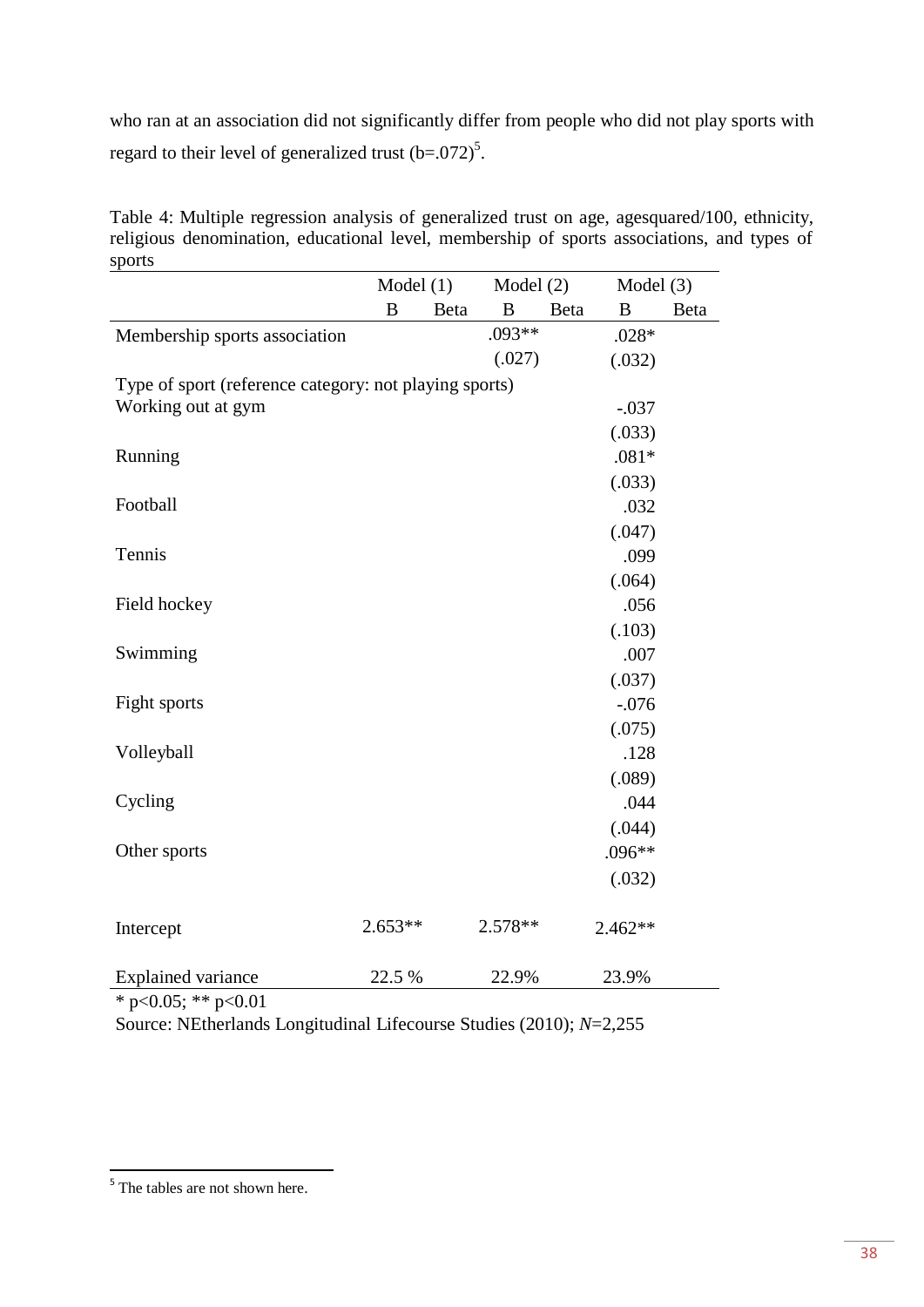Furthermore, it was tested whether there was a difference in the level of generalized trust between people who play team sports and people who play solo sports in order to test hypothesis 7 "*People who play team sports have more generalized trust compared to people who play individual sports".* It was found that there is no significant difference in the level of generalized trust between people who play solo sports and people who play team sports ( $b=006$ ). Hypothesis 7 is rejected<sup>6</sup>.

Additionally, some analyses were done to explore the differences between members of sports associations and non-members with regard to their personal networks. The expectation of Putnam contains that members of sports associations have more heterogeneous personal networks compared to non-members. On the other hand, Bourdieu expected more homogeneous personal networks for members of sports associations compared to nonmembers. There is no significant difference between members and non-members of sports associations in their personal network with regard to the sum of heterogeneity  $(b=0.071)$  when only ethnicity and educational level were included in the personal network (sex excluded) no significant differences were found  $(b=.081)$ . This analysis was performed as well for the different aspects of a personal network, namely sex  $(b=-0.010)$ , ethnicity  $(b=.024)$  and educational level (b=.056), as said before. For these three aspects of a personal network, no significant differences were found with regard to the influence of membership of sports associations on the heterogeneity of the personal network<sup>7</sup>.

Furthermore, the analyses were done adding the type of sports people play. People who work out at the gym have significant more heterogeneous personal networks compared to people who do not play sports (b=.156\*). However, no significant differences were found between people who played other kind of sports and people who did not play sports with regard to the heterogeneity of their personal network.

This analysis was done separately for the different aspects of the personal network. With regard to the sexual heterogeneity of the personal network it can be concluded that none of the different types of sports people play significantly influences the sexual heterogeneous personal networks compared to people who do not play sports $^8$ .

With regard to the ethnical heterogeneity of the personal network it can be concluded that it does not matter what kind of sports you play. People who play sports do not have significantly

 $\overline{a}$ 

<sup>&</sup>lt;sup>6</sup> The tables are not shown here.

 $7$  The tables are not shown here.

<sup>&</sup>lt;sup>8</sup> The table is not shown here.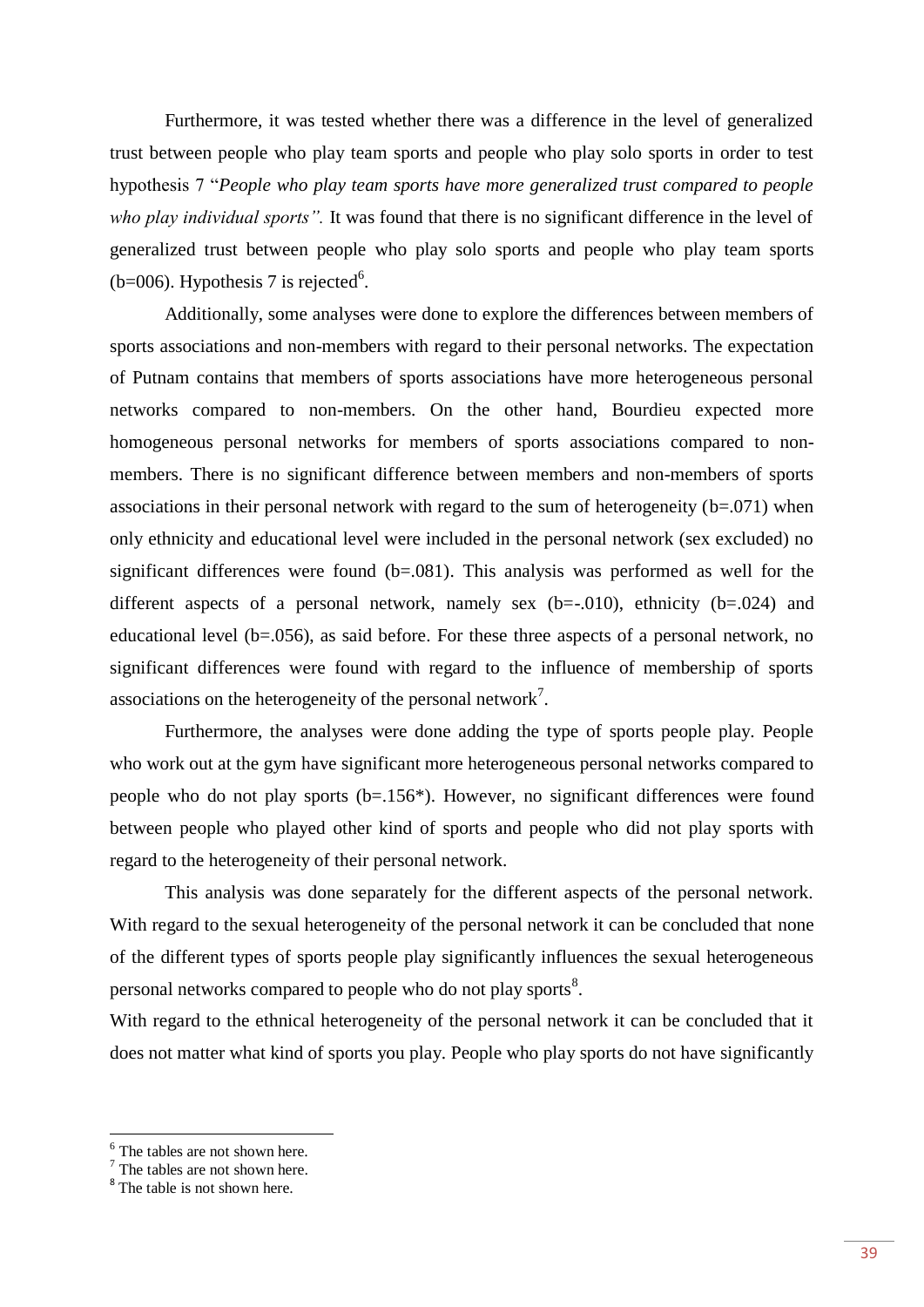more or less heterogeneous personal networks compared to people who do not play sports, as shown in table 5.

Table 5: Multiple regression analysis of ethnical heterogeneity of the personal network on age, age squared/100, ethnicity, religious denomination, educational level, membership of sports associations, and types of sports

|                                                        | Model $(1)$ |      | Model $(2)$ |      | Model $(3)$ |      |
|--------------------------------------------------------|-------------|------|-------------|------|-------------|------|
|                                                        | B           | Beta | B           | Beta | B           | Beta |
| Membership sports<br>association                       |             |      | .026        |      | .021        |      |
|                                                        |             |      | (.028)      |      | (.033)      |      |
| Type of sport (reference category: not playing sports) |             |      |             |      |             |      |
| Working out at gym                                     |             |      |             |      | .014        |      |
|                                                        |             |      |             |      | (.034)      |      |
| Running                                                |             |      |             |      | .053        |      |
|                                                        |             |      |             |      | (.034)      |      |
| Football                                               |             |      |             |      | $-.012$     |      |
|                                                        |             |      |             |      | (.048)      |      |
| Tennis                                                 |             |      |             |      | .016        |      |
|                                                        |             |      |             |      | (.066)      |      |
| Field hockey                                           |             |      |             |      | $-.022$     |      |
|                                                        |             |      |             |      | (.106)      |      |
| Swimming                                               |             |      |             |      | $-.055$     |      |
|                                                        |             |      |             |      | (.038)      |      |
| Fight sports                                           |             |      |             |      | .107        |      |
|                                                        |             |      |             |      | (.077)      |      |
| Volleyball                                             |             |      |             |      | .003        |      |
|                                                        |             |      |             |      | (.091)      |      |
| Cycling                                                |             |      |             |      | $-.029$     |      |
|                                                        |             |      |             |      | (.045)      |      |
| Other sports                                           |             |      |             |      | .032        |      |
|                                                        |             |      |             |      | (.033)      |      |
|                                                        |             |      |             |      |             |      |
| Intercept                                              | .345        |      | .324        |      | .308        |      |
|                                                        |             |      |             |      |             |      |
| <b>Explained variance</b>                              | 32.6%       |      | 32.6%       |      | 32.9%       |      |

\* p<0.05; \*\* p<0.01

Source: NEtherlands Longitudinal Lifecourse Studies (2010); *N*=2,255

However, with regard to the educational heterogeneity of the personal network it is shown in table 6 that people who work out at the gym  $(b=.151**)$  have a significantly more heterogeneous personal network compared to people who do not play sports.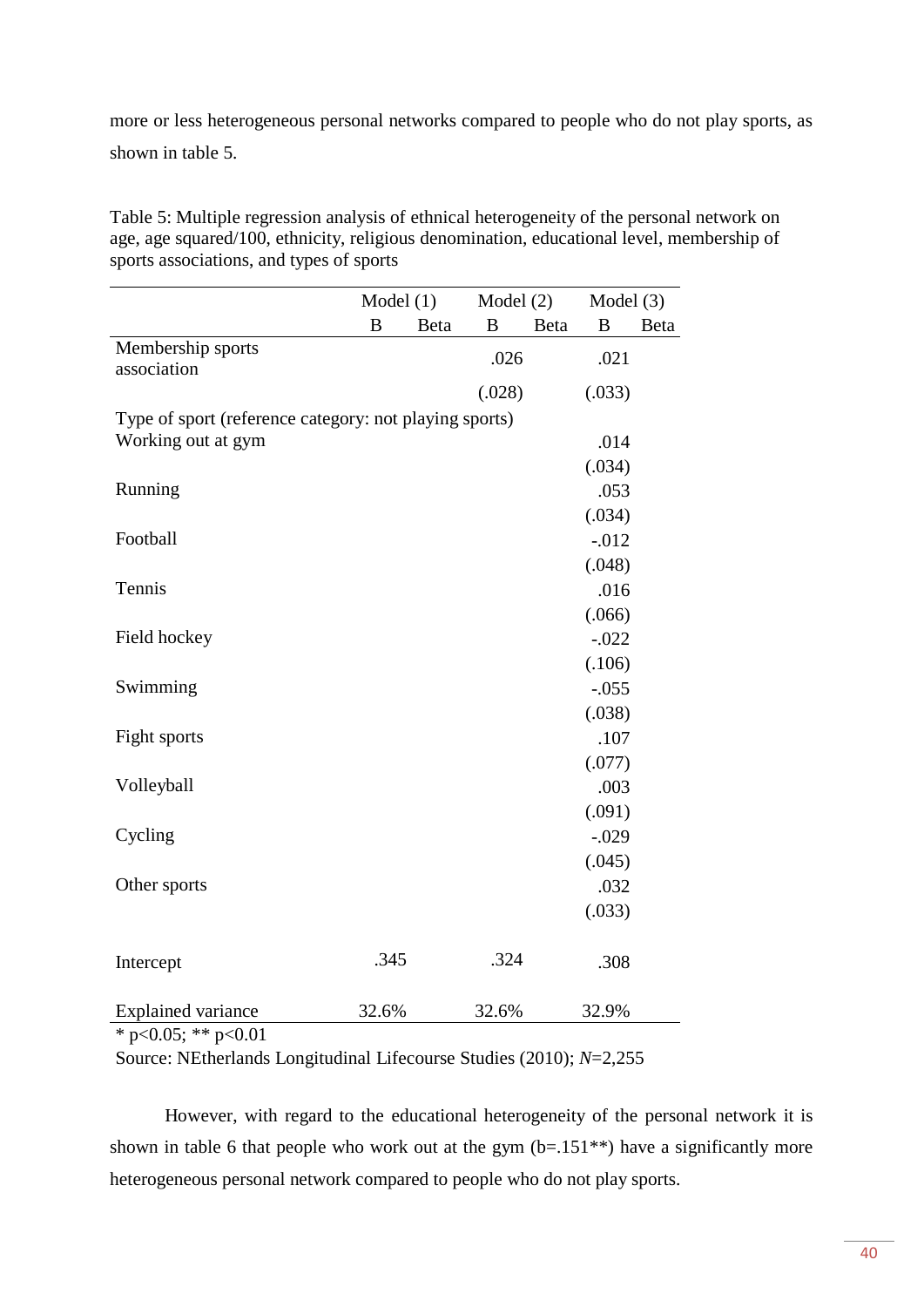Using data including kin and non-kin relationships some other results were found. People who work out at the gym have a significantly more heterogeneous personal network compared to people who do not play sports (including sex, ethnicity and educational level b=.165\*; including ethnicity and educational level b=.119\*). People who play field hockey have significantly less heterogeneous personal networks with regard to sex (b=-.205<sup>\*</sup>). Cyclists have significantly more heterogeneous personal networks  $(b=109^*)$ . People who work out at the gym have a significantly more heterogeneous personal network with regard to educational level (b=.090\*). With regard to ethnical heterogeneous personal networks no differences were found between people who play different kinds of sports, no matter what kind of sport, and people who do not play sports.

In conclusion, sports are not a domain of distinction, because members' networks are not more homogeneous than non-members' networks. It cannot be said that some sports are a domain of uniting, because networks of people who play some kinds of sport are not more heterogeneous than networks of people who do not play sports. Only people who work out at the gym have more heterogeneous networks than people who do not play sports. However, it cannot be said that sports is a domain of dividing because people who play sports do not have more homogeneous personal networks compared to people who do not play sports. Thus, most likely sports are pastime.

Lastly, it can be questioned whether membership of sports associations have a significantly different influence on the level of generalized trust compared to other types of associations. A comparison is made with cultural associations. Members of cultural associations have significantly more generalized trust, compared to non-members (b=.113\*\*). Interethnic personal contact at the association does not influence the level of generalized trust among members of cultural associations.

The influence of the heterogeneity of the personal network is reviewed as well. Members of cultural associations have significantly more generalized trust compared to nonmembers (b=.024\*\*) also when ethnicity and educational level are taken into account and sex is excluded  $(b=.026^*)^9$ .

However, membership of cultural associations does not significantly influence the ethnical heterogeneity of the personal network (b=-.033). Moreover, the educational heterogeneity of the personal network is not influenced by membership of sports associations  $(b=-.005)$ . Including non-kin and kin relationships the same results were found<sup>10</sup>.

<sup>&</sup>lt;sup>9</sup> Tables are not shown here.

<sup>&</sup>lt;sup>10</sup> Tables are not shown here.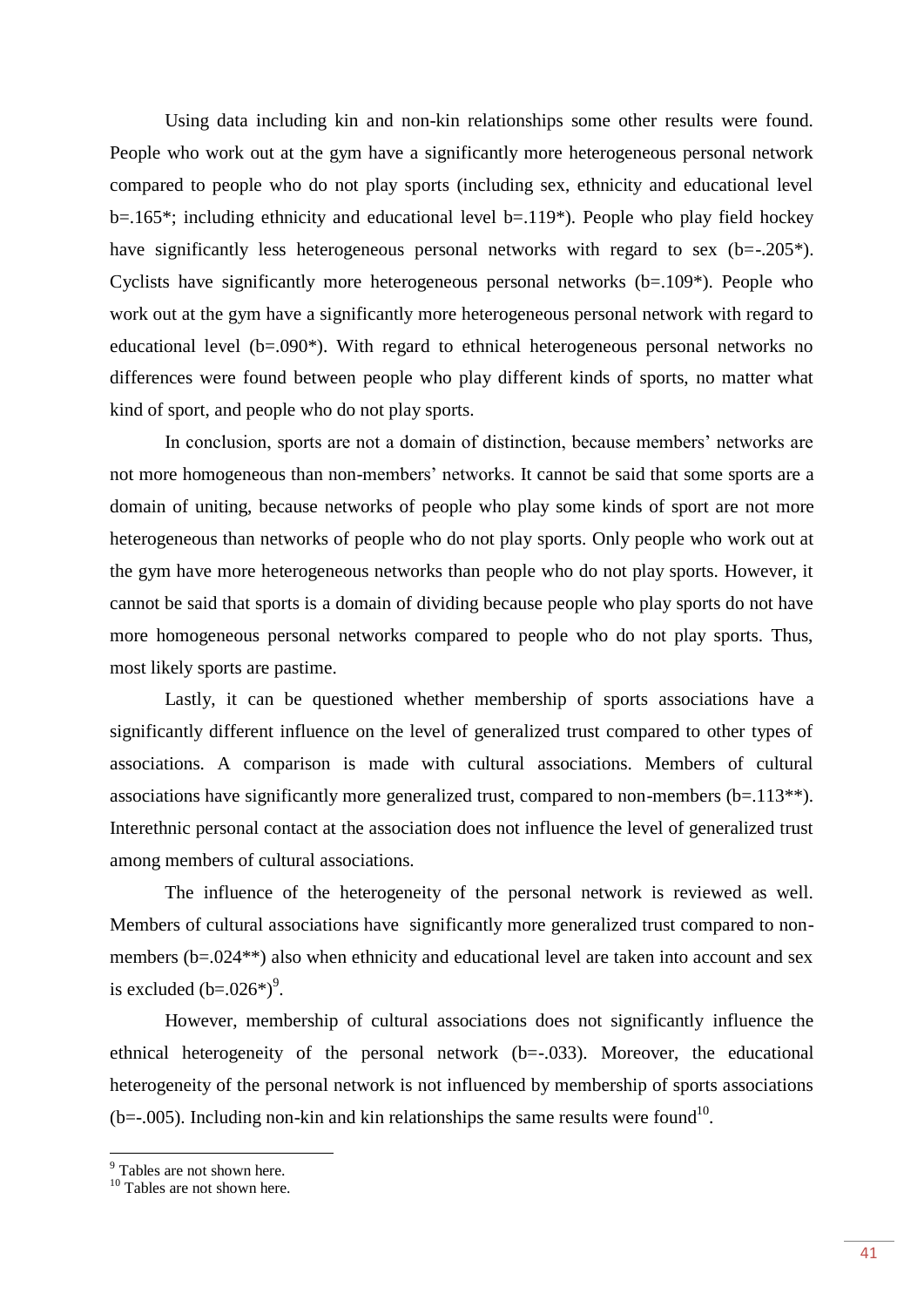People who are member of a sports association are compared to members of cultural associations with regard to their level of generalized trust. Four groups were created, first of all a group containing people who were neither member of a sports association nor a cultural association. Secondly, people who were member of a sports association, thirdly people who were member of a cultural association and lastly a group containing people who were member

|                                                        | Model $(1)$  |      | Model $(2)$ |      | Model $(3)$      |      |
|--------------------------------------------------------|--------------|------|-------------|------|------------------|------|
|                                                        | $\, {\bf B}$ | Beta | B           | Beta | $\boldsymbol{B}$ | Beta |
| Membership sports<br>association                       |              |      | .062        |      | $-0.012$         |      |
|                                                        |              |      | (.040)      |      | (.047)           |      |
| Type of sport (reference category: not playing sports) |              |      |             |      |                  |      |
| Working out at gym                                     |              |      |             |      | $.151**$         |      |
|                                                        |              |      |             |      | (.049)           |      |
| Running                                                |              |      |             |      | .070             |      |
|                                                        |              |      |             |      | (.049)           |      |
| Football                                               |              |      |             |      | .058             |      |
|                                                        |              |      |             |      | (.070)           |      |
| Tennis                                                 |              |      |             |      | $-.068$          |      |
|                                                        |              |      |             |      | (.095)           |      |
| Field hockey                                           |              |      |             |      | $-.062$          |      |
|                                                        |              |      |             |      | (.154)           |      |
| Swimming                                               |              |      |             |      | .038             |      |
|                                                        |              |      |             |      | (.055)           |      |
| Fight sports                                           |              |      |             |      | .054             |      |
|                                                        |              |      |             |      | (.112)           |      |
| Volleyball                                             |              |      |             |      | .120             |      |
|                                                        |              |      |             |      | (.132)           |      |
| Cycling                                                |              |      |             |      | .001             |      |
|                                                        |              |      |             |      | (.065)           |      |
| Other sports                                           |              |      |             |      | .034             |      |
|                                                        |              |      |             |      | (.047)           |      |
|                                                        |              |      |             |      |                  |      |
| Intercept                                              | 1.159**      |      | 1.109**     |      | $.971**$         |      |
|                                                        |              |      |             |      |                  |      |
| <b>Explained variance</b>                              | 4.0%         |      | 4.1%        |      | 4.9%             |      |

Table 6: Multiple regression analysis of educational heterogeneity of the personal network on age, age squared/100, ethnicity, religious denomination, educational level, membership of sports associations, and types of sports

\* p<0.05; \*\* p<0.01

Source: NEtherlands Longitudinal Lifecourse Studies (2010); *N*=2,255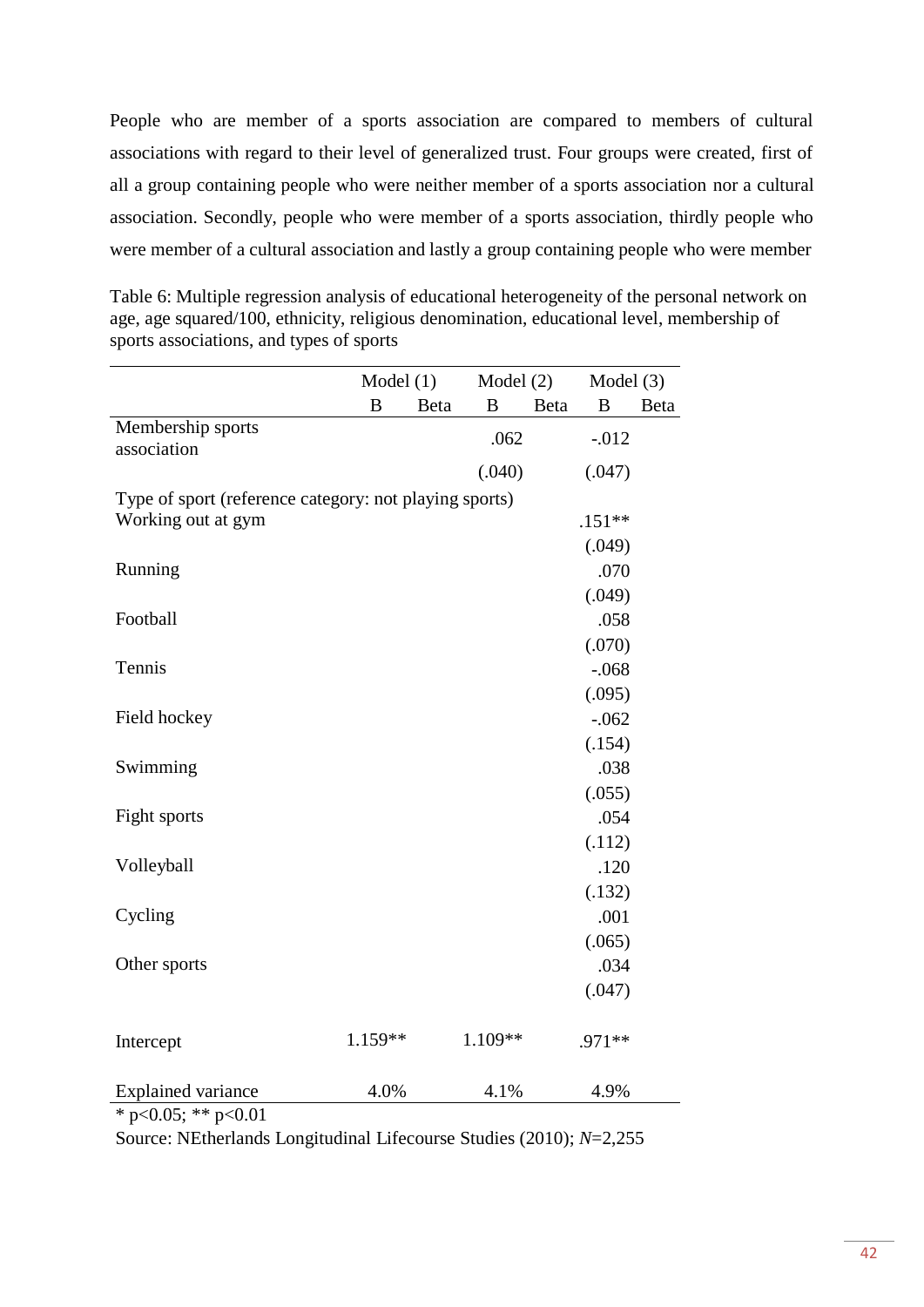of a sports association and a cultural association. A one-way anova analysis was used to detect significant differences between people in the different groups with regard to their level of generalized trust. People who are neither member of a sports association, nor a cultural association have a significantly lower level of generalized trust compared to people in the other groups. People in the other groups do not significantly differ from each other $^{11}$ .

Another one-way anova analysis was used to detect significant differences between people in the different groups with regard to their personal network. However, there are no significant differences between people in the different groups with regard to the heterogeneity of their personal network. The sum and the mean, the total heterogeneity, the ethnical heterogeneity and the educational heterogeneity were taken into account<sup>12</sup>.

#### **Chapter 5 Discussion and conclusion**

#### **Discussion**

This study contributed to the existing literature by testing the two rival theories of Putnam and Bourdieu in sports related contexts. Especially the measurement of personal contact at sports associations is an improvement compared to former studies. In previous studies associational characteristics or characteristics at the federational level were used to measure class crossing encounters, while in this study individual level data was used to measure class crossing encounters.

The internal and external validity of the study are quite good. The operational definition measured what was intended to measure. Moreover, generalization is possible because of the representative sample of the Dutch population used in this study.

One major complication in this study is the lack of information with regard to the level of generalized trust before people became a member of a sports association. When the level of generalized trust prior to membership as well as the current level of generalized trust were available, the effect of membership on generalized trust could be measured more accurately. In this study it is not tested whether people who become member of a sports association initially already have a higher level of generalized trust, or whether people who are member of a sports association will gain a higher level of generalized trust.

Secondly, the concept of generalized trust is somewhat problematic since most questions were asked using 'most people' as the subject. The respondents may have different definitions of 'most people' in mind when answering the questions. Therefore, the

 $\overline{a}$ 

<sup>&</sup>lt;sup>11</sup> Tables are not shown here.

 $12$  Tables are not shown here.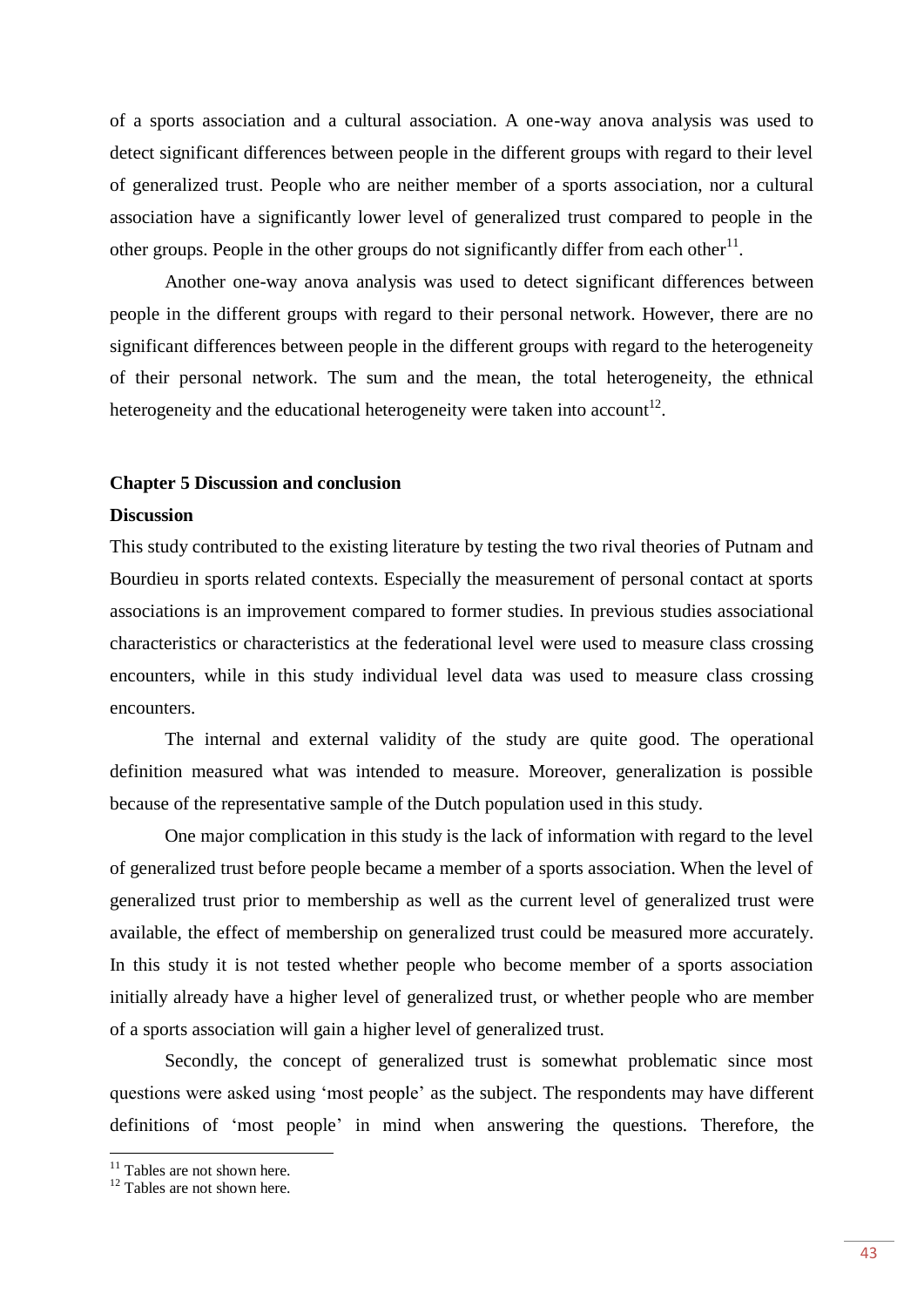measurement of generalized trust can be improved. For example, a distinction could be made between out-group trust (all people I can be in contact with, trust in people unlike yourself), and in-group trust (most people I really know, trust in people like yourself).

Another limitation of this study is related to the lack of information about the income of the persons in the network of the respondents. Individual characteristics as sex, ethnicity, and educational level were included in this study, however, no data about the income of those persons was available. This is a limitation of this study because the distinction hypothesis of Bourdieu focuses on social classes, and one important characteristic of social classes is the level of income (Bourdieu, 1984).

In this study the main relationship investigated was between membership of sports associations and generalized trust. In future research the relationship between interethnic personal contact and generalized trust can be studied more profoundly. It can be studied whether people who have interethnic relationships have more generalized trust or whether people who have more generalized trust have more interethnic relationships.

In future research a longitudinal study could be done to investigate the influence of membership on generalized trust in the long run, moreover the influence of generalized trust on membership can be studied as well. Furthermore, the focus of research can be somewhat shifted outside the domain of sports.

#### **Conclusion**

In this study the relationship between membership and generalized trust was tested. Both positive and negative relationships between membership and generalized trust were expected. Two possible explanations were added, one about the heterogeneity of the personal network with regard to sex, ethnicity, and educational level and one about interethnic personal contact. Moreover, the influence of the type of sport and team sports versus solo sports on generalized trust was tested. People who run individually have more generalized trust compared to people who do not play sports. People who play other types of sports do not differ from people who do not play sports with regard to their level of generalized trust. Furthermore, no differences were found between people who play team sports and people who play solo sports with regard to the level of generalized trust.

The NELLS dataset, wave 1 (2010), was used to test the expectations. Multiple linear regression analyses were used to analyse the data. Research questions were formulated in advance, first of all a research question about generalized trust was formulated: *To what extent does membership of sports associations influence generalized trust and to what extent does membership of sports associations divide or unite people of different groups?* It can be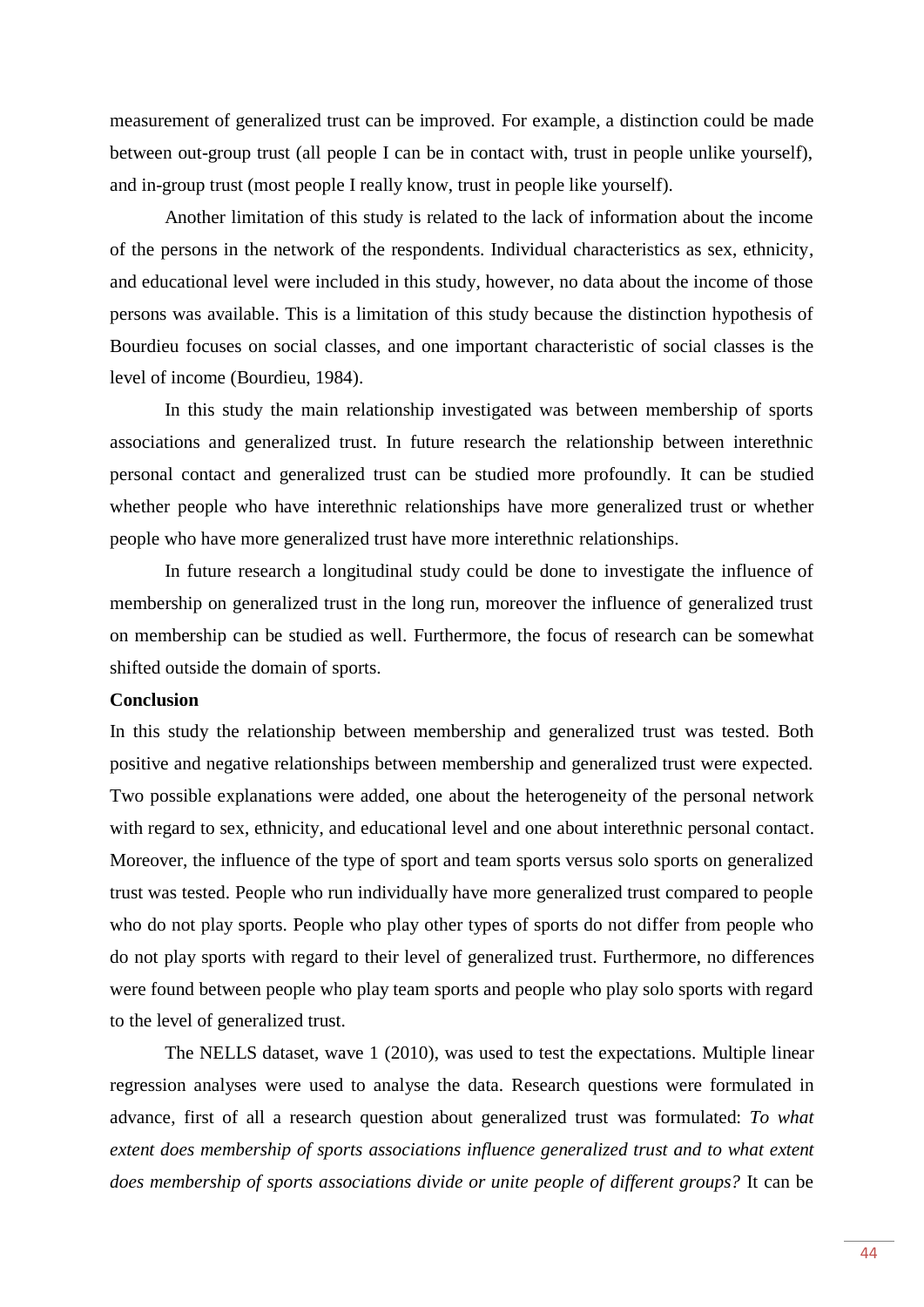concluded that members of sports associations have more generalized trust compared to nonmembers. Moreover, membership of sports associations do not divide or unite people in such a sense that it influences the type of people who constitute the personal network of members of sports associations.

The heterogeneity of the personal network was used as a possible explanation for the relationship between membership and generalized trust. The ethnical heterogeneity of the personal network positively influences the level of generalized trust. The ethnical heterogeneity of the personal network cannot be used as an explanation for the relationship between membership of sports associations and generalized trust because membership of sports associations does not influence the ethnical heterogeneity of the personal network. The educational heterogeneity of the personal network negatively influences the level of generalized trust, but once again the heterogeneity of the personal network is not influenced by membership of sports associations. There is no influence of the heterogeneity of the personal network on generalized trust with regard to sex.

Furthermore, the influence of interethnic personal contact was studied within the relationship between membership and generalized trust, to answer the research question "*What is the influence of interethnic personal contact via sports associations on generalized trust?"* The results showed that interethnic personal contact cannot be used as an explanation between membership and generalized trust.

Interethnic personal contact does not effect generalized trust significantly. However, it is shown that ethnical heterogeneous personal networks significantly affects generalized trust. Both concepts are related to contact with people of other ethnic backgrounds. However, there is an important difference. Superficially interethnic contact does not influence generalized trust, but having a more profound interethnic network does influence the level of generalized trust. As said before, the difference is related to the different types of ties. Stronger, more profound, bonding ties influence the level of generalized trust, however, weaker, superficially, bridging ties are not strong enough to influence the level of generalized trust. However, it should be noted that a higher level of generalized trust could lead to more willingness to contact people of other ethnic backgrounds. Therefore, it could be expected that the direction of the relationship can be reversed.

The interaction relationship between membership of a sports association, interethnic personal contact at the sports association, ethnicity and generalized trust was tested. However, no trend can be discovered. Due to the small number of respondents in the different categories some respondents can influence the results.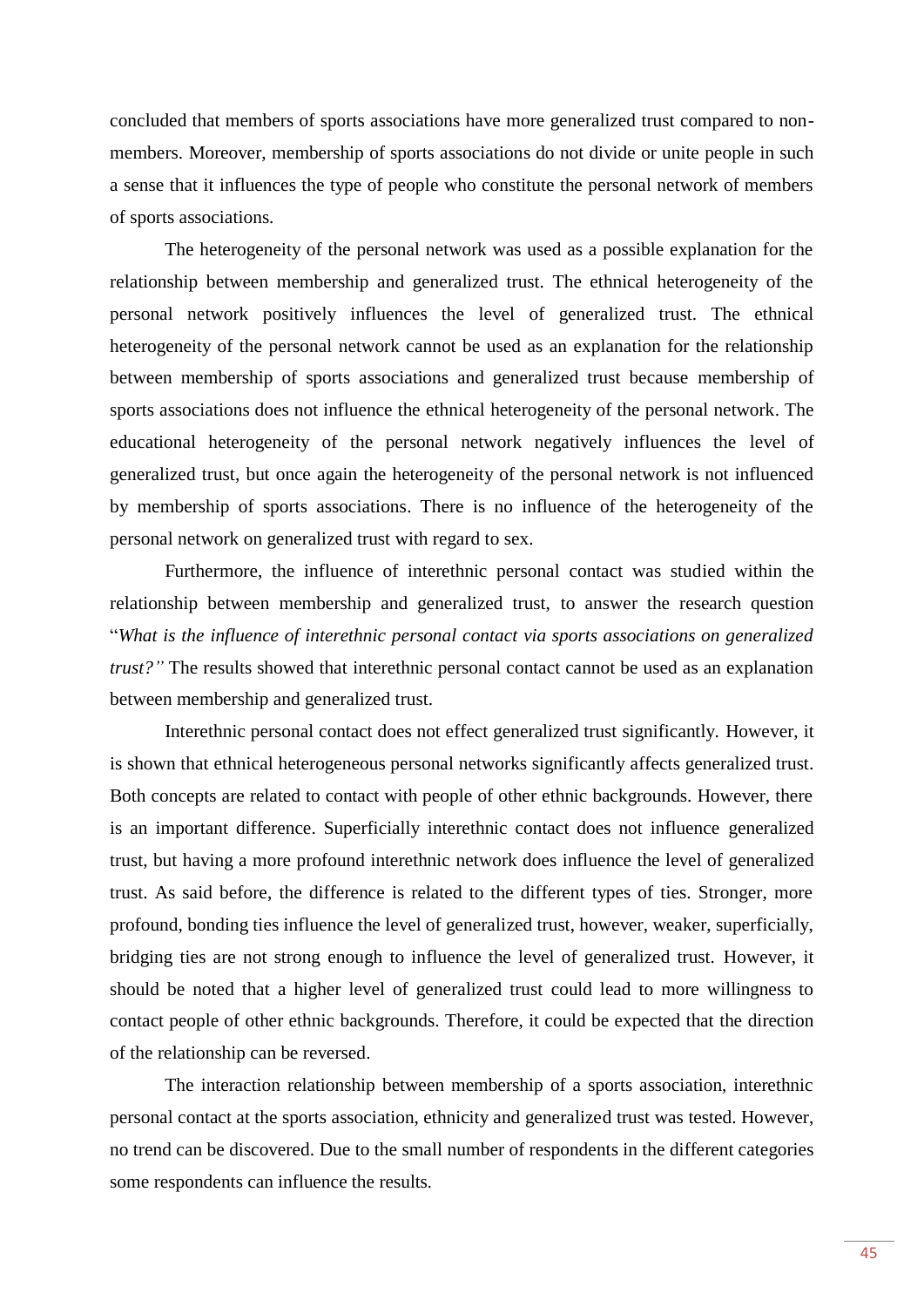The hypotheses formulated in this study were derived from the integration theory of Putnam and the distinction theory of Bourdieu. No winner can be announced, because no clear evidence is found to support one of the theories. On the one hand, the ideas of Putnam that associational membership leads to more trust and ethnical heterogeneous lead to more trust are supported. However, no evidence is found that sports associations unite people. On the other hand, the ideas of Bourdieu are supported, since the positive relationship between membership of sports associations and generalized trust can be based on the function of sports associations as a meeting place for trusting individuals.

Sometimes different results were found when only non-kin relationships and partner relationships were included in comparison with analyses on all types of relationships. Most probably, the differences can be ascribed to the relationships between parents and children. A child does not have the same sex as both birth parents, so it can be expected that more heterogeneous personal networks with regard to sex will be found. Educational heterogeneous networks were less often found when kin relationships were included. Since intelligence is heritable, relationships between parents and children are less often heterogeneous with regard to educational level.

Some results found in this study are not in line with the results found by Van der Meulen (2007) who studied associational membership and class crossing encounters in depth. There are two possible causes for the disagreement in results found in this study and the study by Van der Meulen (2007). First of all, the theories formulated in one of the studies are not correct. Secondly, the design of the study is incorrect. Most probably, the differences found in the different studies are related to the interpretation and application of the different theories. Moreover, different operationalisations were used. Even though the differences are not huge, details can be decisive.

Firstly, Van der Meulen (2007) claimed that there is no difference between people who have ever been member of a sports associations and people who have never been member of a sports association with regard to their level of generalized trust. In this study a significant relationship between membership of sports associations and generalized trust was found.

Secondly, Van der Meulen (2007) claims that playing sports does not lead to distinction or togetherness, because playing sports is only a pastime. However, later on, he claims that playing sports with people of ethnic minorities positively affects the level of generalized trust and the number of immigrant acquaintances. In contrast, in this study no significant effect of interethnic personal contact at sports association on generalized trust was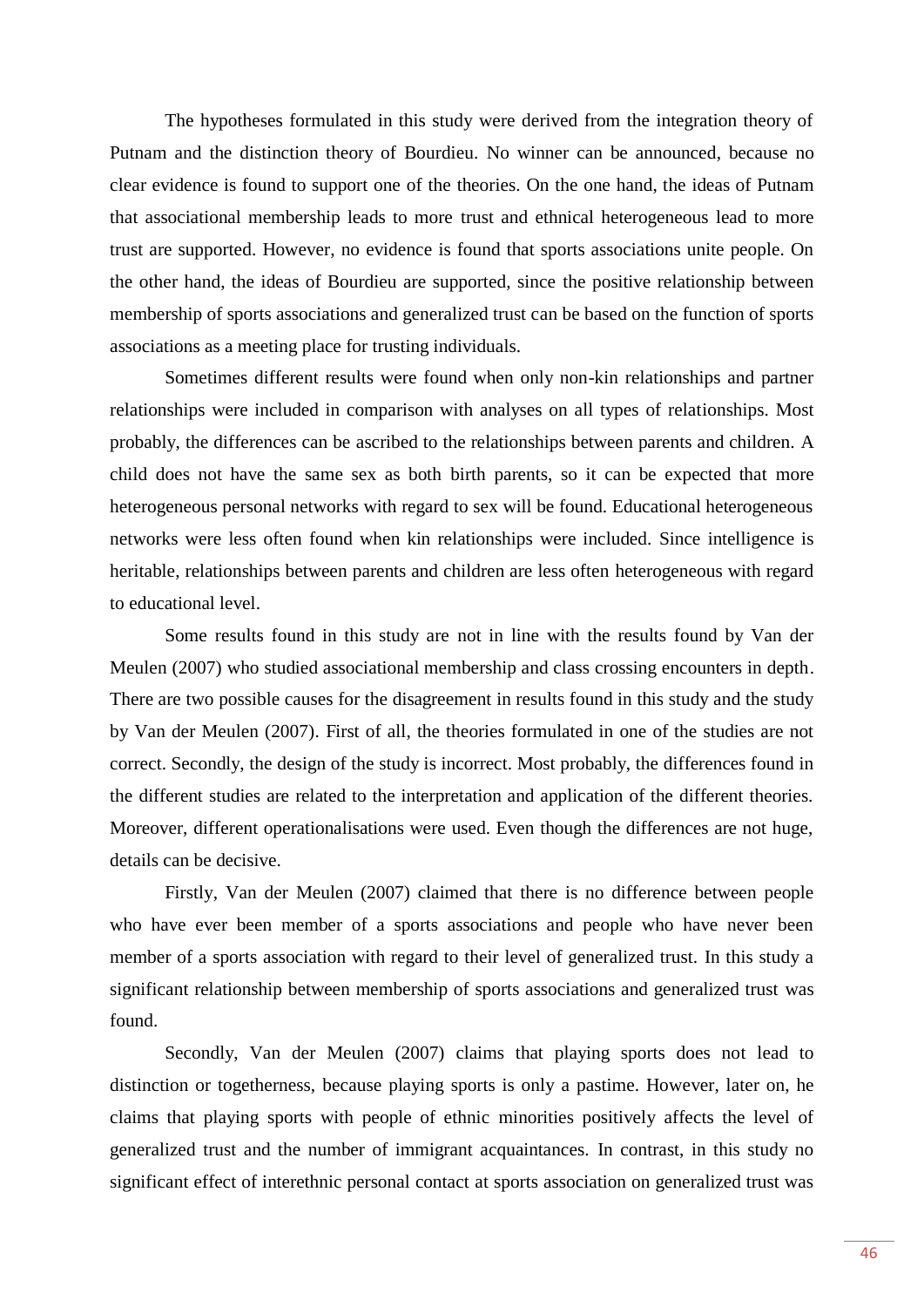found. However, ethnical heterogeneity of the personal network significantly influences the level of generalized trust, but no significant effect of membership of sports associations on the heterogeneity of the personal network was found.

The conclusion of Van der Meulen (2007) is more in line with this study. Both studies find that the influence of membership of sports associations on the level of generalized trust depends on the circumstances of the respondent and the associations (s)he belongs to.

#### **References**

Allport, G.W. (1954). *The Nature of Prejudice*. Reading, MA: Addison-Wesley.

- Amodio, D.M., & Devine, P.G. (2005). Changing Prejudice: The Effects of Persuasion on Implicit and Explicit Forms of Race Bias. In Brock, T.C., & Green, M.C.  $(2^{nd}$  ed.), *Persuasion psychological insights and perspectives* (pp. 249 – 280). London, England: Sage.
- Ayxela, S. F. (2011). *On the European dimension in sport.* Retrieved from: http://www.europarl.europa.eu/sides/getDoc.do?type=REPORT&reference=A7-2011- 0385&language=EN
- Barlow, F.K., Paolini, S., Pedersen, A., Hornsey, M.J., Radke, H.R.M., Harwood, J., Rubin, M., & Sibley, C.G. (2012). The contact caveat: negative contact predicts increased prejudice more than positive contact predicts reduced prejudice. *Personality and Social Psychology Bulletin, 38*(12), 1629-1643. doi: 10.1177/0146167212457953
- Bovens, M., Dekker, P., & Tiemeijer, W. (2014). *Gescheiden werelden: Een verkenning van sociaal-culturele tegenstellingen in Nederland*. Den Haag: Sociaal en Cultureel Planbureau. Retrieved from: http://www.scp.nl/Publicaties/Alle\_publicaties /Publicaties\_2014/Gescheiden\_werelden
- Bourdieu, P. (1984). *Distinction. A social critique of the judgement of taste.* Pierre Bourdieu Translated by Richard Nice*.* London, England: Routledge & Kegan Paul.
- Brehm, J. & Rahn, W. (1997). Individual-level evidence for the causes and consequences of social capital. *American Journal of Political Science, 41*(3), 999- 1023. DOI: 10.2307/2111684
- Coffé, H., & Geys, B. (2007). Toward an empirical characterization of bridging and bonding social capital. *Nonprofit and Voluntary Sector Quarterly*, *36*(1), 121-139. doi: 10.1177/0899764006293181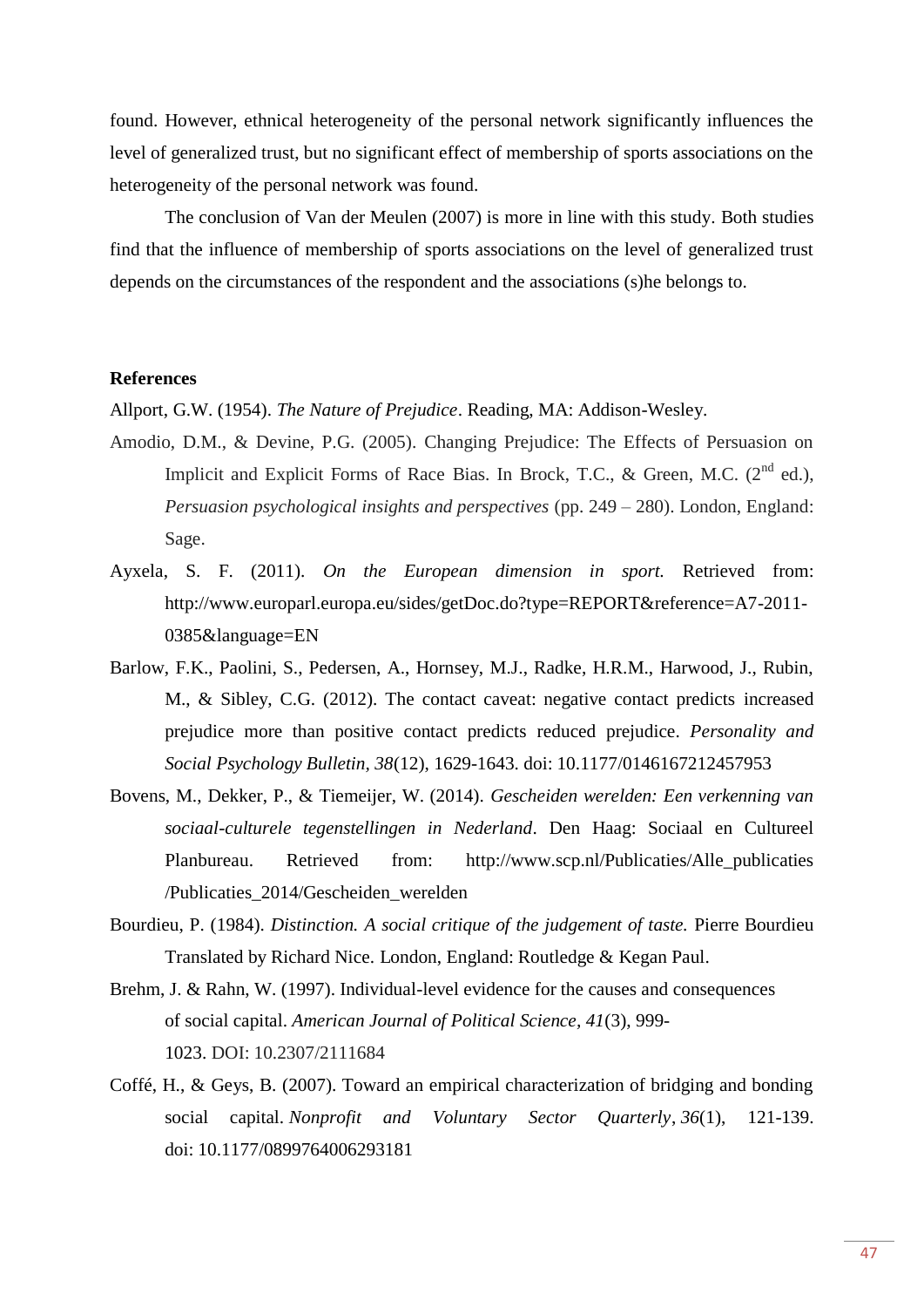- Cross, R., & Sproull, L. (2004). More than an answer: Information relationships for actionable knowledge. *Organization Science, 15*(4), 446-462. doi: http://dx.doi.org/10.1287/orsc.1040.0075
- De Graaf, P. M., Kalmijn, M., Kraaykamp, G., Monden, C.W.S. (2010). *The NEtherlands Longitudinal Lifecourse Study (NELLSWave 1).* Dataset. Tilburg University & Radboud University Nijmegen, Netherlands. Retrieved from: https://easy.dans.knaw.nl/ui/datasets/id/easy-dataset:34387/tab/2
- De Graaf, P.M., Kalmijn, M., Kraaykamp, G., & Monden, C.W.S. (2011). Sociaal-culturele verschillen tussen Turken, Marokkanen en autochtonen: eerste resultaten van de Nederlandse LevensLoop Studie (NELLS), *Bevolkingstrends. Statistisch kwartaalblad over de demografie van Nederland*, 59, 64-71. Retrieved from: http://www.nieuwwij.nl/images/2011%20Bevolkingstrends%20NELLS(1).pdf
- De Graaf-Zijl, M., Josten, E., Boeters, S., Eggink, E., Bolhaar, J., Ooms, I., … Woittiez, I. (2015). *De onderkant van de arbeidsmark in 2025*. Den Haag: Centraal Planbureau en Sociaal en Cultureel Planbureau. Retrieved from: http://www.scp.nl/dsresource?objectid=38771&type=org
- Dekker, P., & Hart, J. (1999). Het sociaal kapitaal van de Nederlandse kiezer.*Tijdschrift voor Sociologie*, *20*(3-4), 303-332. Retrieved from: http://doc.utwente.nl/60854/1/Dekker99 sociaal.pdf
- Elling, A. (2004). We zijn vrienden in het veld. Grenzen aan sociale binding en verbroedering door sport. *Pedagogiek, 24*(4), 342-360. Retrieved from: http://www.pedagogiekonline.nl/index.php/pedagogiek/article/viewFile/249/248
- Elling, A., & Knoppers, A. (2005). Sport, gender and ethnicity: Practises of symbolic inclusion/exclusion. *Journal of Youth and Adolescence, 34,* (3), 257-268. doi: 10.1007/s10964-005-4311-6
- Freitag, M., & Traunmüller, R. (2009). Spheres of trust: An empirical analysis of the foundations of particularised and generalised trust. *European Journal of Political Research, 48,* 782-803. doi: 10.1111/j.1475-6765.2009.00849.x
- Gesthuizen, M. (2006). Determinanten van armoede: Macro-economische omstandigheden, huishoudenskenmerken, gemeente en de buurt. *Mens en Maatschappij, 82,* (4), 309- 331. Retrieved from: http://www.mensenmaatschappij.nl/cgi/t/text/getpdf?c=menm;idno=8104a02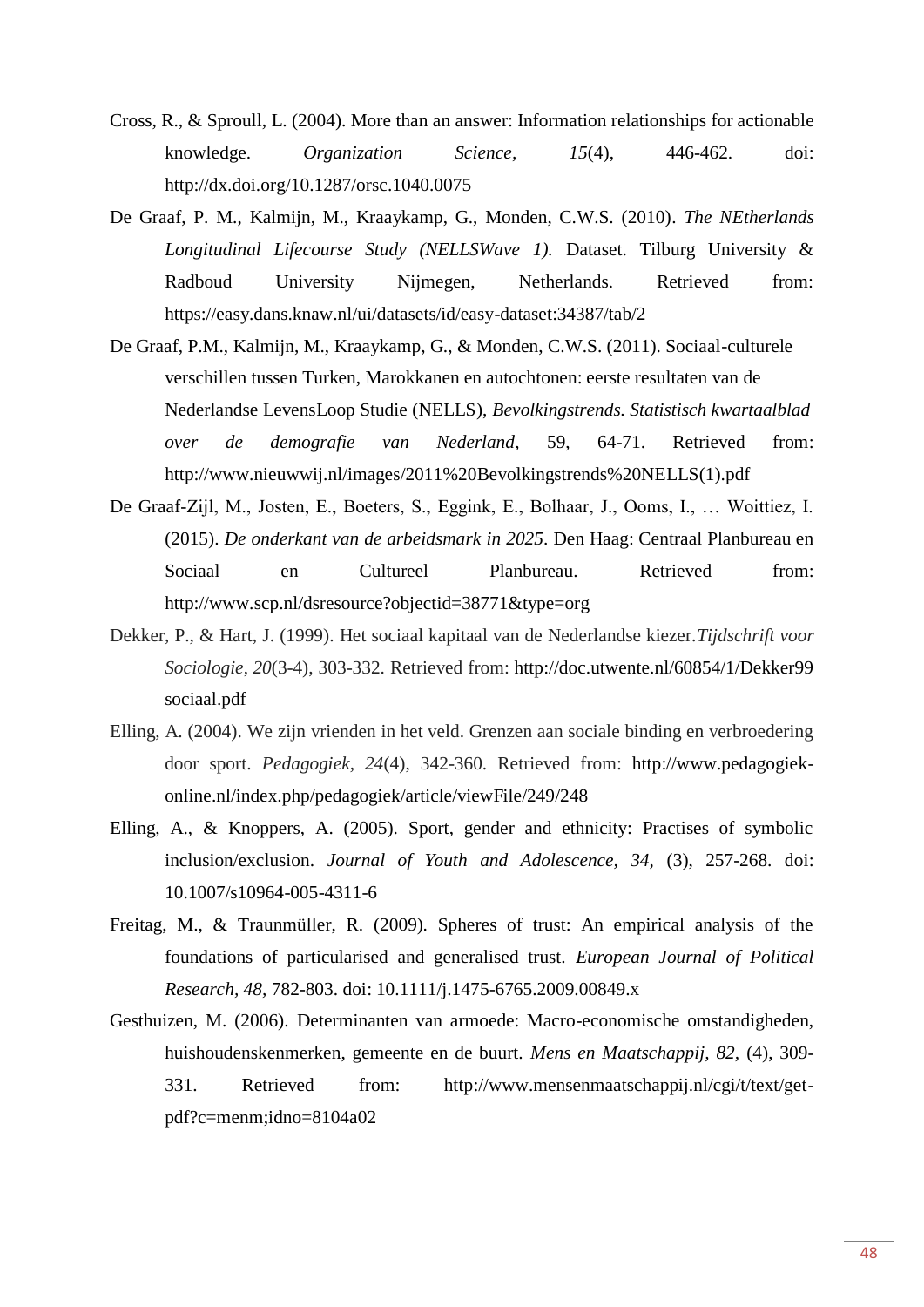- Gijsberts, M., Van der Meer, T., & Dagevos, J. (2012). 'Hunkering down' in Multi-ethnic neighbourhoods? The effects of ethnic diversity on dimensions of social cohesion. *European Sociological Review, 28,* (4), 527-537. doi: 10.1093/esr/jcr022
- Gilovich, T., Keltner, & Nisbett, R.E. (2011). *Social Psychology (International Student Edition*)  $(2^{nd}$  ed.). New York, NY: WW Norton & Co.
- Granovetter, M.S. (1973). The strength of weak ties. *American Journal of Sociology, 78,* (6), 1360-1380. Retrieved from: http://www.jstor.org/stable/2776392?seq=1#page\_scan \_tab\_contents
- Haandrikman, K., & Van Wissen, L. J. (2012). Explaining the flight of Cupid's arrow: A spatial random utility model of partner choice. *European Journal of Population/Revue européenne de Démographie*, *28*(4), 417-439. doi 10.1007/s10680-012-9260-7
- Kalmijn, M. (1998). Intermarriage and homogamy: Causes, patterns, trends. *Annual review of sociology*, 395-421.Retrieved from: http://www.jstor.org/stable/pdfplus/223487.pdf
- Kalmijn, M., & Flap, H. (2001). Assortative meeting and mating: Unintended consequences of organized settings for partner choices. *Social forces*, *79*(4), 1289-1312. doi: 10.1353/sof.2001.0044
- Krackhardt, D. (1992). The strength of strong ties: The importance of philos in organizations. N. Nohria, R. Eccles, eds. Networks and Organizations: Structures, Form and Action. Harvard Business School Press, Boston, MA, 216–239. Retrieved from: https://bdpems.wiwi.hu-

berlin.de/portal/sites/default/files/Session%202\_Krackhardt.pdf

- Krouwel, A., Boonstra, N., Duyvendak, J.W., Veldboer, L. (2006). A good sport? Research into the capacity of recreational sport to integrate Dutch Minorities. *International Review for the Sociology of Sports, 41*(2), 165 – 180. doi: 10.1177/1012690206075419
- Lancee, B., & Dronkers, J. (2008). Ethnic diversity in neighbourhoods and individual trust of immigrants and natives: A replication of Putnam (2007) in a West-European country. *European University Institute.* Retrieved from: http://www.bramlancee.eu/docs/trust.pdf
- McPherson, M., Smith-Lovin, L., & Cook, J. M. (2001). Birds of a feather: Homophily in social networks. *Annual review of sociology*, 415-444. Ontleend aan: http:// www.jstor.org/stable/pdfplus/2678628.pdf?acceptTC=true
- Mollenhorst, G., Völker, B., & Flap, H. (2008). Social contexts and personal relationships: The effect of meeting opportunities on similarity for relationships of different strength. *Social Networks*, *30*(1), 60-68. doi:10.1016/j.socnet.2007.07.003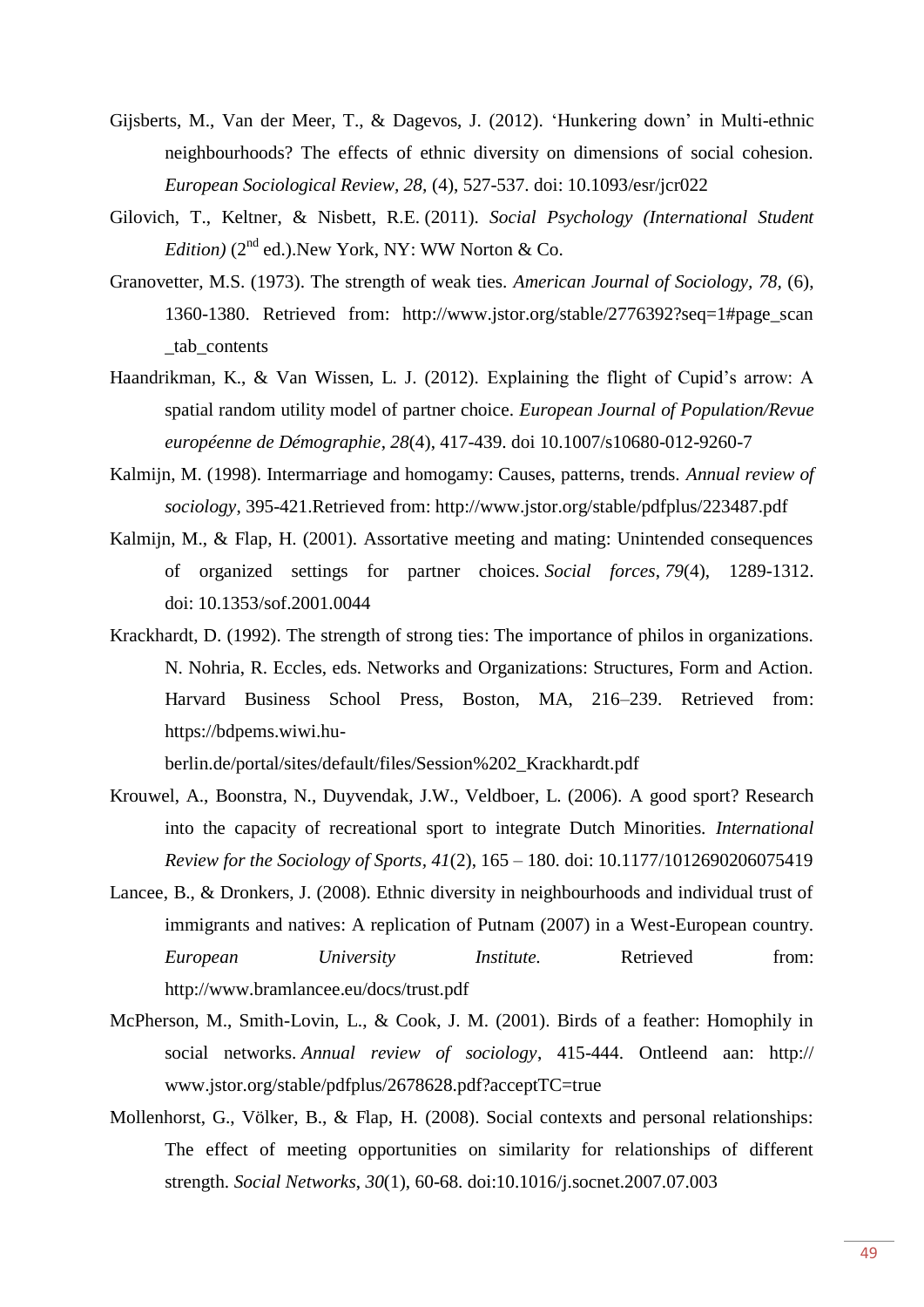- Morela, E., Hatzigeorgiadis, A., Kouli, O., Elbe, A.M., & Sanchez, X. (2013). Team cohesion and ethnic-cultural identity in adolescent migrant athletes. *International Journal of Intercultural Relations, 37,* 643-647. [doi:10.1016/j.ijintrel.2013.05.001](http://dx.doi.org/10.1016/j.ijintrel.2013.05.001)
- Mutz, D.C. (2002). Cross-cutting social networks: Testing democratic theory in practice. *American Political Science Review, 96*(1), 111-126. Retrieved from: http://www.jstor.org/stable/3117813
- Paxton, P.M. (2007). Association memberships and generalized trust: a multilevel model across 31 countries. *Social Forces*, 86, 47–76. doi: 10.1353/sof.2007.0107
- Putnam, R.D. (2000). *Bowling Alone: The Collapse and Revival of American Community.*  New York, NY: Simon & Schuster.
- Rijksoverheid. (2009). *Sport brengt mensen bij elkaar.* Retrieved from: https://www.rijksoverheid.nl/documenten/toespraken/2009/05/15/sport-brengtmensen-bij-elkaar
- Rothstein, B., & Uslaner, E.M. (2005). All for all: Equality, corruption, and social trust. *World Politics, 58*(1), pp 41-72. Retrieved from: http://www.jstor.org/stable/40060124?seq=1#page\_scan\_tab\_contents
- Sonderskov, K.M. (2010). Does generalized social trust lead to associational membership? Unravelling a bowl of well-tossed spaghetti. *European Sociological Review, 0*(8), 1- 16. doi:10.1093/esr/jcq017
- Stephan, W.G. (1986). The effect of school desegregation: An evaluation 30 years after Brown. In M.J. Saks & Saxe, L. (Eds.), *Advances in applied social psychology, 3,* 181- 206. Hillsdale, NJ: Erlbaum.
- Stolle, D., Soroka, S., & Johnston, R. (2008). When does diversity erode trust. Neighborhood diversity, interpersonal trust and the mediating effect of social interaction. *Political Studies, 56,* 57-75. doi: 10.1111/j.1467-9248.2007.00717.x
- Tajfel, H., & Turner, J. C. (1986). The social identity theory of intergroup behaviour. In S. Worchel & W. G. Austin (Eds.). *Psychology of intergroup relations*. Chicago: Nelson-Hall.
- Tiessen-Raaphorst, A. (2015). Rapportage sport 2014. Den Haag: Sociaal en Cultureel Planbureau. Retrieved from: http://sportonderzoek.com/wpcontent/uploads/2015/01/Rapportage-sport-2014.pdf
- Tolsma, J., Kraaykamp, G., De Graaf, P.M., Kalmijn, M., Monden, C.W.S. (2014). *The NEtherlands Longitudinal Lifecourse Study (NELLS, Panel).* Radboud University Nijmegen, Tilburg University & University of Amsterdam, Netherlands.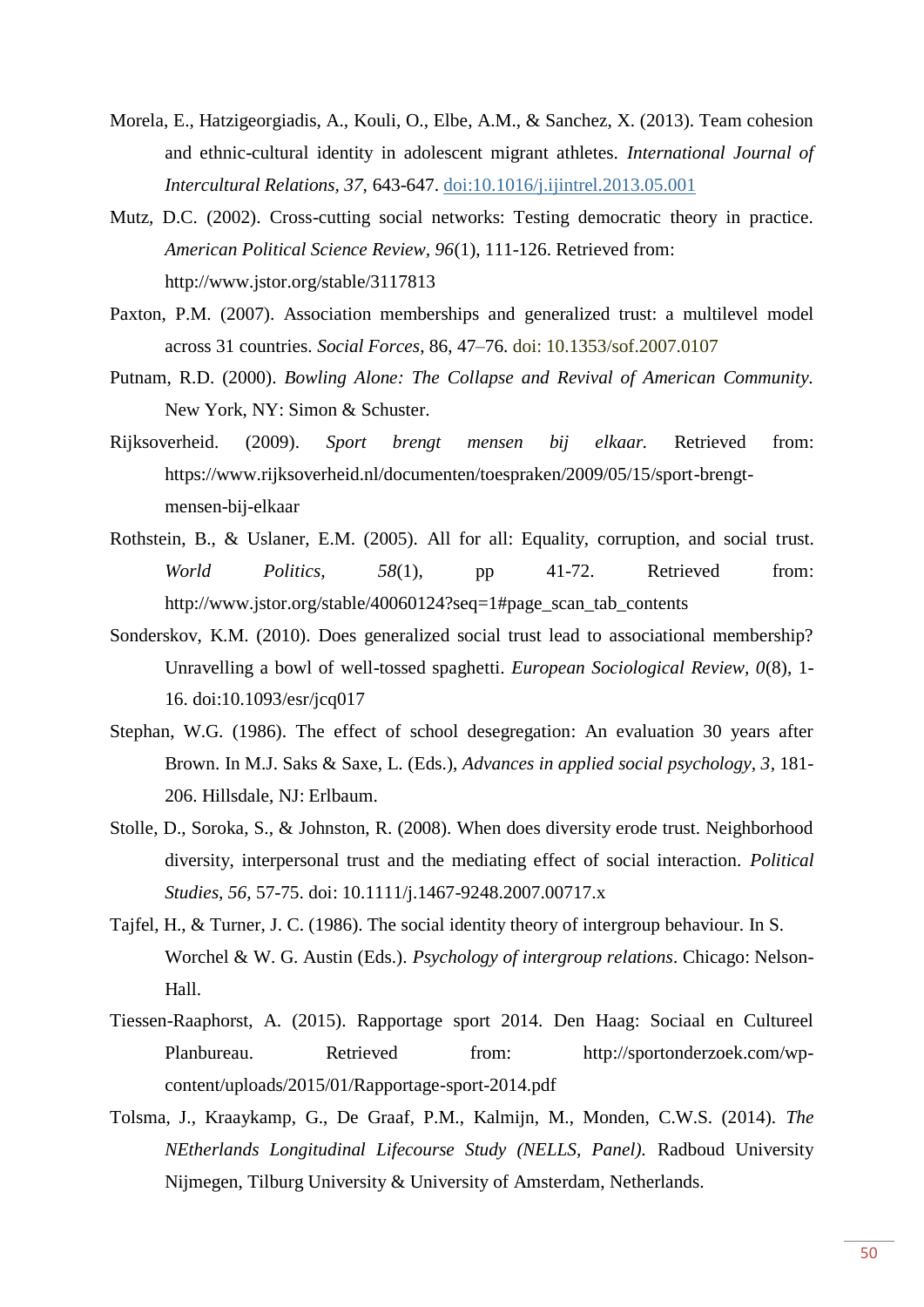- Ulseth, A. L. B. (2004). Social integration in modern sport: Commercial fitness centres and voluntary sports clubs. *European Sport Management Quarterly*,*4*(2), 95-115. doi: 10.1080/16184740408737471
- Uslaner, E. M. (2012). *Handbook of research methods on trust*. Cheltenham, United Kingdom: Edward Elgar Publishing limited. Retrieved from: https://books.google.nl/books?hl=nl&lr=&id=NoAouYIOr7UC&oi=fnd&pg=PA72&dq=uslaner +measuring+generalized+trust&ots=CbxHBrNCBI&sig=lKhsHuxA-

D15i6yRtyf9th6sQNw#v=onepage&q=uslaner%20measuring%20generalized%20trust&f=false

Van Bottenburg, M. (2007). Om de sport verenigd. Instituties in de sportwereld.*Duyvendak, JW & Otto, M.(2007). Sociale kaart van Nederland. Over maatschappelijke instituties. Amsterdam: Boom*. Ontleend aan: http://scholar.googleusercontent.com/ scholar?q=cache:zLs2tF1CBhAJ:scholar.google.com/

+Om+de+sport+verenigd.+Instituties+in+de+sportwereld&hl=nl&as\_sdt=0,5Van der Meulen, R. (2007). *Brug over woelig water: lidmaatschap van sportverenigingen, vriendschappen, kennissenkringen en veralgemeend vertrouwen*. Amsterdam: Thela Thesis.http://repository.ubn.ru.nl/bitstream/handle/2066/55467/55467.pdf?sequence=1

- Van der Meulen, R., Ruiter, S., & Ultee, W. (2005). 'Bowling apart?': Vier vragen over Nederlandse sportclubs en omgang tussen arm en rijk. *Mens & Maatschappij*, *80*(3), 197. doi: 45b5ea2525b4a
- Van der Meulen, R., & Ultee, W. (2006). Overbrugger of onderscheider? Hoe frequent ontstaat interetnisch contact via het sportverenigingsleven in Nederland? *Tijdschrift voor Sociologie, 27,* (2), 109-130. Retrieved from: http://repository.ubn.ru.nl/handle/2066/55173
- Van Ingen, E., & Bekker, R. (2015). Generalized trust through civic engagement? Evidence from five national panel studies. *Political Psychology, 36,* (2), 277-294. doi: 10.1111/pops.12105
- Veldboer, L., Boonstra, N., Duyvendak, J.W., & Mak, J. (2003). *Agressie in de sport. Fysieke en verbale agressie in de Rotterdamse amateursport: ervaringen en verklaringen.*  Utrecht: Verwey – Jonker Instituut. Retrieved from: http://www.verweyjonker.nl/doc/vitaliteit/D5149327\_agressie%20in%20sport\_web.pdf
- Veldboer, L., Boonstra, N., Krouwel, A., & Duyvendak, J. W. (2010). De mixfactor van sport. In F. Kemper (Ed.), *Samenspel. studies over etniciteit, intergratie en sport* (pp. 87-99). Bennekom: NISB. Retrieved from: http://dare.uva.nl/document/2/94851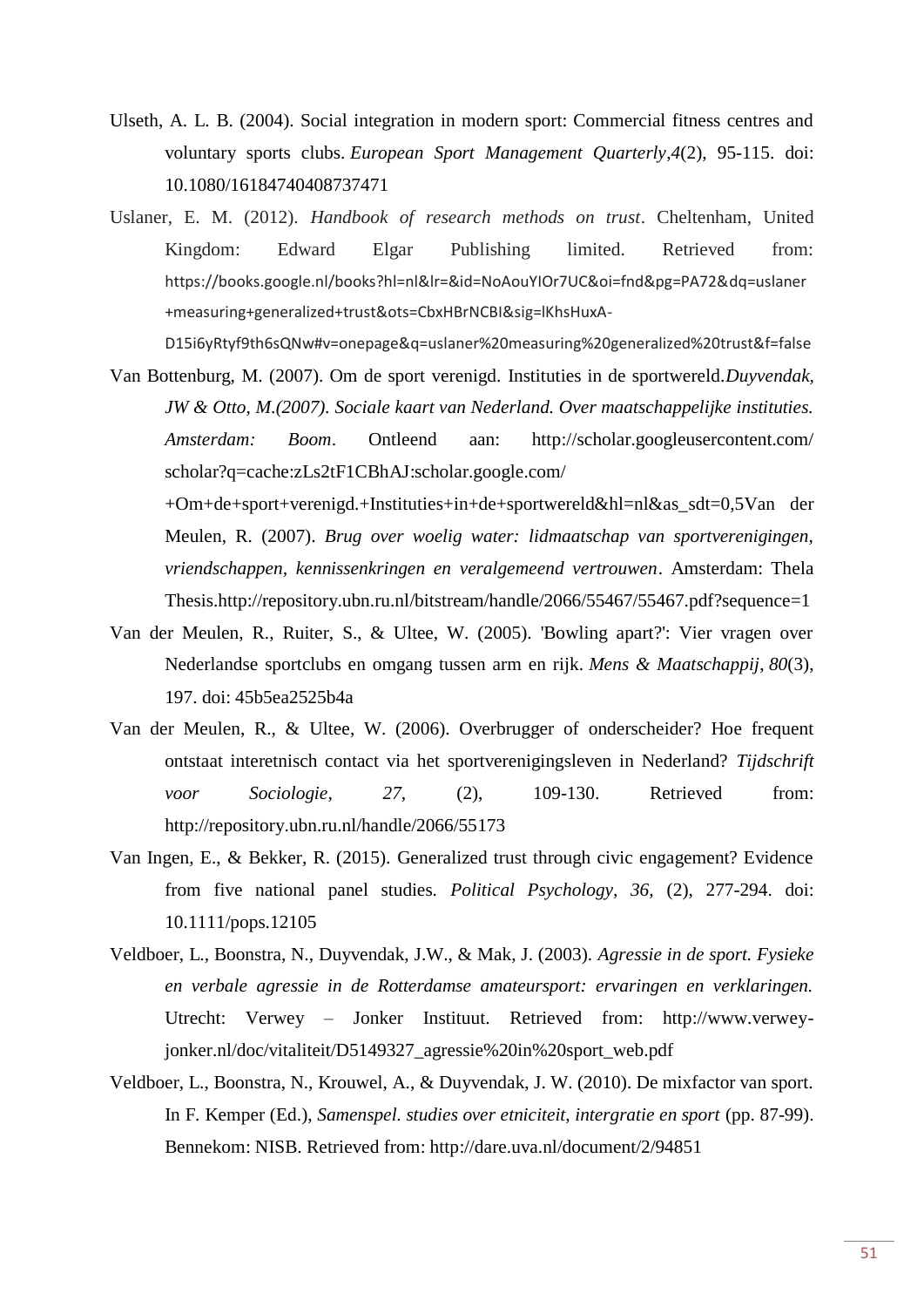- Verkuyten, M. (2006). Groepsidentificaties en intergroepsrelaties onder Turkse Nederlanders. *Mens & Maatschappij, 81,* (1), 64-84. Retrieved from: http://en.aup.nl/wosmedia/ 401/vol\_81\_no\_1\_-\_groepsidentificaties\_en\_intergroepsrelaties.pdf
- Vrooman, C., Gijsberts, M., & Boelhouwer, J. (2014). *De hoofdzaken van het Sociaal en Cultureel Rapport 2014.* Den Haag: Sociaal en Cultureel Planbureau. Retrieved from: http://www.scp.nl/Publicaties/Alle\_publicaties/Publicaties\_2014/De\_hoofdzaken\_van \_het\_Sociaal\_en\_Cultureel\_Rapport\_2014
- Wallace, R.A., & Wolf, A. (1999). *Contemporary Sociological Theory. Expanding the classical tradition.*  $(6^{th}$  ed.). New Jersey, NJ: Pearson.
- Zajonc, R.B. (1968). Attitudinal effects of mere exposure. *Journal of personality and social psychology/The American Psychological Association*, 9, (2p2), 1. doi: 10.1037/ h0025848

### **Appendix A**

Table A1: Multiple linear regression analysis of generalized trust on membership of sports association controlled for sex, age, age squared/100, ethnicity, religious denomination, educational level, and heterogeneity of the personal network (total, sum of sex, ethnicity, and educational level)

|                 |                                             |           | Model $(1)$ |            | Model $(2)$    |           | Model $(3)$ |
|-----------------|---------------------------------------------|-----------|-------------|------------|----------------|-----------|-------------|
|                 |                                             | B         | Beta        | B          | Beta           | B         | Beta        |
|                 | Membership of sports associations           |           |             | .089**     |                | $.087**$  |             |
|                 |                                             |           |             | (.026)     |                | (.026)    |             |
|                 | Heterogeneity - total (sum)                 |           |             |            |                | $.024**$  | .049        |
|                 |                                             |           |             |            |                | (.009)    |             |
| Men             |                                             | .008      |             | .005       |                | .003      |             |
|                 |                                             | (.024)    |             | (.024)     |                | (.024)    |             |
| Age             |                                             | .012      | .142        | .015       | .179           | .013      | .160        |
|                 |                                             | (.012)    |             | (.012)     |                | (.012)    |             |
| Age squared/100 |                                             | $-.010$   | $-.075$     |            | $-0.014 - 108$ | $-0.012$  | $-.090$     |
|                 |                                             | (.018)    |             | (.018)     |                | (.018)    |             |
|                 | Ethnicity Native Dutch (reference category) |           |             |            |                |           |             |
|                 | Moroccan 1st generation                     | $-.121$   |             | $-.112$    |                | $-120$    |             |
|                 |                                             | (.065)    |             | (.066)     |                | (.065)    |             |
|                 | Moroccan 2nd generation                     | $-218*$   |             | $-.208**$  |                | $-.223**$ |             |
|                 |                                             | (.078)    |             | (.078)     |                | (.078)    |             |
|                 | Turkish 1st generation                      | $-.230**$ |             | $-0.219**$ |                | $-.225**$ |             |
|                 |                                             | (.060)    |             | (.060)     |                | (.060)    |             |
|                 | Turkish 2nd generation                      | $-.351**$ |             | $-.343**$  |                | $-.365**$ |             |
|                 |                                             | (.069)    |             | (.069)     |                | (.069)    |             |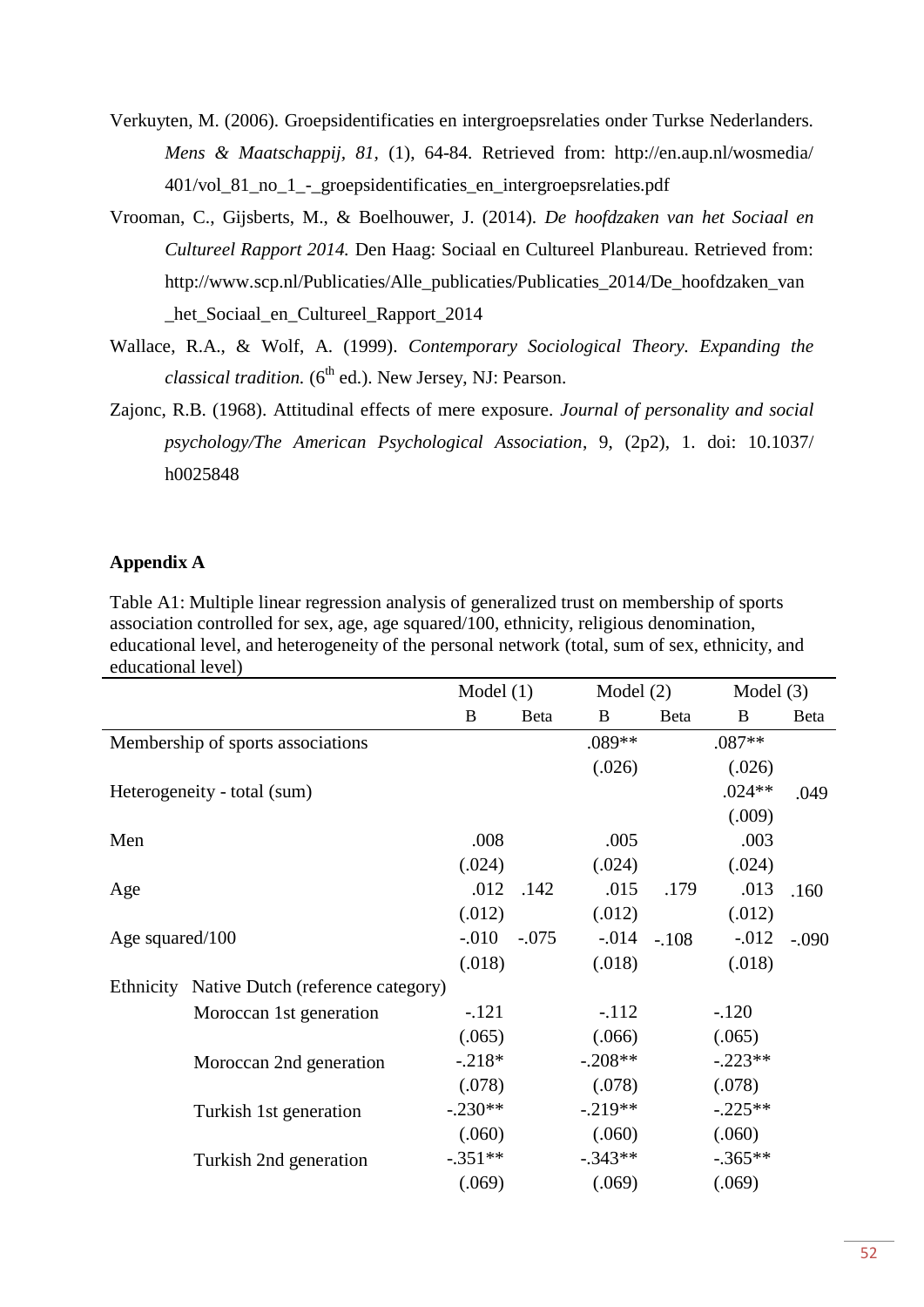|                           | Non-western 1st generation       | $-.269**$ | $-.266**$ | $-.281**$ |
|---------------------------|----------------------------------|-----------|-----------|-----------|
|                           |                                  | (.082)    | (.082)    | (.082)    |
|                           | Non-western 2nd generation       | $-.250**$ | $-.233*$  | $-.256**$ |
|                           |                                  | (.090)    | (.090)    | (.090)    |
|                           | Western 1st generation           | $-.099$   | $-.084$   | $-.106$   |
|                           |                                  | (.092)    | (.092)    | (.093)    |
|                           | Western 2nd generation           | $-.137$   | $-.150*$  | $-.191**$ |
|                           |                                  | (.071)    | (.071)    | (.072)    |
| Religion                  | No religion (reference category) |           |           |           |
|                           | Roman-Catholic                   | .004      | .000      | .002      |
|                           |                                  | (.047)    | (.046)    | (.046)    |
|                           | Protestant                       | .041      | .047      | .052      |
|                           |                                  | (.039)    | (.039)    | (.039)    |
|                           | Islam                            | $-182**$  | $-.177**$ | $-168**$  |
|                           |                                  | (.055)    | (.056)    | (.055)    |
|                           | Other religions                  | $-.161*$  | $-158*$   | $-162*$   |
|                           |                                  | (.069)    | (.069)    | (.069)    |
|                           | Lower educational level          | .071      | .062      | .059      |
|                           |                                  | (.048)    | (.048)    | (.048)    |
|                           | Middle educational level         | $.203**$  | $.187**$  | .189**    |
|                           |                                  | (.047)    | (.047)    | (.047)    |
|                           | Higher educational level         | .539**    | $.516**$  | .518**    |
|                           |                                  | (.047)    | (.048)    | (.048)    |
| Intercept                 |                                  | $2.675**$ | $2.604**$ | $2.606**$ |
| <b>Explained variance</b> |                                  | 21.7%     | 22.0%     | 22.3%     |

 $\frac{1}{\text{* }p<0.05; \text{** }p<0.01}$ 

Source: NEtherlands Longitudinal Lifecourse Studies (2010); *N*=2,416

Table A2: Multiple linear regression analysis of generalized trust on membership of sports association controlled for sex, age, age squared/100, ethnicity, religious denomination, educational level, and heterogeneity of the personal network (ethnicity and educational level)

|                                               | Model $(1)$ |              | Model $(2)$ |              | Model $(3)$ |              |
|-----------------------------------------------|-------------|--------------|-------------|--------------|-------------|--------------|
|                                               | B           | <b>B</b> eta | B           | <b>B</b> eta | B           | <b>B</b> eta |
| Membership of sports associations             |             |              | .089**      |              | $.087**$    |              |
|                                               |             |              | (.026)      |              | (.026)      |              |
| Heterogeneity – ethnicity and education (sum) |             |              |             |              | $.025**$    | .046         |
|                                               |             |              |             |              | (.010)      |              |
| Men                                           | .008        |              | .005        |              | .004        |              |
|                                               | (.024)      |              | (.024)      |              | (.024)      |              |
| Age                                           | .012        | .142         | .015        | .179         | .015        | .182         |
|                                               | (.012)      |              | (.012)      |              | (.012)      |              |
| Age squared                                   | $-.010$     | $-.075$      | $-.014$     | $-.108$      | $-.014$     | $-109$       |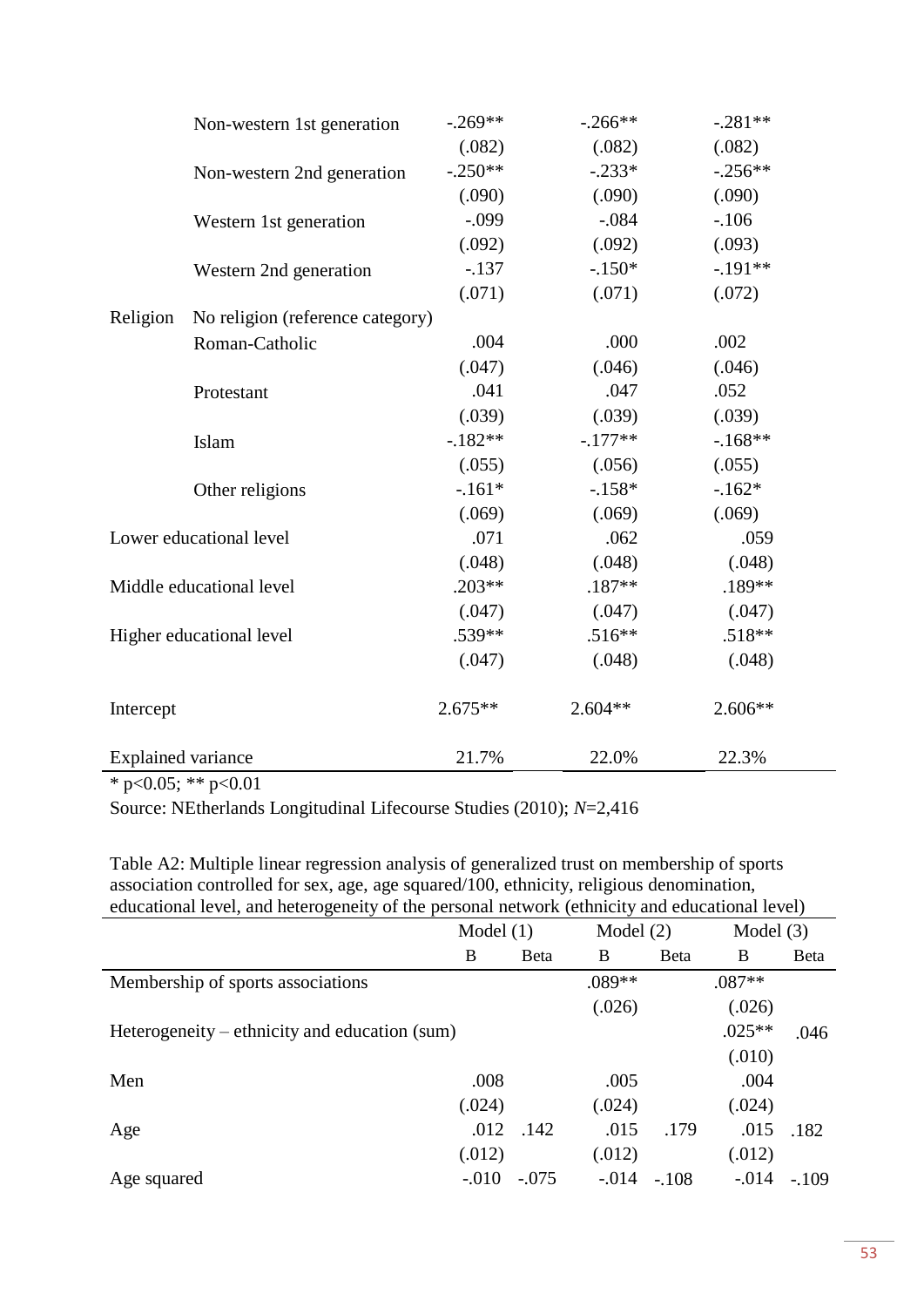|                           |                                             | (.018)    | (.018)    | (.18)     |  |  |  |  |
|---------------------------|---------------------------------------------|-----------|-----------|-----------|--|--|--|--|
|                           | Ethnicity Native Dutch (reference category) |           |           |           |  |  |  |  |
|                           | Moroccan 1st generation                     | $-.121$   | $-112$    | $-126$    |  |  |  |  |
|                           |                                             | (.065)    | (.066)    | (.065)    |  |  |  |  |
|                           | Moroccan 2nd generation                     | $-.218*$  | $-.208**$ | $-.229**$ |  |  |  |  |
|                           |                                             | (.078)    | (.078)    | (.078)    |  |  |  |  |
|                           | Turkish 1st generation                      | $-.230**$ | $-.219**$ | $-.230**$ |  |  |  |  |
|                           |                                             | (.060)    | (.060)    | (.060)    |  |  |  |  |
|                           | Turkish 2nd generation                      | $-.351**$ | $-.343**$ | $-.371**$ |  |  |  |  |
|                           |                                             | (.069)    | (.069)    | (.070)    |  |  |  |  |
|                           | Non-western 1st generation                  | $-.269**$ | $-.266**$ | $-.286**$ |  |  |  |  |
|                           |                                             | (.082)    | (.082)    | (.082)    |  |  |  |  |
|                           | Non-western 2nd generation                  | $-.250**$ | $-.233*$  | $-.262**$ |  |  |  |  |
|                           |                                             | (.090)    | (.090)    | (.091)    |  |  |  |  |
|                           | Western 1st generation                      | $-.099$   | $-.084$   | $-.109$   |  |  |  |  |
|                           |                                             | (.092)    | (.092)    | (.093)    |  |  |  |  |
|                           | Western 2nd generation                      | $-.137$   | $-.150*$  | $-.192**$ |  |  |  |  |
|                           |                                             | (.071)    | (.071)    | (.073)    |  |  |  |  |
| Religion                  | No religion (reference category)            |           |           |           |  |  |  |  |
|                           | Roman-Catholic                              | .004      | .000      | .003      |  |  |  |  |
|                           |                                             | (.047)    | (.046)    | (.046)    |  |  |  |  |
|                           | Protestant                                  | .041      | .047      | .053      |  |  |  |  |
|                           |                                             | (.039)    | (.039)    | (.039)    |  |  |  |  |
|                           | Islam                                       | $-182**$  | $-.177**$ | $-.167**$ |  |  |  |  |
|                           |                                             | (.055)    | (.056)    | (.055)    |  |  |  |  |
|                           | Other religions                             | $-.161*$  | $-.158*$  | $-.160*$  |  |  |  |  |
|                           |                                             | (.069)    | (.069)    | (.069)    |  |  |  |  |
|                           | Lower educational level                     | .071      | .062      | .058      |  |  |  |  |
|                           |                                             | (.048)    | (.048)    | (.048)    |  |  |  |  |
|                           | Middle educational level                    | $.203**$  | $.187**$  | .189**    |  |  |  |  |
|                           |                                             | (.047)    | (.047)    | (.047)    |  |  |  |  |
|                           | Higher educational level                    | $.539**$  | $.516**$  | .519**    |  |  |  |  |
|                           |                                             | (.047)    | (.048)    | (.048)    |  |  |  |  |
| Intercept                 |                                             | $2.675**$ | $2.604**$ | $2.573**$ |  |  |  |  |
| <b>Explained variance</b> |                                             | 21.7%     | 22.0%     | 22.3%     |  |  |  |  |

 $\frac{1.1 \times 10^{-4} \text{ m} \cdot \text{m}}{4 \times 0.05$ ; \*\* p<0.01

Source: NEtherlands Longitudinal Lifecourse Studies (2010); *N*=2,416

# **Appendix B – syntax**

\*\*\*Settings.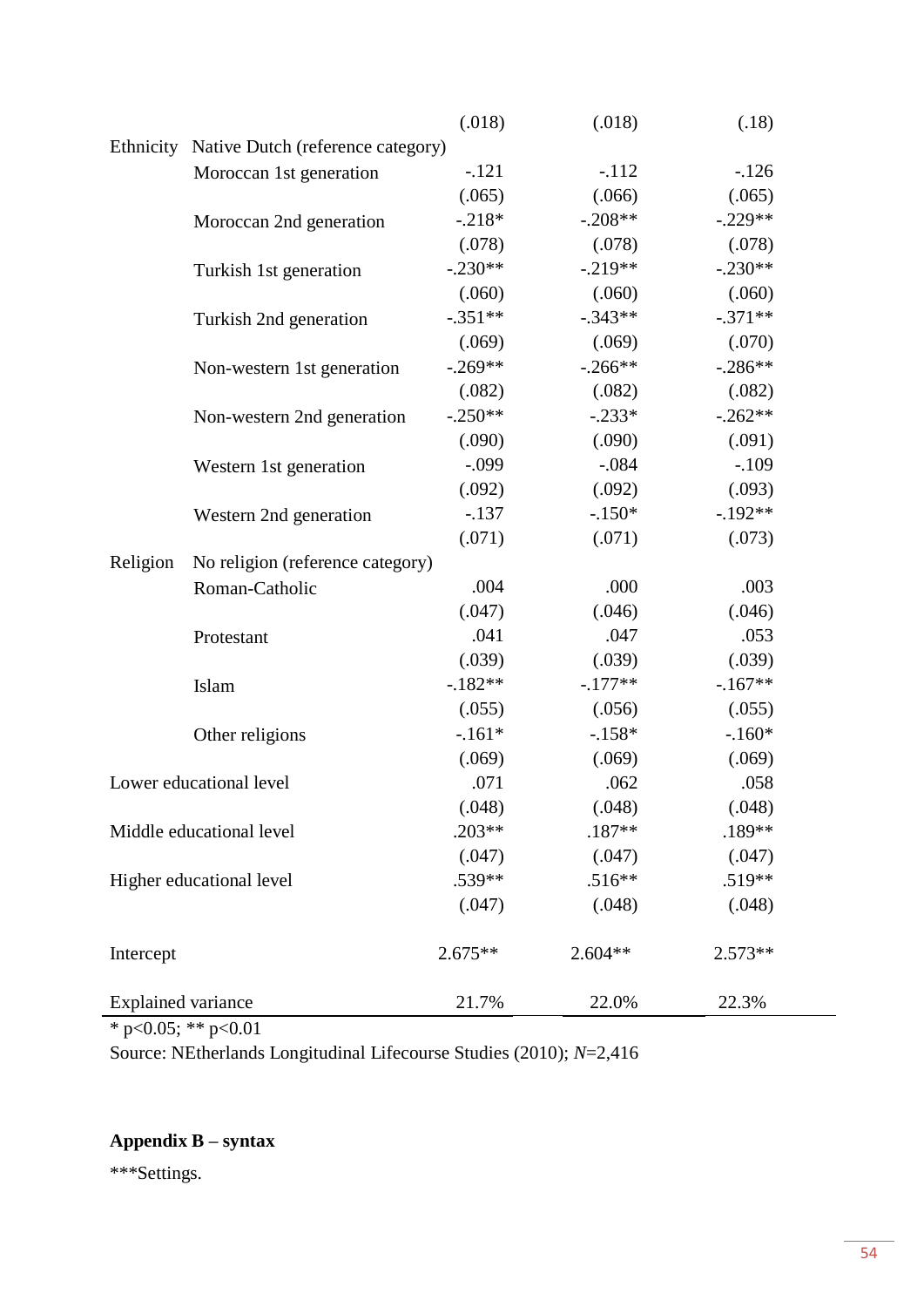set printback=on.

set ovars both onumbers both tvar both tnumbers both.

### **GET**

 FILE='G:\Master thesis\NELLS data 2.sav'. DATASET NAME DataSet2 WINDOW=FRONT.

weight by w1cweight1.

\*Dit gewicht zorgt ervoor dat de steekproef een goede afspiegeling is van de diverse ethnische groepen van 15-45 jaar.

\*Controlled for sex, age, region and urbanization for all the groups except Moroccans and Turks.

\*Moroccans and Turks are underrepresented in marginally/none urbanized areas, this cannot be readjusted.

desc w1csex w1cage w1fa22 w1fa22b w1cethnic w1fa64 w1fa63 w1scc3 w1fg3\_1 w1fg3\_2 w1fg3\_3 w1fg3\_4 w1fg3\_5 w1fg4\_1 w1fg6\_1 w1fg7\_1 w1sce3a w1sce3b w1sce10a w1sce10b w1sce10c w1sce10d w2scb20a w2scb20b w2scb20c w2scb20d w2scb20e.

# \*\*\*PERSONAL CHARACTERISTICS.

\*sex respondent. freq w1csex. recode w1csex  $(1=1)(2=0)$ (else=sysmis) into man. freq man. desc man. select if not missing (man). \*age respondent. freq w1cage. recode w1cage (1 thru 47=copy)(else=sysmis) into age. freq age.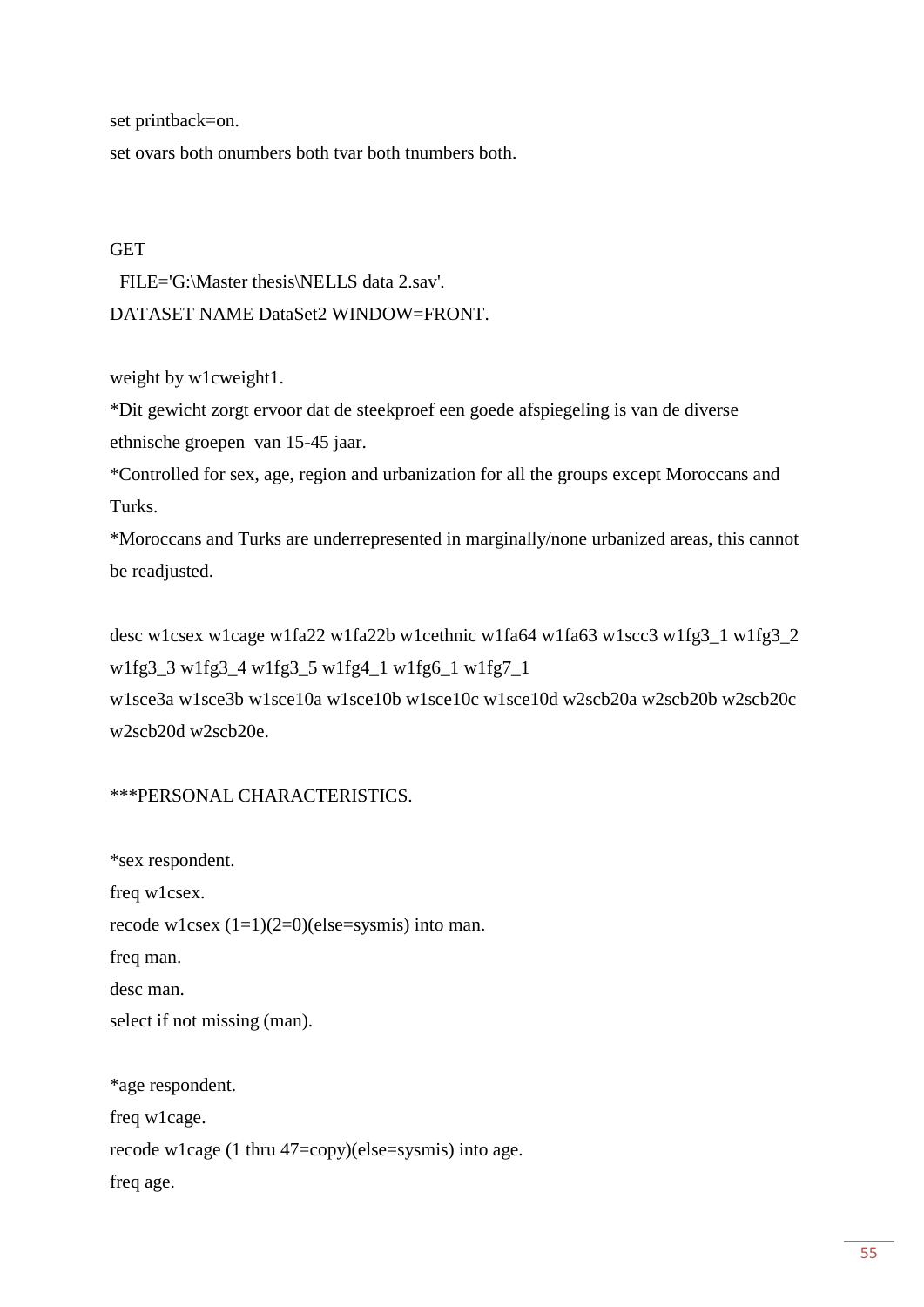desc age.

select if not missing (age).

\* verderop als generalizedtrust ook aangemaakt is wordt agesquare aangemaakt.

\*educational level respondent.

freq w1fa22.

freq w1fa22b.

freq w1fa23ac01 w1fa23ac02 w1fa23ac03 w1fa23ac04 w1fa23ac05 w1fa23ac06 w1fa23ac07 w1fa23ac08

w1fa23ac09 w1fa23ac10 w1fa23ac11 w1fa23ac12 w1fa23ac13 w1fa23ac14 w1fa23ac15

w1fa23ac16

w1fa23b02 w1fa23b03 w1fa23b04 w1fa23b05 w1fa23b06 w1fa23b07 w1fa23b08 w1fa23b09 w1fa23b10 w1fa23b11

w1fa23b12 w1fa23b13 w1fa23b14 w1fa23b15

w1fa23c02 w1fa23c03 w1fa23c04 w1fa23c05 w1fa23c06 w1fa23c07 w1fa23c08 w1fa23c09 w1fa23c10

w1fa23c11 w1fa23c12 w1fa23c13 w1fa23c14 w1fa23c15

w1fa25 w1fa26 w1fa27 w1fa28 w1fa29.

compute opleiding=-1.

freq opleiding.

desc opleiding.

\*De mensen die een opleiding afgerond hebben.

IF (w1fa23b02=1) opleiding=1.

```
IF (w1fa23b03=1) opleiding=2.
```

```
IF (w1fa23b04=1) opleiding=3.
```

```
IF (w1fa23b05=1) opleiding=4.
```
IF (w1fa23b06=1) opleiding=5.

IF (w1fa23b07=1) opleiding=6.

IF (w1fa23b08=1) opleiding=7.

IF (w1fa23b09=1) opleiding=8.

IF (w1fa23b10=1) opleiding=9.

IF (w1fa23b11=1) opleiding=10.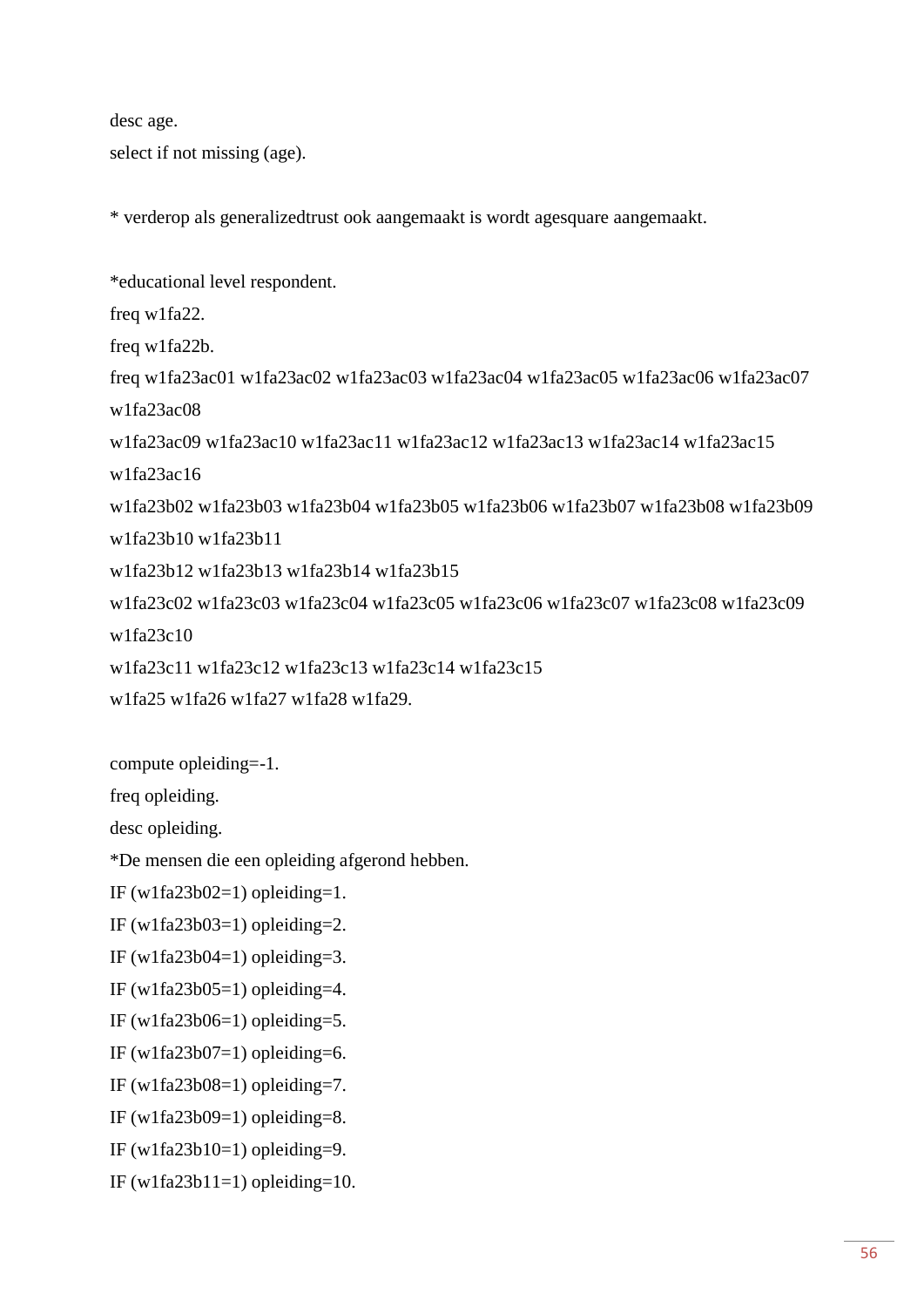IF (w1fa23b12=1) opleiding=11.

IF (w1fa23b13=1) opleiding=12.

IF (w1fa23b14=1) opleiding=13.

IF (w1fa23b15=1) opleiding=14.

freq w1fa22b.

freq opleiding.

\*De variabele "opleiding" heeft de waarde van opleiding de hoogste opleiding die afgerond is met een diploma.

\*Echter er zijn mensen die (al dan niet een opleiding afgerond hebben en) op dit moment studeren,

voor deze mensen wil ik dat "opleiding" de waarde krijgt van het op dit moment te volgen onderwijs, tenzij

dat op een lager niveau is dan het hoogst behaalde diploma.

freq w1fa22b.

recode w1fa22b

 $(1=0)(2=1)(3=2)(4=3)(5=4)(6=5)(7=6)(8=7)(9=8)(10=9)(11=10)(12=11)(13=-1)$  into opleidingnuvolgend.

\*"Buitenlandse opleiding niet goed" in te delen heb ik de waarde -1 gegeven omdat je niet met zekerheid dit opleidingsniveau vast kunt stellen.

if (opleidingnuvolgend gt opleiding) opleiding=opleidingnuvolgend.

freq opleiding.

freq w1fa23ac08.

IF (w1fa23ac02=1 AND opleiding=-1) opleiding=1.

IF (w1fa23ac03=1 AND opleiding=-1) opleiding=2.

IF (w1fa23ac04=1 AND opleiding=-1) opleiding=3.

IF (w1fa23ac05=1 AND opleiding=-1) opleiding=4.

IF (w1fa23ac06=1 AND opleiding=-1) opleiding=5.

IF (w1fa23ac07=1 AND opleiding=-1) opleiding=6.

IF (w1fa23ac08=1 AND opleiding=-1) opleiding=7.

IF (w1fa23ac09=1 AND opleiding=-1) opleiding=8.

IF (w1fa23ac10=1 AND opleiding=-1) opleiding=9.

IF (w1fa23ac11=1 AND opleiding=-1) opleiding=10.

IF (w1fa23ac12=1 AND opleiding=-1) opleiding=11.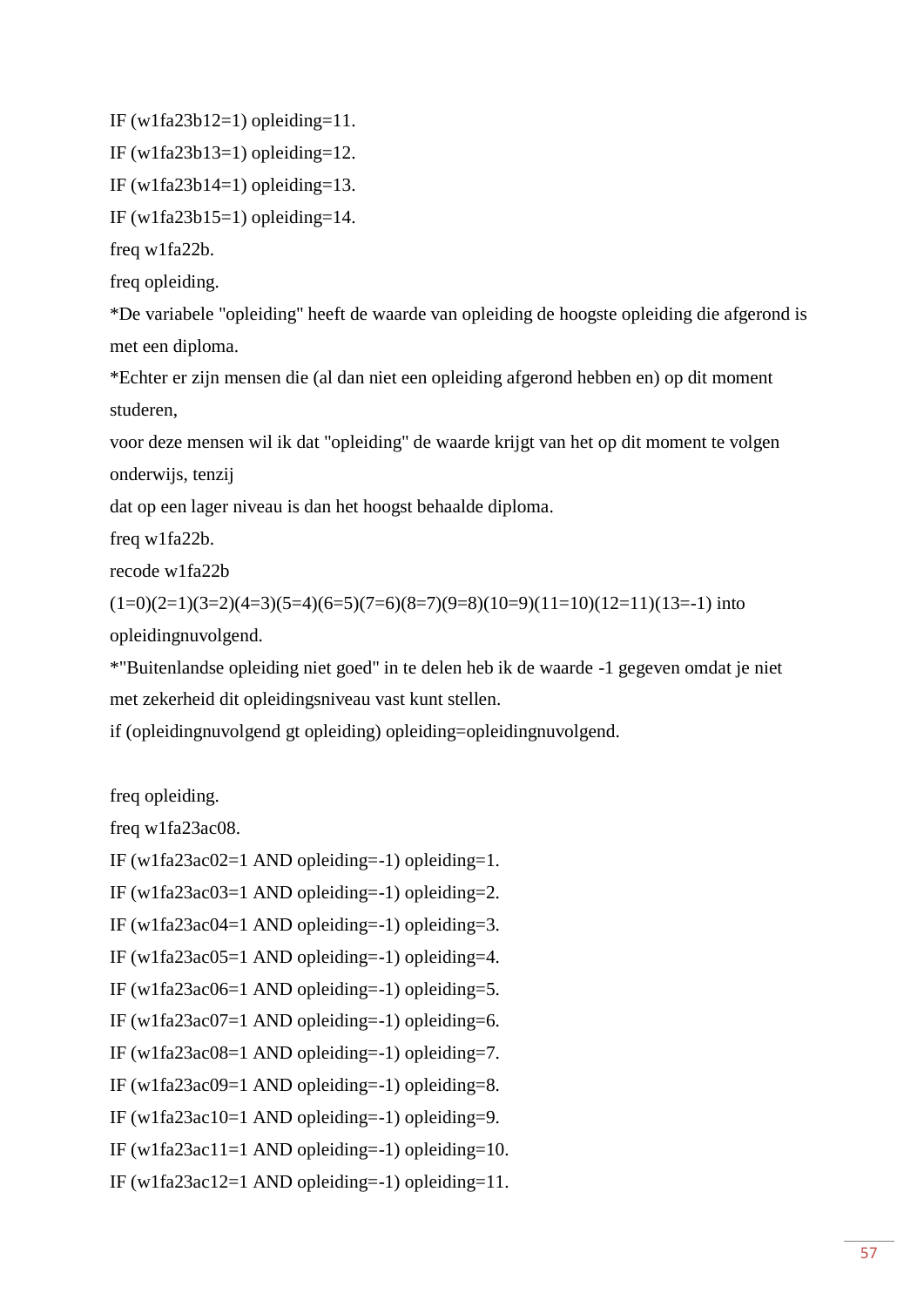IF (w1fa23ac13=1 AND opleiding=-1) opleiding=12.

IF (w1fa23ac14=1 AND opleiding=-1) opleiding=13.

IF (w1fa23ac15=1 AND opleiding=-1) opleiding=14.

IF (w1fa23ac16=1 AND opleiding=-1) opleiding=0.

val lab opleiding

0 "geen opleiding afgerond en geen opleiding aan het volgen"

1 "lagere school afgerond"

2 "lbo, vmbo-kb/bbl"

3 "mavo, vmbo-tl"

4 "havo"

5 "vwo/gymnasium"

6 "mbo-kort (kmbo)"

7 "mbo-tussen/lang (mbo)"

8 "hbo"

9 "universiteit (bachelor)"

10 "universiteit (master, doctoraal)"

11 "promotietrajact"

12 "buitenlandse opleiding, niet goed in te delen, lager onderwijs"

13 "buitenlandse opleiding, niet goed in te delen, middelbaar onderwijs"

14 "buitenlandse opleiding, niet goed in te delen, hoger onderwijs"

-1 "buitenlandse opleiding, niet in te delen".

recode opleiding (0 thru 15=copy)(else=sysmis) into opleiding.

freq opleiding.

desc opleiding.

select if not missing (opleiding).

\*Ik wil dummy variabelen voor opleidingsniveau gebruiken.

recode opleiding  $(0 1=1)(else=0)$  into geenbasisopleiding.

recode opleiding (2 3 6 12=1)(else=0) into laagopleiding.

recode opleiding (4 5 7 13=1)(else=0) into middenopleiding.

recode opleiding (8 9 10 11 14=1)(else=0) into hoogopleiding.

\*Dit heb ik nodig voor heterogeniteit van het netwerk straks.

compute opleidingdummy=-1.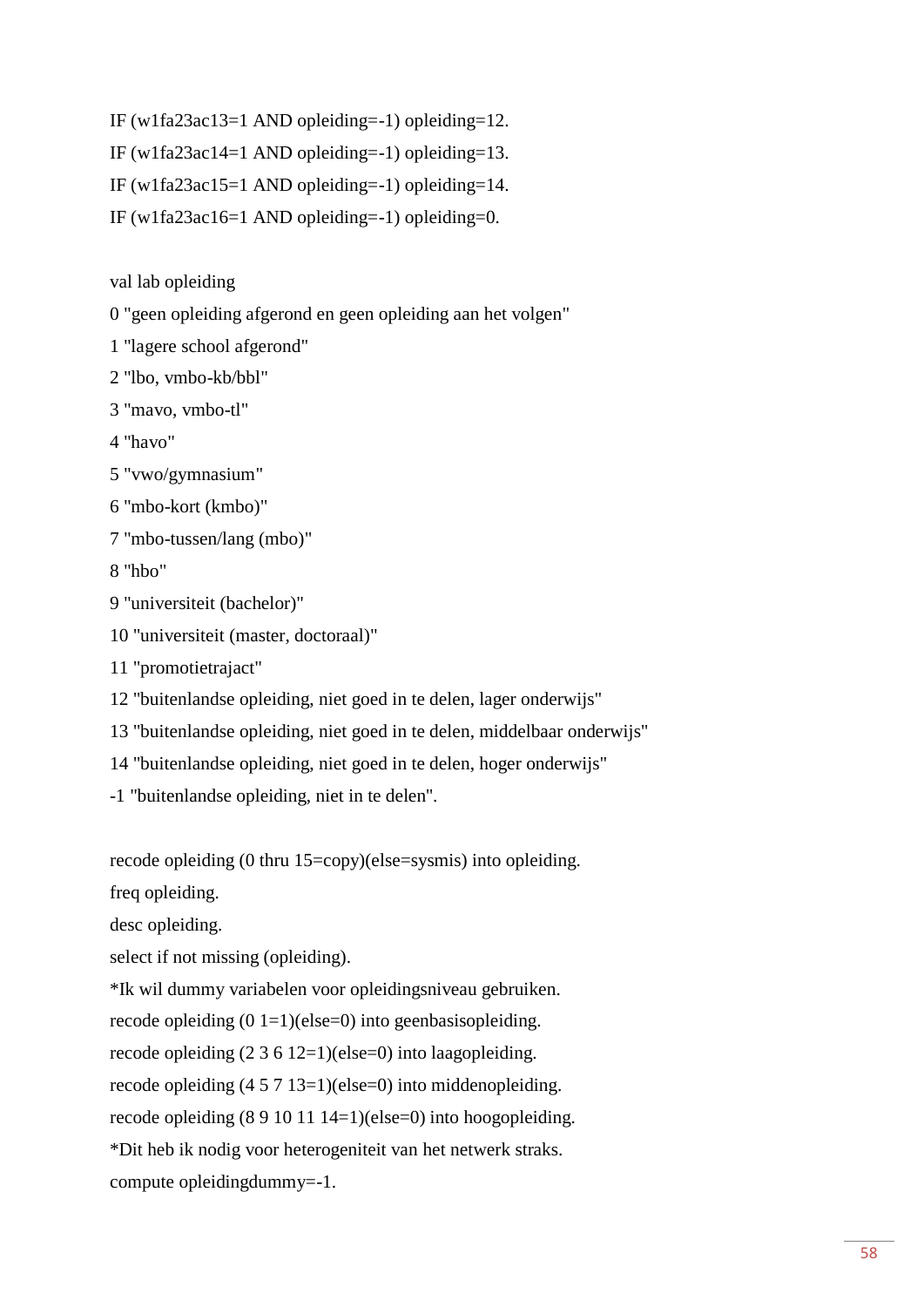if (geenbasisopleiding=1) opleidingdummy=1. if (laagopleiding=1) opleidingdummy=2. if (middenopleiding=1) opleidingdummy=3. if (hoogopleiding=1) opleidingdummy=4. freq opleidingdummy. desc opleidingdummy.

\*ethnicity respondent.

freq w1cethnic.

desc w1cethnic.

select if not missing (w1cethnic).

\* dummyvariabelen creëren voor etniciteit.

recode w1cethnic  $(1=1)(else=0)$  into maroc1.

recode w1cethnic (2=1)(else=0) into maroc2.

recode w1cethnic (3=1)(else=0) into turk1.

recode w1cethnic (4=1)(else=0) into turk2.

recode w1cethnic (5=1)(else=0) into nonwest1.

recode w1cethnic (6=1)(else=0) into nonwest2.

recode w1cethnic (7=1)(else=0) into west1.

recode w1cethnic (8=1)(else=0) into west2.

recode w1cethnic (9=1)(else=0) into dutch.

freq maroc1 maroc2 turk1 turk2 nonwest1 nonwest2 west1 west2 dutch.

recode w1cethnic  $(1=1)(2=2)(3=3)(4=4)(5=5)(6=6)(7=7)(8=8)(9=9)(else=sysmis)$  into etniciteit.

freq etniciteit.

\*twee groepen maken: allochtonen versus autochtonen.

recode w1cethnic (1 2 3 4 5 6 7 8=1)(9=0)(else=sysmis) into allochtoon.

freq allochtoon.

\*religion respondent. freq w1fa63. freq w1fa64. desc w1fa64. if (w1fa63=2) w1fa64=20.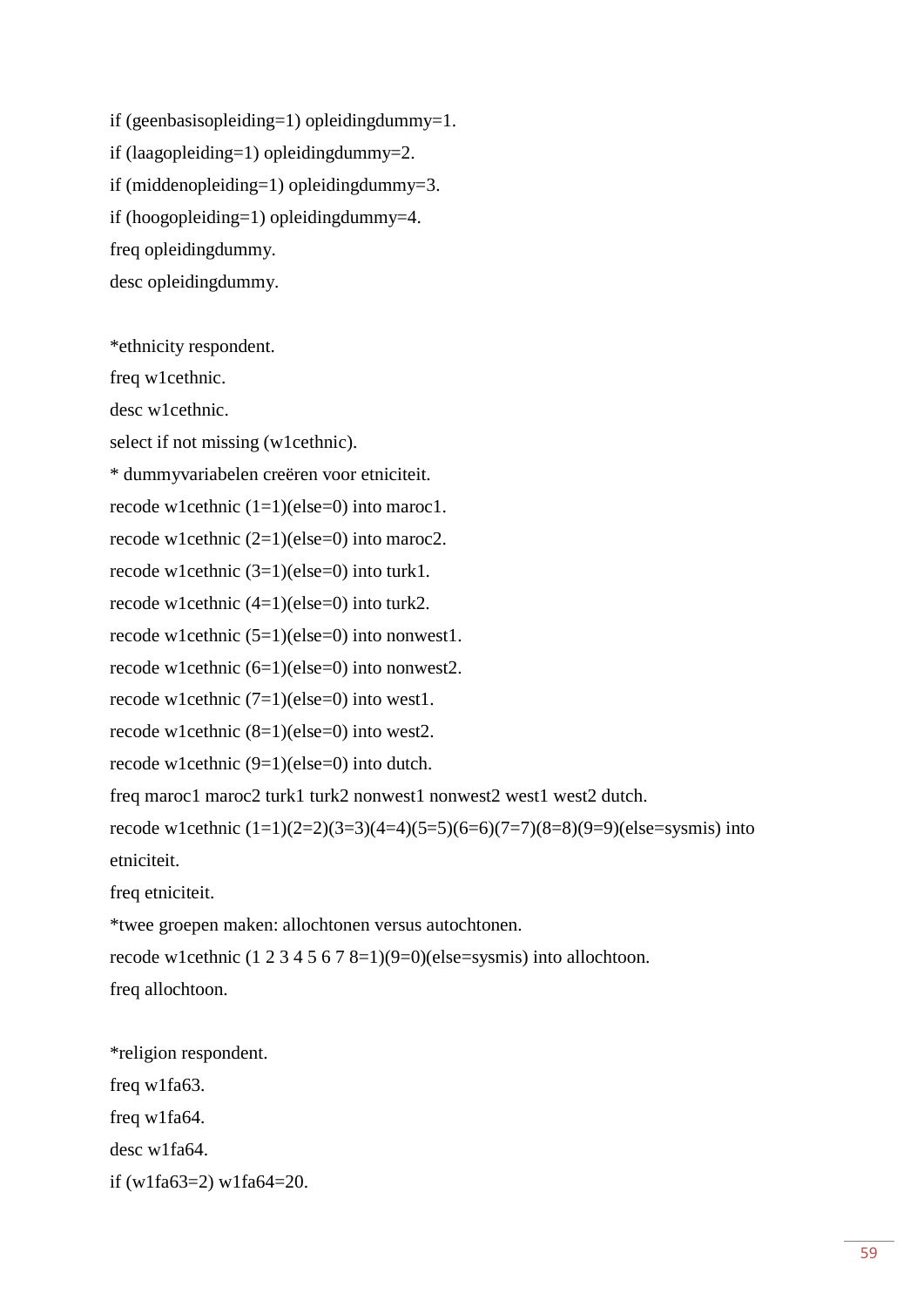val lab w1fa64

1 "rooms katholiek"

2 "protestantse kerk nederland (voorheen hervormd)"

3 "protestantse kerk nederland (voorheen gereformeerd)"

4 "protestantse kerk nederland (voorheen luthers)"

5 "overig protestant"

6 "islam sunitisch"

7 "islam shiitisch"

8 "islam overig"

9 "jodendom"

10 "hindoeisme"

11 "boeddhisme"

20 "geen godsdienst/niet gelovig"

30 "anders, nl...".

FREQUENCIES w1fa64.

\* dummy variabelen aanmaken.

recode w1fa64 (1=1)(else=0) into roomskatholiek.

recode w1fa64 (2=1)(else=0) into PKNhervormd.

recode w1fa64 (3=1)(else=0) into PKNgereformeerd.

recode w1fa64 (4=1)(else=0) into PKNluthers.

recode w1fa64 (5=1)(else=0) into overigprotestant.

recode w1fa64 (6=1)(else=0) into islamsunitisch.

recode w1fa64  $(7=1)$ (else=0) into islamshiitisch.

recode w1fa64 (8=1)(else=0) into islamoverig.

recode w1fa64 (9=1)(else=0) into jodendom.

recode w1fa64 (10=1)(else=0) into hindoeisme.

recode w1fa64 (11=1)(else=0) into boeddhisme.

recode w1fa64 (20=1)(else=0) into geengodsdienst.

recode w1fa64 (30=1)(else=0) into anderegodsdienst.

select if not missing (w1fa64).

\*Verschillende kleine groepen samen nemen.

compute protestant1=-1.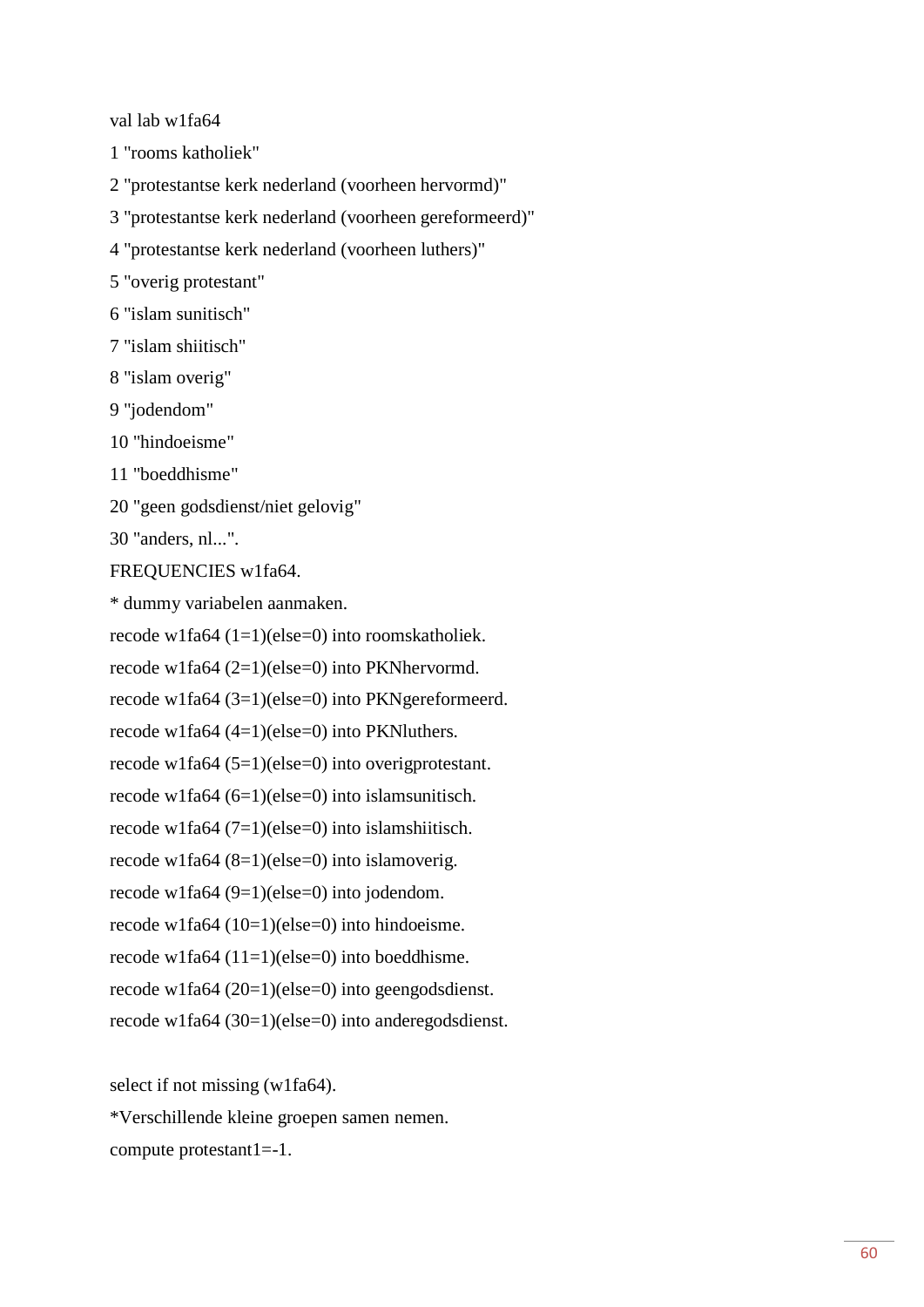IF (PKNhervormd=1 OR PKNgereformeerd=1 OR PKNluthers=1 OR overigprotestant=1) protestant $1=1$ . freq protestant1. recode protestant1 (1=1)(else=0) into protestant. freq protestant.

compute islam1=-1. IF (islamsunitisch=1 OR islamshiitisch=1 OR islamoverig=1) islam1=1. freq islam1. recode islam1  $(1=1)(else=0)$  into islam. freq islam.

```
compute overigegodsdiensten1=-1.
```

```
IF (jodendom=1 OR hindoeisme=1 OR boeddhisme=1 OR anderegodsdienst=1)
```
overigegodsdiensten1=1.

freq overigegodsdiensten1.

```
recode overigegodsdiensten1 (1=1)(else=0) into overigegodsdiensten.
```
freq overigegodsdiensten.

\*Sportvereniging.

freq w1scc3.

freq w1scc1a w1scc1b w1scc1c w1scc1d w1scc1e w1scc1f w1scc1g w1scc1h w1scc1i

w1scc1j w1scc1\_openc30.

compute sportvereniging=-1.

if (w1scc3=1) sportvereniging=1.

if (w1scc3=2) sportvereniging=1.

if (w1scc3=3) sportvereniging=1.

if (w1scc3=4) sportvereniging=0.

if (w1scc3=5) sportvereniging=0.

if (w1scc3=8) sportvereniging=2.

\*Als vraag w1scc3 niet beantwoord is betekent dat dat de respondent aangegeven heeft geen enkele sport te beoefenen.

recode sportvereniging  $(0=0)(1=1)(2=2)(-1=0)(else=sysmis)$  into sportvereniging.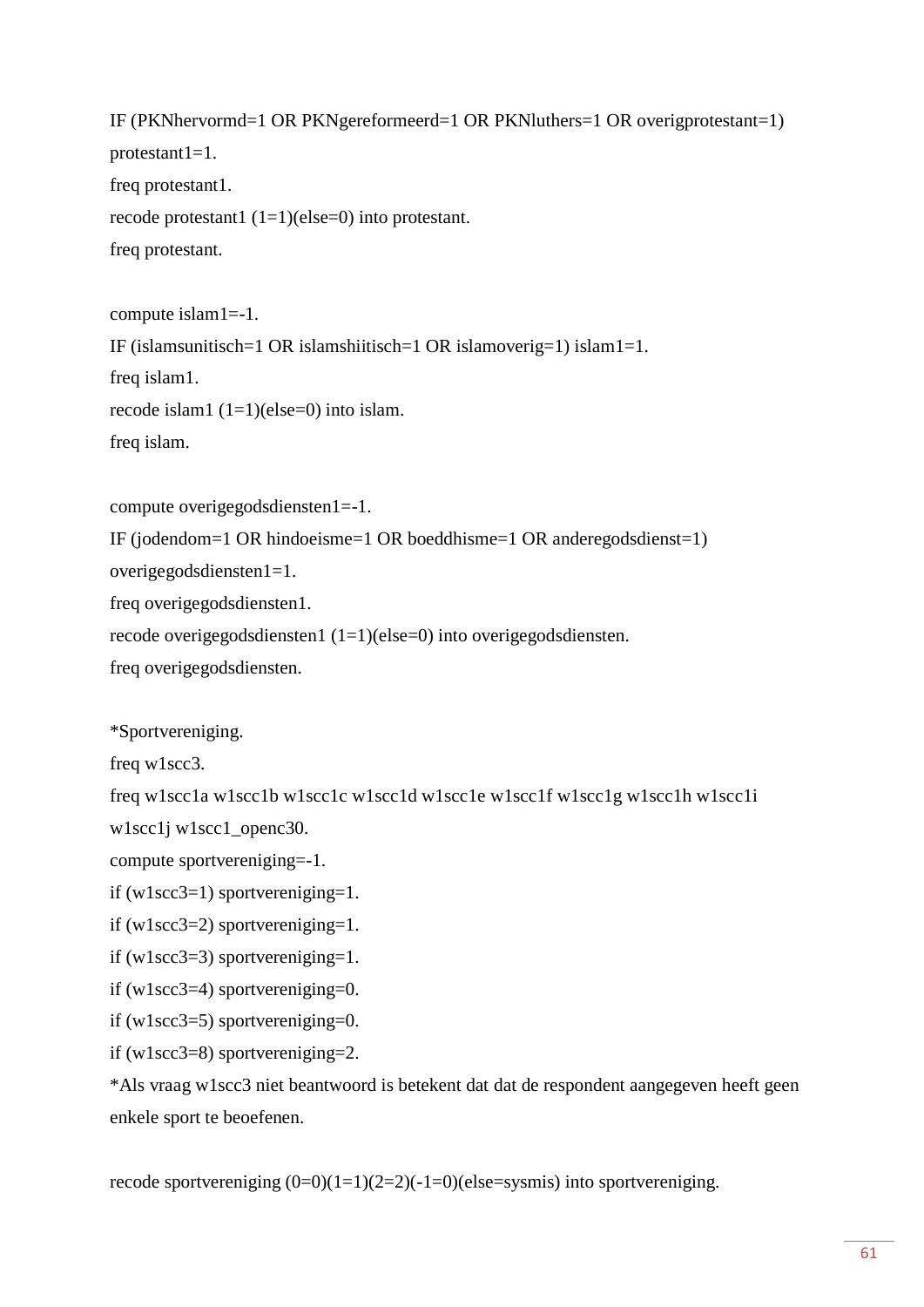val lab sportvereniging 0 "geen lid" 1 "lid" 2 "vraag is niet beantwoord". freq sportvereniging. recode sportvereniging  $(1=1)(0=0)$ (else=sysmis) into sportvereniging. freq sportvereniging. select if not missing (sportvereniging).

\*persoonlijk contact via vereniging met. freq w1scb20a w1scb20b w1scb20c w1scb20d w1scb20e.

\*Dit stuk moet niet gerund worden als ik alle relaties wil gebruiken.

\*\*\* FAMILIAIRE / NON FAMILIAIRE RELATIES.

\*\*\*RELATIE 1.

\*De familiaire relaties moeten eruit gehaald worden.

freq w1fg3\_1 w1fg3\_2 w1fg3\_3 w1fg3\_4 w1fg3\_5.

freq  $w1fg4_1 w1fg6_1 w1fg7_1$ .

\*Deze drie variabelen gebruiken we voor overeenkomst of juist verschil tussen respondent en vriend.

compute w1fg4\_1r=-1.

compute w1fg6\_1r=-1.

compute w1fg7  $1r=-1$ .

freq w1fg4\_1r w1fg6\_1r w1fg7\_1r.

\*Als relatie familiair is moet er op deze variabele geen score zijn, als het non familiair is moet de score gekopieerd worden.

```
if (w1fg3_1=1) w1fg4_1r=w1fg4_1.
```
if  $(w1fg3_1=2)$   $w1fg4_1r=-1$ .

if  $(w1fg3_1=3) w1fg4_1r=-1.$ 

if  $(w1fg3_1=4)$   $w1fg4_1r=-1$ .

if  $(w1fg3_1=5)$   $w1fg4_1r=w1fg4_1$ .

if (w1fg3\_1=6) w1fg4\_1r=w1fg4\_1.

if (w1fg3\_1=7) w1fg4\_1r=w1fg4\_1.

if (w1fg3\_1=8) w1fg4\_1r=w1fg4\_1.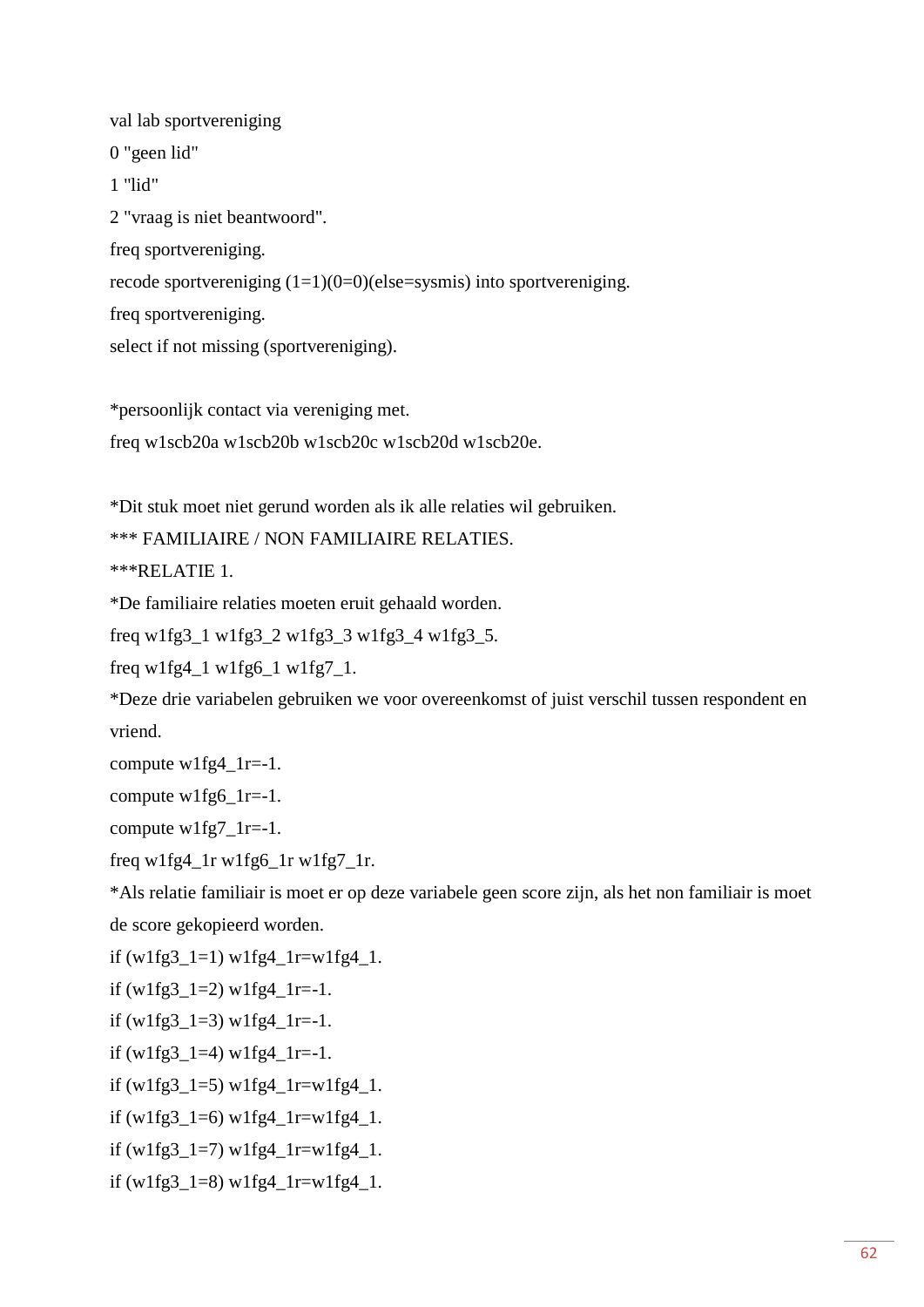freq w1fg4\_1r.

\*Als relatie familiair is moet er op deze variabele geen score zijn, als het non familiair is moet de score gekopieerd worden.

```
if (w1fg3_1=1) w1fg6_1r=w1fg6_1.
```

```
if (w1fg3_1=2) w1fg6_1r=-1.
```

```
if (w1fg3_1=3) w1fg6_1r=-1.
```

```
if (w1fg3_1=4) w1fg6_1r=-1.
```

```
if (w1fg3_1=5) w1fg6_1r=w1fg6_1.
```

```
if (w1fg3_1=6) w1fg6_1r=w1fg6_1.
```

```
if (w1fg3_1=7) w1fg6_1r=w1fg6_1.
```

```
if (w1fg3_1=8) w1fg6_1r=w1fg6_1.
```
freq w1fg6\_1r.

\*Als relatie familiair is moet er op deze variabele geen score zijn, als het non familiair is moet de score gekopieerd worden.

```
if (w1fg3_1=1) w1fg7_1=wlfg7_1.
```

```
if (w1fg3_1=2) w1fg7_1r=-1.
```
if  $(w1fg3_1=3) w1fg7_1=-1.$ 

if  $(w1fg3_1=4)$   $w1fg7_1=-1$ .

if (w1fg3\_1=5) w1fg7\_1r=w1fg7\_1.

if (w1fg3\_1=6) w1fg7\_1r=w1fg7\_1.

if (w1fg3\_1=7) w1fg7\_1r=w1fg7\_1.

if  $(w1fg3_1=8)$   $w1fg7_1=$  $w1fg7_1$ .

freq w1fg7\_1r.

# \*\*\*RELATIE2.

\*De familiaire relaties moeten eruit gehaald worden.

freq w1fg3\_1 w1fg3\_2 w1fg3\_3 w1fg3\_4 w1fg3\_5.

freq w1fg4\_2 w1fg6\_2 w1fg7\_2.

\*Deze drie variabelen gebruiken we voor overeenkomst of juist verschil tussen respondent en vriend.

compute  $w1fg4_2r=-1$ .

compute  $w1fg6_2r=-1$ .

compute  $w1fg7_2r=-1$ .

freq w1fg4\_2r w1fg6\_2r w1fg7\_2r.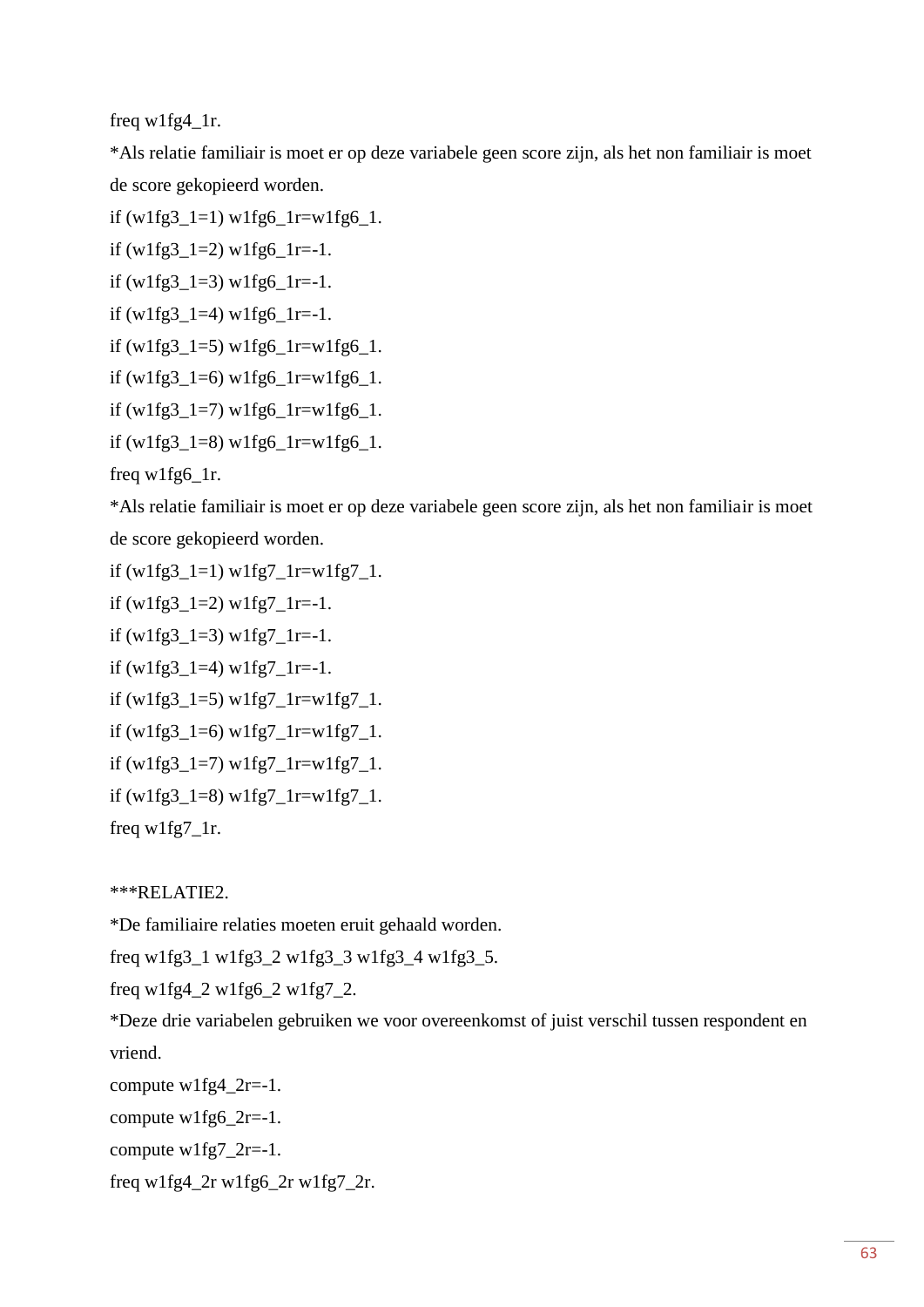\*Als relatie familiair is moet er op deze variabele geen score zijn, als het non familiair is moet de score gekopieerd worden.

```
if (w1fg3 2=1) w1fg4 2r=w1fg4 2.
```
- if  $(w1fg3_2=2)$   $w1fg4_2r=-1$ .
- if  $(w1fg3_2=3)$   $w1fg4_2r=-1$ .
- if (w1fg3  $2=4$ ) w1fg4  $2r=-1$ .
- if (w1fg3\_2=5) w1fg4\_2r=w1fg4\_2.
- if (w1fg3\_2=6) w1fg4\_2r=w1fg4\_2.
- if (w1fg3\_2=7) w1fg4\_2r=w1fg4\_2.
- if (w1fg3\_2=8) w1fg4\_2r=w1fg4\_2.

freq w1fg4\_2r.

\*Als relatie familiair is moet er op deze variabele geen score zijn, als het non familiair is moet de score gekopieerd worden.

```
if (w1fg3_2=1) w1fg6_2r=w1fg6_2.
```
if  $(w1fg3_2=2)$   $w1fg6_2=-1$ .

if (w1fg3  $2=3$ ) w1fg6  $2r=-1$ .

if  $(w1fg3_2=4)$   $w1fg6_2r=-1$ .

if (w1fg3\_2=5) w1fg6\_2r=w1fg6\_2.

if (w1fg3\_2=6) w1fg6\_2r=w1fg6\_2.

if (w1fg3\_2=7) w1fg6\_2r=w1fg6\_2.

```
if (w1fg3_2=8) w1fg6_2r=w1fg6_2.
```
freq w1fg6\_2r.

\*Als relatie familiair is moet er op deze variabele geen score zijn, als het non familiair is moet de score gekopieerd worden.

if  $(w1fg3_2=1) w1fg7_2r=w1fg7_2.$ 

```
if (w1fg3_2=2) w1fg7_2r=-1.
```

```
if (w1fg3_2=3) w1fg7_2r=-1.
```

```
if (w1fg3_2=4) w1fg7_2r=-1.
```

```
if (w1fg3_2=5) w1fg7_2r=w1fg7_2.
```

```
if (w1fg3_2=6) w1fg7_2r=w1fg7_2.
```

```
if (w1fg3_2=7) w1fg7_2r=w1fg7_2.
```

```
if (w1fg3_2=8) w1fg7_2r=w1fg7_2.
```
freq w1fg7\_2r.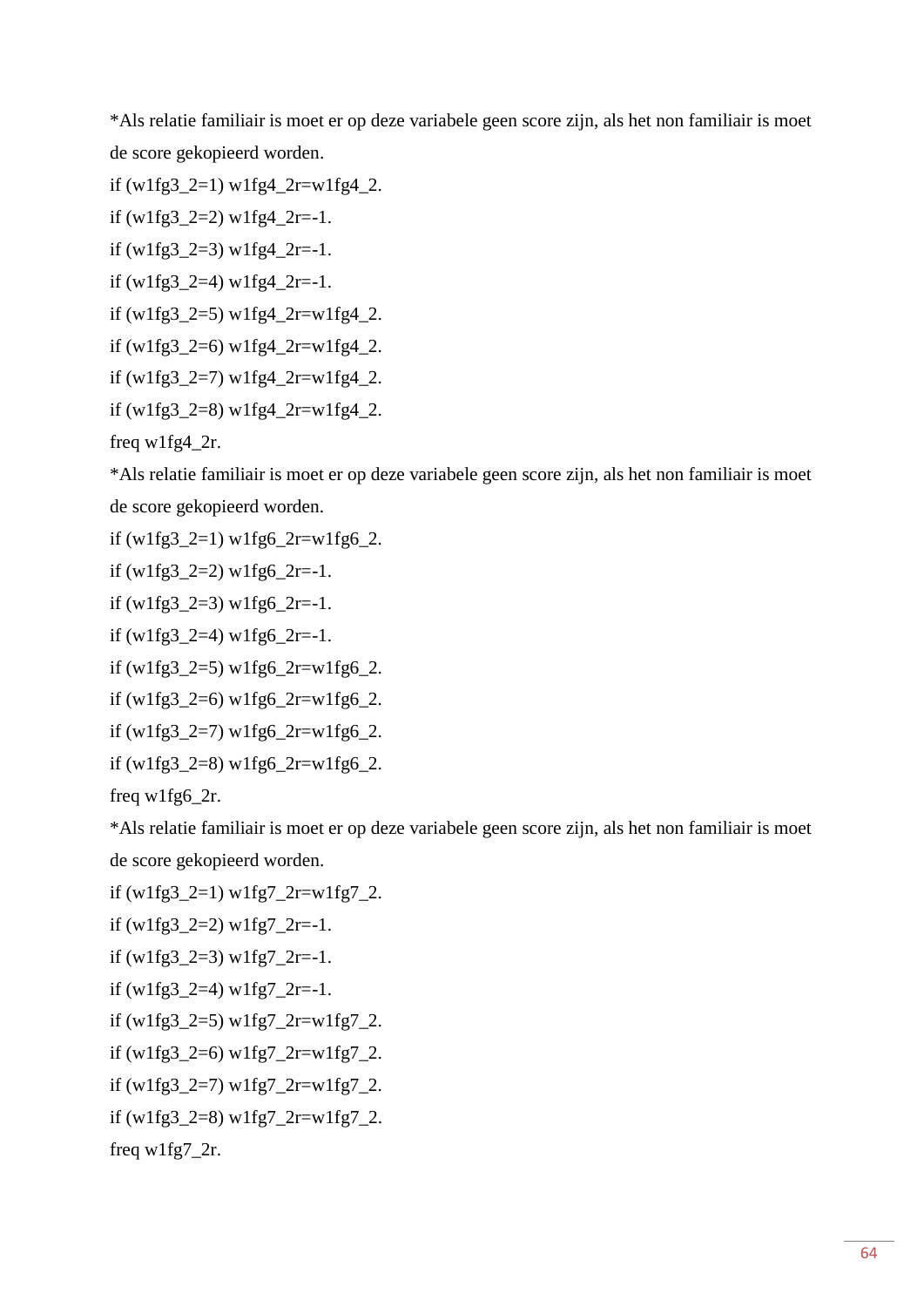\*\*\*RELATIE3.

\*De familiaire relaties moeten eruit gehaald worden.

freq w1fg3 $1$  w1fg3 $2$  w1fg3 $3$  w1fg3 $4$  w1fg3 $5$ .

freq w1fg4\_3 w1fg6\_3 w1fg7\_3.

\*Deze drie variabelen gebruiken we voor overeenkomst of juist verschil tussen respondent en vriend.

compute w1fg4\_3r=-1.

compute w1fg6\_3r=-1.

compute  $w1fg7_3r=-1$ .

freq w1fg4\_3r w1fg6\_3r w1fg7\_3r.

\*Als relatie familiair is moet er op deze variabele geen score zijn, als het non familiair is moet de score gekopieerd worden.

if (w1fg3\_3=1) w1fg4\_3r=w1fg4\_3.

if  $(w1fg3_3=2) w1fg4_3r=-1.$ 

if (w1fg3  $3=3$ ) w1fg4  $3r=-1$ .

if (w1fg3\_3=4) w1fg4\_3r=-1.

if (w1fg3\_3=5) w1fg4\_3r=w1fg4\_3.

if (w1fg3\_3=6) w1fg4\_3r=w1fg4\_3.

if (w1fg3\_3=7) w1fg4\_3r=w1fg4\_3.

if (w1fg3\_3=8) w1fg4\_3r=w1fg4\_3.

freq w1fg4\_3r.

\*Als relatie familiair is moet er op deze variabele geen score zijn, als het non familiair is moet de score gekopieerd worden.

if  $(w1fg3_3=1)$  w1fg6 $-3r=w1fg6_3$ .

if  $(w1fg3_3=2)$   $w1fg6_3r=-1$ .

if  $(w1fg3_3=3)$   $w1fg6_3r=-1$ .

if  $(w1fg3_3=4)$  w $1fg6_3r=-1.$ 

```
if (w1fg3_3=5) w1fg6_3r=w1fg6_3.
```

```
if (w1fg3_3=6) w1fg6_3r=w1fg6_3.
```

```
if (w1fg3_3=7) w1fg6_3r=w1fg6_3.
```

```
if (w1fg3_3=8) w1fg6_3r=w1fg6_3.
```

```
freq w1fg6_3r.
```
\*Als relatie familiair is moet er op deze variabele geen score zijn, als het non familiair is moet de score gekopieerd worden.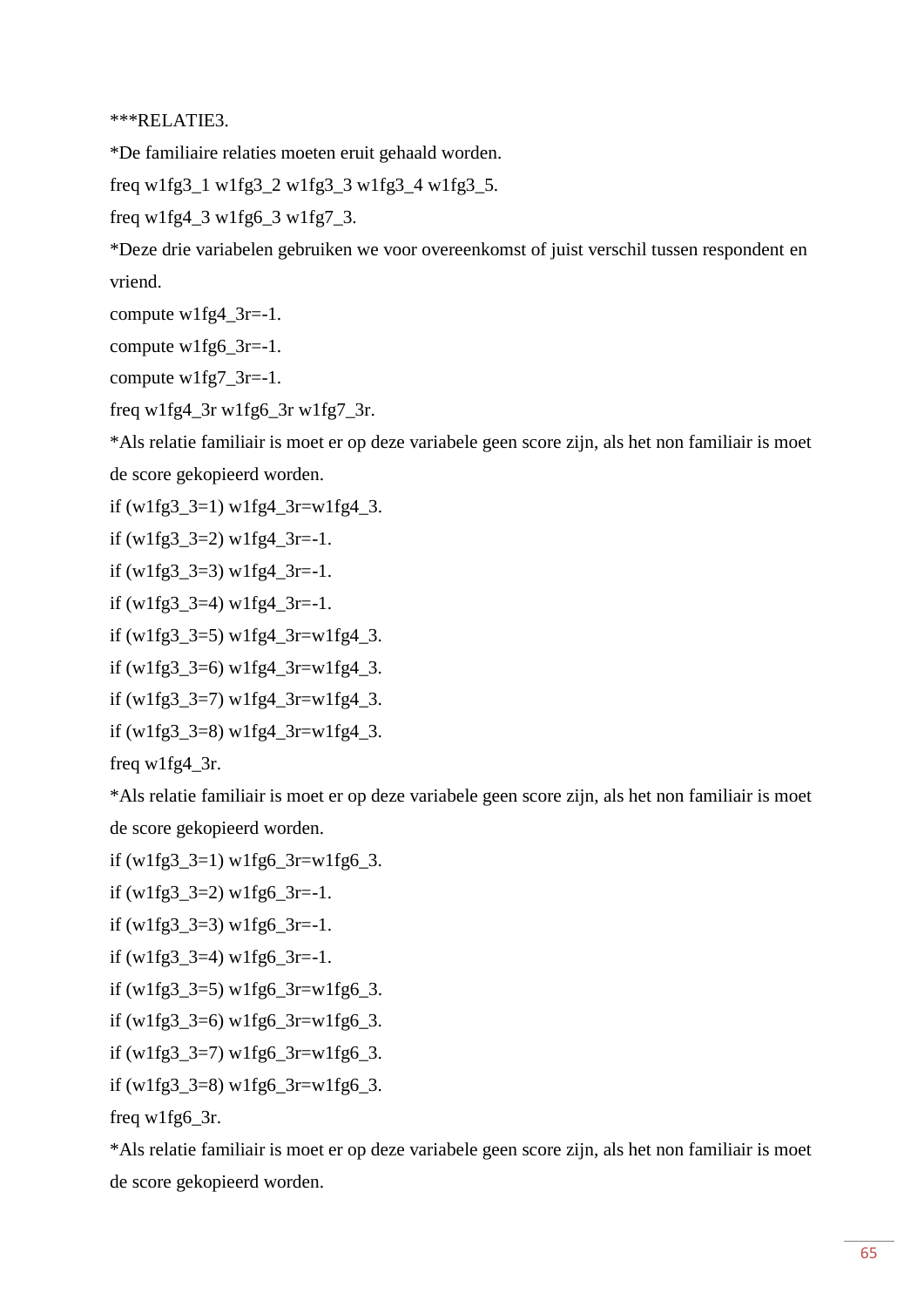```
if (w1fg3_3=1) w1fg7_3r=w1fg7_3.
if (w1fg3_3=2) w1fg7_3r=-1.
if (w1fg3_3=3) w1fg7_3r=-1.
if (w1fg3_3=4) w1fg7_3r=-1.
if (w1fg3_3=5) w1fg7_3r=w1fg7_3.
if (w1fg3_3=6) w1fg7_3r=w1fg7_3.
if (w1fg3_3=7) w1fg7_3r=w1fg7_3.
if (w1fg3_3=8) w1fg7_3r=w1fg7_3.
freq w1fg7_3r.
```
\*\*\*RELATIE4.

\*De familiaire relaties moeten eruit gehaald worden.

freq w1fg3\_1 w1fg3\_2 w1fg3\_3 w1fg3\_4 w1fg3\_5.

freq w1fg $4$ \_4 w1fg $6$ \_4 w1fg $7$ \_4.

\*Deze drie variabelen gebruiken we voor overeenkomst of juist verschil tussen respondent en vriend.

compute  $w1fg4_4r=-1$ .

compute w1fg6\_4r=-1.

compute  $w1fg7_4r=-1$ .

freq w1fg4\_4r w1fg6\_4r w1fg7\_4r.

\*Als relatie familiair is moet er op deze variabele geen score zijn, als het non familiair is moet de score gekopieerd worden.

if (w1fg3\_4=1) w1fg4\_4r=w1fg4\_4.

if  $(w1fg3_4=2)$   $w1fg4_4=-1$ .

if  $(w1fg3_4=3)$   $w1fg4_4=-1$ .

if  $(w1fg3_4=4)$   $w1fg4_4=-1$ .

if (w1fg3\_4=5) w1fg4\_4r=w1fg4\_4.

if (w1fg3\_4=6) w1fg4\_4r=w1fg4\_4.

if (w1fg3\_4=7) w1fg4\_4r=w1fg4\_4.

if 
$$
(w1fg3_4=8) w1fg4_4r=w1fg4_4
$$
.

freq w1fg4\_4r.

\*Als relatie familiair is moet er op deze variabele geen score zijn, als het non familiair is moet de score gekopieerd worden.

if  $(w1fg3_4=1)$  w1fg6\_4r=w1fg6\_4.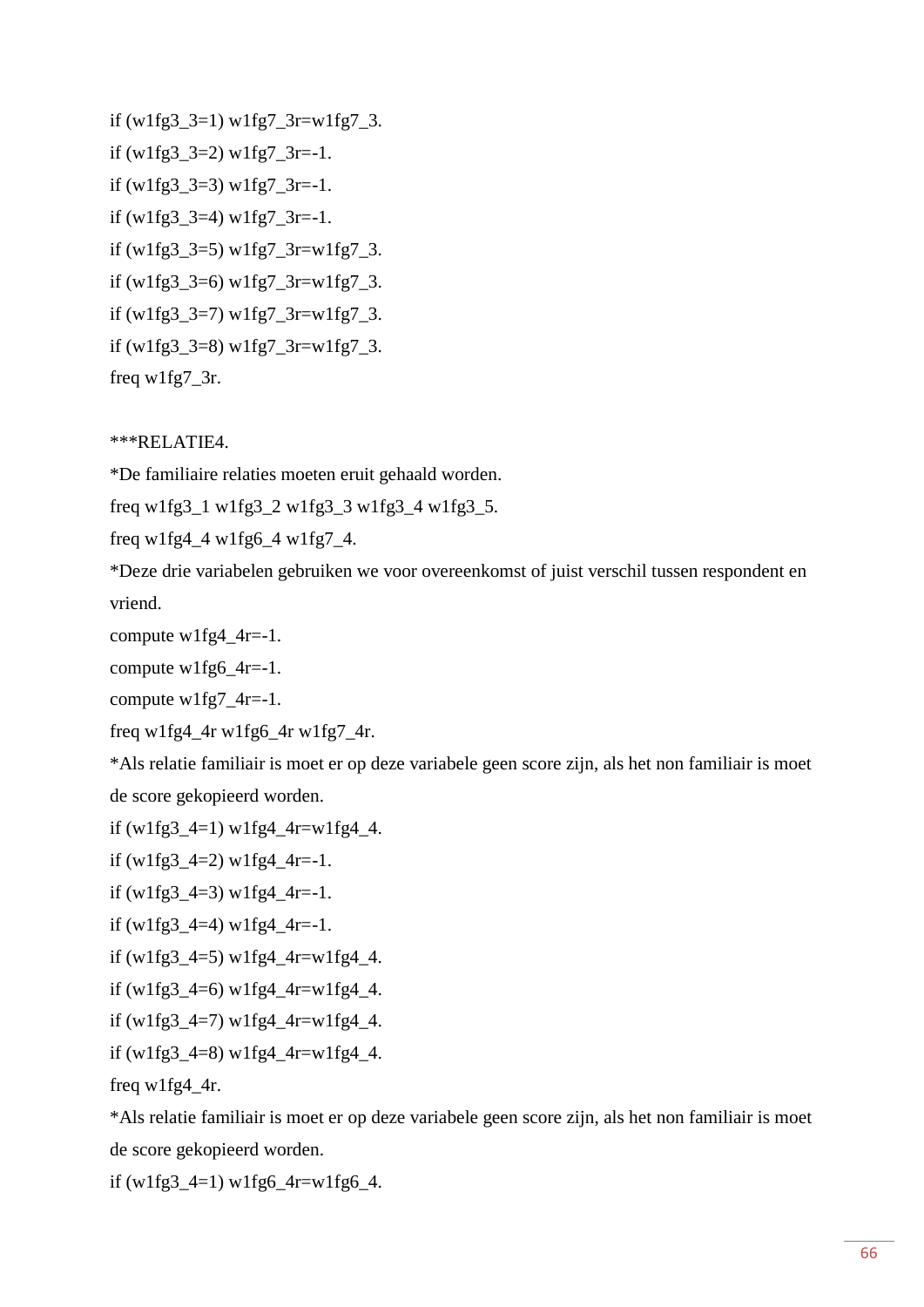if  $(w1fg3_4=2)$   $w1fg6_4r=-1$ .

if (w1fg3  $4=3$ ) w1fg6  $4r=-1$ .

if (w1fg3  $4=4$ ) w1fg6  $4r=-1$ .

if (w1fg3\_4=5) w1fg6\_4r=w1fg6\_4.

if (w1fg3  $4=6$ ) w1fg6  $4r=$ w1fg6  $4$ .

if (w1fg3\_4=7) w1fg6\_4r=w1fg6\_4.

```
if (w1fg3_4=8) w1fg6_4r=w1fg6_4.
```
freq w1fg6\_4r.

\*Als relatie familiair is moet er op deze variabele geen score zijn, als het non familiair is moet de score gekopieerd worden.

if  $(w1fg3_4=1) w1fg7_4r=w1fg7_4.$ 

if  $(w1fg3_4=2) w1fg7_4r=-1.$ 

if  $(w1fg3_4=3) w1fg7_4r=-1.$ 

if  $(w1fg3_4=4)$   $w1fg7_4r=-1$ .

if (w1fg3\_4=5) w1fg7\_4r=w1fg7\_4.

if (w1fg3\_4=6) w1fg7\_4r=w1fg7\_4.

if (w1fg3\_4=7) w1fg7\_4r=w1fg7\_4.

if (w1fg3\_4=8) w1fg7\_4r=w1fg7\_4.

freq w1fg7\_4r.

\*\*\*RELATIE5.

\*De familiaire relaties moeten eruit gehaald worden.

freq w1fg3\_1 w1fg3\_2 w1fg3\_3 w1fg3\_4 w1fg3\_5.

freq w1fg4\_5 w1fg6\_5 w1fg7\_5.

\*Deze drie variabelen gebruiken we voor overeenkomst of juist verschil tussen respondent en vriend.

compute w1fg4\_5r=-1.

compute w1fg6\_5r=-1.

compute w1fg7\_5r=-1.

freq w1fg4\_5r w1fg6\_5r w1fg7\_5r.

\*Als relatie familiair is moet er op deze variabele geen score zijn, als het non familiair is moet de score gekopieerd worden.

if (w1fg3\_5=1) w1fg4\_5r=w1fg4\_5.

if  $(w1fg3_5=2)$   $w1fg4_5r=-1$ .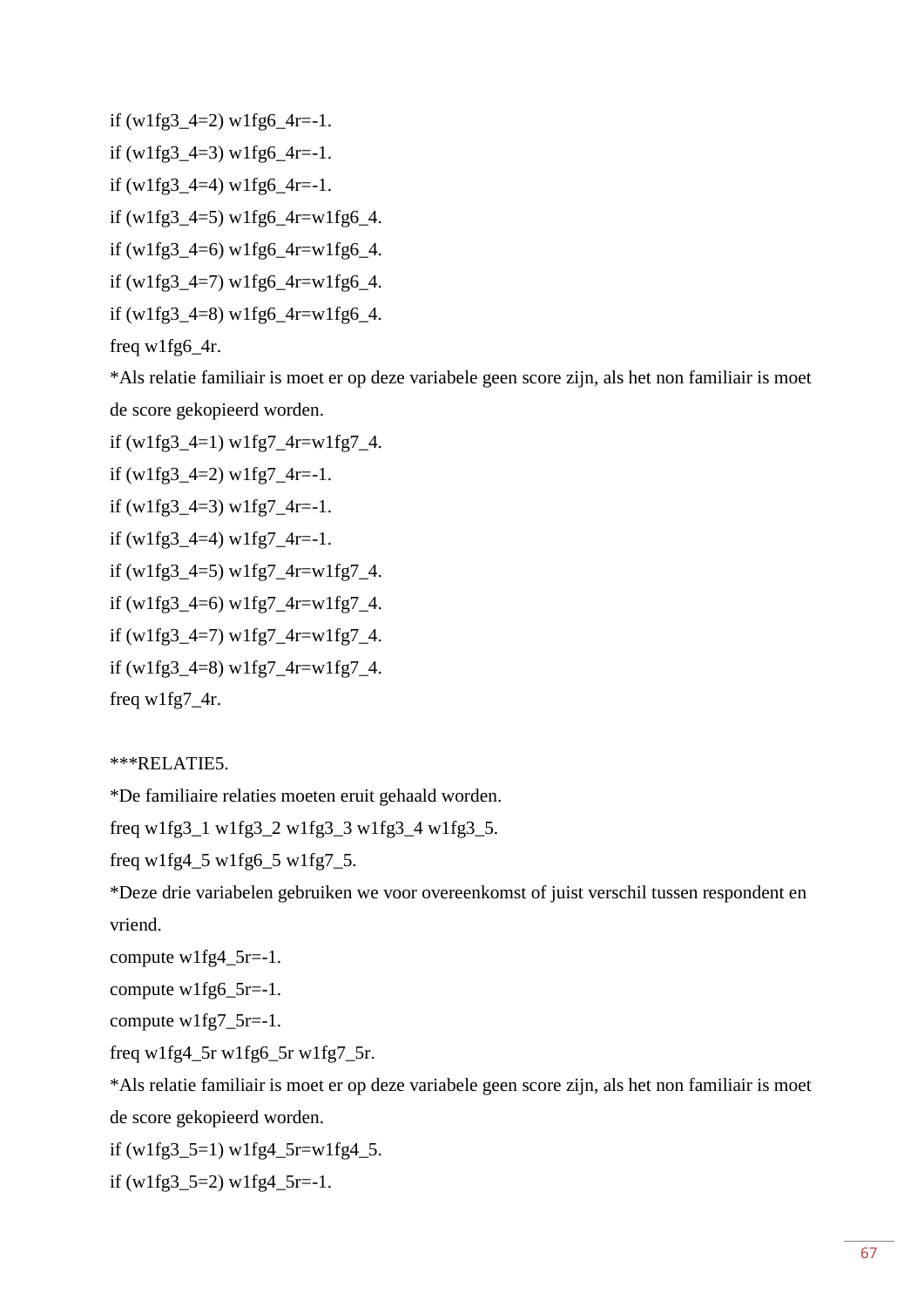```
if (w1fg3_5=3) w1fg4_5r=-1.
if (w1fg3 5=4) w1fg4 5r=-1.
if (w1fg3_5=5) w1fg4_5r=w1fg4_5.
if (w1fg3_5=6) w1fg4_5r=w1fg4_5.
if (w1fg3_5=7) w1fg4_5r=w1fg4_5.
if (w1fg3_5=8) w1fg4_5r=w1fg4_5.
```

```
freq w1fg4_5r.
```
\*Als relatie familiair is moet er op deze variabele geen score zijn, als het non familiair is moet de score gekopieerd worden.

```
if (w1fg3_5=1) w1fg6_5r=w1fg6_5.
```
if  $(w1fg3_5=2)$  w1fg6\_5r=-1.

if  $(w1fg3_5=3)$   $w1fg6_5r=-1$ .

if  $(w1fg3_5=4)$   $w1fg6_5r=-1$ .

```
if (w1fg3_5=5) w1fg6_5r=w1fg6_5.
```

```
if (w1fg3_5=6) w1fg6_5r=w1fg6_5.
```

```
if (w1fg35=7) w1fg65r=w1fg65.
```

```
if (w1fg3_5=8) w1fg6_5r=w1fg6_5.
```
freq w1fg6\_5r.

\*Als relatie familiair is moet er op deze variabele geen score zijn, als het non familiair is moet de score gekopieerd worden.

```
if (w1fg3_5=1) w1fg7_5r=w1fg7_5.
```
if  $(w1fg3_5=2) w1fg7_5r=-1.$ 

if  $(w1fg3_5=3) w1fg7_5r=-1.$ 

if  $(w1fg3_5=4) w1fg7_5r=-1.$ 

if (w1fg3\_5=5) w1fg7\_5r=w1fg7\_5.

if (w1fg3\_5=6) w1fg7\_5r=w1fg7\_5.

if (w1fg3\_5=7) w1fg7\_5r=w1fg7\_5.

if (w1fg3\_5=8) w1fg7\_5r=w1fg7\_5.

freq w1fg7\_5r.

### \*\*\*GEMENGDE RELATIES.

\*Verschil in geslacht tussen respondent en vriend1?.

freq man.

freq w1fg4\_1r.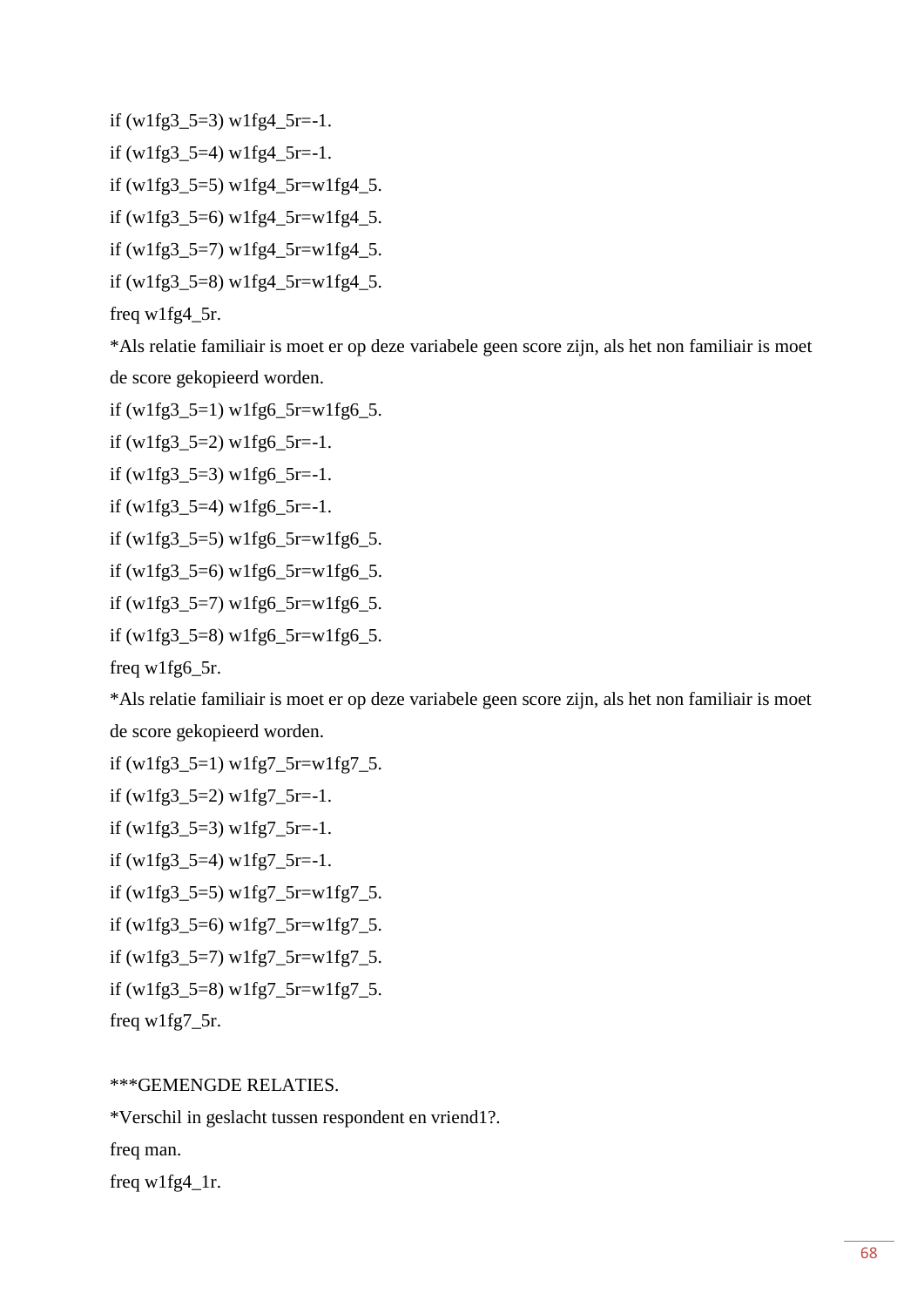recode w1fg4\_1r  $(1=1)(2=0)$ (else=sysmis) into vriend1man.

freq vriend1man.

if (man NE vriend1man) geslachtsverschilvriend1=1.

if (man eq vriend1man) geslachtsverschilvriend1=0.

freq geslachtsverschilvriend1.

desc geslachtsverschilvriend1.

\*Verschil in etniciteit tussen respondent en vriend1?.

freq w1cethnic.

freq w1fg6\_1r.

```
recode w1fg6_1r (7 17 22 34 37 49 53 66 74 76 85 87 90 94 97 99 119 120 144 148 153 156 
163 164 168 183 187 188 193 211 219 220 221=7)(1=9)(2=1)(3=3)(-1 999=sysmis) into 
ethnicvriend1.
recode w1fg6_1r (4 5 6 8 thru 16 25 27 29 36 40 thru 48 52 55 58 71 86 89 91 92 93 95 96
```
102 thru 116 145 150 157 158 161 169 178 184 186 189 191 194 thru 209 212 215 217 218=5) into ethnicvriend1.

freq ethnicvriend1.

val lab ethnicvriend1

1 "moroccan"

3 "turkish"

5 "non western"

7 "western"

9 "dutch origin".

freq ethnicvriend1.

freq w1cethnic.

recode w1cethnic  $(1 2=1)(3 4=3)(5 6=5)(7 8=7)(9=9)$  into ethnicrespondent.

val lab ethnicrespondent

- 1 "moroccan"
- 3 "turkish"
- 5 "non western"
- 7 "western"

```
9 "dutch origin".
```

```
freq ethnicrespondent.
```
if (ethnicrespondent NE ethnicvriend1) gemengdeetniciteit1=1.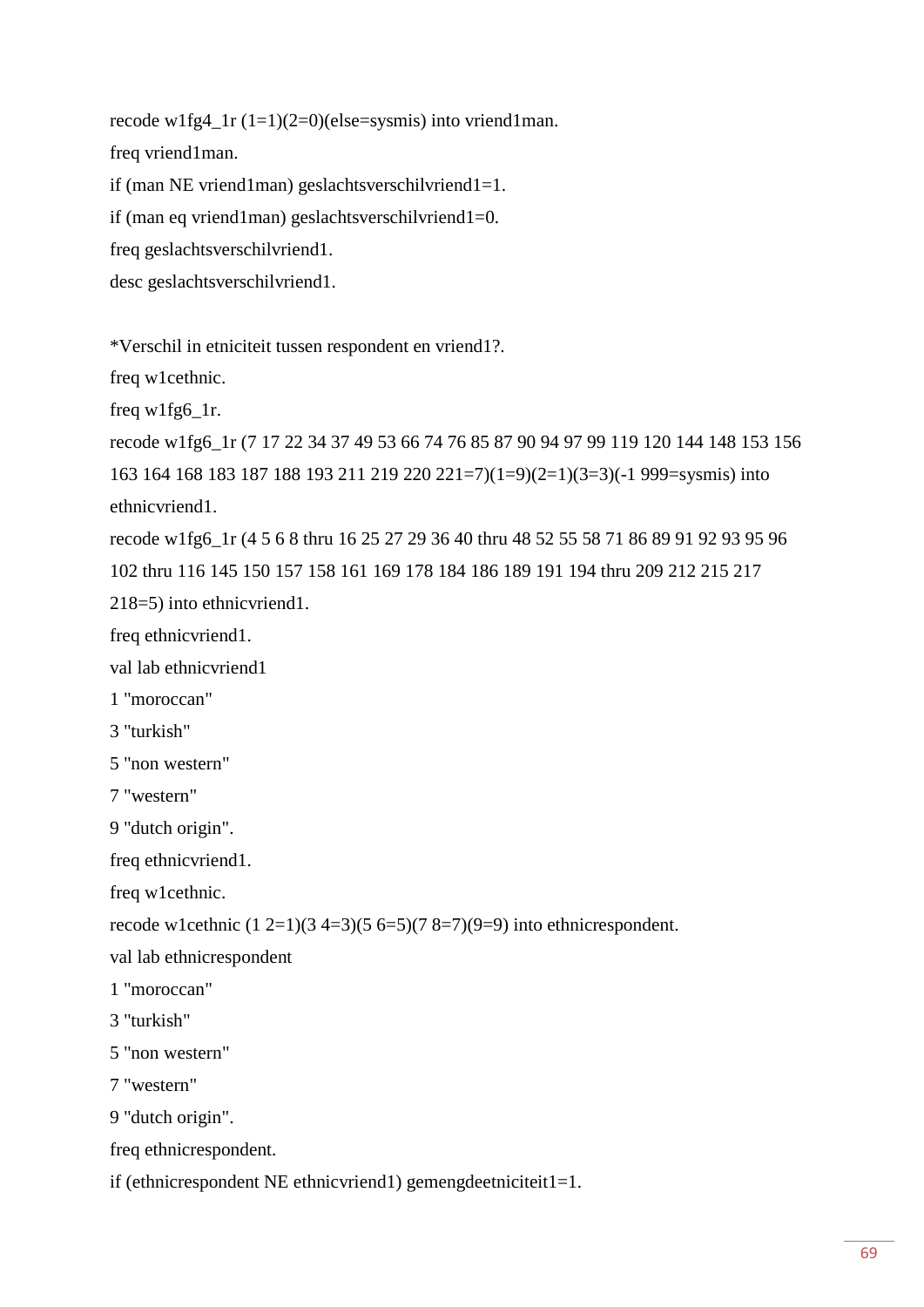if (ethnicrespondent = ethnicvriend1) gemengdeetniciteit1=0.

val lab gemengdeetniciteit1

1 "gemengd"

0 "niet gemengd".

freq gemengdeetniciteit1.

\*Verschil in opleidingsniveau tussen respondent en vriend1?.

freq opleiding.

freq  $w1fg7_1$ .

freq w1fg7\_1r.

recode w1fg7\_1r (1 2=1)(3 4=2)(5 6=3)(7 8=4)(-1 30 31=sysmis)(else=copy).

\*opleidingen die niet ingedeeld zijn, zijn ook missings want daarvan weet je niet of het gelijk is aan het opleidingsniveau van de respondent.

recode opleiding (-1 0 1=1)(2 3 6 12=2)(4 5 7 13=3)(8 9 10 11 14=4)(4 5=6)(15=sysmis) into opleidingrespondent.

val lab opleidingrespondent

1 "geen lagere school gevolgd of afgerond of lagere school"

2 "lager opleidingsniveau"

3 "midden opleidingsniveau"

4 "hoger opleidingsnvieau".

freq opleidingrespondent.

freq w1fg7\_1r.

if (opleidingrespondent NE w1fg7\_1r) gemengdeopleiding1=1.

if (opleidingrespondent=w1fg7\_1r) gemengdeopleiding1=0.

freq gemengdeopleiding1.

### \*\*\*\*\*\*\*\*\*\*\*\*\*\*\*\*\*\*VRIEND 2.

\*Verschil in geslacht tussen respondent en vriend2?.

freq man.

freq w1fg4\_2r.

recode w1fg4\_2r (1=1)(2=0)(else=sysmis) into vriend2man.

freq vriend2man.

if (man NE vriend2man) geslachtsverschilvriend2=1.

if (man eq vriend2man) geslachtsverschilvriend2=0.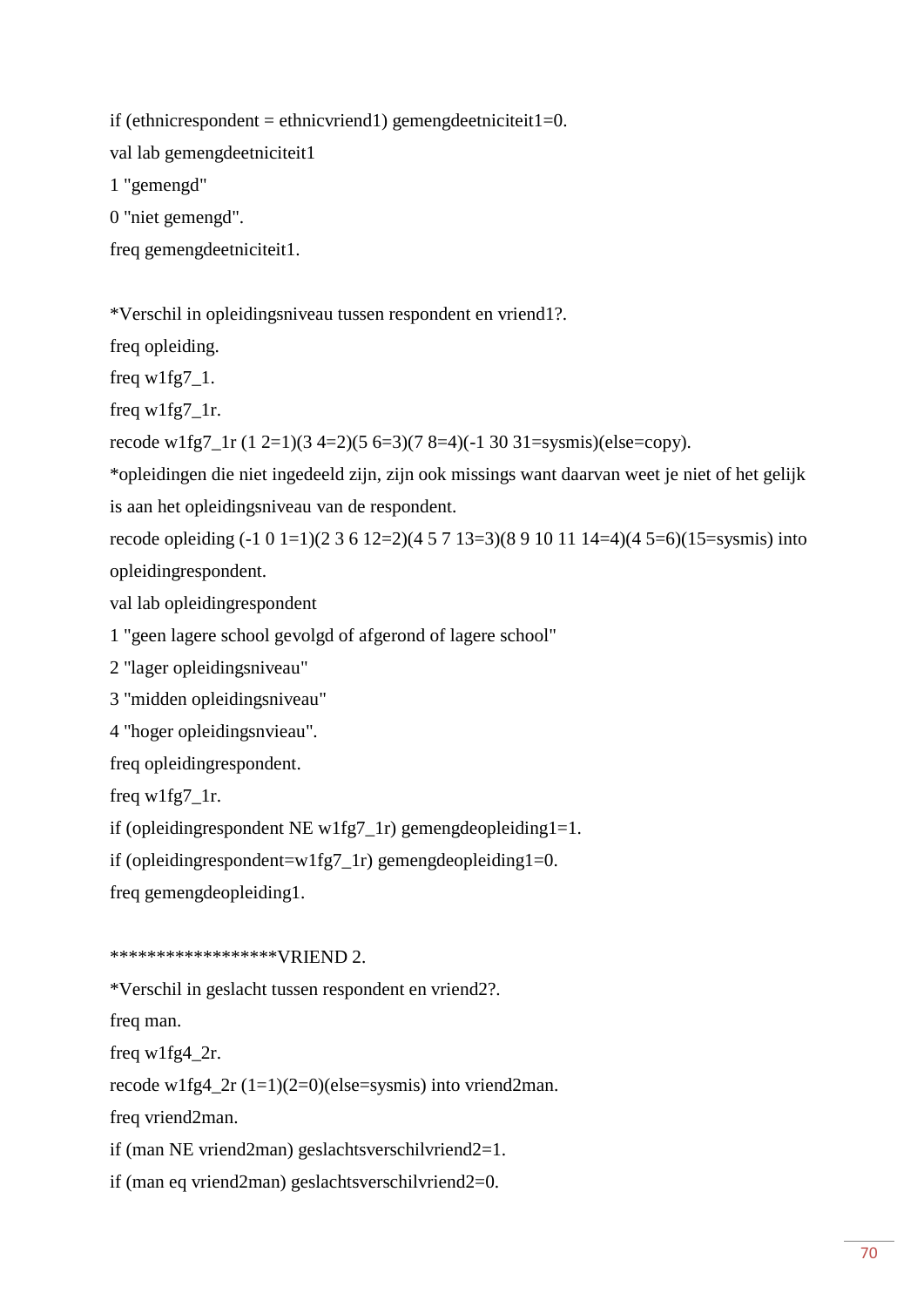freq geslachtsverschilvriend2.

desc geslachtsverschilvriend2.

\*Verschil in etniciteit tussen respondent en vriend2?.

freq w1cethnic.

freq w1fg6\_2.

recode w1fg6\_2r (7 17 22 34 37 49 53 66 74 76 85 87 90 94 97 99 119 120 144 148 153 156 163 164 168 183 187 188 193 211 219 220 221=7)(1=9)(2=1)(3=3)(-1 999=sysmis) into ethnicvriend2.

recode w1fg6\_2r (4 5 6 8 thru 16 25 27 29 36 40 thru 48 52 55 58 71 86 89 91 92 93 95 96 102 thru 116 145 150 157 158 161 169 178 184 186 189 191 194 thru 209 212 215 217 218=5) into ethnicvriend2.

freq ethnicvriend2.

val lab ethnicvriend2

1 "moroccan"

3 "turkish"

5 "non western"

7 "western"

9 "dutch origin".

freq ethnicvriend2.

freq w1cethnic.

if (ethnicrespondent NE ethnicvriend2) gemengdeetniciteit2=1.

if (ethnicrespondent = ethnicvriend2) gemengdeetniciteit $2=0$ .

val lab gemengdeetniciteit2

1 "gemengd"

0 "niet gemengd".

freq gemengdeetniciteit2.

\*Verschil in opleidingsniveau tussen respondent en vriend2?.

freq opleiding.

freq w1fg7\_2r.

recode w1fg7\_2r  $(1 2=1)(3 4=2)(5 6=3)(7 8=4)(-1 30 31=sysmis)(else=copy).$ 

if (opleidingrespondent NE w1fg7\_2r) gemengdeopleiding2=1.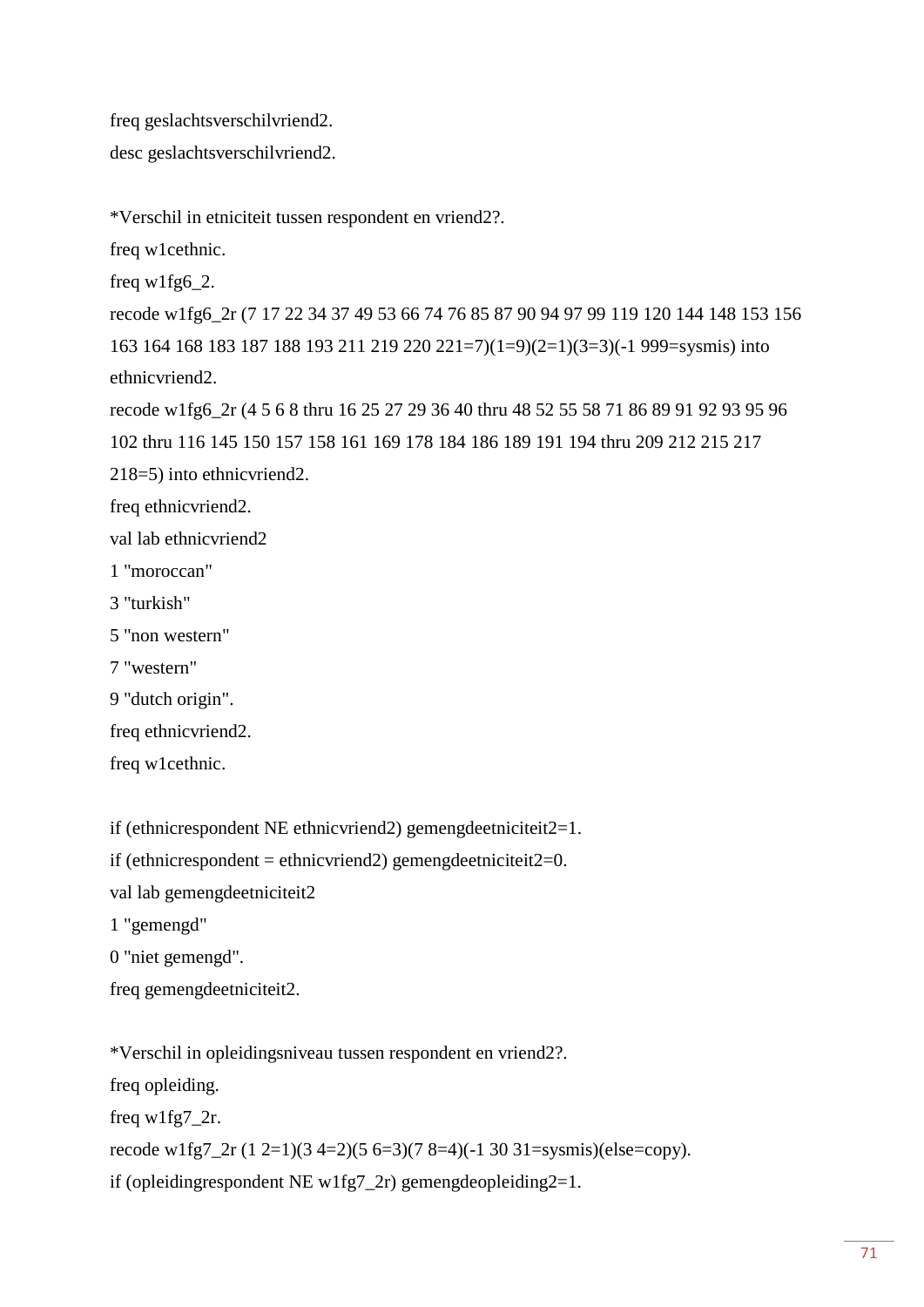if (opleidingrespondent=w1fg7\_2r) gemengdeopleiding2=0. freq gemengdeopleiding2.

\*\*\*\*\*\*\*\*\*\*\*\*\*\*\*\*\*\*VRIEND 3.

\*Verschil in geslacht tussen respondent en vriend3?. freq man. freq w1fg4\_3r. recode w1fg4\_3r (1=1)(2=0)(else=sysmis) into vriend3man. freq vriend3man. if (man NE vriend3man) geslachtsverschilvriend3=1. if (man eq vriend3man) geslachtsverschilvriend3=0. freq geslachtsverschilvriend3. desc geslachtsverschilvriend3.

\*Verschil in etniciteit tussen respondent en vriend3?.

freq w1cethnic.

freq w1fg6\_3.

recode w1fg6\_3r (7 17 22 34 37 49 53 66 74 76 85 87 90 94 97 99 119 120 144 148 153 156 163 164 168 183 187 188 193 211 219 220 221=7)(1=9)(2=1)(3=3)(-1 999=sysmis) into ethnicvriend3.

recode w1fg6\_3r (4 5 6 8 thru 16 25 27 29 36 40 thru 48 52 55 58 71 86 89 91 92 93 95 96 102 thru 116 145 150 157 158 161 169 178 184 186 189 191 194 thru 209 212 215 217 218=5) into ethnicvriend3.

freq ethnicvriend3.

val lab ethnicvriend3

1 "moroccan"

3 "turkish"

5 "non western"

7 "western"

9 "dutch origin".

freq ethnicvriend3.

freq w1cethnic.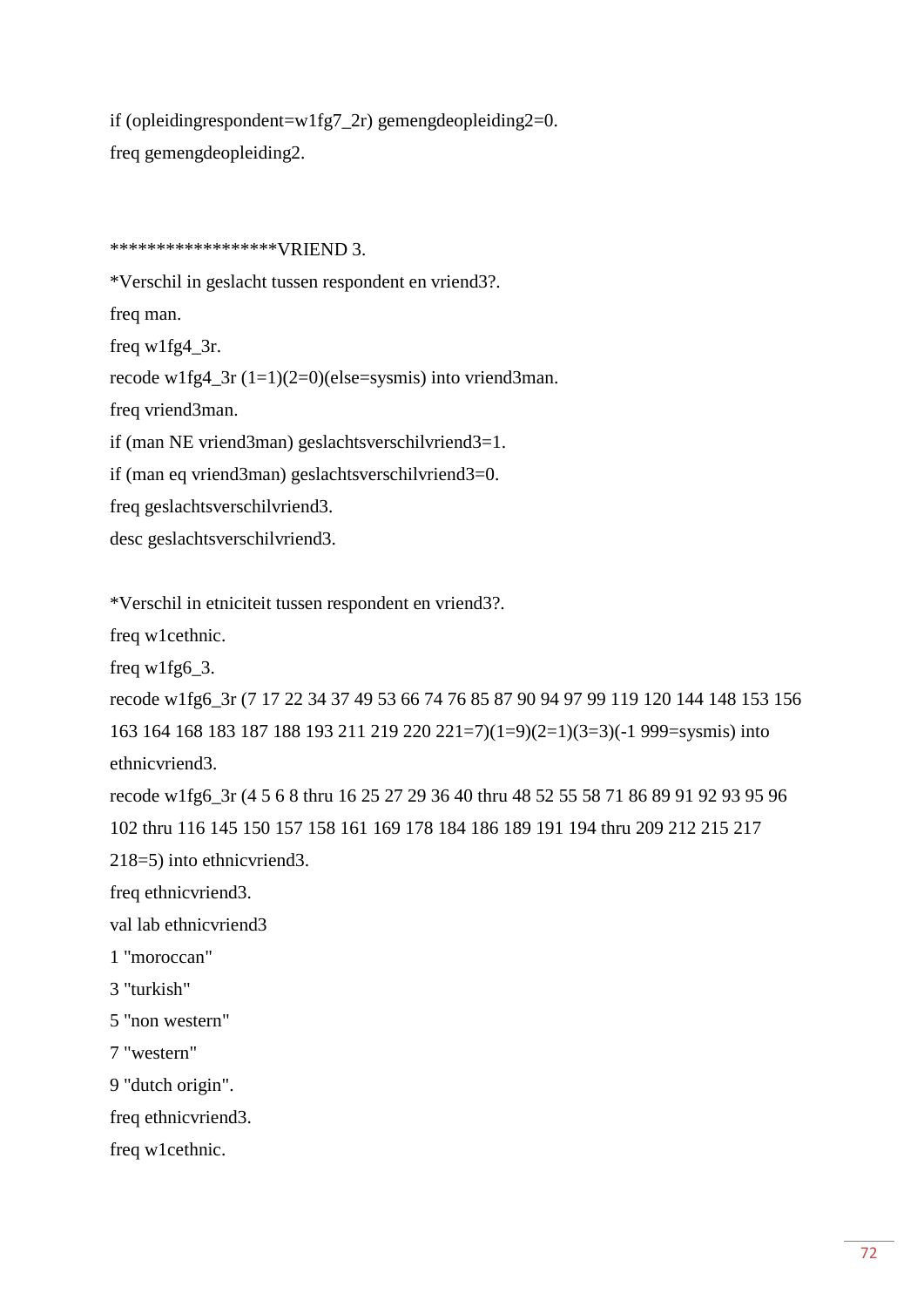if (ethnicrespondent NE ethnicvriend3) gemengdeetniciteit3=1. if (ethnicrespondent = ethnicvriend3) gemengdeetniciteit $3=0$ . val lab gemengdeetniciteit3 1 "gemengd" 0 "niet gemengd". freq gemengdeetniciteit3.

\*Verschil in opleidingsniveau tussen respondent en vriend3?. freq opleiding. freq w1fg7\_3r. recode w1fg7\_3r (1 2=1)(3 4=2)(5 6=3)(7 8=4)(-1 30 31=sysmis)(else=copy). if (opleidingrespondent NE w1fg7\_3r) gemengdeopleiding3=1. if (opleidingrespondent=w1fg7\_3r) gemengdeopleiding3=0. freq gemengdeopleiding3.

\*\*\*\*\*\*\*\*\*\*\*\*\*\*\*\*\*\*VRIEND 4.

\*Verschil in geslacht tussen respondent en vriend4?. freq man. freq w1fg4\_4r. recode w1fg4\_4r (1=1)(2=0)(else=sysmis) into vriend4man. freq vriend4man. if (man NE vriend4man) geslachtsverschilvriend4=1. if (man eq vriend4man) geslachtsverschilvriend4=0. freq geslachtsverschilvriend4. desc geslachtsverschilvriend4.

\*Verschil in etniciteit tussen respondent en vriend4?.

freq w1cethnic.

freq w1fg6\_4r.

recode w1fg6\_4r (7 17 22 34 37 49 53 66 74 76 85 87 90 94 97 99 119 120 144 148 153 156 163 164 168 183 187 188 193 211 219 220 221=7)(1=9)(2=1)(3=3)(-1 999=sysmis) into ethnicvriend4.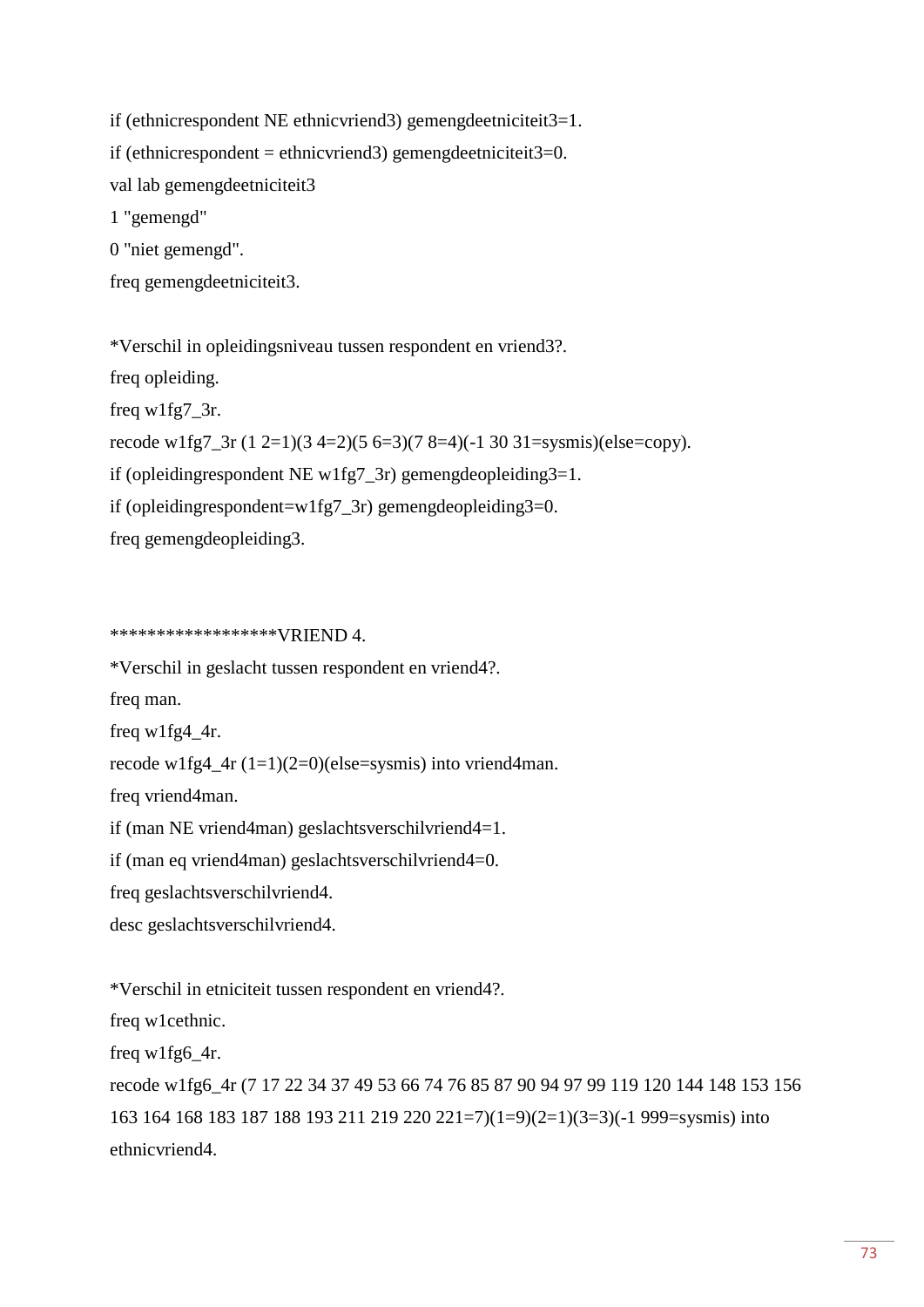recode w1fg6\_4r (4 5 6 8 thru 16 25 27 29 36 40 thru 48 52 55 58 71 86 89 91 92 93 95 96 102 thru 116 145 150 157 158 161 169 178 184 186 189 191 194 thru 209 212 215 217 218=5) into ethnicvriend4. freq ethnicvriend4. val lab ethnicvriend4 1 "moroccan" 3 "turkish" 5 "non western" 7 "western" 9 "dutch origin". freq ethnicvriend4. freq w1cethnic.

if (ethnicrespondent NE ethnicvriend4) gemengdeetniciteit4=1.

if (ethnicrespondent = ethnic vriend4) gemengdeetniciteit4=0.

val lab gemengdeetniciteit4

1 "gemengd"

0 "niet gemengd".

freq gemengdeetniciteit4.

\*Verschil in opleidingsniveau tussen respondent en vriend4?. freq opleiding. freq w1fg7\_4r. recode w1fg7\_4r (1 2=1)(3 4=2)(5 6=3)(7 8=4)(-1 30 31=sysmis)(else=copy). if (opleidingrespondent NE w1fg7\_4r) gemengdeopleiding4=1. if (opleidingrespondent=w1fg7\_4r) gemengdeopleiding4=0. freq gemengdeopleiding4.

\*\*\*\*\*\*\*\*\*\*\*\*\*\*\*\*\*\*VRIEND 5.

\*Verschil in geslacht tussen respondent en vriend5?.

freq man.

freq w1fg4\_5r.

recode w1fg4\_5r (1=1)(2=0)(else=sysmis) into vriend5man.

freq vriend5man.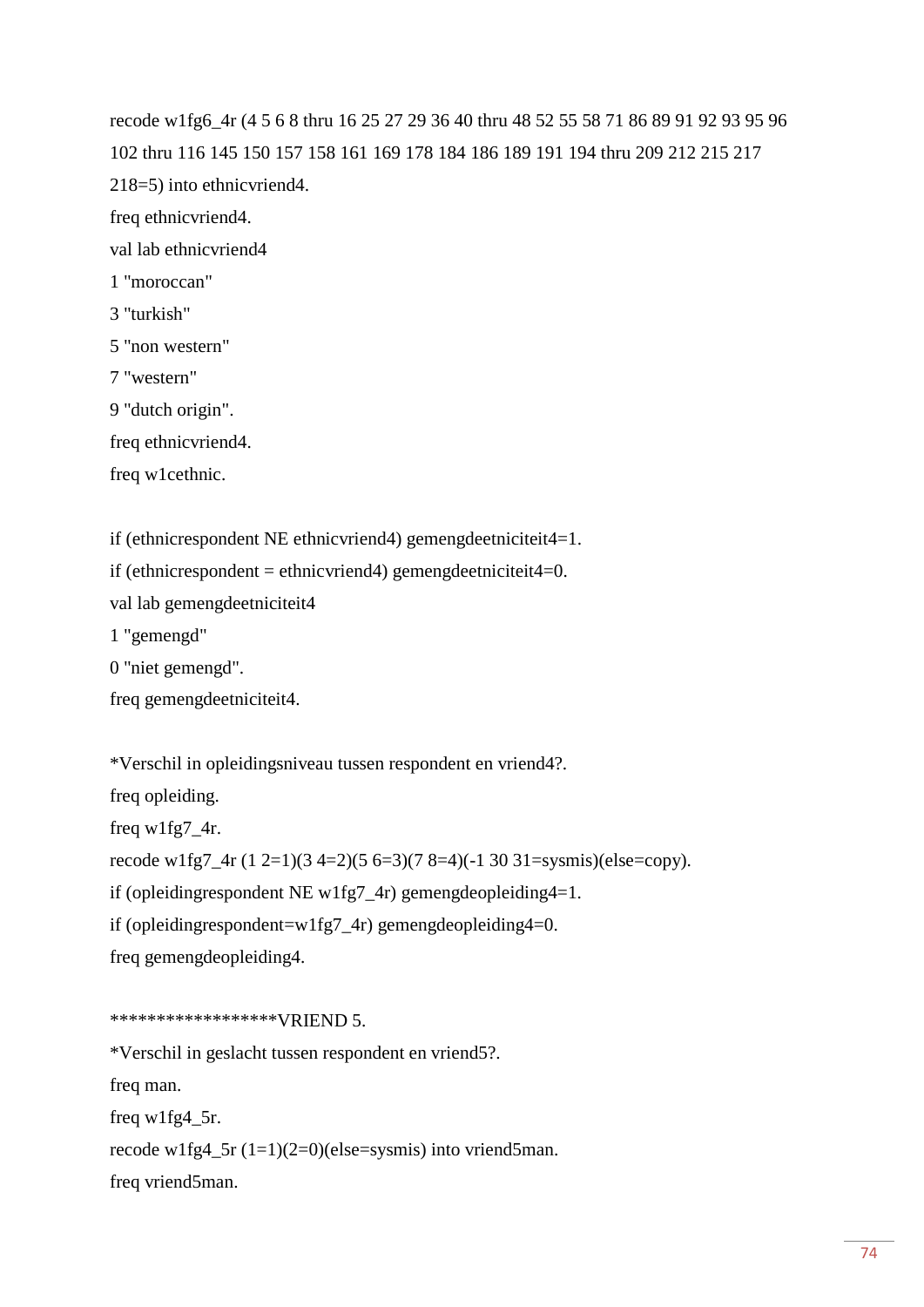if (man NE vriend5man) geslachtsverschilvriend5=1. if (man eq vriend5man) geslachtsverschilvriend5=0. freq geslachtsverschilvriend5. desc geslachtsverschilvriend5.

\*Verschil in etniciteit tussen respondent en vriend5?.

freq w1cethnic.

freq w1fg6\_5r.

recode w1fg6\_5r (7 17 22 34 37 49 53 66 74 76 85 87 90 94 97 99 119 120 144 148 153 156 163 164 168 183 187 188 193 211 219 220 221=7)(1=9)(2=1)(3=3)(-1 999=sysmis) into ethnicvriend5.

recode w1fg6\_5r (4 5 6 8 thru 16 25 27 29 36 40 thru 48 52 55 58 71 86 89 91 92 93 95 96 102 thru 116 145 150 157 158 161 169 178 184 186 189 191 194 thru 209 212 215 217 218=5) into ethnicvriend5.

freq ethnicvriend5.

val lab ethnicvriend5

- 1 "moroccan"
- 3 "turkish"

5 "non western"

7 "western"

9 "dutch origin".

freq ethnicvriend5.

freq w1cethnic.

if (ethnicrespondent NE ethnicvriend5) gemengdeetniciteit5=1.

if (ethnicrespondent = ethnicvriend5) gemengdeetniciteit5=0.

val lab gemengdeetniciteit5

1 "gemengd"

0 "niet gemengd".

freq gemengdeetniciteit5.

\*Verschil in opleidingsniveau tussen respondent en vriend5?. freq opleiding. freq w1fg7\_5r.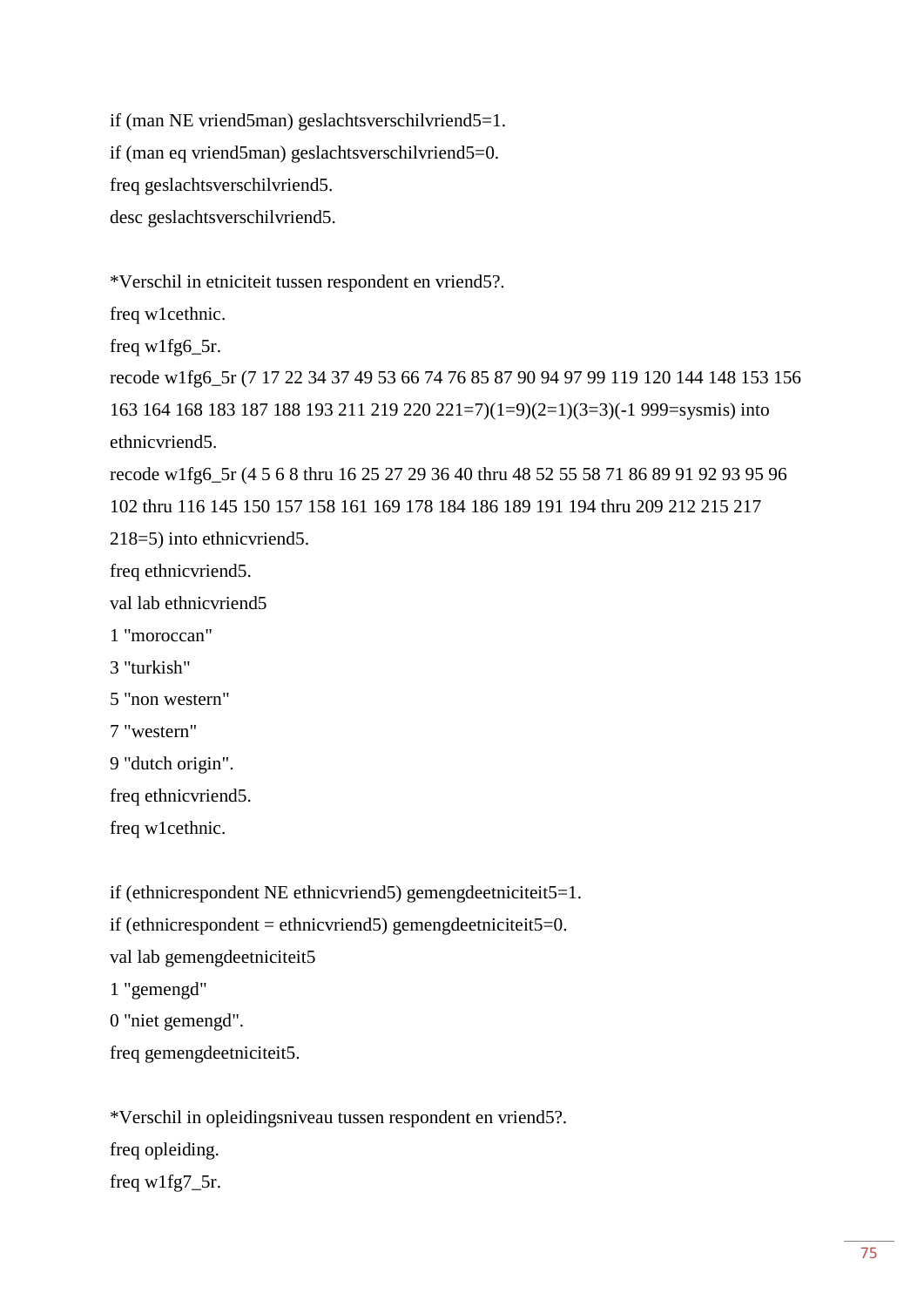recode w1fg7\_5r  $(1 2=1)(3 4=2)(5 6=3)(7 8=4)(-1 30 31=sysmis)(else=copy).$ if (opleiding respondent NE w1fg  $\overline{2}$  5r) gemengdeopleiding  $\overline{5}=1$ . if (opleiding respondent=w1fg7\_5r) gemengdeopleiding  $5=0$ . freq gemengdeopleiding5.

\*\*\*Totale variabele aanmaken voor som van heterogene verbanden. select if not missing (w1fg3\_1).

select if not missing (w1fg4\_1r).

select if not missing (w1fg6\_1r).

select if not missing (w1fg7\_1r).

freq w1fg3\_1.

\*\*\* Gemengd geslacht.

freq geslachtsverschilvriend1 geslachtsverschilvriend2 geslachtsverschilvriend3 geslachtsverschilvriend4 geslachtsverschilvriend5.

freq gemengdeetniciteit1 gemengdeetniciteit2 gemengdeetniciteit3 gemengdeetniciteit4 gemengdeetniciteit5.

freq gemengdeopleiding1 gemengdeopleiding2 gemengdeopleiding3 gemengdeopleiding4 gemengdeopleiding5.

recode geslachtsverschilvriend1 (0=0)(1=1)(else=sysmis) into geslachtvv1. recode geslachtsverschilvriend2 (0=0)(1=1)(else=sysmis) into geslachtvv2. recode geslachtsverschilvriend3 (0=0)(1=1)(else=sysmis) into geslachtvv3. recode geslachtsverschilvriend4 (0=0)(1=1)(else=sysmis) into geslachtvv4. recode geslachtsverschilvriend5 (0=0)(1=1)(else=sysmis) into geslachtvv5.

recode gemengdeetniciteit1  $(0=0)(1=1)(else=sysmis)$  into etniciteityv1. recode gemengdeetniciteit2  $(0=0)(1=1)(else=sysmis)$  into etniciteityv2. recode gemengdeetniciteit3  $(0=0)(1=1)(else=sysmis)$  into etniciteityv3. recode gemengdeetniciteit4 (0=0)(1=1)(else=sysmis) into etniciteitvv4. recode gemengdeetniciteit5  $(0=0)(1=1)(else=sysmis)$  into etniciteityv5.

recode gemengdeopleiding1 (0=0)(1=1)(else=sysmis) into opleidingvv1. recode gemengdeopleiding  $2(0=0)(1=1)(else=sysmis)$  into opleiding vv2. recode gemengdeopleiding $3(0=0)(1=1)(else=sysmis)$  into opleidingvv3.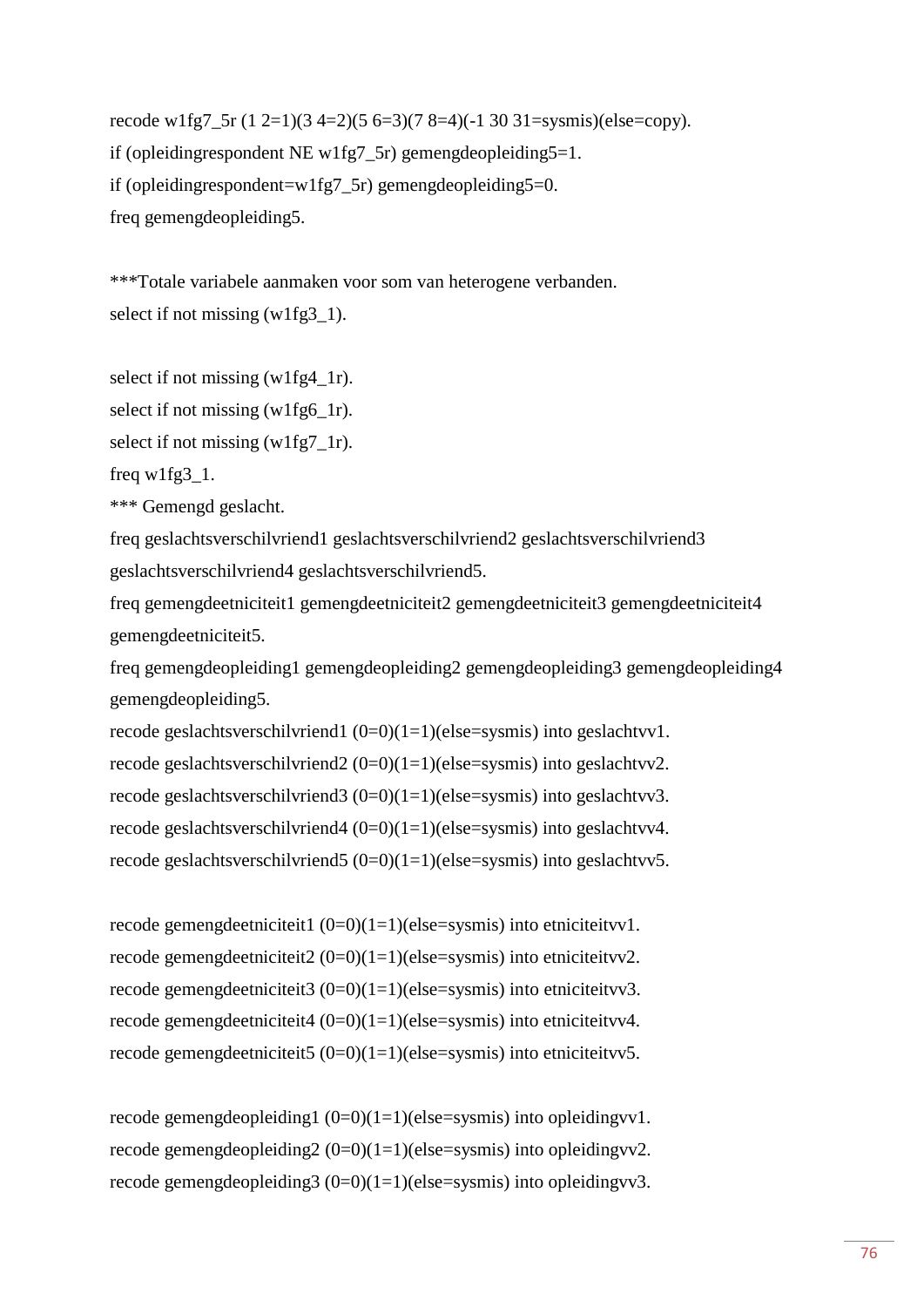recode gemengdeopleiding $4(0=0)(1=1)(else=sysmis)$  into opleidingvv4. recode gemengdeopleiding  $(0=0)(1=1)(else=sysmis)$  into opleiding vv5. freq geslachtvv1 etniciteitvv1 opleidingvv1.

compute totaalgemengdgeslacht=-1.

compute totaalgemengdgeslacht=sum(geslachtvv1, geslachtvv2, geslachtvv3, geslachtvv4, geslachtvv5).

freq totaalgemengdgeslacht.

select if not missing (totaalgemengdgeslacht).

\*\*\* Gemengde etniciteit.

compute totaalgemengdeetniciteit=-1.

compute totaalgemengdeetniciteit=sum(etniciteitvv1, etniciteitvv2, etniciteitvv3,

etniciteitvv4, etniciteitvv5).

freq totaalgemengdeetniciteit.

select if not missing (totaalgemengdeetniciteit).

- \*\*\* Gemengd opleidingsniveau.
- compute totaalgemengdopleiding=-1.

compute totaalgemengdopleiding=sum(opleidingvv1, opleidingvv2, opleidingvv3,

opleidingvv4, opleidingvv5).

freq totaalgemengdopleiding.

select if not missing (totaalgemengdopleiding).

freq man.

compute totaalgemengdnetwerk=-1.

compute totaalgemengdnetwerk=sum(totaalgemengdgeslacht, totaalgemengdeetniciteit,

totaalgemengdopleiding).

freq totaalgemengdnetwerk.

\*\*\* Behalve de som van de heterogene verbanden in het persoonlijk netwerk willen we ook het gemiddelde.

compute gemiddeldgemengdgeslacht=-1.

compute gemiddeldgemengdgeslacht=mean(geslachtvv1, geslachtvv2, geslachtvv3,

geslachtvv4, geslachtvv5).

freq gemiddeldgemengdgeslacht.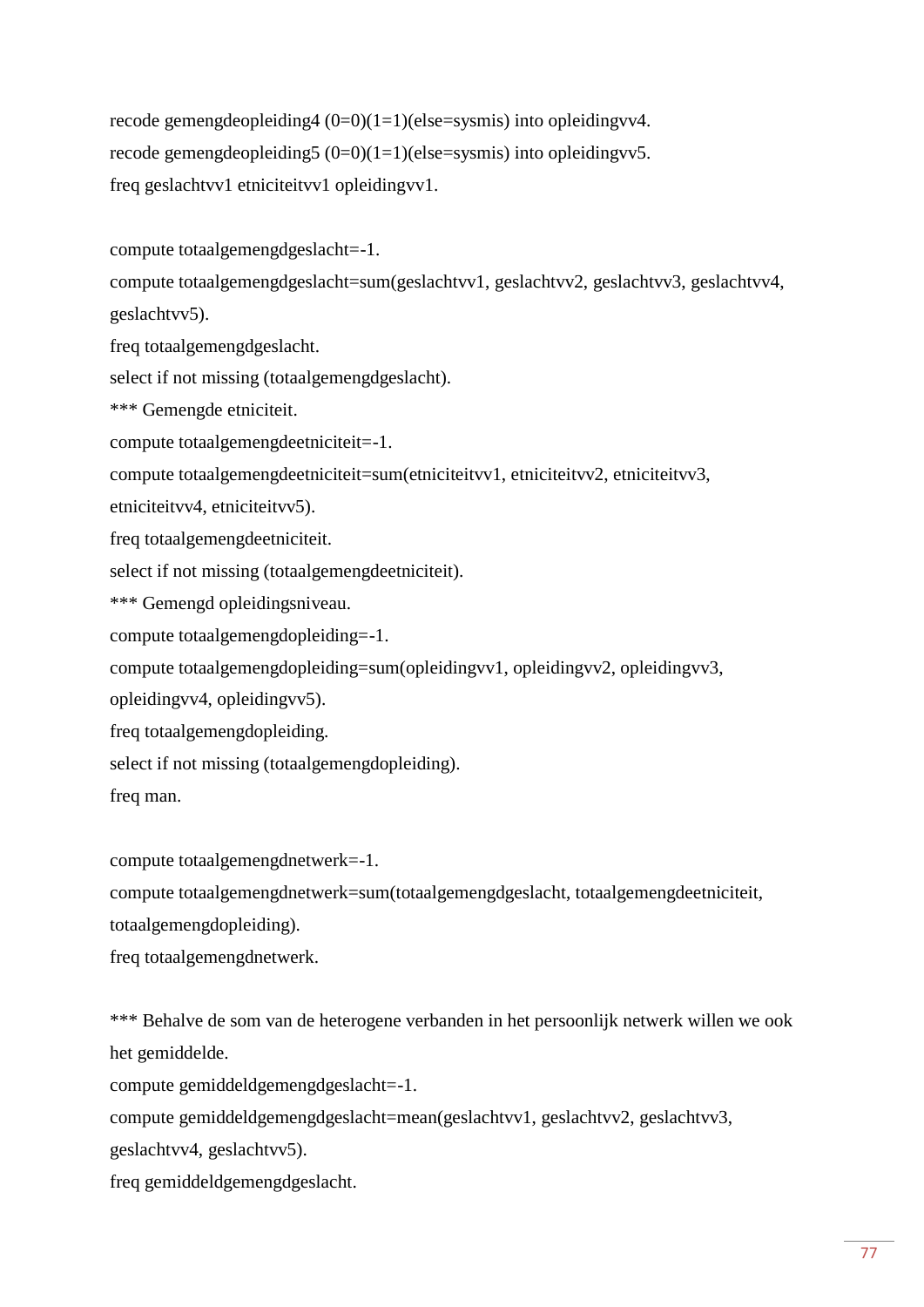select if not missing (gemiddeldgemengdgeslacht).

\*\*\* Gemengde etniciteit.

compute gemiddeldgemengdeetniciteit=-1.

compute gemiddeldgemengdeetniciteit=mean(etniciteitvv1, etniciteitvv2, etniciteitvv3,

etniciteitvv4, etniciteitvv5).

freq gemiddeldgemengdeetniciteit.

select if not missing (gemiddeldgemengdeetniciteit).

\*\*\* Gemengd opleidingsniveau.

compute gemiddeldgemengdopleiding=-1.

compute gemiddeldgemengdopleiding=mean(opleidingvv1, opleidingvv2, opleidingvv3,

opleidingvv4, opleidingvv5).

freq gemiddeldgemengdopleiding.

select if not missing (gemiddeldgemengdopleiding).

freq man.

compute gemiddeldgemengdnetwerk=-1.

compute gemiddeldgemengdnetwerk=sum(gemiddeldgemengdgeslacht,

gemiddeldgemengdeetniciteit, gemiddeldgemengdopleiding).

freq gemiddeldgemengdnetwerk.

\*\*\* EINDE HETEROGENITEIT NETWERK.

\*generalized trust.

freq w1sce3a w1sce3b w1sce10a w1sce10b w1sce10c w1sce10d.

recode w1sce10a  $(5=1)(4=2)(3=3)(2=4)(1=5)$  into w1sce10ar.

\*deze variabele moest gespiegeld worden om alle variabelen dezelfde kant op te hebben.

freq w1sce10ar.

\*Nu de reliability analyse.

# RELIABILITY

/VARIABLES w1sce3a w1sce3b w1sce10ar w1sce10b w1sce10c w1sce10d

 $/MODEL = ALPHA$ 

/STATISTICS=CORR

/SUM=TOT.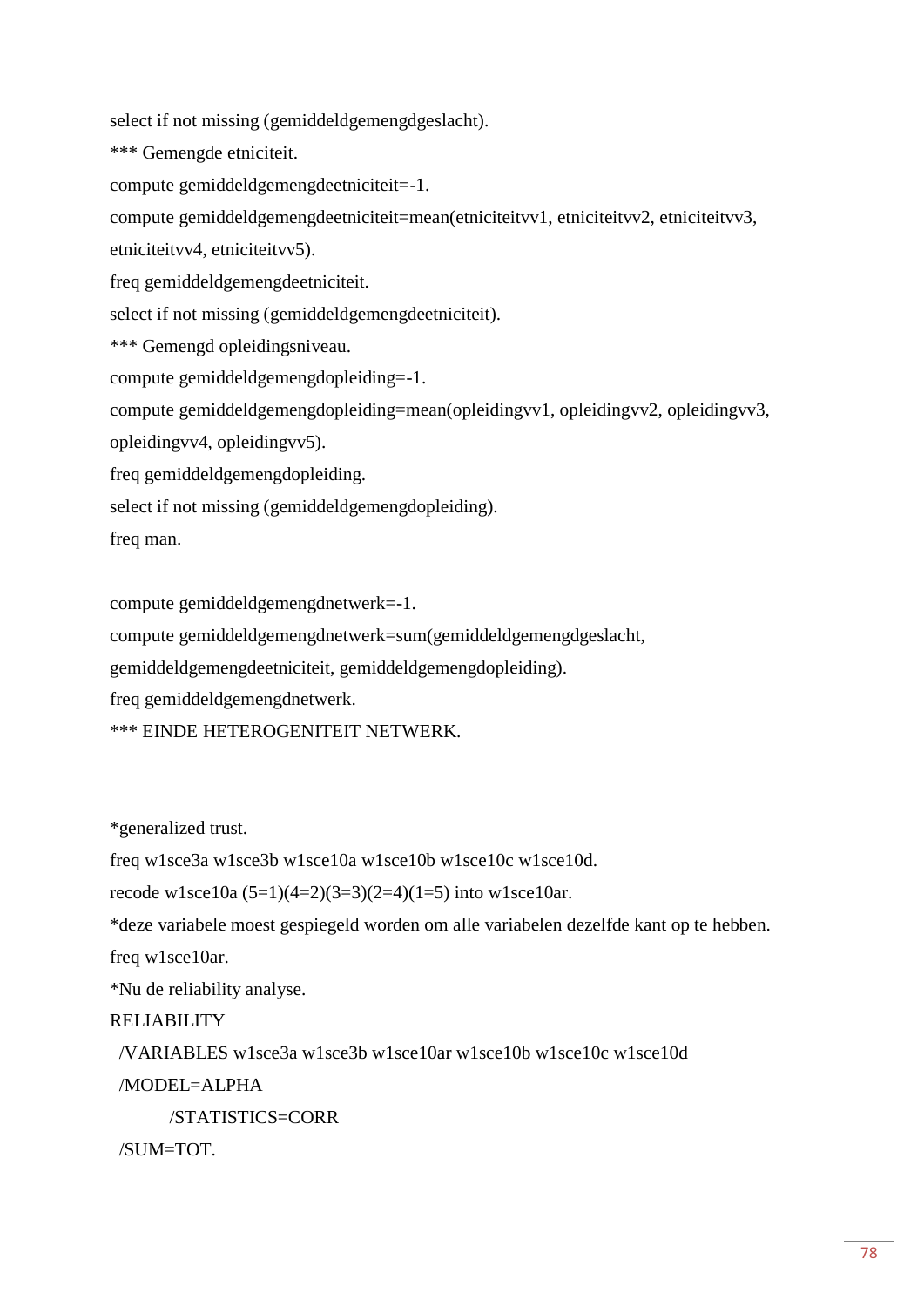\*er hoeven geen variabelen uit, cronbach's alpha if item deleted is nooit hoger dan de cronbachs alpha.

# GRAPH

 /SCATTERPLOT(BIVAR)=w1sce10ar WITH w1sce3a /MISSING=LISTWISE .

\*Het is goed.

\*Factoranalyse.

DATASET ACTIVATE DataSet2.

**FACTOR** 

/VARIABLES w1sce10b w1sce10c w1sce10d w1sce3a w1sce3b w1sce10ar

/MISSING PAIRWISE

/ANALYSIS w1sce10b w1sce10c w1sce10d w1sce3a w1sce3b w1sce10ar

/PRINT INITIAL CORRELATION KMO EXTRACTION ROTATION

/FORMAT SORT BLANK(.30)

/PLOT EIGEN

/CRITERIA MINEIGEN(1) ITERATE(25)

/EXTRACTION PC

/CRITERIA ITERATE(25) DELTA(0)

/ROTATION OBLIMIN

/SAVE REG(ALL)

/METHOD=CORRELATION.

\*er is een component waar de variabelen op laden. Deze component is opgeslagen als variabele.

\*Maar ik denk dat het beter is dat de gemiddelde score op deze variabelen meegenomen worden als score voor generalized trust.

\*We nemen het gemiddelde van de scores op de verschillende variabelen als score op generalized trust, waarbij de respondent 1 missing mag hebben.

comp generalizedtrust= means.5 (w1sce10ar, w1sce10b, w1sce10c, w1sce10d, w1sce3a, w1sce3b).

freq generalizedtrust.

desc generalizedtrust.

select if not missing (generalizedtrust).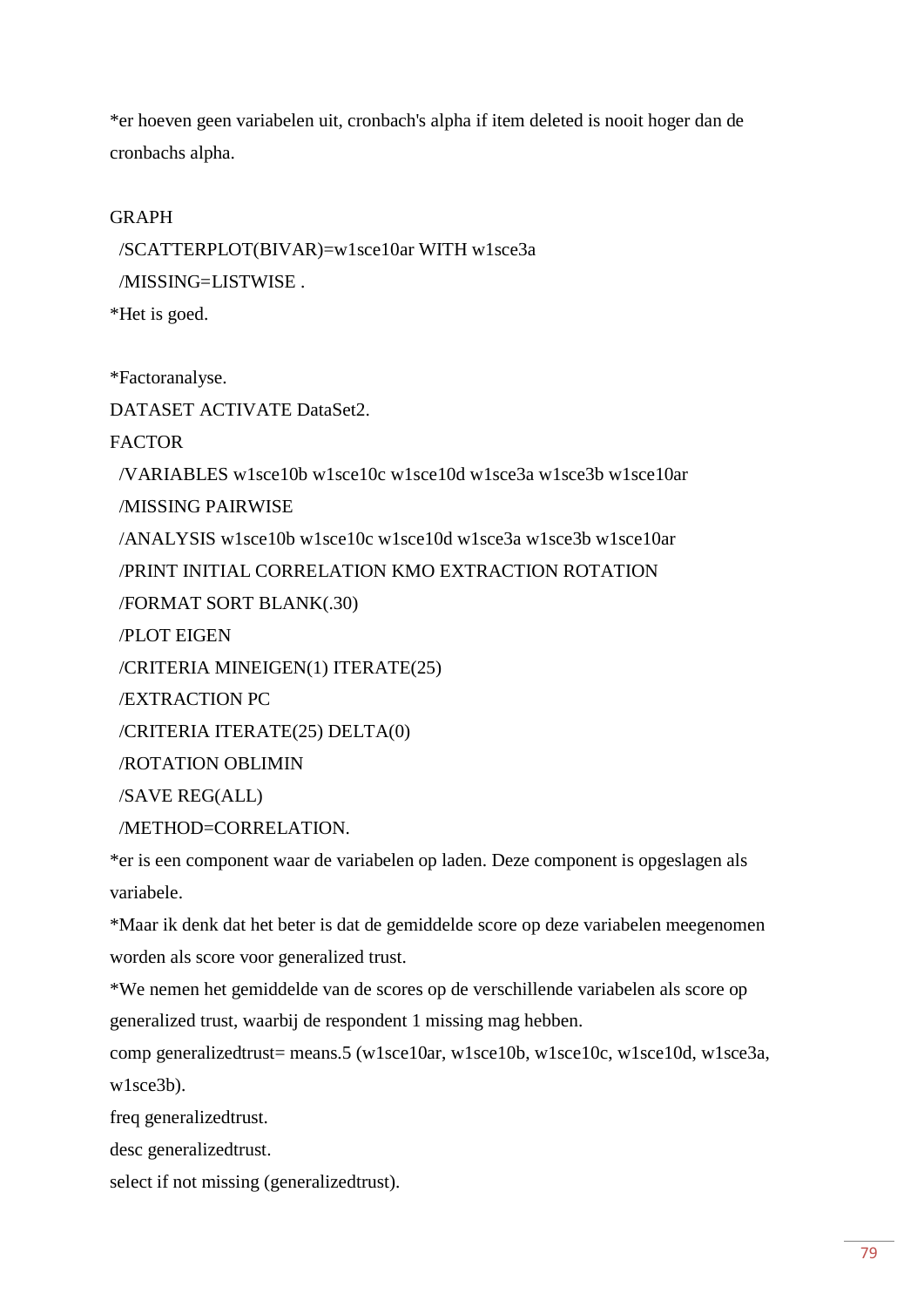freq man. \*linearity age bekijken. means generalizedtrust by age /statistics=linearity. compute agesquare=age\*age. compute agesquare100 = (agesquare/100). freq agesquare100. freq agesquare.

freq sportvereniging.

\*Interethnic contact via sports association.

freq w2scb20a w2scb20b w2scb20c w2scb20d w2scb20e.

if (sportvereniging=0) w2scb20a=7.

if (sportvereniging=0) w2scb20b=7.

if (sportvereniging=0) w2scb20c=7.

if (sportvereniging=0) w2scb20d=7.

if (sportvereniging=0) w2scb20e=7.

freq w2scb20a w2scb20b w2scb20c w2scb20d w2scb20e.

freq w1cethnic.

\*spiegelen van de frequentie, en som van aantal contactmomenten met andere etnische groepen nemen.

\*De som is niet de perfecte manier om het te meten want 1+1 is niet gelijk aan 2

contactmomenten, maar wel de beste benadering denk ik.

recode w2scb20a  $(7=0)(6=1)(5=2)(4=3)(3=4)(2=5)(1=6)(8=0)(else=sysmis)$  into contactned. recode w2scb20b  $(7=0)(6=1)(5=2)(4=3)(3=4)(2=5)(1=6)(8=0)(else=sysmis)$  into contactturk. recode w2scb20c  $(7=0)(6=1)(5=2)(4=3)(3=4)(2=5)(1=6)(8=0)(else=sysmis)$  into contactmarok.

recode w2scb20d  $(7=0)(6=1)(5=2)(4=3)(3=4)(2=5)(1=6)(8=0)(else=sysmis)$  into contactsuriantil.

recode w2scb20e  $(7=0)(6=1)(5=2)(4=3)(3=4)(2=5)(1=6)(8=0)(else=sysmis)$  into contactandernietwest.

freq contactned contactturk contactmarok contactsuriantil contactandernietwest. desc contactned contactturk contactmarok contactsuriantil contactandernietwest.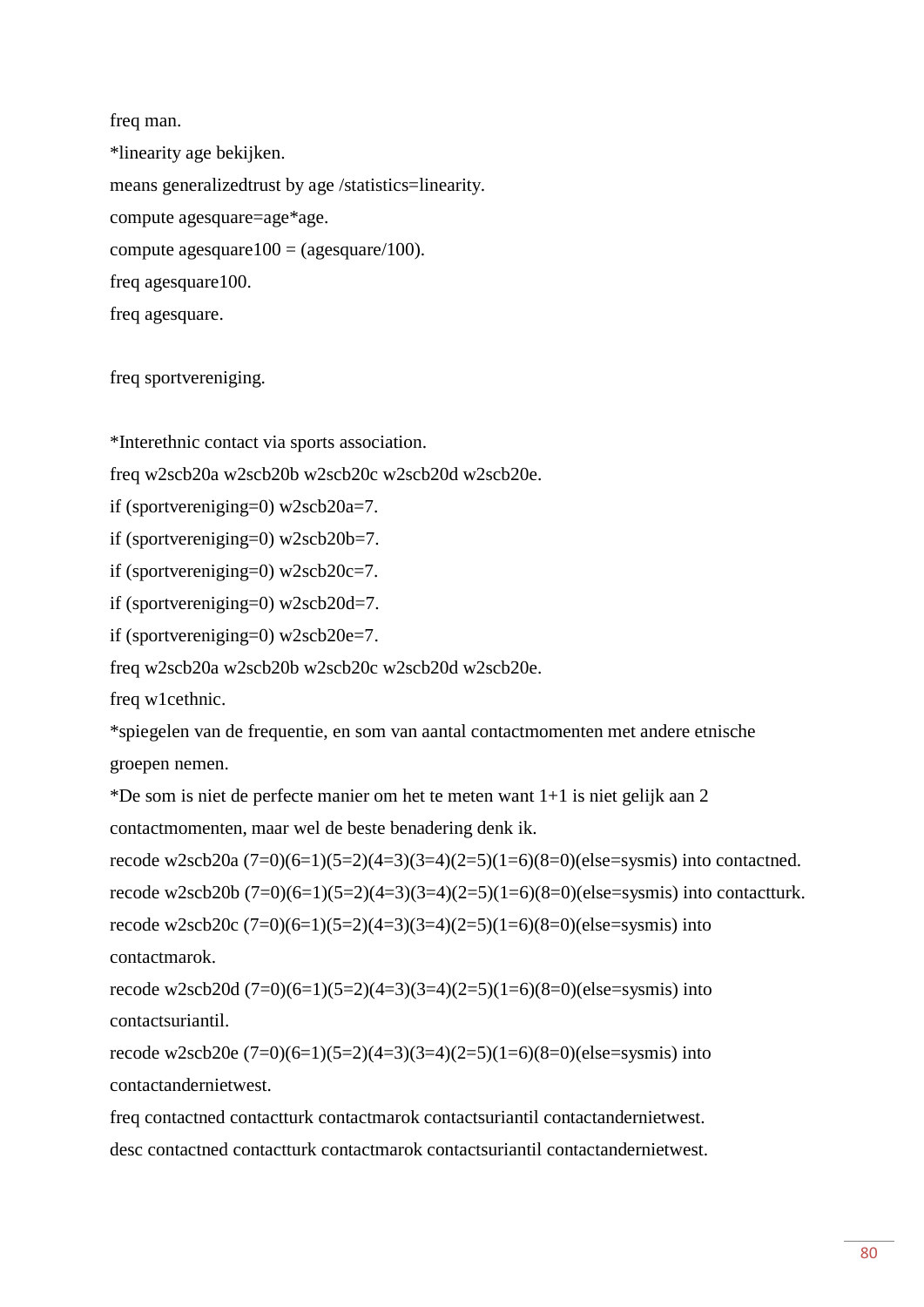select if not missing (contactned). select if not missing (contactturk). select if not missing (contactmarok). select if not missing (contactsuriantil). select if not missing (contactandernietwest). freq man.

freq w1cethnic.

if (w1cethnic=1) intercontact=sum(contactned, contactturk, contactsuriantil, contactandernietwest).

if (w1cethnic=2) intercontact=sum(contactned, contactturk, contactsuriantil, contactandernietwest).

if (w1cethnic=3) intercontact=sum(contactned, contactmarok, contactsuriantil, contactandernietwest).

if (w1cethnic=4) intercontact=sum(contactned, contactmarok, contactsuriantil,

contactandernietwest).

if (w1cethnic=5) intercontact=sum(contactned, contactturk, contactmarok, contactsuriantil, contactandernietwest).

if (w1cethnic=6) intercontact=sum(contactned, contactturk, contactmarok, contactsuriantil, contactandernietwest).

if (w1cethnic=7) intercontact=sum(contactned, contactturk, contactmarok, contactsuriantil, contactandernietwest).

if (w1cethnic=8) intercontact=sum(contactned, contactturk, contactmarok, contactsuriantil, contactandernietwest).

if (w1cethnic=9) intercontact=sum(contactturk, contactmarok, contactsuriantil,

contactandernietwest).

freq intercontact.

desc intercontact.

\*Er zitten 188 missende waarden op deze variabele, al deze mensen zijn lid van een sportvereniging maar hebben de vraag niet beantwoord.

select if not missing (intercontact).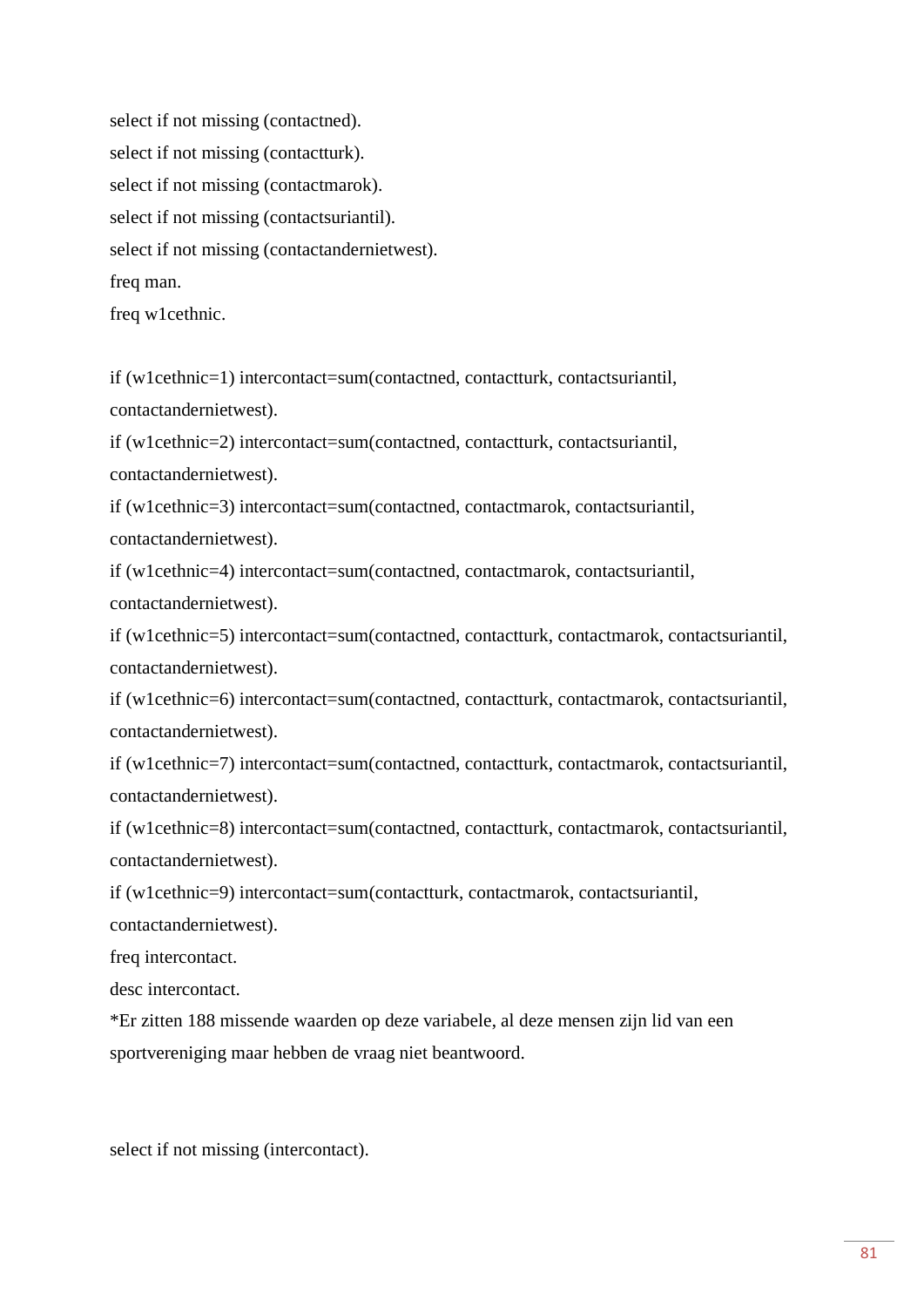### \*\*\*\*\*\*\* BEGIN ANALYSES.

freq totaalgemengdgeslacht totaalgemengdeetniciteit totaalgemengdopleiding. freq gemiddeldgemengdgeslacht gemiddeldgemengdeetniciteit gemiddeldgemengdopleiding. freq sportvereniging.

freq man age w1cethnic roomskatholiek protestant islam overigegodsdiensten opleiding.

desc man age agesquare100 maroc1 maroc2 turk1 turk2 nonwest1 nonwest2 west1 west2 dutch roomskatholiek protestant islam overigegodsdiensten geenbasisopleiding laagopleiding middenopleiding hoogopleiding sportvereniging generalizedtrust.

\*HYPOTHESIS 1 people who are member of a sports association have more generalized trust, compared to non-members.

regres dep=generalizedtrust

 $/$ enter= man age agesquare100 maroc1 maroc2 turk1 turk2 nonwest1 nonwest2 west1 west2 roomskatholiek protestant islam overigegodsdiensten laagopleiding middenopleiding hoogopleiding

/enter= sportvereniging.

\*native dutch, niet gelovig en geen of basis opleiding afgerond als referentie categorieen.

\*\*\*Leden van sportverenigingen hebben significant meer generalized trust.

\*\*\*\*\*\*\*\* HYPOTHESIS 2 Members of sports associations have more generalized trust, compared to non-members,

this effect can be explained by the more heterogeneous network of members of sports associations, compared to non-members.

regres dep=generalizedtrust

 $/$ enter= man age agesquare100 maroc1 maroc2 turk1 turk2 nonwest1 nonwest2 west1 west2 roomskatholiek protestant islam overigegodsdiensten laagopleiding middenopleiding hoogopleiding

/enter= sportvereniging

/enter=totaalgemengdgeslacht totaalgemengdeetniciteit totaalgemengdopleiding.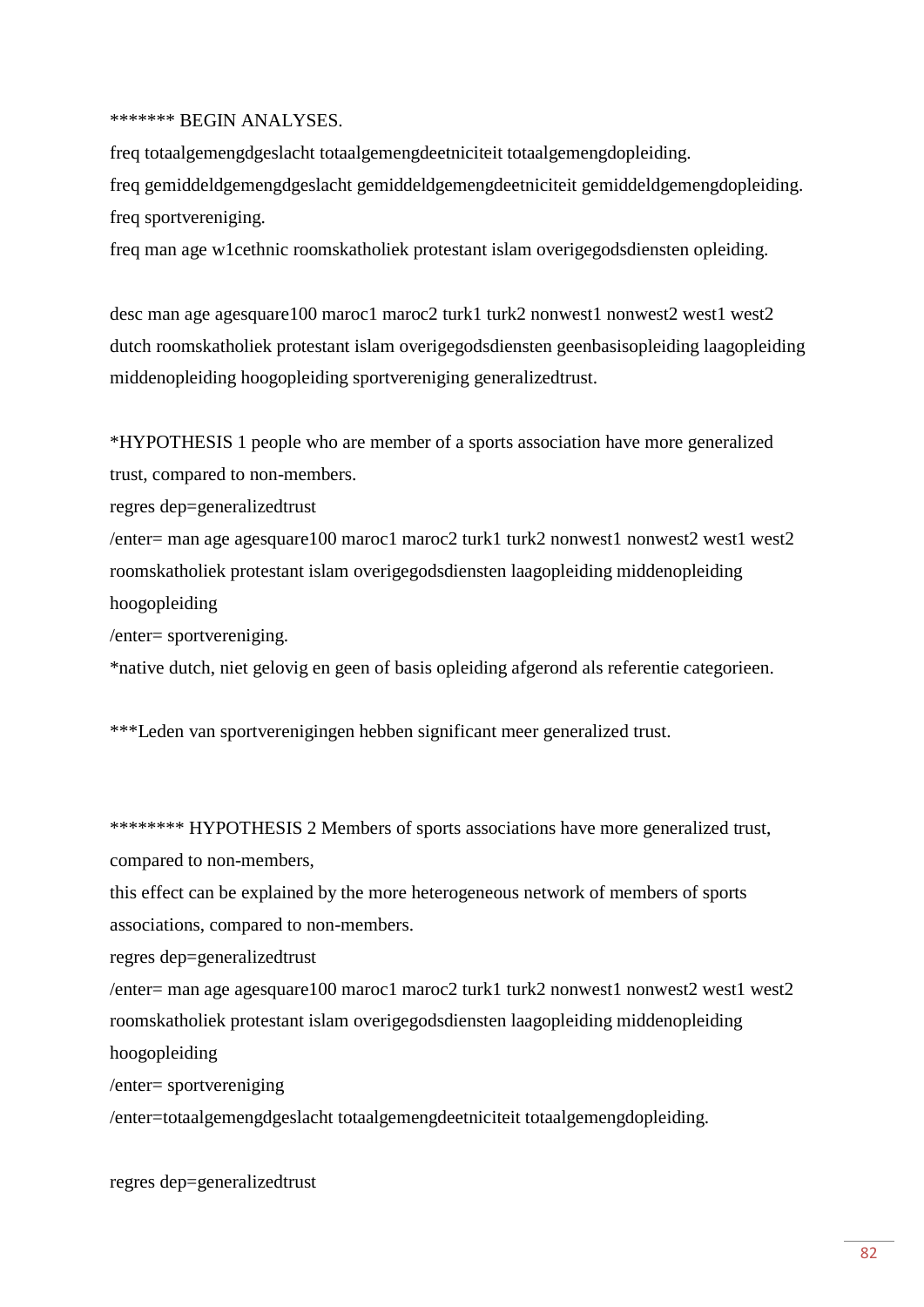$/$ enter= man age agesquare100 maroc1 maroc2 turk1 turk2 nonwest1 nonwest2 west1 west2 roomskatholiek protestant islam overigegodsdiensten laagopleiding middenopleiding hoogopleiding

/enter= sportvereniging

/enter=totaalgemengdnetwerk

/enter=totaalgemengdgeslacht totaalgemengdeetniciteit totaalgemengdopleiding.

regres dep=generalizedtrust

 $/$ enter= man age agesquare100 maroc1 maroc2 turk1 turk2 nonwest1 nonwest2 west1 west2 roomskatholiek protestant islam overigegodsdiensten laagopleiding middenopleiding hoogopleiding /enter= sportvereniging /enter=gemiddeldgemengdgeslacht gemiddeldgemengdeetniciteit

gemiddeldgemengdopleiding.

\*voor in de appendix.

regres dep=generalizedtrust

 $/$ enter= man age agesquare100 maroc1 maroc2 turk1 turk2 nonwest1 nonwest2 west1 west2 roomskatholiek protestant islam overigegodsdiensten laagopleiding middenopleiding hoogopleiding

/enter= sportvereniging

/enter=totaalgemengdnetwerk.

\*en ook alleen etnicieit en opleiding als onderdeel van het netwerk, geslacht niet. compute totaaletniopl=-1.

compute totaaletniopl=sum(totaalgemengdeetniciteit, totaalgemengdopleiding). freq totaaletniopl.

regres dep=generalizedtrust

/enter= man age agesquare100 maroc1 maroc2 turk1 turk2 nonwest1 nonwest2 west1 west2 roomskatholiek protestant islam overigegodsdiensten laagopleiding middenopleiding hoogopleiding /enter= sportvereniging /enter=totaaletniopl.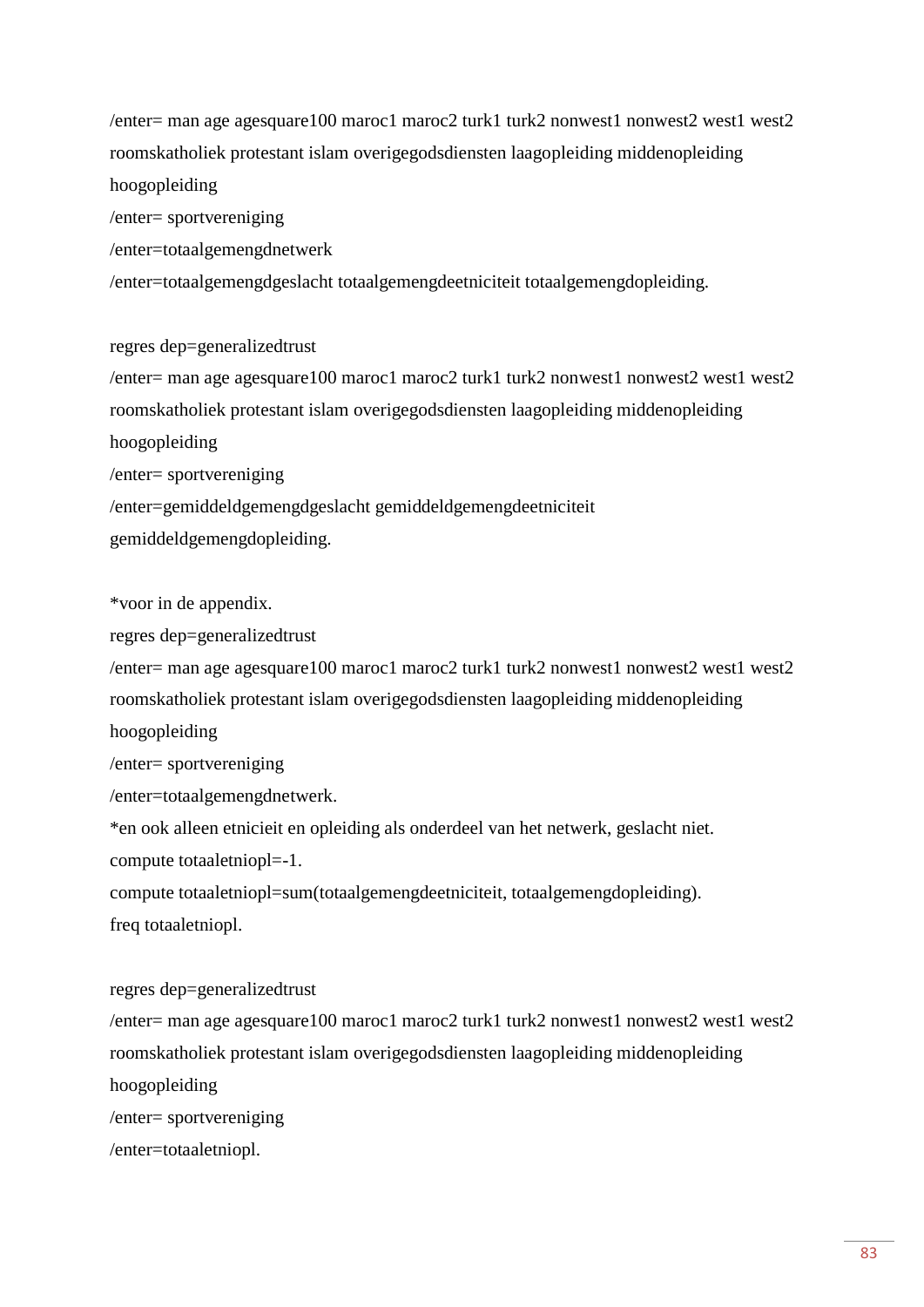### \*\*\*HYPOTHESE 3.

\*Members of sports associations who have personal contact with people of other ethnic backgrounds have more generalized trust,

compared to non-members or members who do not have contact with people of other ethnic backgrounds via the sports associations.

temp.

select if (sportvereniging=1).

regres dep=generalizedtrust

 $/$ enter= man age agesquare100 maroc1 maroc2 turk1 turk2 nonwest1 nonwest2 west1 west2 roomskatholiek protestant islam overigegodsdiensten laagopleiding middenopleiding hoogopleiding

/enter= intercontact.

regres dep=intercontact

 $/$ enter= man age agesquare100 maroc1 maroc2 turk1 turk2 nonwest1 nonwest2 west1 west2 roomskatholiek protestant islam overigegodsdiensten laagopleiding middenopleiding hoogopleiding

/enter= sportvereniging.

freq sportvereniging.

\*zie hypothese 5.

\*Geen effect van intercontact, maar dit ook doen voor alleen members want vele respondenten hebben geen persoonlijk contact met mensen met andere etnische achtergronden via de sportvereniging.

\*\*\*HYPOTHESIS 4: People who are a member of a sports association have less generalized trust, compared to non-members.

regres dep=generalizedtrust

 $/$ enter= man age agesquare100 maroc1 maroc2 turk1 turk2 nonwest1 nonwest2 west1 west2 dutch roomskatholiek protestant islam overigegodsdiensten laagopleiding middenopleiding hoogopleiding

/enter= sportvereniging.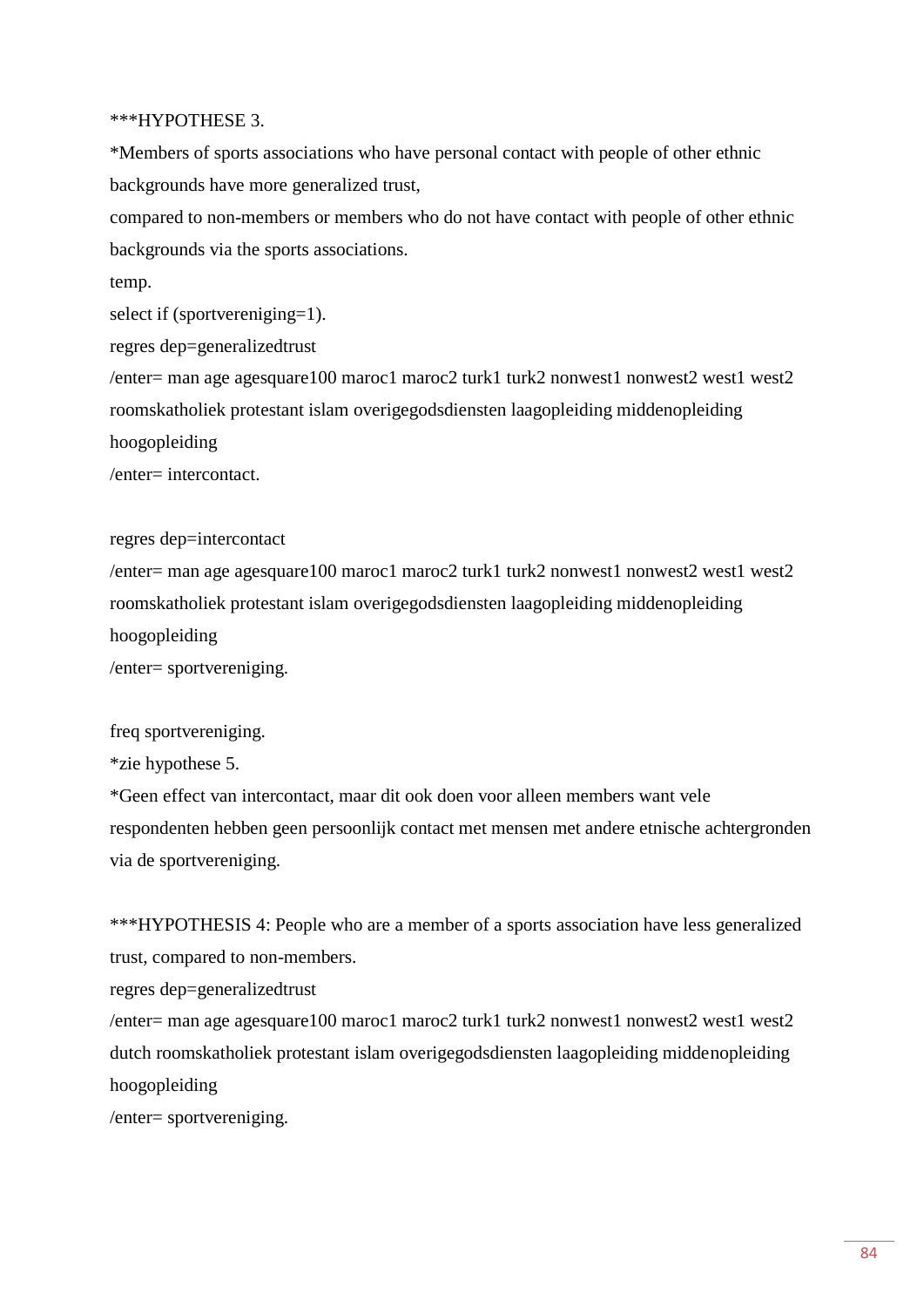\*\*\*HYPOTHESIS 5: Members of sports associations have less generalized trust, compared to non-members,

This relationship can be explained by the less heterogeneous personal networks of members, compared to non-members.

regres dep=generalizedtrust

 $/$ enter= man age agesquare100 maroc1 maroc2 turk1 turk2 nonwest1 nonwest2 west1 west2 dutch roomskatholiek protestant islam overigegodsdiensten laagopleiding middenopleiding hoogopleiding

/enter= sportvereniging

/enter=totaalgemengdgeslacht totaalgemengdeetniciteit totaalgemengdopleiding.

regres dep=generalizedtrust

/enter= man age agesquare100 maroc1 maroc2 turk1 turk2 nonwest1 nonwest2 west1 west2 dutch roomskatholiek protestant islam overigegodsdiensten laagopleiding middenopleiding hoogopleiding

/enter= sportvereniging

/enter=totaalgemengdnetwerk

/enter=totaalgemengdgeslacht totaalgemengdeetniciteit totaalgemengdopleiding.

regres dep=generalizedtrust

 $/$ enter= man age agesquare100 maroc1 maroc2 turk1 turk2 nonwest1 nonwest2 west1 west2 dutch roomskatholiek protestant islam overigegodsdiensten laagopleiding middenopleiding hoogopleiding

/enter= sportvereniging

/enter=gemiddeldgemengdgeslacht gemiddeldgemengdeetniciteit gemiddeldgemengdopleiding.

\*\*\*HYPOTHESIS 6 Members of sports associations who do not have personal interethnic contact via sports associations have less generalized trust, compared to non-members or members who have personal interethnic contact via sports associations. freq intercontact. temp. select if (sportvereniging=1).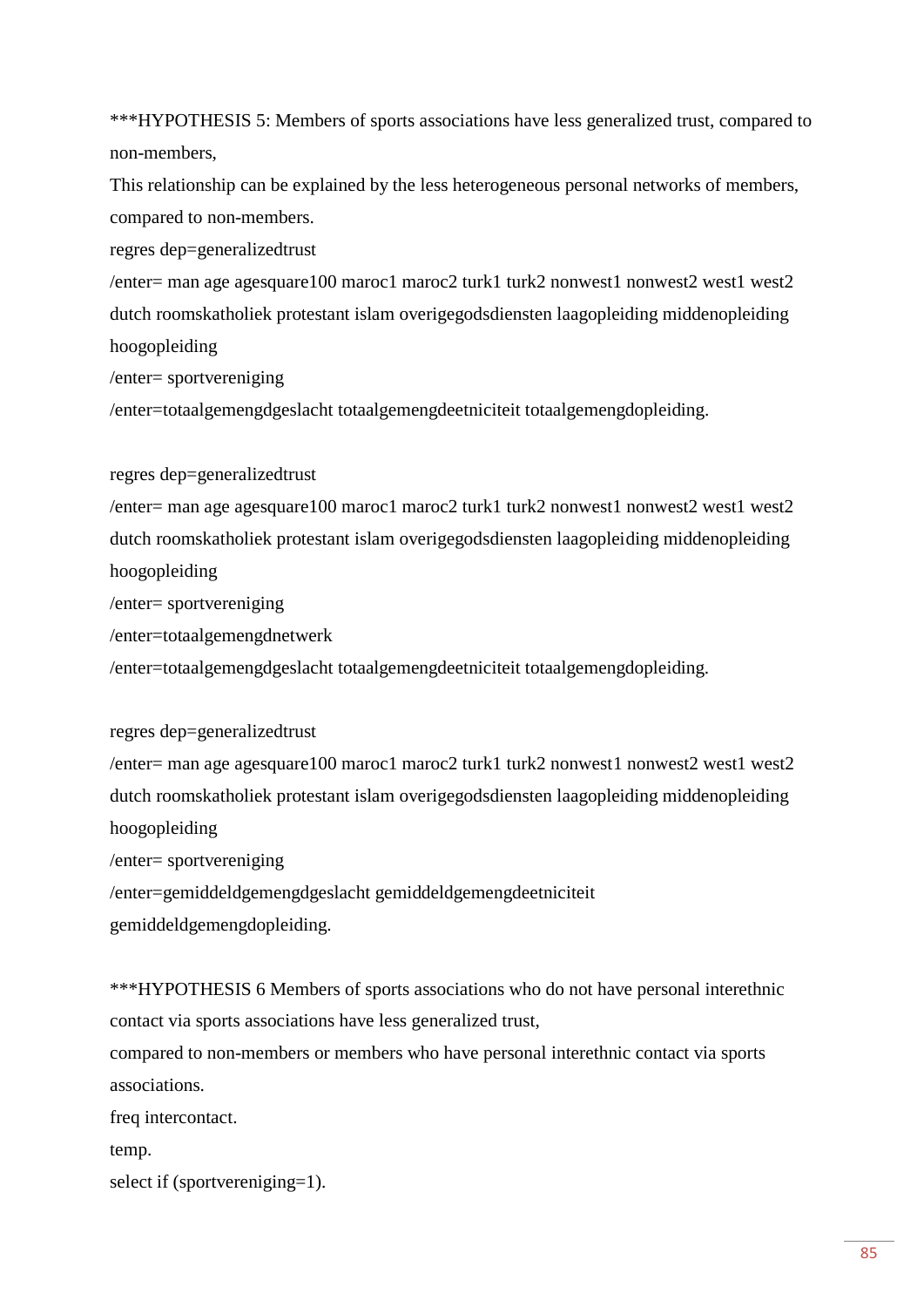freq intercontact.

temp.

select if (sportvereniging=1).

regres dep=generalizedtrust

 $/$ enter= man age agesquare100 maroc1 maroc2 turk1 turk2 nonwest1 nonwest2 west1 west2 roomskatholiek protestant islam overigegodsdiensten laagopleiding middenopleiding hoogopleiding

/enter= intercontact.

\*Niet gelovig en native dutch als referentie categorie.

freq sportvereniging.

freq intercontact.

compute sporterinetercontact=-1.

if (sportvereniging=1 and intercontact=0) sporterintercontact=0.

if (sportvereniging=1 and intercontact gt 0) sporterintercontact=1.

if (sportvereniging=0 and intercontact=0) sporterintercontact=2.

freq sporterintercontact.

recode sporterintercontact (0=1)(else=0) into sportergeencontact. recode sporterintercontact (1=1)(else=0) into sporterwelcontact. recode sporterintercontact (2=1)(else=0) into geensportergeencontact. freq sportergeencontact sporterwelcontact geensportergeencontact. \*even gecreeerd voor het interactieffect. compute sportintercontactscores=-1. if (geensportergeencontact=1) sportintercontactscores=0. if (sportergeencontact=1) sportintercontactscores=1. if (sporterwelcontact=1) sportintercontactscores=2. freq sportintercontactscores. desc sportintercontactscores.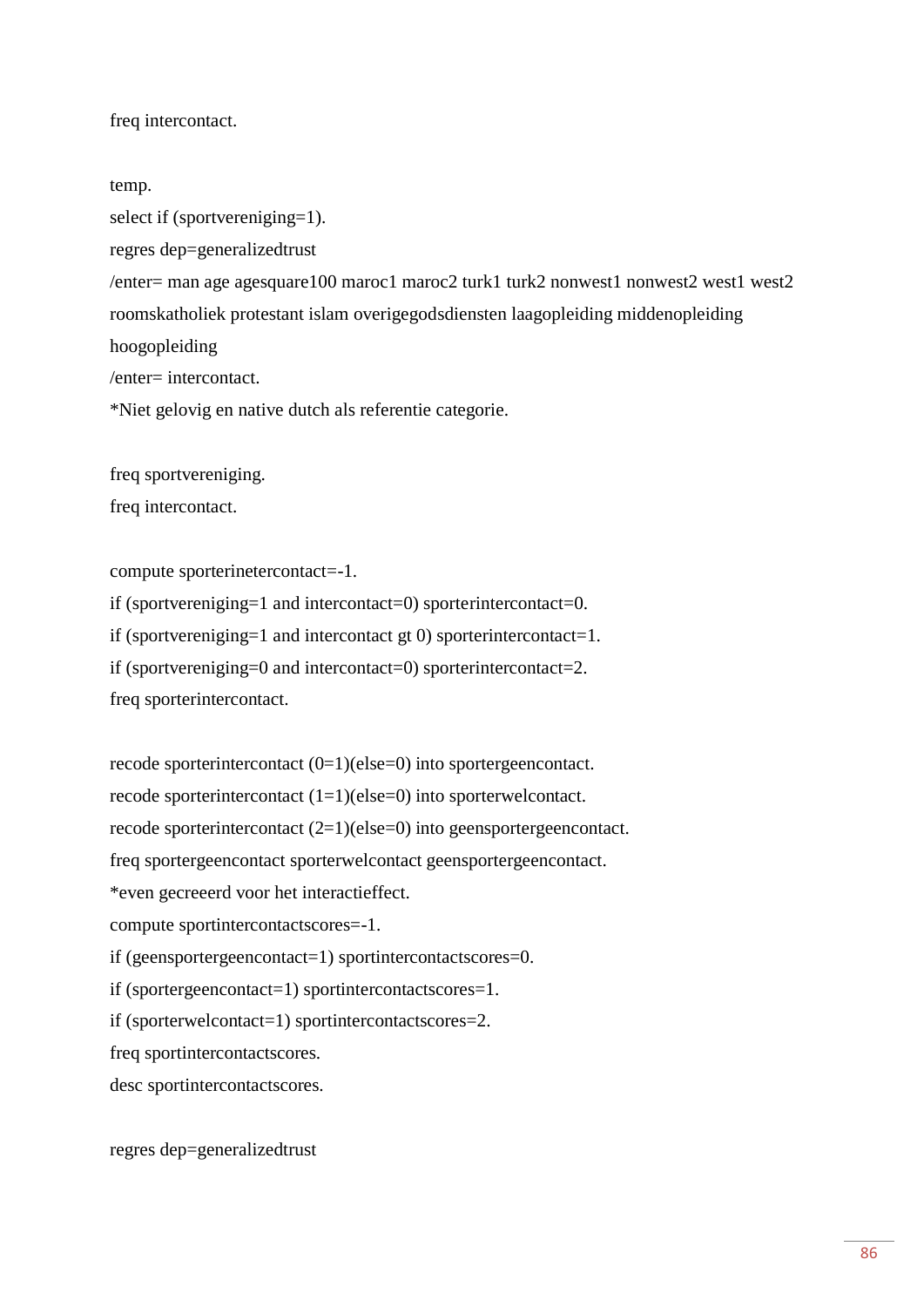$/$ enter= man age agesquare100 maroc1 maroc2 turk1 turk2 nonwest1 nonwest2 west1 west2 roomskatholiek protestant islam overigegodsdiensten laagopleiding middenopleiding hoogopleiding

/enter= sportergeencontact sporterwelcontact.

\*Niet gelovig en native dutch als referentie categorie en geensportergeencontact. regres dep=generalizedtrust

 $/$ enter= man age agesquare100 maroc1 maroc2 turk1 turk2 nonwest1 nonwest2 west1 west2 roomskatholiek protestant islam overigegodsdiensten laagopleiding middenopleiding hoogopleiding

/enter= sportergeencontact geensportergeencontact.

\*lid van een sportvereniging uit de analyse gehaald omdat alle variatie van de variabele interetnisch persoonlijk contact al in de variabele sportvereniging zit;

dit is hieronder te zien in de crosstabs van sportvereniging by (geen)sporterwel/geencontact. \* de ene keer geensportergeencontact als referentie categorie gebruikt, de andere keer sporterwelcontact als referentie categorie gebruikt, dit om de verschillende groepen te kunnen vergelijken.

freq sporterwelcontact sportergeencontact geensportergeencontact.

CROSSTABS sportvereniging by sportergeencontact. CROSSTABS sportvereniging by sporterwelcontact. CROSSTABS sportvereniging by geensportergeencontact.

desc man age agesquare100 maroc1 maroc2 turk1 turk2 nonwest1 nonwest2 west1 west2 dutch roomskatholiek protestant islam overigegodsdiensten laagopleiding middenopleiding hoogopleiding.

desc sportvereniging totaalgemengdgeslacht totaalgemengdeetniciteit totaalgemengdopleiding generalizedtrust contactned contactturk contactmarok contactsuriantil contactandernietwest. desc sportergeencontact sporterwelcontact geensportergeencontact. desc totaalgemengdnetwerk gemiddeldgemengdnetwerk.

freq intercontact.

\*\*\* Het effect van x op z testen.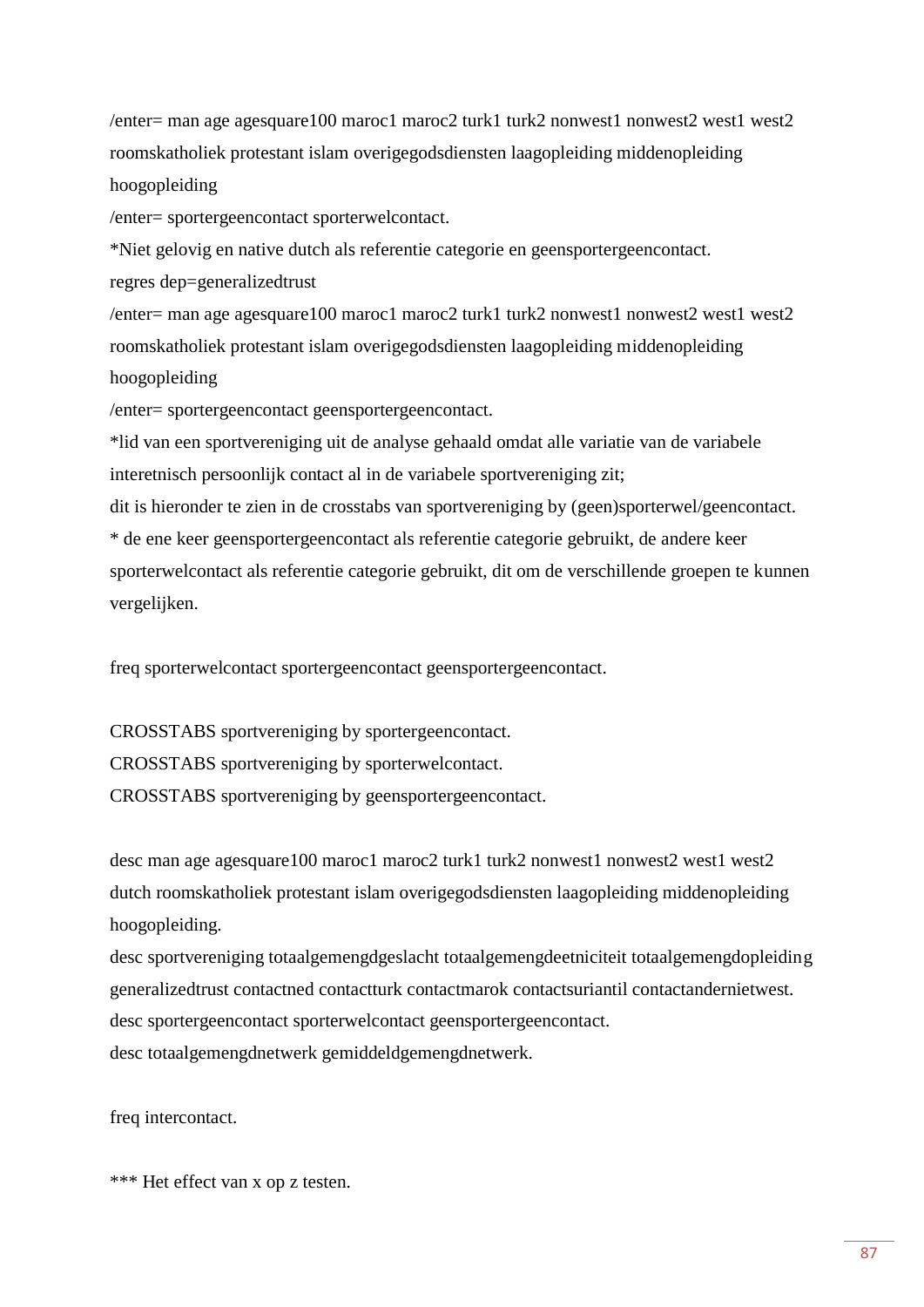### regres dep=totaalgemengdopleiding

 $/$ enter= man age agesquare100 maroc1 maroc2 turk1 turk2 nonwest1 nonwest2 west1 west2 dutch roomskatholiek protestant islam overigegodsdiensten laagopleiding middenopleiding hoogopleiding

/enter= sportvereniging.

### regres dep=totaalgemengdgeslacht

 $/$ enter= man age agesquare100 maroc1 maroc2 turk1 turk2 nonwest1 nonwest2 west1 west2 dutch roomskatholiek protestant islam overigegodsdiensten laagopleiding middenopleiding hoogopleiding

/enter= sportvereniging.

# regres dep=totaalgemengdeetniciteit

 $/$ enter= man age agesquare100 maroc1 maroc2 turk1 turk2 nonwest1 nonwest2 west1 west2 dutch roomskatholiek protestant islam overigegodsdiensten laagopleiding middenopleiding hoogopleiding

/enter= sportvereniging.

## regres dep=totaalgemengdnetwerk

 $/$ enter= man age agesquare100 maroc1 maroc2 turk1 turk2 nonwest1 nonwest2 west1 west2 dutch roomskatholiek protestant islam overigegodsdiensten laagopleiding middenopleiding hoogopleiding

/enter=sportvereniging.

### \*\*\* nog wat meer.

regres dep=totaalgemengdnetwerk

 $/$ enter= man age agesquare100 maroc1 maroc2 turk1 turk2 nonwest1 nonwest2 west1 west2 dutch roomskatholiek protestant islam overigegodsdiensten laagopleiding middenopleiding hoogopleiding

/enter=sportvereniging

/enter=intercontact.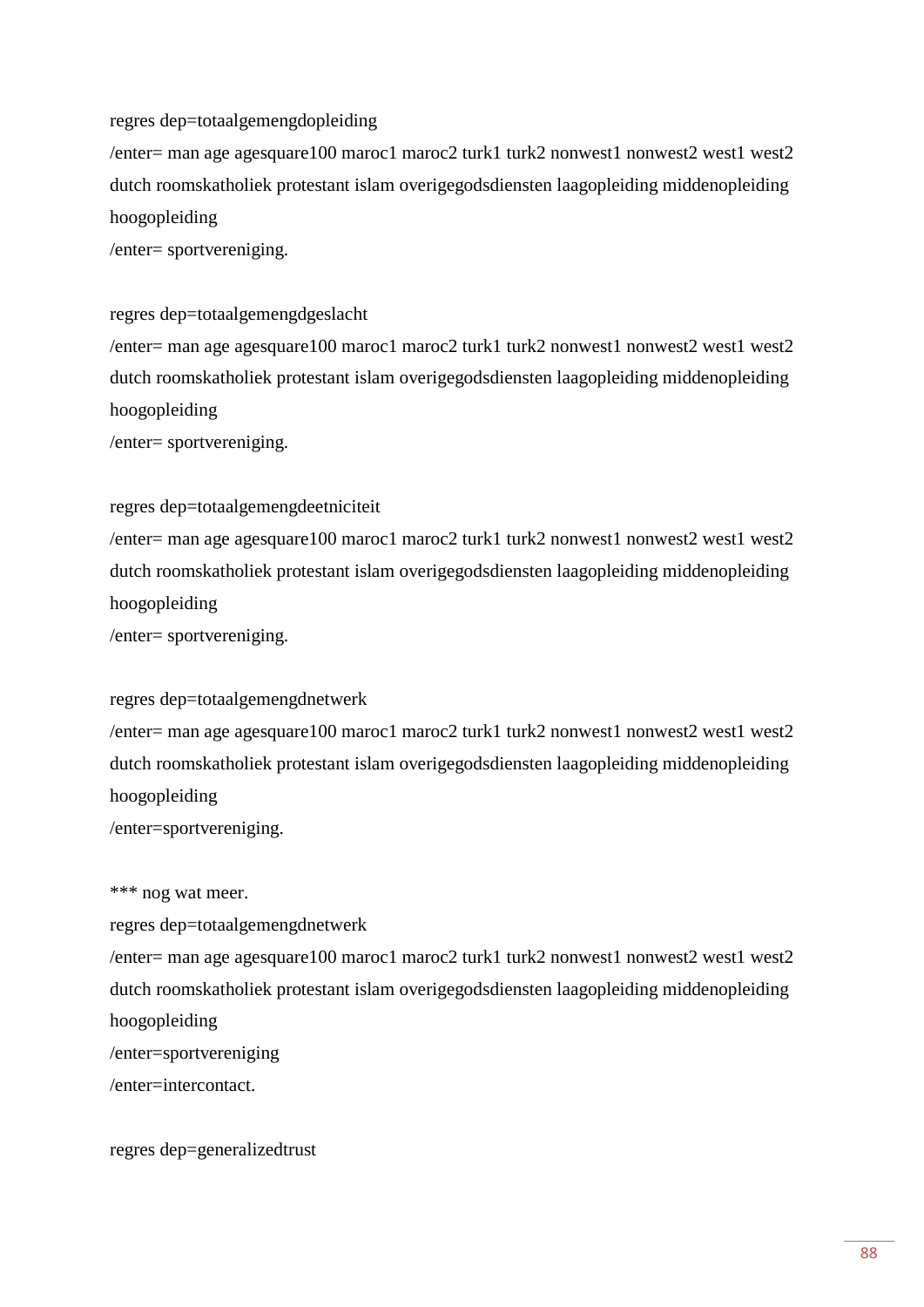$/$ enter= man age agesquare100 maroc1 maroc2 turk1 turk2 nonwest1 nonwest2 west1 west2 dutch roomskatholiek protestant islam overigegodsdiensten laagopleiding middenopleiding hoogopleiding

/enter=sportvereniging

/enter=intercontact.

regres dep=generalizedtrust

 $/$ enter= man age agesquare100 maroc1 maroc2 turk1 turk2 nonwest1 nonwest2 west1 west2 dutch roomskatholiek protestant islam overigegodsdiensten laagopleiding middenopleiding hoogopleiding

/enter=totaalgemengdnetwerk

/enter=totaalgemengdgeslacht totaalgemengdopleiding totaalgemengdeetniciteit.

regres dep=generalizedtrust

 $/$ enter= man age agesquare100 maroc1 maroc2 turk1 turk2 nonwest1 nonwest2 west1 west2 dutch roomskatholiek protestant islam overigegodsdiensten laagopleiding middenopleiding hoogopleiding

/enter=totaalgemengdgeslacht totaalgemengdopleiding totaalgemengdeetniciteit.

regres dep=generalizedtrust

 $/$ enter= man age agesquare100 maroc1 maroc2 turk1 turk2 nonwest1 nonwest2 west1 west2 dutch roomskatholiek protestant islam overigegodsdiensten laagopleiding middenopleiding hoogopleiding

/enter=totaalgemengdnetwerk.

temp.

select if (sportvereniging=1).

regres dep=generalizedtrust

 $/$ enter= man age agesquare100 maroc1 maroc2 turk1 turk2 nonwest1 nonwest2 west1 west2 dutch roomskatholiek protestant islam overigegodsdiensten laagopleiding middenopleiding hoogopleiding

/enter=intercontact.

temp.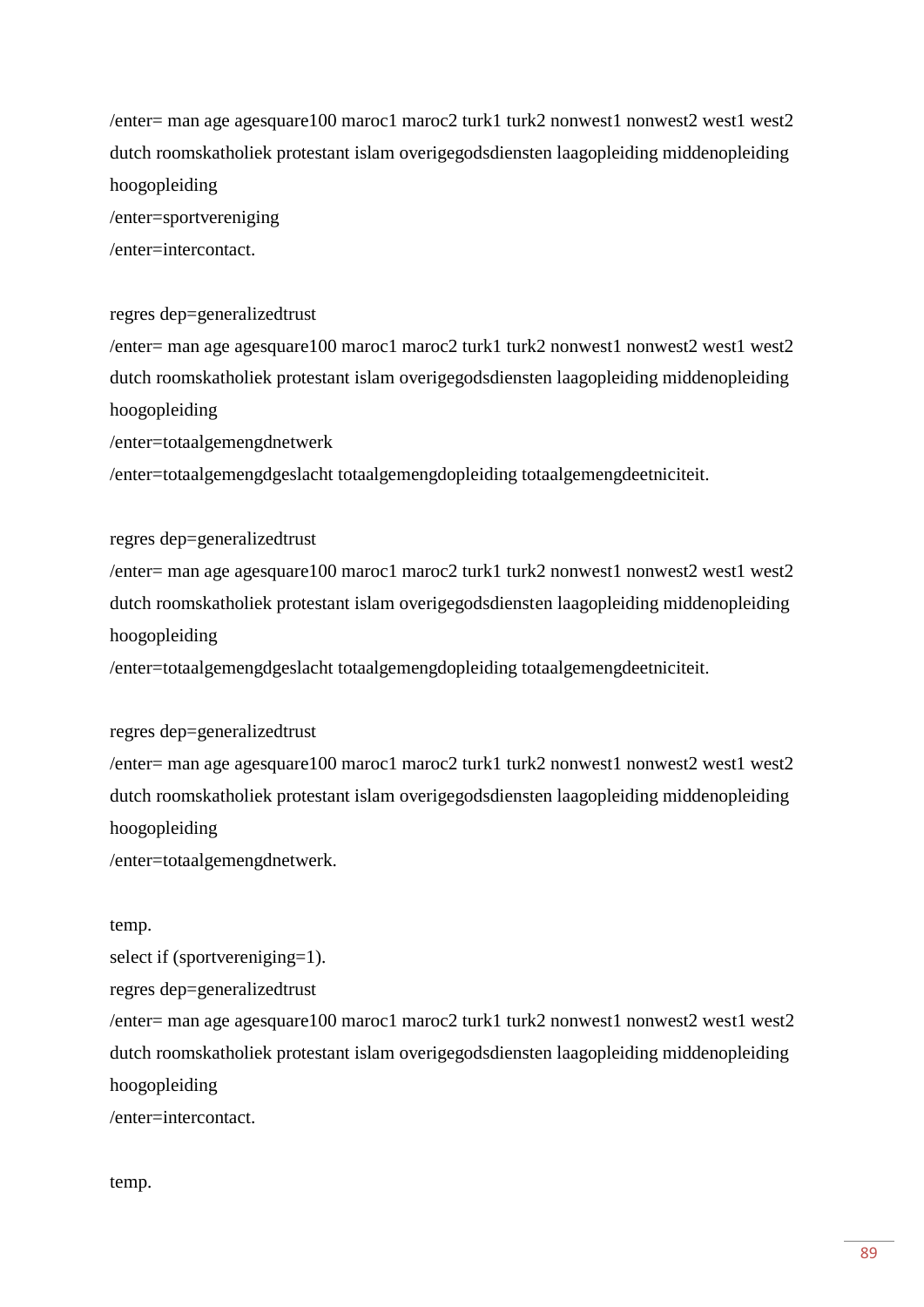select if (sportvereniging=1). regres dep=generalizedtrust  $/$ enter= man age agesquare100 maroc1 maroc2 turk1 turk2 nonwest1 nonwest2 west1 west2 dutch roomskatholiek protestant islam overigegodsdiensten laagopleiding middenopleiding hoogopleiding /enter=totaalgemengdnetwerk.

temp.

select if (sportvereniging=1).

regres dep=generalizedtrust

 $/$ enter= man age agesquare100 maroc1 maroc2 turk1 turk2 nonwest1 nonwest2 west1 west2 dutch roomskatholiek protestant islam overigegodsdiensten laagopleiding middenopleiding hoogopleiding

/enter=totaalgemengdgeslacht.

temp.

select if (sportvereniging=1).

regres dep=generalizedtrust

/enter= man age agesquare100 maroc1 maroc2 turk1 turk2 nonwest1 nonwest2 west1 west2 dutch roomskatholiek protestant islam overigegodsdiensten laagopleiding middenopleiding hoogopleiding

/enter=totaalgemengdeetniciteit.

temp.

select if (sportvereniging=1).

regres dep=generalizedtrust

/enter= man age agesquare100 maroc1 maroc2 turk1 turk2 nonwest1 nonwest2 west1 west2 dutch roomskatholiek protestant islam overigegodsdiensten laagopleiding middenopleiding hoogopleiding

/enter=totaalgemengdopleiding.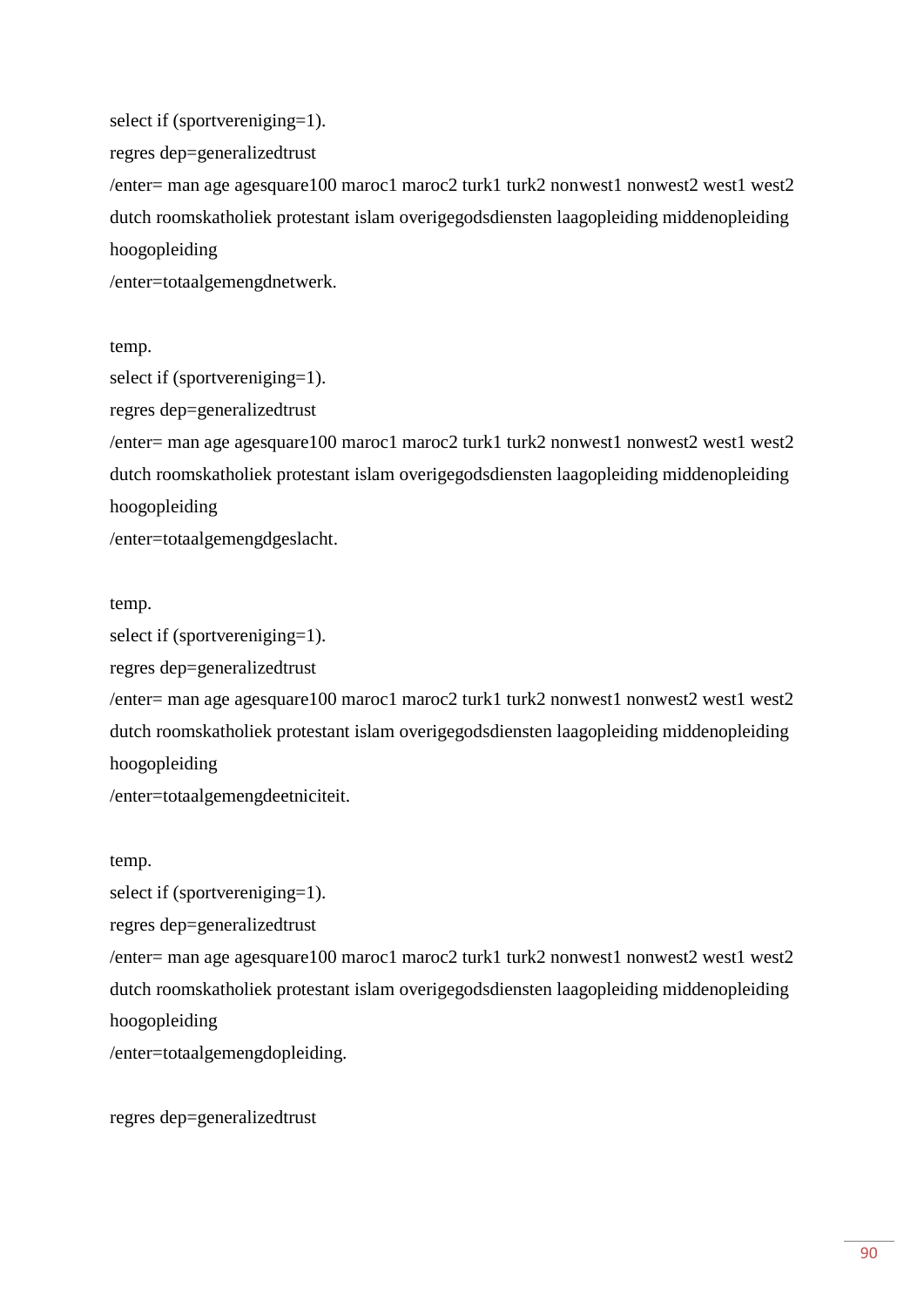$/$ enter= man age agesquare100 maroc1 maroc2 turk1 turk2 nonwest1 nonwest2 west1 west2 dutch roomskatholiek protestant islam overigegodsdiensten laagopleiding middenopleiding hoogopleiding

/enter=sportvereniging

/enter=totaalgemengdnetwerk.

regres dep=totaalgemengdgeslacht

 $/$ enter= man age agesquare100 maroc1 maroc2 turk1 turk2 nonwest1 nonwest2 west1 west2 roomskatholiek protestant islam overigegodsdiensten laagopleiding middenopleiding hoogopleiding

/enter=sportvereniging

/enter=fitness hardlopen voetbal tennis hockey zwemmen vechtsport volleybal toerfietsen anderesport.

### regres dep=totaalgemengdeetniciteit

 $/$ enter= man age agesquare100 maroc1 maroc2 turk1 turk2 nonwest1 nonwest2 west1 west2 roomskatholiek protestant islam overigegodsdiensten laagopleiding middenopleiding hoogopleiding

/enter=sportvereniging

/enter=fitness hardlopen voetbal tennis hockey zwemmen vechtsport volleybal toerfietsen anderesport.

regres dep=totaalgemengdopleiding

 $/$ enter= man age agesquare100 maroc1 maroc2 turk1 turk2 nonwest1 nonwest2 west1 west2 roomskatholiek protestant islam overigegodsdiensten laagopleiding middenopleiding hoogopleiding

/enter=sportvereniging

/enter=fitness hardlopen voetbal tennis hockey zwemmen vechtsport volleybal toerfietsen anderesport.

\*\*bekijken of de soort sport nog invloed heeft. freq w1scc1a w1scc1b w1scc1c w1scc1d w1scc1e w1scc1f w1scc1g w1scc1h w1scc1i w1scc1j w1scc1\_openc30.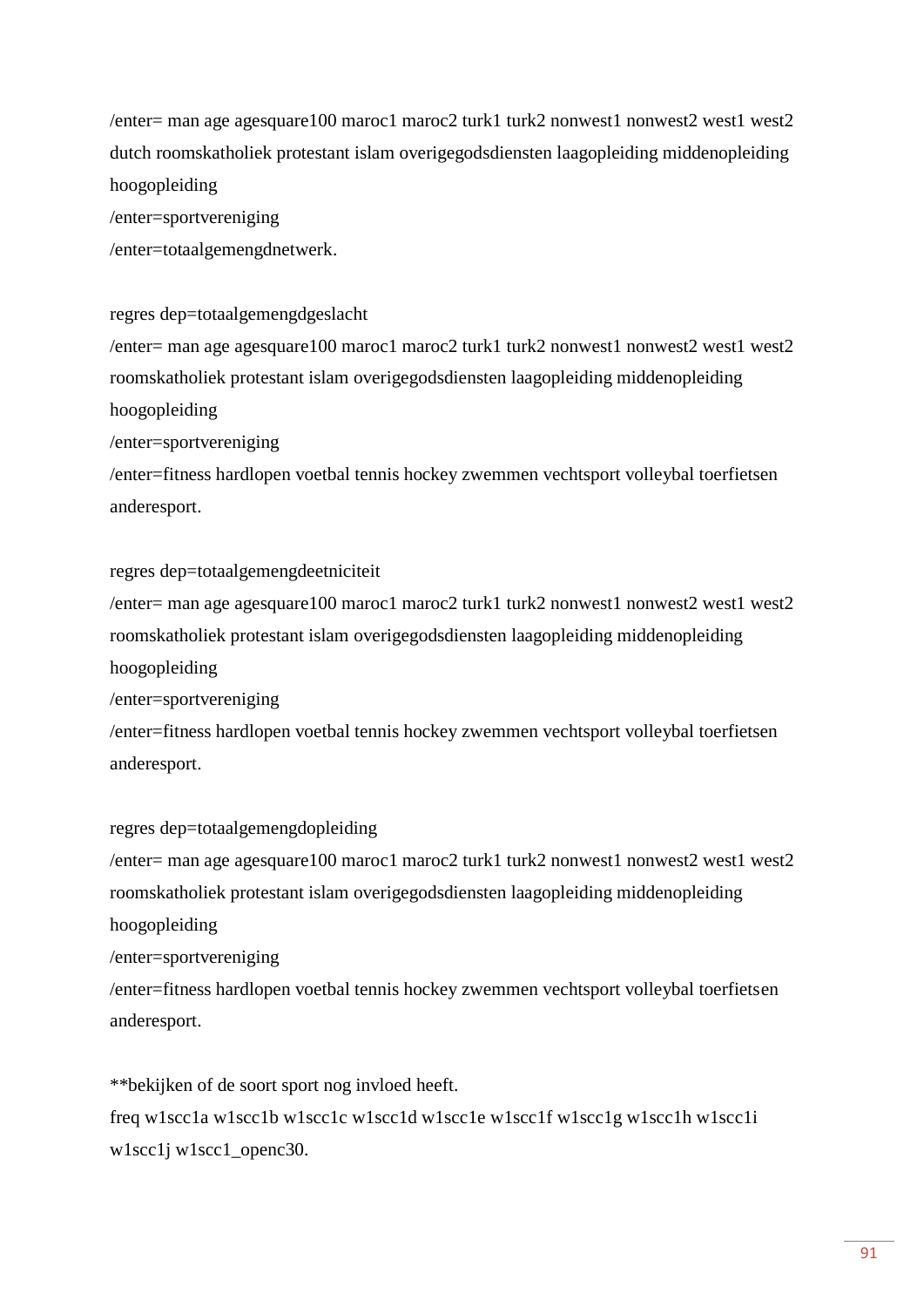desc w1scc1a w1scc1b w1scc1c w1scc1d w1scc1e w1scc1f w1scc1g w1scc1h w1scc1i w1scc1j w1scc1\_openc30.

freq w1scc1a.

\*wanneer iemand een score van 3 (1-3 keer per maand) of 4 (4 of meer keer per maand) heeft wordt dit gerecode tot sporten bij deze tak van sport,

wanneer iemand 1 (niet) of 2 (minder dan eens per maand) scoort geldt dit niet als beoefenen van de desbetreffende sport.

recode w1scc1a  $(1=0)(2=0)(3=1)(4=1)(else=sysmis)$  into fitness.

freq fitness.

desc fitness.

recode w1scc1b  $(1=0)(2=0)(3=1)(4=1)(else=sysmis)$  into hardlopen. recode w1scc1c  $(1=0)(2=0)(3=1)(4=1)(else=sysmis)$  into voetbal. recode w1scc1d  $(1=0)(2=0)(3=1)(4=1)(else=sysmis)$  into tennis. recode w1scc1e  $(1=0)(2=0)(3=1)(4=1)(else=sysmis)$  into hockey. recode w1scc1f  $(1=0)(2=0)(3=1)(4=1)(else=sysmis)$  into zwemmen. recode w1scc1g  $(1=0)(2=0)(3=1)(4=1)(else=sysmis)$  into vechtsport. recode w1scc1h  $(1=0)(2=0)(3=1)(4=1)(else=sysmis)$  into volleybal. recode w1scc1i  $(1=0)(2=0)(3=1)(4=1)(else=sysmis)$  into toerfietsen. recode w1scc1j  $(1=0)(2=0)(3=1)(4=1)(else=sysmis)$  into anderesport.

count sporten=hardlopen voetbal tennis hockey zwemmen vechtsport volleybal toerfietsen anderesport (1).

freq sporten.

\*create dummy sporten. recode sporten  $(1 \text{ thru } 10=1)(0=0)$  into sportendummy. freq sportendummy.

\*er moet ook een referentiecategorie bij de analyse zijn, dat is sportendummy: mensen die sporten vs. mensen die niet sporten.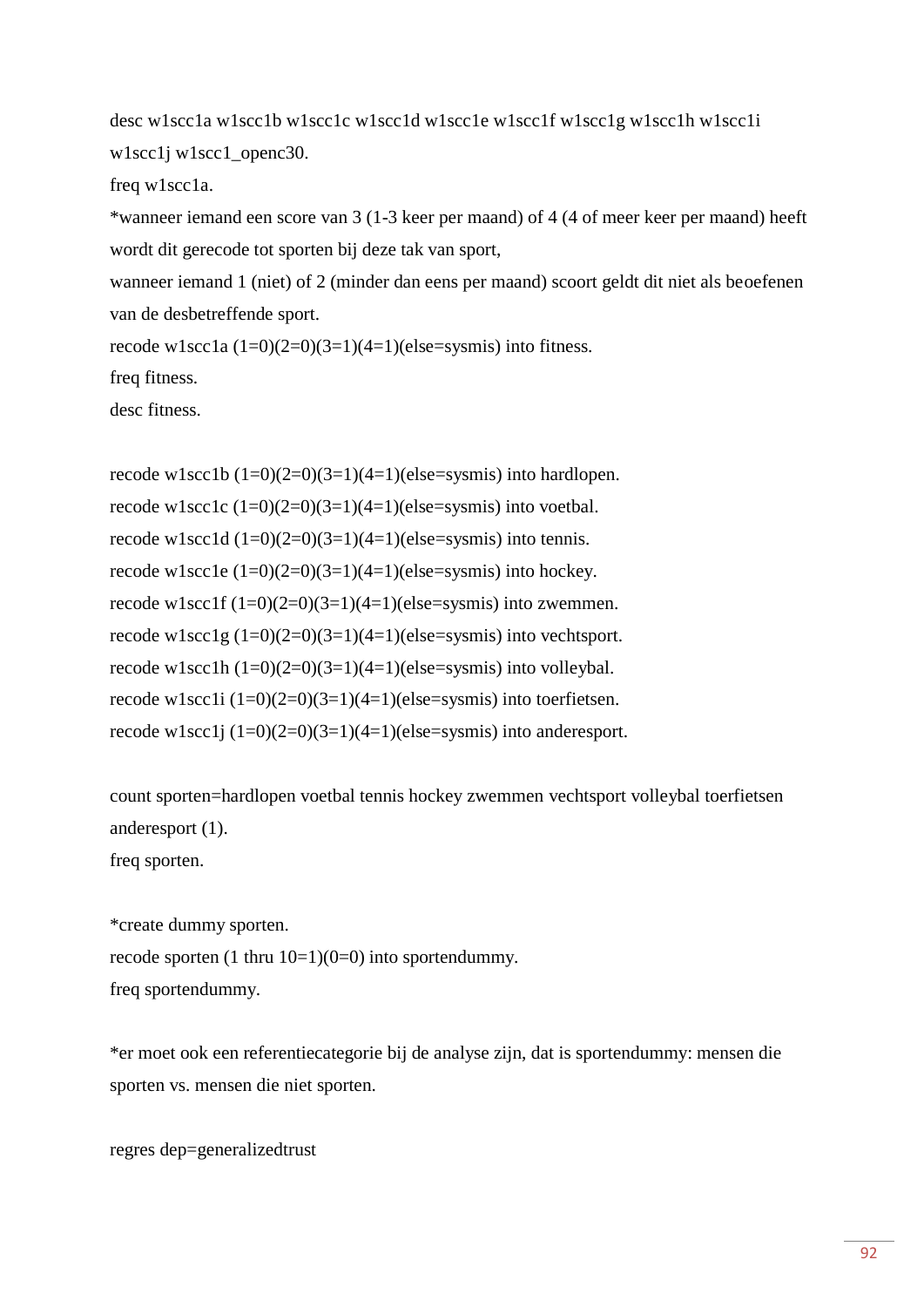$/$ enter= man age agesquare100 maroc1 maroc2 turk1 turk2 nonwest1 nonwest2 west1 west2 roomskatholiek protestant islam overigegodsdiensten laagopleiding middenopleiding hoogopleiding

/enter=sportvereniging

/enter=fitness hardlopen voetbal tennis hockey zwemmen vechtsport volleybal toerfietsen anderesport.

\*hardlopen blijkt een significante positieve invloed op generalized trust te hebben. \*ik wil ook weten of het uitmaakt of mensen in verenigingsverband hardlopen of individueel dus daarom de volgende splitsing.

compute hardlopervereniging=-1.

if (sportvereniging=1 and hardlopen=1) hardlopervereniging=1. if (sportvereniging=1 and hardlopen=0) hardlopervereniging=0. if (sportvereniging=0 and hardlopen=1) hardlopervereniging=0. if (sportvereniging=0 and hardlopen=0) hardlopervereniging=0. freq hardlopervereniging.

compute hardlopenindividueel=-1.

if (sportvereniging=1 and hardlopen=1) hardlopenindividueel=0.

if (sportvereniging=1 and hardlopen=0) hardlopenindividueel=0.

if (sportvereniging=0 and hardlopen=1) hardlopenindividueel=1.

if (sportvereniging=0 and hardlopen=0) hardlopenindividueel=0.

freq hardlopenindividueel.

## regres dep=generalizedtrust

/enter= man age agesquare100 maroc1 maroc2 turk1 turk2 nonwest1 nonwest2 west1 west2 roomskatholiek protestant islam overigegodsdiensten laagopleiding middenopleiding hoogopleiding /enter=sportvereniging

/enter=fitness hardlopervereniging hardlopenindividueel voetbal tennis hockey zwemmen vechtsport volleybal toerfietsen anderesport.

\*variabele aanmaken voor de verdeling tussen teamsporten en solosporten.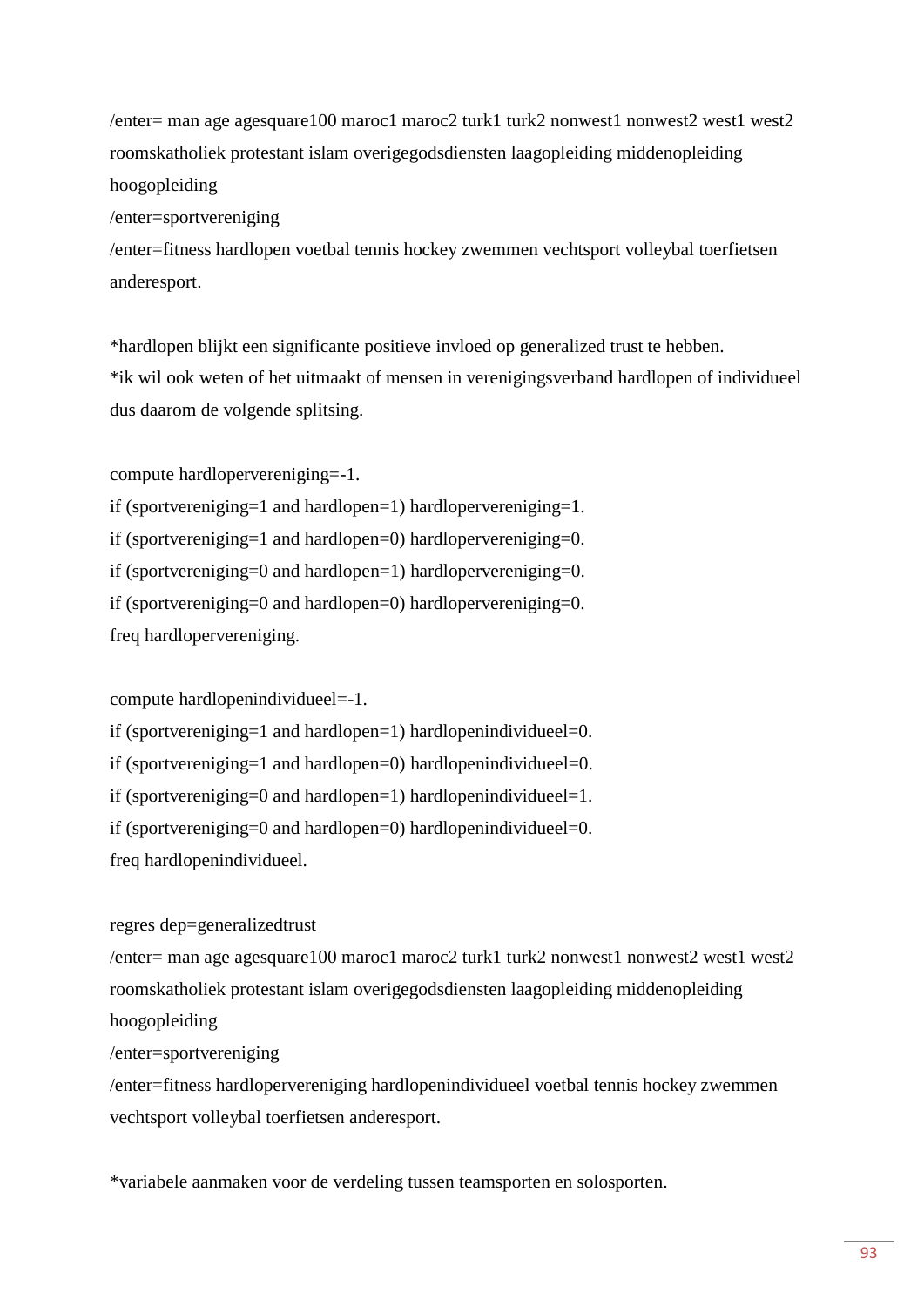compute teamsport=-1.

if (hardlopen=1) teamsport=0.

if (voetbal=1) teamsport=1.

if (tennis=1) teamsport=0.

if (hockey=1) teamsport=1.

if (zwemmen=1) teamsport=0.

if (vechtsport=1) teamsport=0.

if (volleybal=1) teamsport=1.

if (toerfietsen=1) teamsport=0.

if (anderesport=1) teamsport=2.

freq teamsport.

desc teamsport.

\* -1 zijn de mensen die niet sporten, 0 de mensen die solosporten, 1 de mensen die teamsporten, 2 de mensen die een andere sport doen.

recode teamsport  $(1=1)(else=0)$  into teamsport1.

recode teamsport  $(0=1)(else=0)$  into solosport.

recode teamsport (-1=1)(else=0) into nietsporten.

recode teamsport (2=1)(else=0) into teamsoloonbekend.

freq teamsport1 solosport nietsporten teamsoloonbekend.

desc teamsport1 solosport nietsporten teamsoloonbekend.

### regres dep=generalizedtrust

 $/$ enter= man age agesquare100 maroc1 maroc2 turk1 turk2 nonwest1 nonwest2 west1 west2 roomskatholiek protestant islam overigegodsdiensten laagopleiding middenopleiding hoogopleiding

/enter=solosport nietsporten teamsoloonbekend.

\*teamsport1 is ref cat.

\*[totaalgemengd]eetniciteit kun je vervangen door netwerk, geslacht of opleiding. regres dep=totaalgemengdeetniciteit

 $/$ enter= man age agesquare100 maroc1 maroc2 turk1 turk2 nonwest1 nonwest2 west1 west2 roomskatholiek protestant islam overigegodsdiensten laagopleiding middenopleiding hoogopleiding

/enter= sportvereniging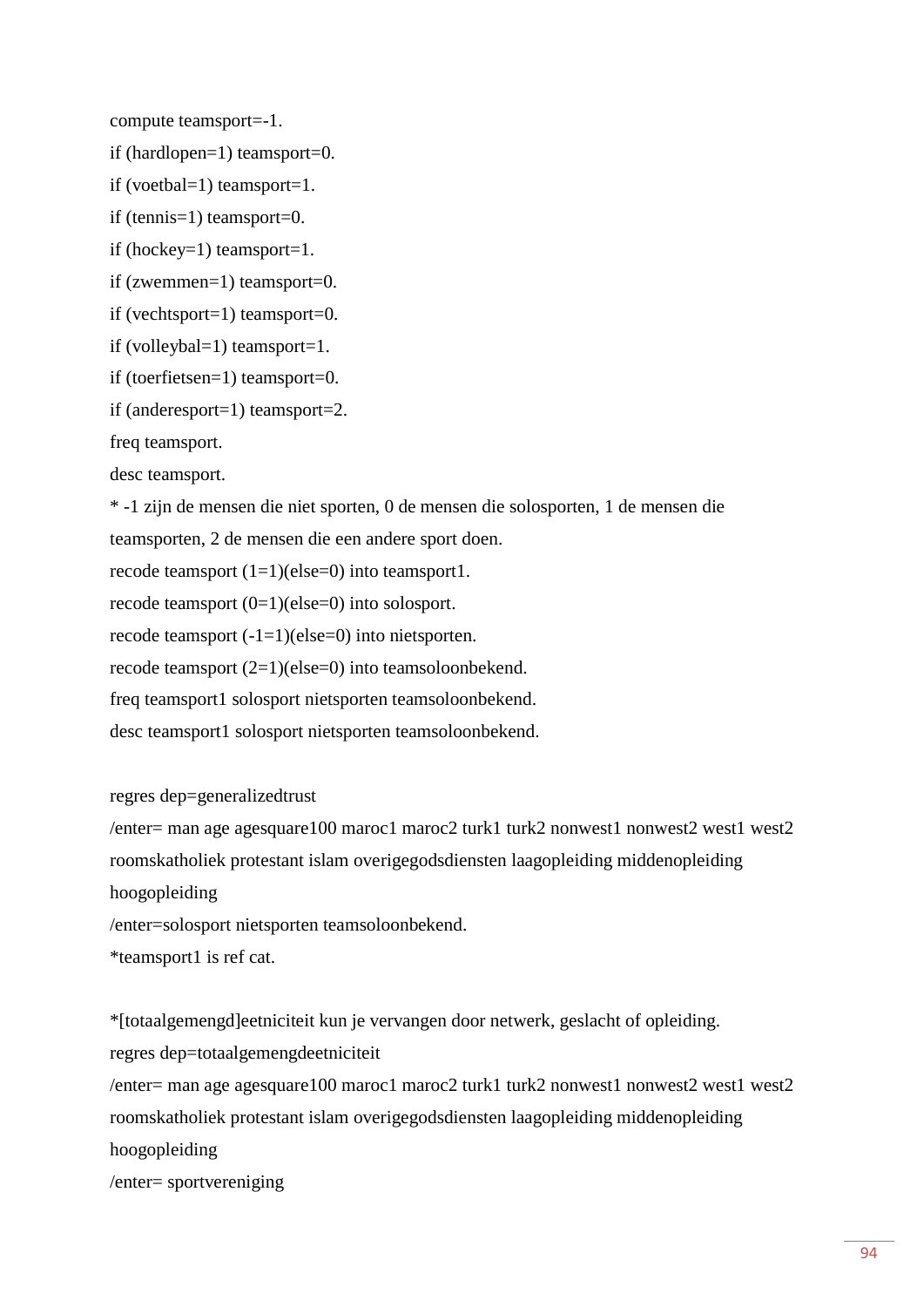/enter= fitness hardlopen voetbal tennis hockey zwemmen vechtsport volleybal toerfietsen anderesport.

\*Descriptive statistics.

desc generalizedtrust sportvereniging totaalgemengdnetwerk totaalgemengdgeslacht totaalgemengdeetniciteit totaalgemengdopleiding totaaletniopl gemiddeldgemengdnetwerk gemiddeldgemengdgeslacht gemiddeldgemengdeetniciteit gemiddeldgemengdopleiding geensportergeencontact sporterwelcontact sportergeencontact intercontact

man age agesquare100 maroc1 maroc2 turk1 turk2 nonwest1 nonwest2 west1 west2 dutch roomskatholiek protestant islam overigegodsdiensten geenbasisopleiding laagopleiding middenopleiding hoogopleiding.

\*\*\*\* interactie effect tussen intercontact en etniciteit op generalized trust bekijken. \*eerst interactievariabelen creeren. compute maroc1swc=maroc1\*sporterwelcontact. compute maroc1sgc=maroc1\*sportergeencontact. compute maroc1gsgc=maroc1\*geensportergeencontact.

compute maroc2swc=maroc2\*sporterwelcontact. compute maroc2sgc=maroc2\*sportergeencontact. compute maroc2gsgc=maroc2\*geensportergeencontact.

compute turk1swc=turk1\*sporterwelcontact. compute turk1sgc=turk1\*sportergeencontact. compute turk1gsgc=turk1\*geensportergeencontact.

compute turk2swc=turk2\*sporterwelcontact. compute turk2sgc=turk2\*sportergeencontact. compute turk2gsgc=turk2\*geensportergeencontact.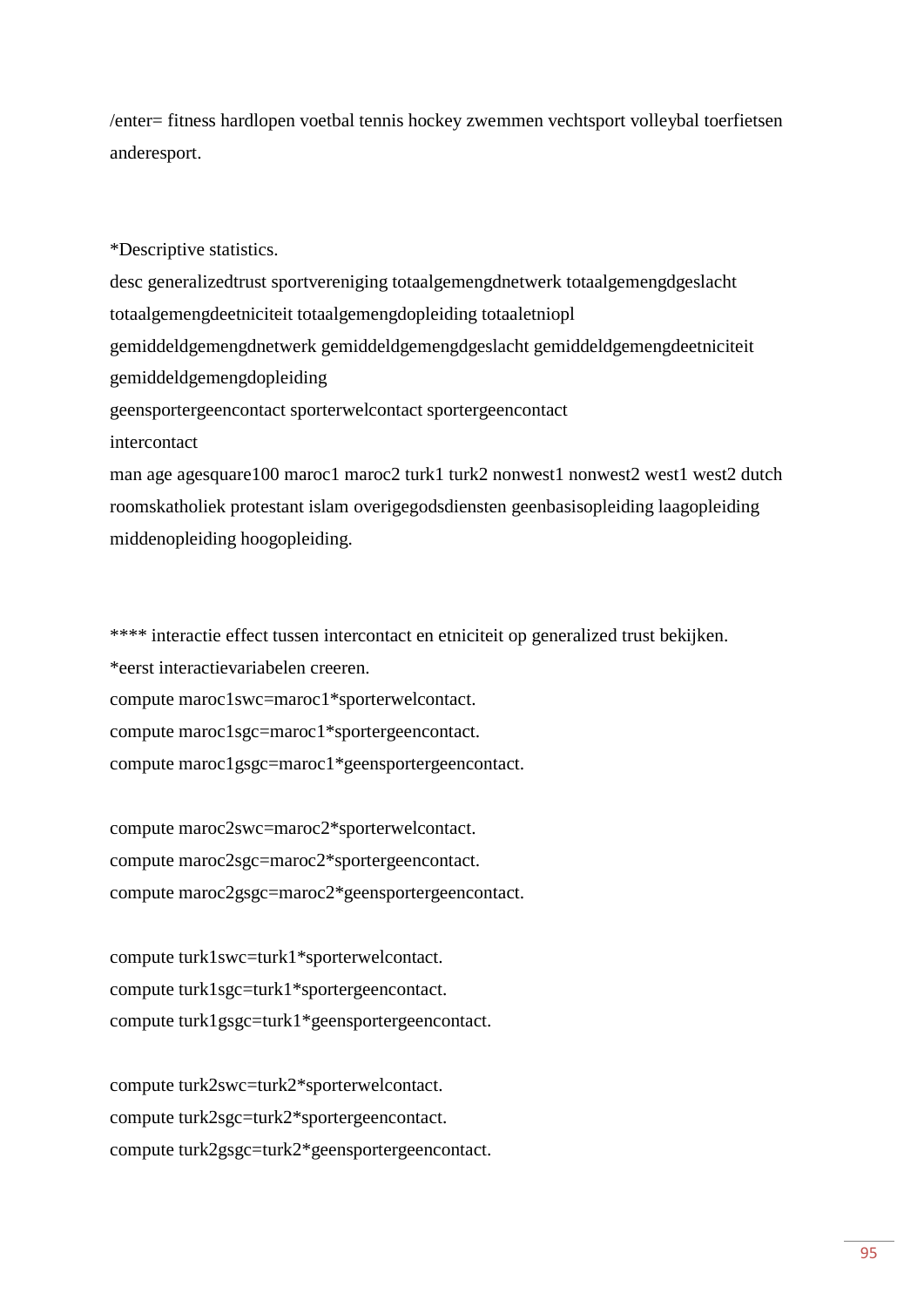compute nonwest1swc=nonwest1\*sporterwelcontact. compute nonwest1sgc=nonwest1\*sportergeencontact. compute nonwest1gsgc=nonwest1\*geensportergeencontact.

compute nonwest2swc=nonwest2\*sporterwelcontact. compute nonwest2sgc=nonwest2\*sportergeencontact. compute nonwest2gsgc=nonwest2\*geensportergeencontact.

compute west1swc=west1\*sporterwelcontact. compute west1sgc=west1\*sportergeencontact. compute west1gsgc=west1\*geensportergeencontact.

compute west2swc=west2\*sporterwelcontact. compute west2sgc=west2\*sportergeencontact. compute west2gsgc=west2\*geensportergeencontact.

compute dutchswc=dutch\*sporterwelcontact. compute dutchsgc=dutch\*sportergeencontact. compute dutchgsgc=dutch\*geensportergeencontact.

regres dep=generalizedtrust

 $/$ enter= man age agesquare100 maroc1 maroc2 turk1 turk2 nonwest1 nonwest2 west1 west2 roomskatholiek protestant islam overigegodsdiensten laagopleiding middenopleiding hoogopleiding

/enter= sporterwelcontact sportergeencontact

/enter= maroc1swc maroc1sgc maroc1gsgc maroc2swc maroc2sgc maroc2gsgc turk1swc

turk1sgc turk1gsgc turk2swc turk2sgc turk2gsgc

nonwest1swc nonwest1sgc nonwest1gsgc nonwest2swc nonwest2sgc nonwest2gsgc

west1swc west1sgc west1gsgc west2swc west2sgc west2gsgc

dutchswc dutchsgc dutchgsgc.

\*dutch, niet gelovigen, geen sporter geen interetnisch contact op de vereniging als referentie categorie.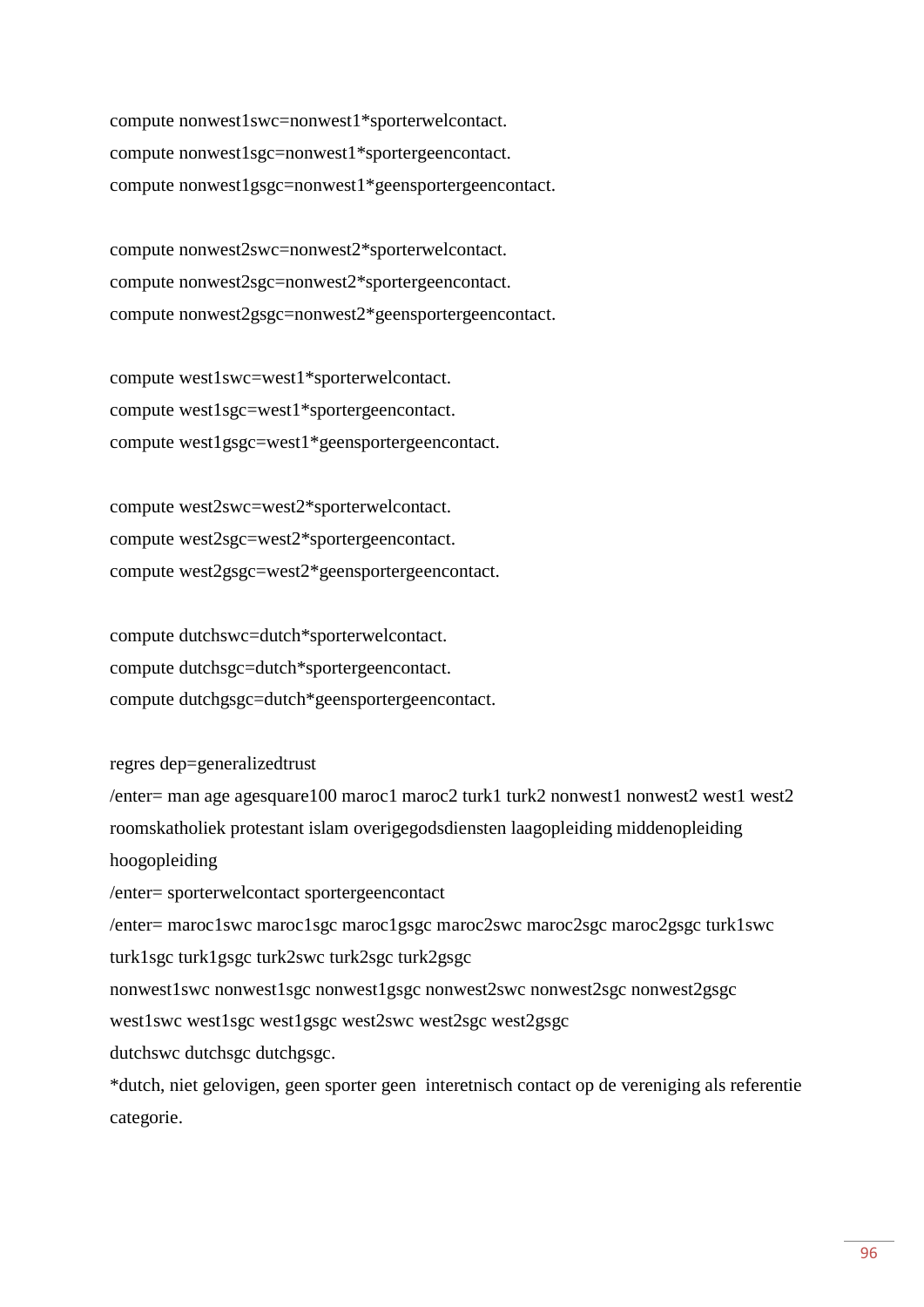# \*\*\*\*\*\*\*\*\*\*IN PRINCIPE TOT EN MET HIER RUNNEN, TENZIJ ER EXTRA ANALYSES UITGEVOERD MOETEN WORDEN ZOALS HIERONDER.

\*\*\*\*\*\* vergelijken met cultuurverenigingen (N=2407).

freq w1scc6a\_a.

desc w1scc6a\_a.

recode w1scc6a\_a  $(1=1)(2=0)$  into cultuurvereniging.

## \*\*\*\*\*VERENIGINGEN en CLUBS IN HET ALGEMEEN.

recode w1scb20a  $(7=0)(6=1)(5=2)(4=3)(3=4)(2=5)(1=6)(8=0)(else=sysmis)$  into contactnedclub.

recode w2scb20b  $(7=0)(6=1)(5=2)(4=3)(3=4)(2=5)(1=6)(8=0)(else=sysmis)$  into contactturkclub.

recode w2scb20c  $(7=0)(6=1)(5=2)(4=3)(3=4)(2=5)(1=6)(8=0)(else=sysmis)$  into contactmarokclub.

recode w2scb20d (7=0)(6=1)(5=2)(4=3)(3=4)(2=5)(1=6)(8=0)(else=sysmis) into contactsuriantilclub.

recode w2scb20e (7=0)(6=1)(5=2)(4=3)(3=4)(2=5)(1=6)(8=0)(else=sysmis) into contactandernietwestclub.

freq contactnedclub contactturkclub contactmarokclub contactsuriantilclub contactandernietwestclub.

desc contactnedclub contactturkclub contactmarokclub contactsuriantilclub contactandernietwestclub.

select if not missing (contactnedclub). select if not missing (contactturkclub). select if not missing (contactmarokclub). select if not missing (contactsuriantilclub). select if not missing (contactandernietwestclub). freq man.

freq w1cethnic.

if (w1cethnic=1) intercontactclub=sum(contactnedclub, contactturkclub, contactsuriantilclub, contactandernietwestclub).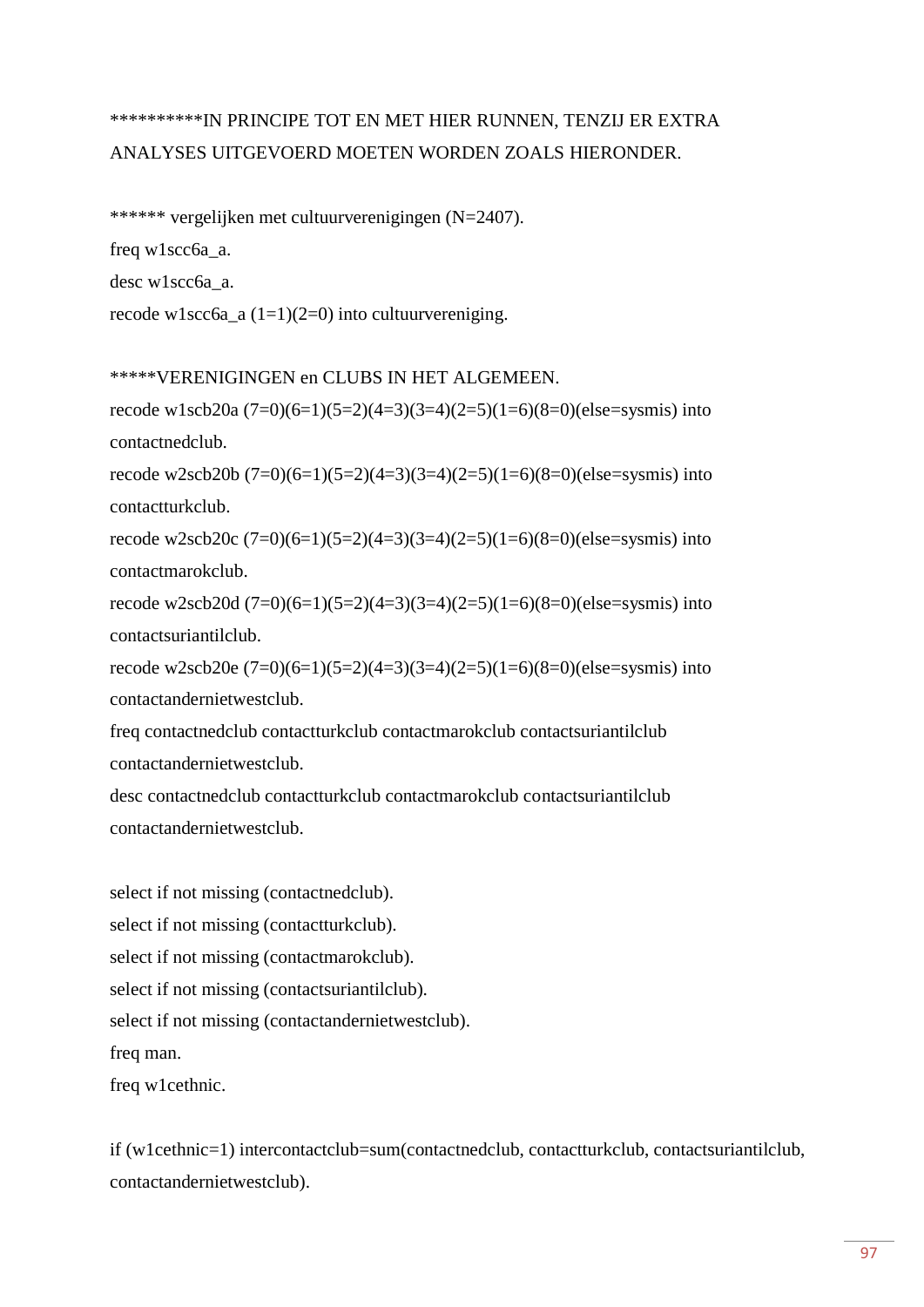if (w1cethnic=2) intercontactclub=sum(contactnedclub, contactturkclub, contactsuriantilclub, contactandernietwestclub).

if (w1cethnic=3) intercontactclub=sum(contactnedclub, contactmarokclub,

contactsuriantilclub, contactandernietwestclub).

if (w1cethnic=4) intercontactclub=sum(contactnedclub, contactmarokclub,

contactsuriantilclub, contactandernietwestclub).

if (w1cethnic=5) intercontactclub=sum(contactnedclub, contactturkclub, contactmarokclub, contactsuriantilclub, contactandernietwestclub).

if (w1cethnic=6) intercontactclub=sum(contactnedclub, contactturkclub, contactmarokclub, contactsuriantilclub, contactandernietwestclub).

if (w1cethnic=7) intercontactclub=sum(contactnedclub, contactturkclub, contactmarokclub, contactsuriantilclub, contactandernietwestclub).

if (w1cethnic=8) intercontactclub=sum(contactnedclub, contactturkclub, contactmarokclub, contactsuriantilclub, contactandernietwestclub).

if (w1cethnic=9) intercontactclub=sum(contactturkclub, contactmarokclub,

contactsuriantilclub, contactandernietwestclub).

freq intercontactclub.

desc intercontactclub.

\*1 extra missing.

compute cultuurintercontact=-1.

if (cultuurvereniging=1 and intercontact=0) cultuurintercontact=0.

if (cultuurvereniging=1 and intercontact gt 0) cultuurintercontact=1.

if (cultuurvereniging=0 and intercontact=0) cultuurintercontact=2.

freq cultuurintercontact.

recode cultuurintercontact (0=1)(else=0) into cultuurgeencontact. recode cultuurintercontact (1=1)(else=0) into cultuurwelcontact. recode cultuurintercontact (2=1)(else=0) into geencultuurgeencontact. freq cultuurgeencontact cultuurwelcontact geencultuurgeencontact.

freq w1scb21a w1scb21b w1scb21c w1scb21c w1scb21d w1scb21e.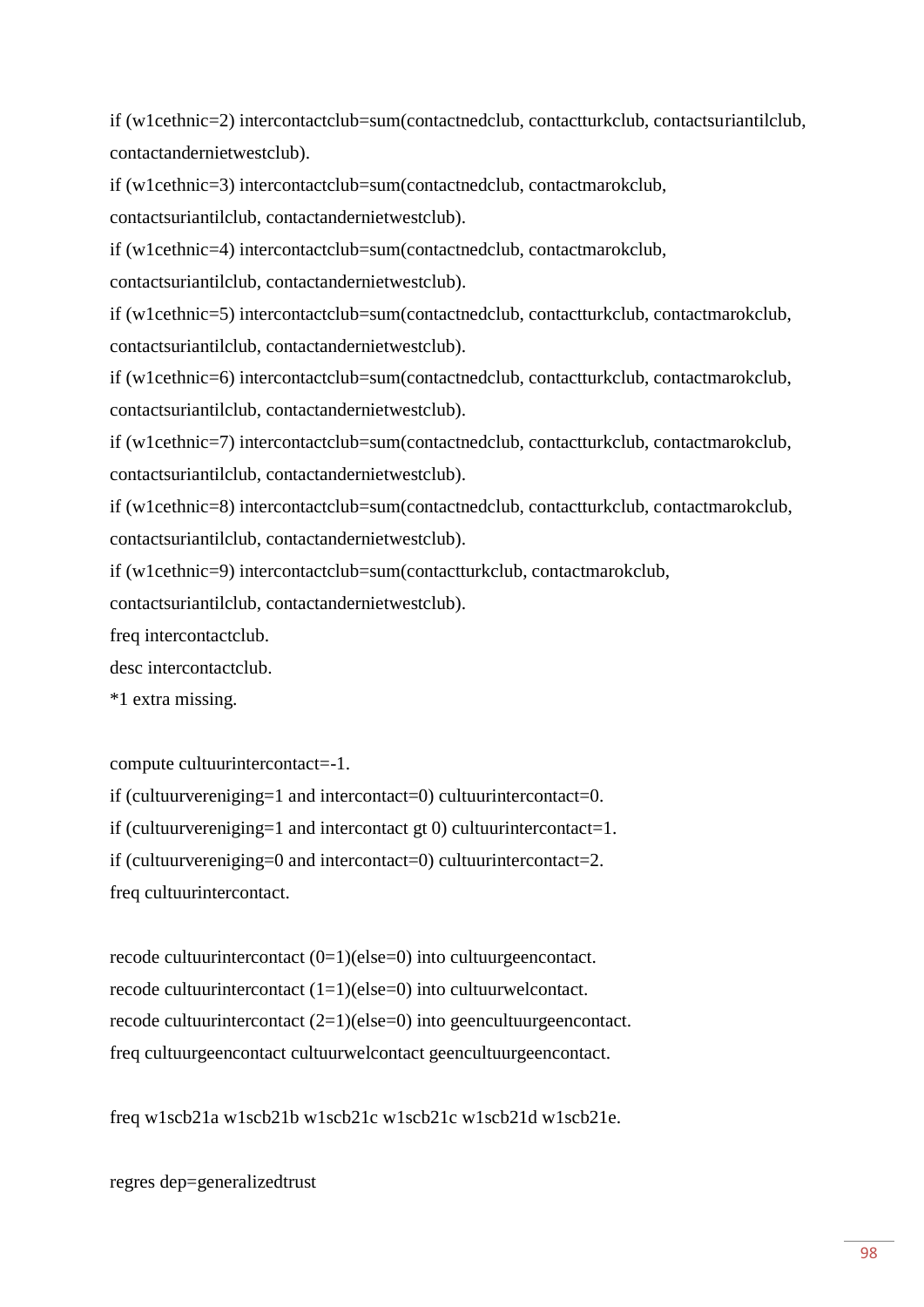$/$ enter= man age agesquare100 maroc1 maroc2 turk1 turk2 nonwest1 nonwest2 west1 west2 roomskatholiek protestant islam overigegodsdiensten laagopleiding middenopleiding hoogopleiding

/enter=cultuurgeencontact cultuurwelcontact.

regres dep=generalizedtrust

/enter= man age agesquare100 maroc1 maroc2 turk1 turk2 nonwest1 nonwest2 west1 west2 roomskatholiek protestant islam overigegodsdiensten laagopleiding middenopleiding hoogopleiding

/enter=geencultuurgeencontact cultuurwelcontact.

regres dep=generalizedtrust

/enter= man age agesquare100 maroc1 maroc2 turk1 turk2 nonwest1 nonwest2 west1 west2 roomskatholiek protestant islam overigegodsdiensten laagopleiding middenopleiding hoogopleiding /enter=cultuurvereniging.

regres dep=generalizedtrust

 $/$ enter= man age agesquare100 maroc1 maroc2 turk1 turk2 nonwest1 nonwest2 west1 west2 roomskatholiek protestant islam overigegodsdiensten laagopleiding middenopleiding hoogopleiding /enter=cultuurvereniging /enter=totaalgemengdnetwerk.

regres dep=generalizedtrust /enter= man age agesquare100 maroc1 maroc2 turk1 turk2 nonwest1 nonwest2 west1 west2 roomskatholiek protestant islam overigegodsdiensten laagopleiding middenopleiding hoogopleiding /enter=cultuurvereniging /enter=totaalgemengdnetwerk /enter=totaalgemengdgeslacht totaalgemengdeetniciteit totaalgemengdopleiding.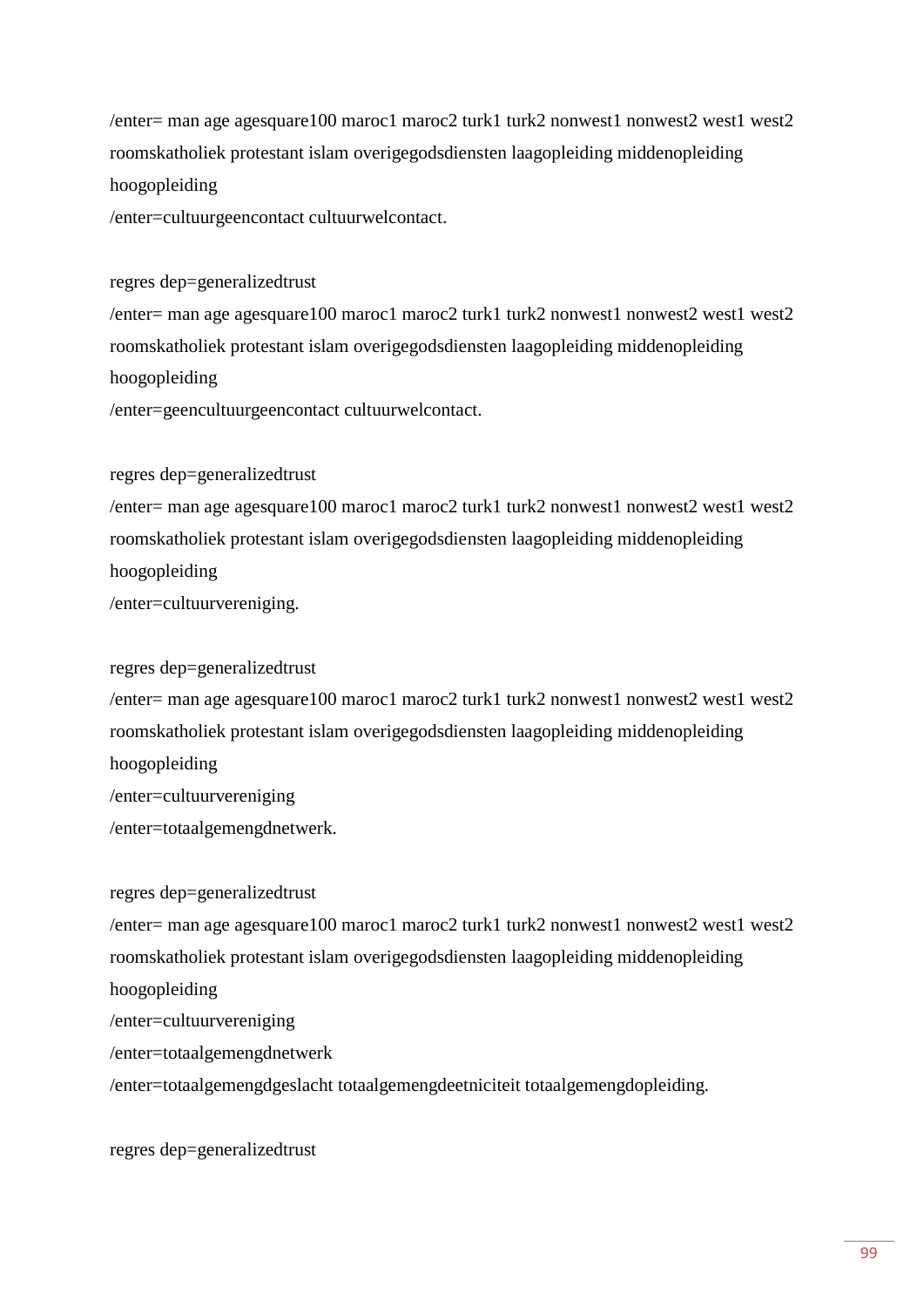$/$ enter= man age agesquare100 maroc1 maroc2 turk1 turk2 nonwest1 nonwest2 west1 west2 roomskatholiek protestant islam overigegodsdiensten laagopleiding middenopleiding hoogopleiding /enter=cultuurvereniging

/enter=totaaletniopl.

## regres dep=totaalgemengdeetniciteit

 $/$ enter= man age agesquare100 maroc1 maroc2 turk1 turk2 nonwest1 nonwest2 west1 west2 roomskatholiek protestant islam overigegodsdiensten laagopleiding middenopleiding hoogopleiding /enter=cultuurvereniging.

### regres dep=totaalgemengdopleiding

 $/$ enter= man age agesquare100 maroc1 maroc2 turk1 turk2 nonwest1 nonwest2 west1 west2 roomskatholiek protestant islam overigegodsdiensten laagopleiding middenopleiding hoogopleiding /enter=cultuurvereniging.

## \*\*\*\*\*CULTUURVERENIGINGEN MET SPORTVERENIGINGEN VERGELIJKEN.

freq sportvereniging cultuurvereniging.

desc sportvereniging cultuurvereniging.

select if not missing (sportvereniging).

select if not missing (cultuurvereniging).

\*N naar 2383.

compute alleensportmember=-1.

if (sportvereniging=1 and cultuurvereniging=0) alleensportmember=1.

if (sportvereniging=0 and cultuurvereniging=1) alleensportmember=0.

if (sportvereniging=0 and cultuurvereniging=0) alleensportmember=0.

if (sportvereniging=1 and cultuurvereniging=1) alleensportmember=0. compute alleencultuurmember=-1.

if (sportvereniging=0 and cultuurvereniging=1) alleencultuurmember=1.

if (sportvereniging=0 and cultuurvereniging=0) alleencultuurmember=0.

if (sportvereniging=1 and cultuurvereniging=0) alleencultuurmember=0.

if (sportvereniging=1 and cultuurvereniging=1) alleencultuurmember=0.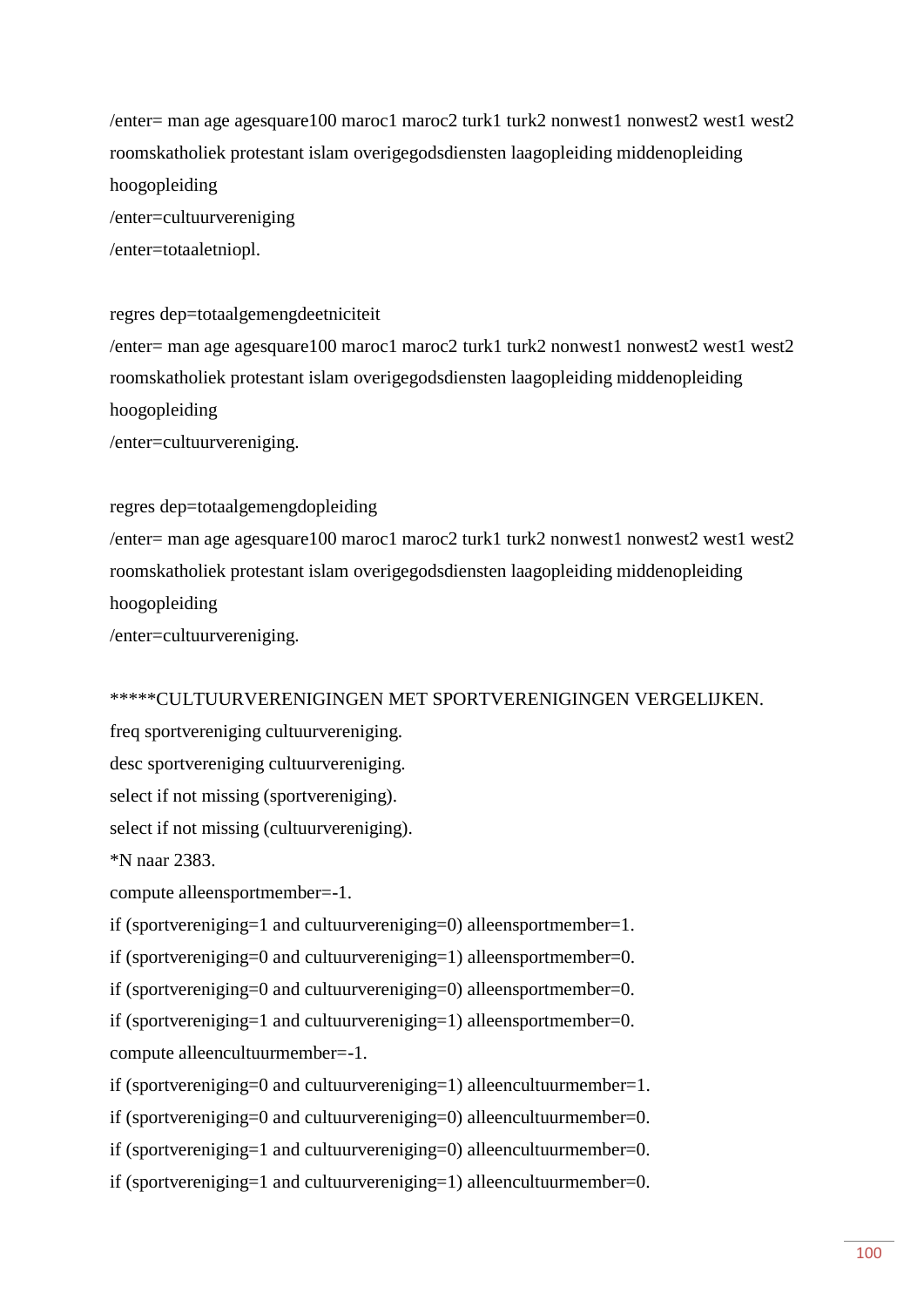compute sportencultuurmember=-1.

if (sportvereniging=1 and cultuurvereniging=1) sportencultuurmember=1.

if (sportvereniging=0 and cultuurvereniging=0) sportencultuurmember=0.

if (sportvereniging=1 and cultuurvereniging=0) sportencultuurmember=0.

if (sportvereniging=0 and cultuurvereniging=1) sportencultuurmember=0. compute geensportencultuurmember=-1.

if (sportvereniging=0 and cultuurvereniging=0) geensportencultuurmember=1.

if (sportvereniging=1 and cultuurvereniging=1) geensportencultuurmember=0.

if (sportvereniging=1 and cultuurvereniging=0) geensportencultuurmember=0.

if (sportvereniging=0 and cultuurvereniging=1) geensportencultuurmember=0.

freq alleensportmember alleencultuurmember sportencultuurmember

geensportencultuurmember.

desc alleensportmember alleencultuurmember sportencultuurmember geensportencultuurmember.

compute sportcultuurlid=-1.

if (geensportencultuurmember=1) sportcultuurlid=0.

if (alleensportmember=1) sportcultuurlid=1.

if (alleencultuurmember=1) sportcultuurlid=2.

if (sportencultuurmember=1) sportcultuurlid=3.

freq sportcultuurlid.

desc sportcultuurlid.

ONEWAY generalizedtrust BY sportcultuurlid /STATISTICS DESCRIPTIVES /MISSING ANALYSIS /POSTHOC=SCHEFFE LSD BONFERRONI ALPHA(0.05).

ONEWAY totaalgemengdnetwerk BY sportcultuurlid /STATISTICS DESCRIPTIVES /MISSING ANALYSIS /POSTHOC=SCHEFFE LSD BONFERRONI ALPHA(0.05).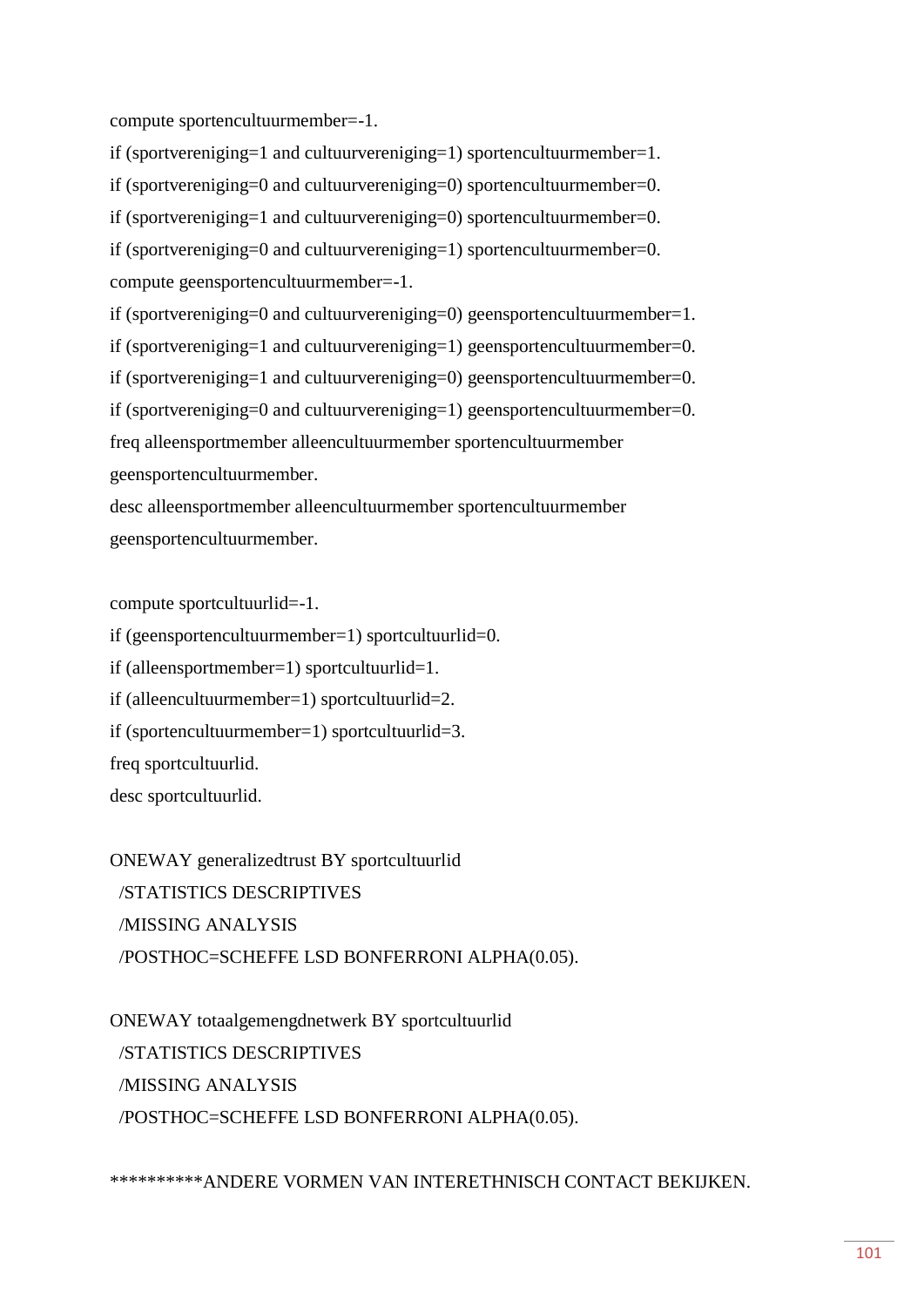\*\*\*\* na recoden van alles hieronder komt de N op 1718.

freq w1scb18a w1scb18b w1scb18c w1scb18d w1scb18e w1scb19a w1scb19b w1scb19c w1scb19d w1scb19e

w1scb20a w1scb20b w1scb20c w1scb20d w1scb20e w1scb21a w1scb21b w1scb21c w1scb21d w1scb21e.

\*De som is niet de perfecte manier om het te meten want 1+1 is niet gelijk aan 2 contactmomenten, maar wel de beste benadering denk ik.

\*\*\*\*\*BUURT.

recode w1scb18a  $(7=0)(6=1)(5=2)(4=3)(3=4)(2=5)(1=6)(8=0)(else=sysmis)$  into contactnedbuurt.

recode w2scb18b  $(7=0)(6=1)(5=2)(4=3)(3=4)(2=5)(1=6)(8=0)(else=sysmis)$  into contactturkbuurt.

recode w2scb18c  $(7=0)(6=1)(5=2)(4=3)(3=4)(2=5)(1=6)(8=0)(else=sysmis)$  into contactmarokbuurt.

recode w2scb18d  $(7=0)(6=1)(5=2)(4=3)(3=4)(2=5)(1=6)(8=0)(else=sysmis)$  into contactsuriantilbuurt.

recode w2scb18e (7=0)(6=1)(5=2)(4=3)(3=4)(2=5)(1=6)(8=0)(else=sysmis) into contactandernietwestbuurt.

freq contactnedbuurt contactturkbuurt contactmarokbuurt contactsuriantilbuurt contactandernietwestbuurt.

desc contactnedbuurt contactturkbuurt contactmarokbuurt contactsuriantilbuurt contactandernietwestbuurt.

select if not missing (contactnedbuurt). select if not missing (contactturkbuurt). select if not missing (contactmarokbuurt). select if not missing (contactsuriantilbuurt). select if not missing (contactandernietwestbuurt). freq man.

freq w1cethnic.

if (w1cethnic=1) intercontactbuurt=sum(contactnedbuurt, contactturkbuurt, contactsuriantilbuurt, contactandernietwestbuurt).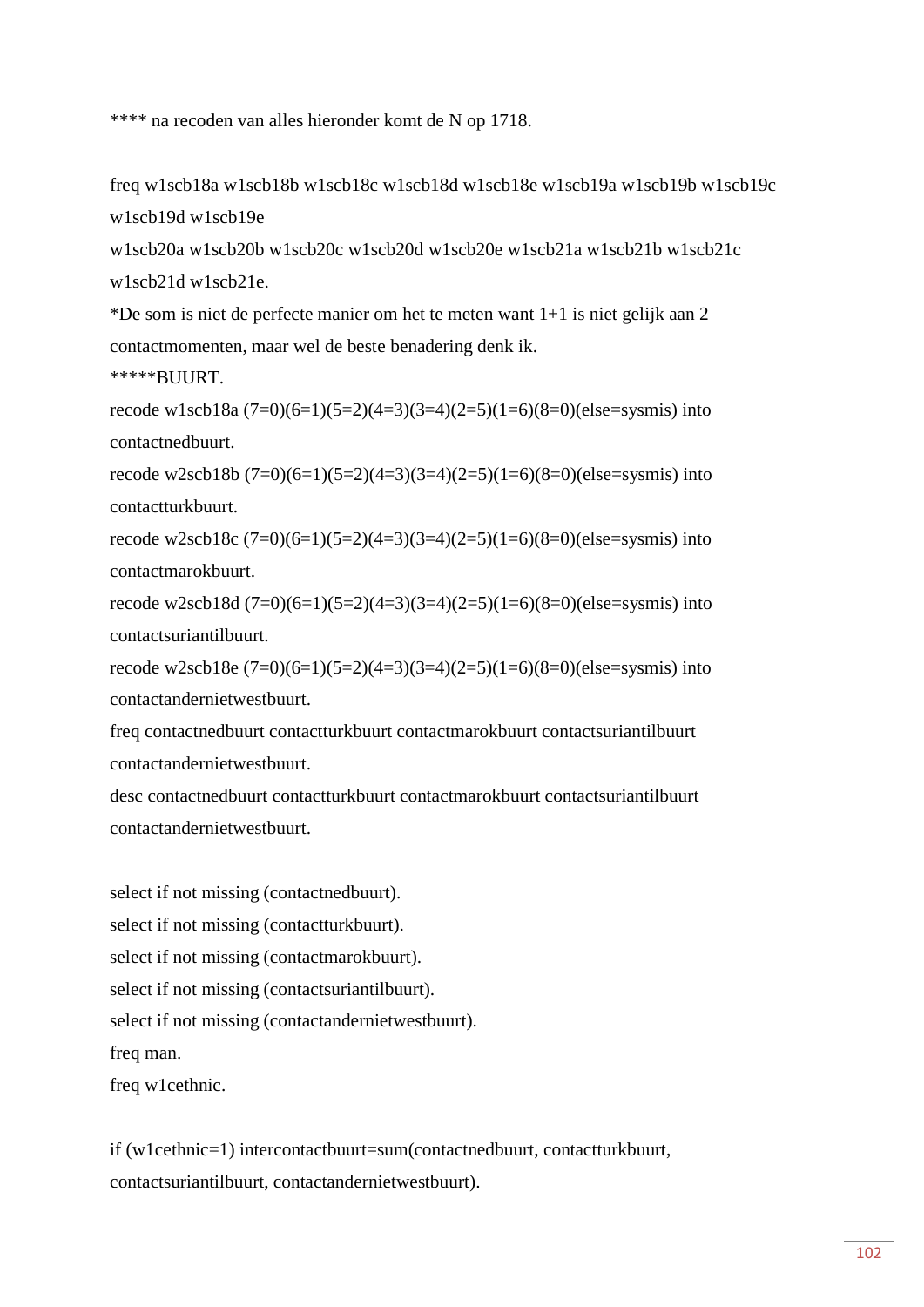if (w1cethnic=2) intercontactbuurt=sum(contactnedbuurt, contactturkbuurt, contactsuriantilbuurt, contactandernietwestbuurt).

if (w1cethnic=3) intercontactbuurt=sum(contactnedbuurt, contactmarokbuurt, contactsuriantilbuurt, contactandernietwestbuurt).

if (w1cethnic=4) intercontactbuurt=sum(contactnedbuurt, contactmarokbuurt, contactsuriantilbuurt, contactandernietwestbuurt).

if (w1cethnic=5) intercontactbuurt=sum(contactnedbuurt, contactturkbuurt,

contactmarokbuurt, contactsuriantilbuurt, contactandernietwestbuurt).

if (w1cethnic=6) intercontactbuurt=sum(contactnedbuurt, contactturkbuurt,

contactmarokbuurt, contactsuriantilbuurt, contactandernietwestbuurt).

if (w1cethnic=7) intercontactbuurt=sum(contactnedbuurt, contactturkbuurt,

contactmarokbuurt, contactsuriantilbuurt, contactandernietwestbuurt).

if (w1cethnic=8) intercontactbuurt=sum(contactnedbuurt, contactturkbuurt,

contactmarokbuurt, contactsuriantilbuurt, contactandernietwestbuurt).

if (w1cethnic=9) intercontactbuurt=sum(contactturkbuurt, contactmarokbuurt,

contactsuriantilbuurt, contactandernietwestbuurt).

freq intercontactbuurt.

desc intercontactbuurt.

\*Er zitten 677 missende waarden op deze variabele.

\*\*\*\*\*WERK SCHOOL.

recode w1scb19a  $(7=0)(6=1)(5=2)(4=3)(3=4)(2=5)(1=6)(8=0)(else=sysmis)$  into contactnedschool.

recode w2scb19b  $(7=0)(6=1)(5=2)(4=3)(3=4)(2=5)(1=6)(8=0)(else=sysmis)$  into contactturkschool.

recode w2scb19c  $(7=0)(6=1)(5=2)(4=3)(3=4)(2=5)(1=6)(8=0)(else=sysmis)$  into contactmarokschool.

recode w2scb19d  $(7=0)(6=1)(5=2)(4=3)(3=4)(2=5)(1=6)(8=0)(else=sysmis)$  into contactsuriantilschool.

recode w2scb19e  $(7=0)(6=1)(5=2)(4=3)(3=4)(2=5)(1=6)(8=0)(else=sysmis)$  into contactandernietwestschool.

freq contactnedschool contactturkschool contactmarokschool contactsuriantilschool contactandernietwestschool.

desc contactnedschool contactturkschool contactmarokschool contactsuriantilschool contactandernietwestschool.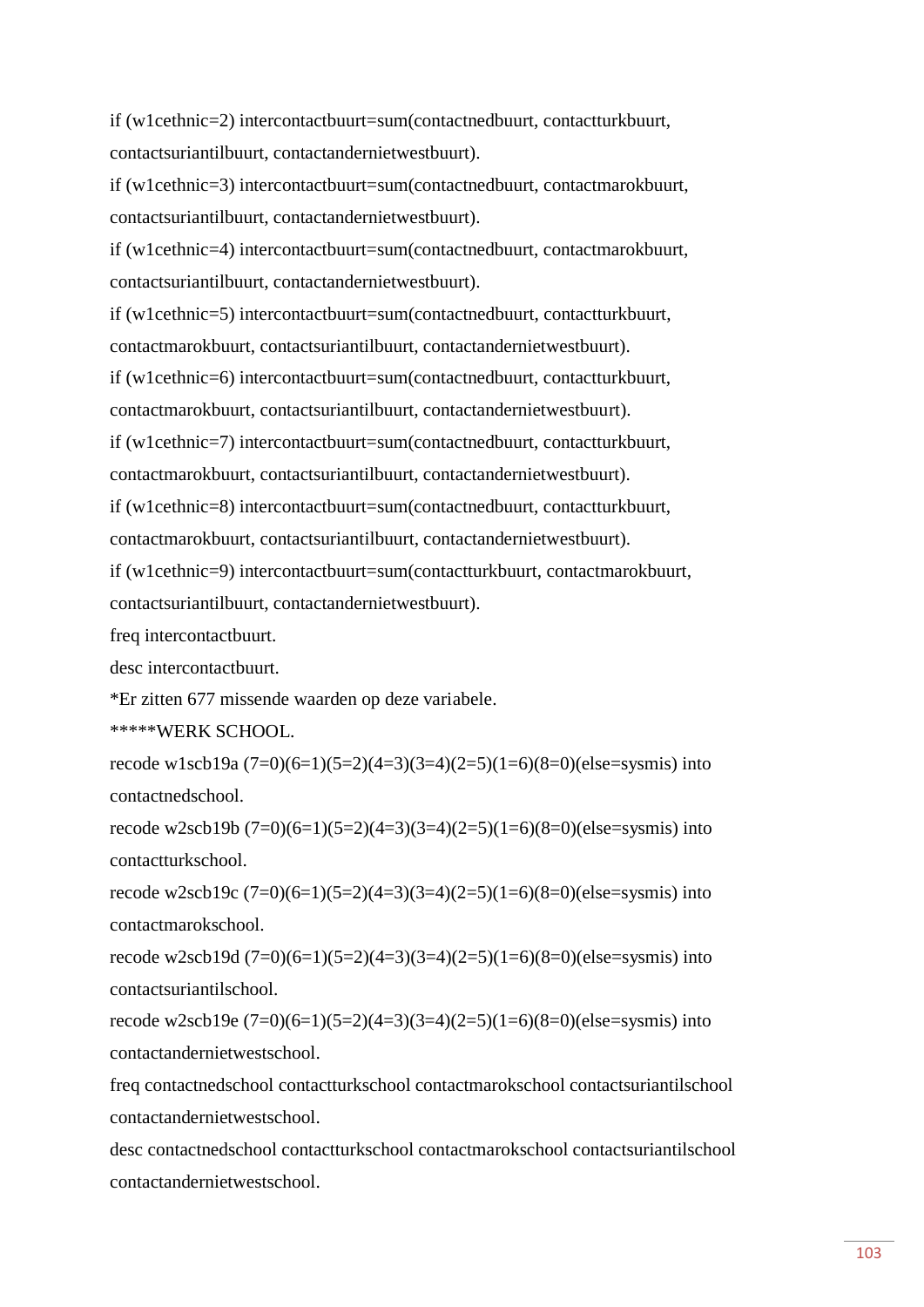select if not missing (contactnedschool). select if not missing (contactturkschool). select if not missing (contactmarokschool). select if not missing (contactsuriantilschool). select if not missing (contactandernietwestschool). freq man.

freq w1cethnic.

if (w1cethnic=1) intercontactschool=sum(contactnedschool, contactturkschool, contactsuriantilschool, contactandernietwestschool).

if (w1cethnic=2) intercontactschool=sum(contactnedschool, contactturkschool, contactsuriantilschool, contactandernietwestschool).

if (w1cethnic=3) intercontactschool=sum(contactnedschool, contactmarokschool, contactsuriantilschool, contactandernietwestschool).

if (w1cethnic=4) intercontactschool=sum(contactnedschool, contactmarokschool, contactsuriantilschool, contactandernietwestschool).

if (w1cethnic=5) intercontactschool=sum(contactnedschool, contactturkschool, contactmarokschool, contactsuriantilschool, contactandernietwestschool). if (w1cethnic=6) intercontactschool=sum(contactnedschool, contactturkschool, contactmarokschool, contactsuriantilschool, contactandernietwestschool). if (w1cethnic=7) intercontactschool=sum(contactnedschool, contactturkschool, contactmarokschool, contactsuriantilschool, contactandernietwestschool). if (w1cethnic=8) intercontactschool=sum(contactnedschool, contactturkschool, contactmarokschool, contactsuriantilschool, contactandernietwestschool).

if (w1cethnic=9) intercontactschool=sum(contactturkschool, contactmarokschool, contactsuriantilschool, contactandernietwestschool).

freq intercontactschool.

desc intercontactschool.

\* 4 extra missings.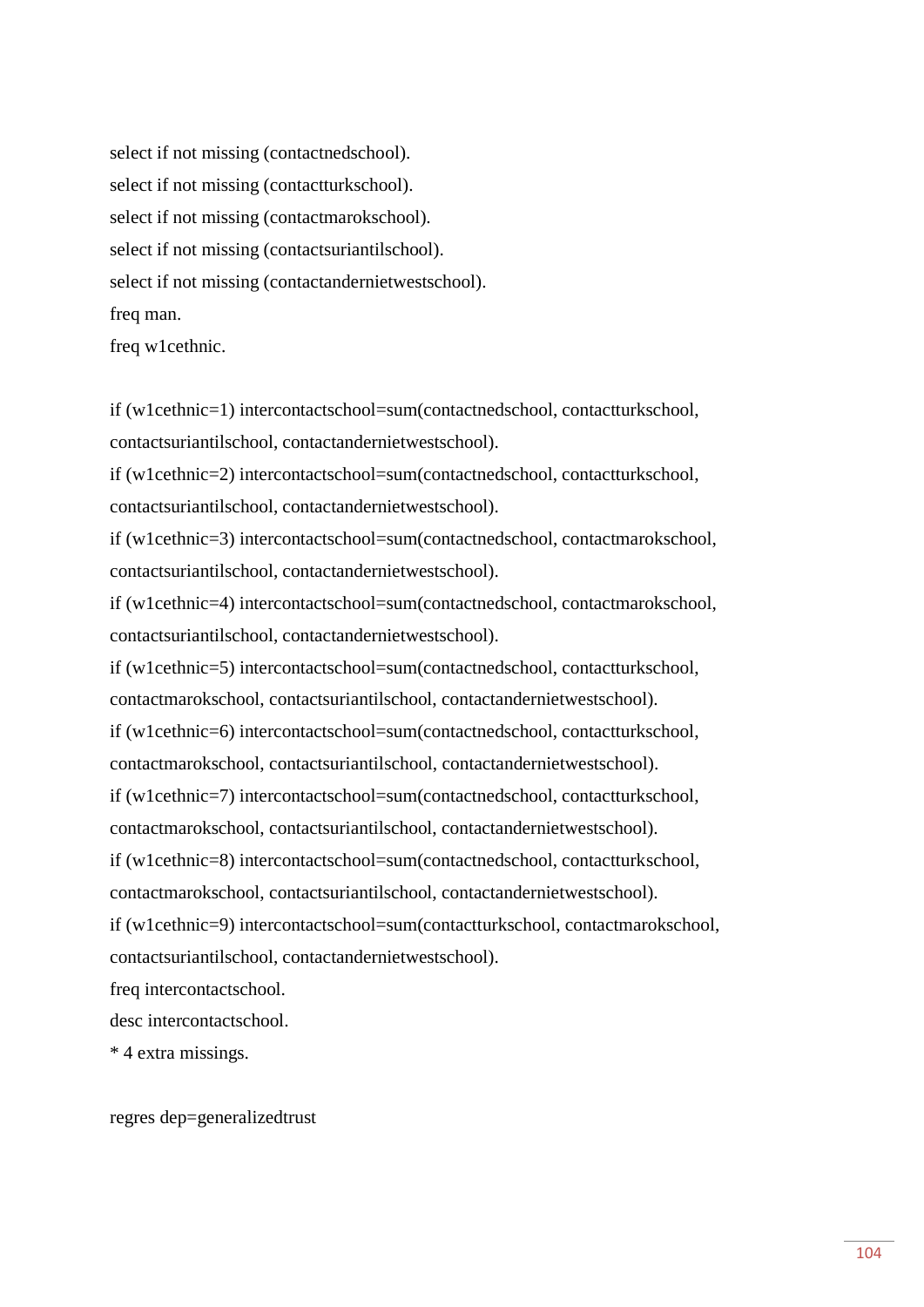$/$ enter= man age agesquare100 maroc1 maroc2 turk1 turk2 nonwest1 nonwest2 west1 west2 roomskatholiek protestant islam overigegodsdiensten laagopleiding middenopleiding hoogopleiding

/enter=sportvereniging

/enter=intercontactbuurt intercontactschool intercontactclub

/enter=intercontact.

### regres dep=intercontactbuurt

 $/$ enter= man age agesquare100 maroc1 maroc2 turk1 turk2 nonwest1 nonwest2 west1 west2 roomskatholiek protestant islam overigegodsdiensten laagopleiding middenopleiding hoogopleiding

/enter=sportvereniging.

### regres dep=intercontactschool

 $/$ enter= man age agesquare100 maroc1 maroc2 turk1 turk2 nonwest1 nonwest2 west1 west2 roomskatholiek protestant islam overigegodsdiensten laagopleiding middenopleiding hoogopleiding

/enter=sportvereniging.

## regres dep=intercontactclub

 $/$ enter= man age agesquare100 maroc1 maroc2 turk1 turk2 nonwest1 nonwest2 west1 west2 roomskatholiek protestant islam overigegodsdiensten laagopleiding middenopleiding hoogopleiding

/enter=sportvereniging.

\*dit kan natuurlijk komen door het aantal mensen dat geen lid is van een sportvereniging.

### regres dep=generalizedtrust

 $/$ enter= man age agesquare100 maroc1 maroc2 turk1 turk2 nonwest1 nonwest2 west1 west2 roomskatholiek protestant islam overigegodsdiensten laagopleiding middenopleiding hoogopleiding

/enter=sportvereniging

/enter=intercontactbuurt intercontactschool intercontactclub

/enter=intercontact.